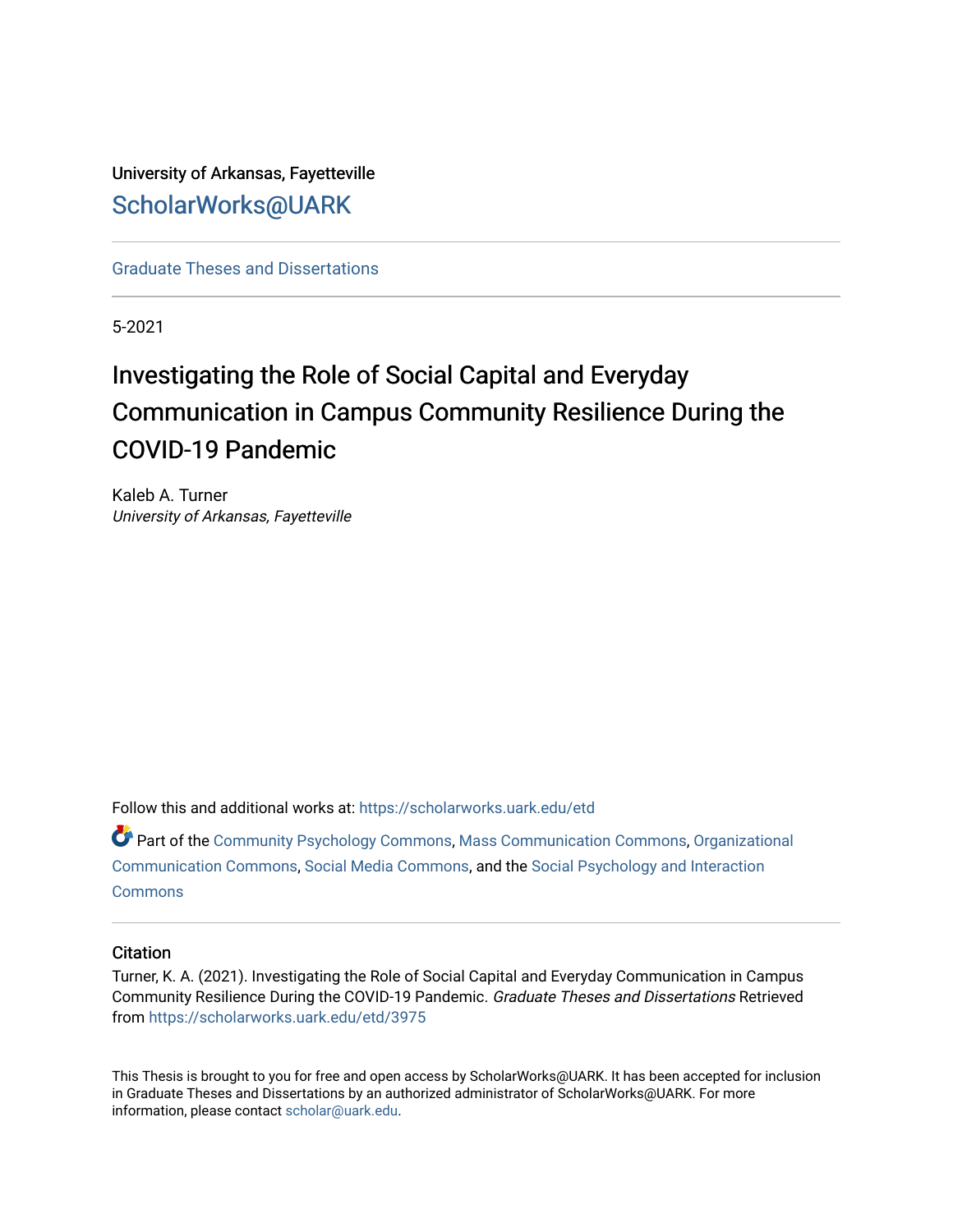# Investigating the Role of Social Capital and Everyday Communication in Campus Community Resilience During the COVID-19 Pandemic

A thesis submitted in partial fulfillment of the requirements for the degree of Master of Arts in Communication

by

Kaleb A. Turner Harding University Bachelor of Arts in Public Relations, 2019

# May 2021 University of Arkansas

This thesis is approved for recommendation to the Graduate Council.

Matthew Spialek, Ph.D. Thesis Advisor

Lindsey Aloia, Ph.D. Committee Member

Ryan Neville-Shepard, Ph.D. Committee Member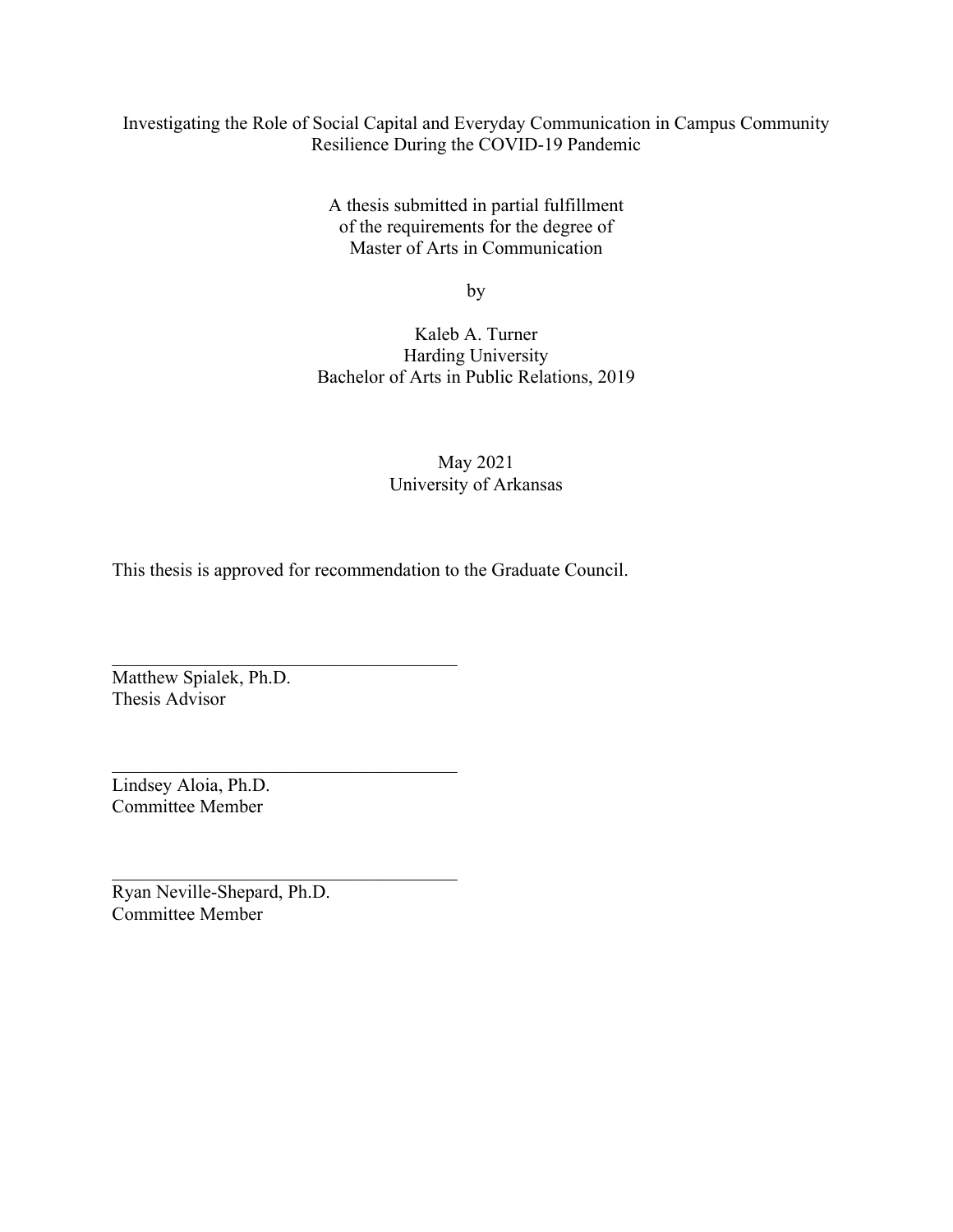#### **Abstract**

This thesis investigated the role of social capital and everyday communication in campus community resilience capacities during the COVID-19 pandemic. This study conceptualized the university community as a micro-community that experienced sharp disruption as a result of the COVID-19 pandemic. In the same way that traditionally conceptualized communities harness communication to build resilience, this study provides evidence that micro-communities, such as the university campus, have the same potential. Focus groups with students, faculty, and staff, as well as one-one-one semi-structured interviews with students, resulted in 557 pages of singlespaced transcripts that provided rich data to understand this community resilience context. Elements of grounded theory analysis uncovered findings across five research questions that demonstrated how the university community simultaneously affirmed and contradicted existing resilience frameworks as they worked toward bouncing forward into a new normal for their community. This study questioned and expanded existing resilience frameworks as it underlined the foundational nature of communication in the resilience process. Theoretical and practical implications developed from this research and provide opportunities for future research about what exactly constitutes a community and just how expansive is the nature of communication in resilience.

*Keywords:* Community resilience, social capital, everyday communication, place attachment, sense of belonging, citizen participation, community disruption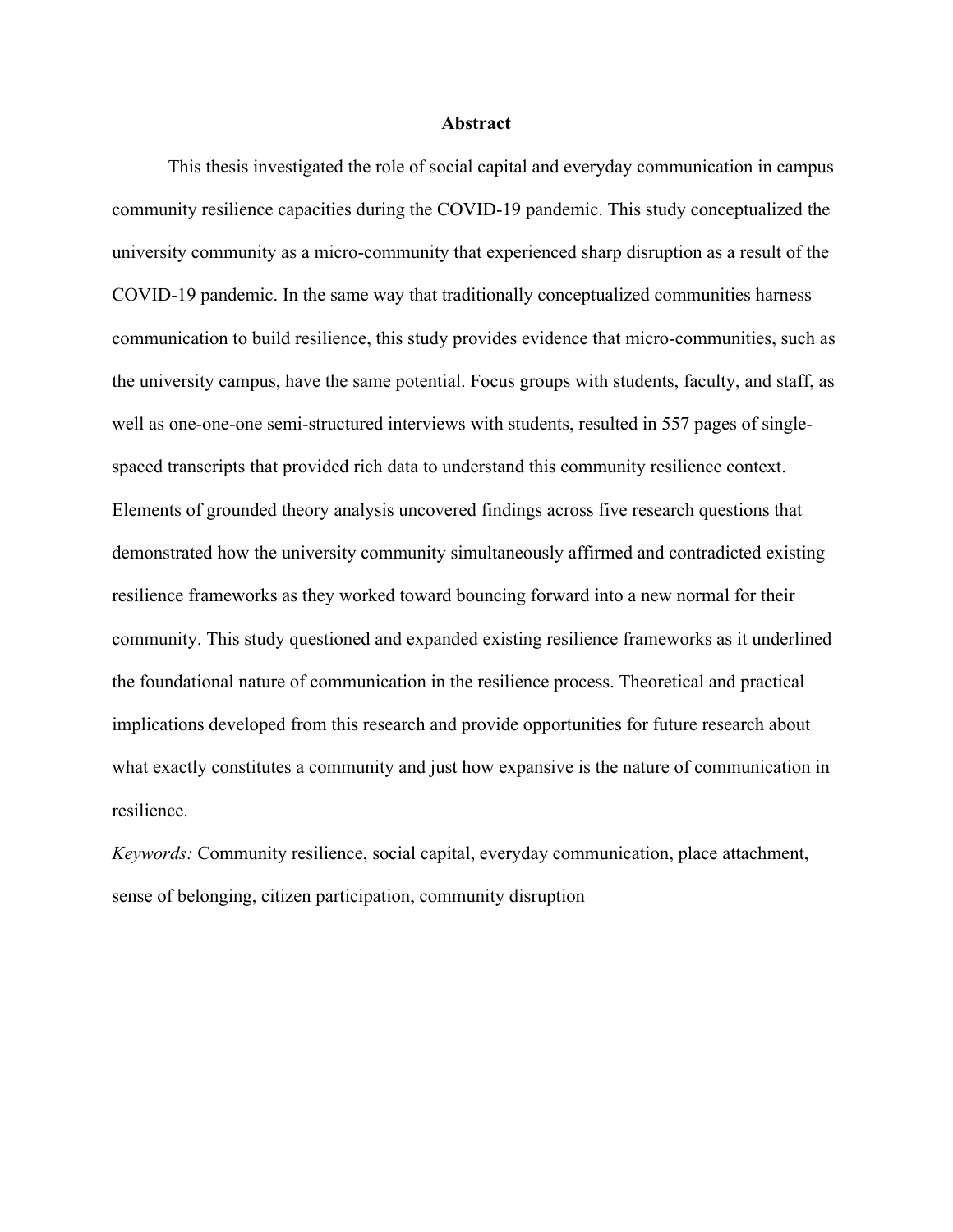#### **Acknowledgements**

First, I would like to thank Dr. Matthew Spialek, my thesis advisor, for the guidance and grace that he extended during this research process. Dr. Spialek cares deeply about building stronger, more resilient communities for all, and I'm grateful to have witnessed and learned from his passion and dedication. This research — and more importantly, my personal and professional growth during this process — does not exist today without Dr. Spialek.

I would also like to thank Dr. Lindsey Aloia and Dr. Ryan Neville-Shepard, who served on my thesis committee. Dr. Aloia instilled in me a bold sense of self that carried me through my graduate school career, and her friendship is invaluable to me. Dr. Neville-Shepard humbly guided and mentored me from day one, and the value of his friendship, too, is immeasurable. I am a better student, teacher, and friend because of these two.

I'd be remiss if I did not also acknowledge each student who passed through a class of mine at the University of Arkansas. Their determined spirits and the relationships that we built remind me of an idea I'll always hold dear: Be who you needed when you were younger.

Of course, my family was a stalwart pillar of support. Words, in all their splendor, fail to capture the value of my parents' faith and trust in me, and their support was unwavering, even when my own faith and trust failed. My brother showed me, as he always has, that life's toughest, even most unthinkable challenges only make us stronger.

Finally, I'm especially thankful for each community to which I've belonged in my lifetime. In big and small ways, these communities show me that committing ourselves to one another — in empathy and in progress — is the only way forward. This research breathes with the beautiful experiences of my communities and reminds me that we are each our neighbor's keeper. For this, I am so grateful.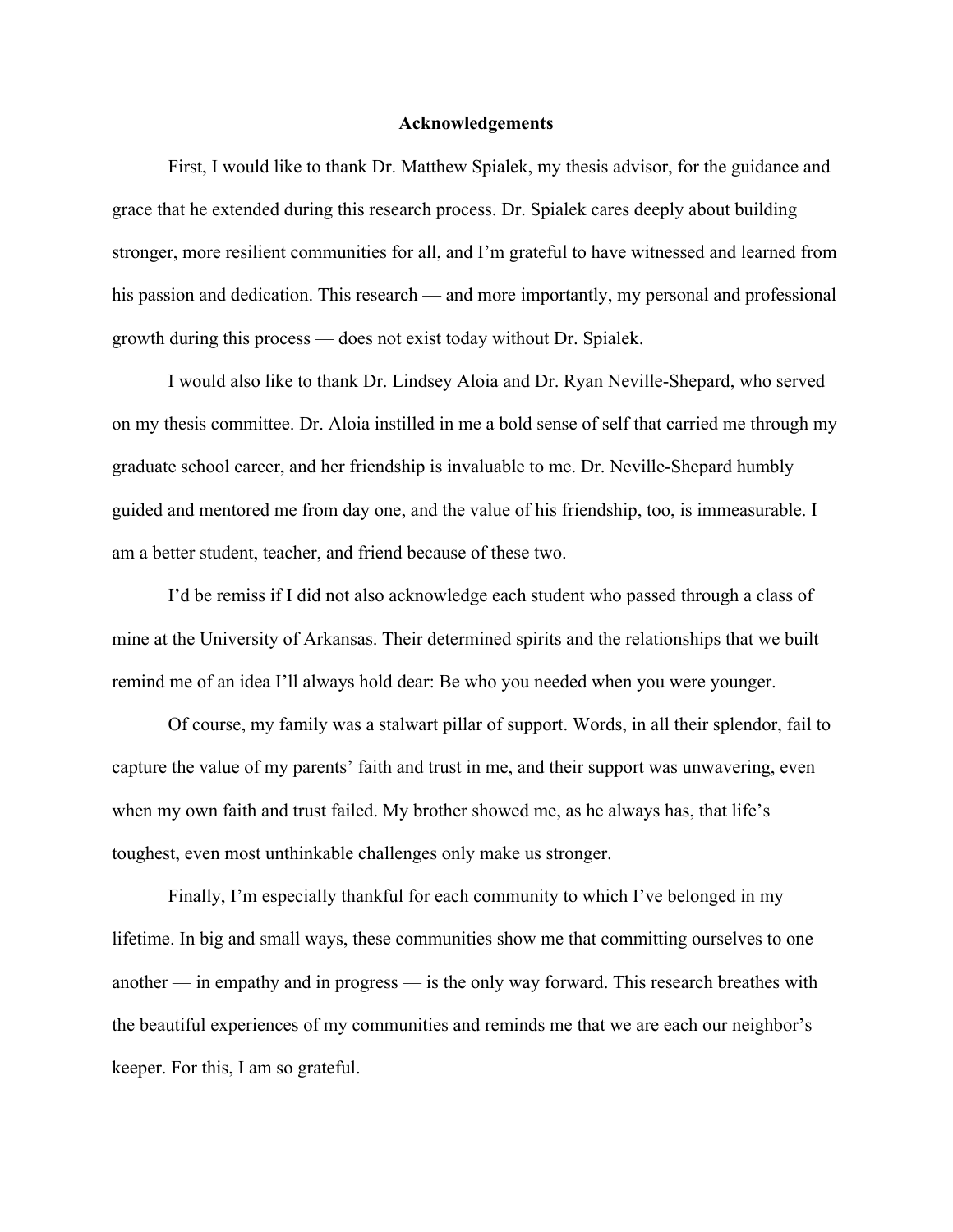# **Table of Contents**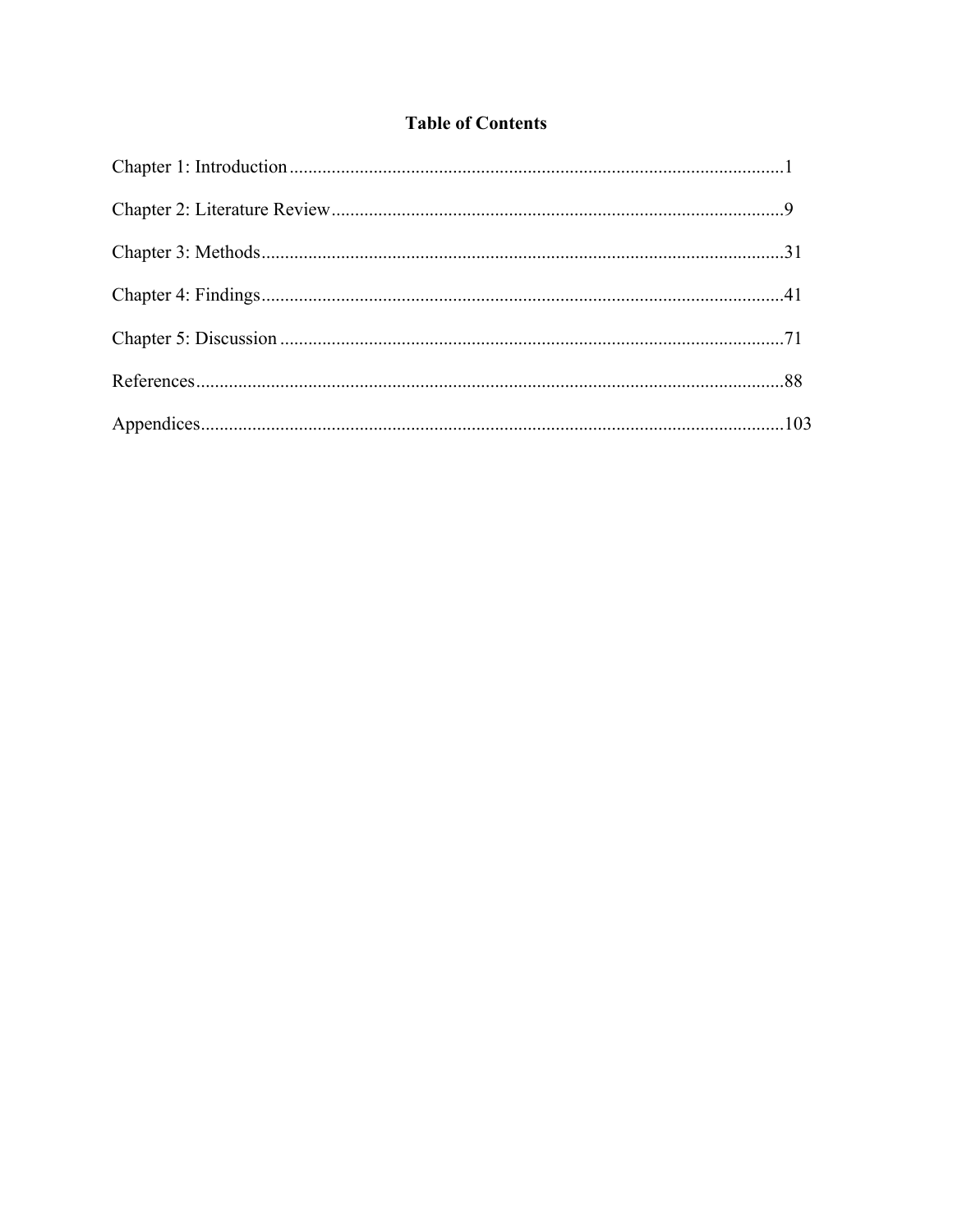#### **Chapter 1: Introduction**

On December 31, 2019, the World Health Organization (WHO) reported clusters of an unknown strain of pneumonia in Wuhan, China (WHO, 2020b). By the end of January 2020, 18 countries reported cases of the virus, which the WHO named COVID-19 (WHO, 2020b). When the WHO characterized the virus outbreak as a pandemic on March 11, 2020, more than 118,000 cases were reported in 114 countries with 4,291 recorded deaths globally (WHO, 2020a). President Donald Trump consequently issued a national emergency in the United States, with 1,645 Americans in 47 states infected by March 13, 2020 (Trump, 2020). As the pandemic worsened, a pre-COVID normalcy was upended, especially in the U.S. where, by April 2021, one year following the pandemic's widespread U.S. outbreak, more than 30 million cases and 556,000 deaths were reported (Center for Disease Control, 2020a). The temporary and permanent closure of businesses in the U.S. created an estimated loss of 27 million jobs in the U.S. and approximately 8 million people leaving the workforce (Congressional Budget Office, 2020). A "sharp contraction" of the U.S. economy (Congressional Budget Office, 2020, para. 2) was a result of a downturn in virtually all industries: agriculture (Bhosale, 2020), gas and oil (Domonoske & Schneider, 2020), manufacturing (British Plastics Federation, 2020), finance (Bachman, 2020), healthcare (Tanne et al., 2020), hospitality and tourism (Schaal, 2020), aviation (Shepardson & Holland, 2020), housing (Kaufman, 2020), sports (*Sport-by-sport*, 2020), and food (Corkery et al., 2020).

Education also experienced profound impacts, with more than one billion students in 132 countries displaced by school closures (UNESCO, 2020). In particular, U.S. colleges and universities experienced severe consequences, shuttering international campuses, moving instruction online, and vacating domestic campuses. In the immediate wake of the pandemic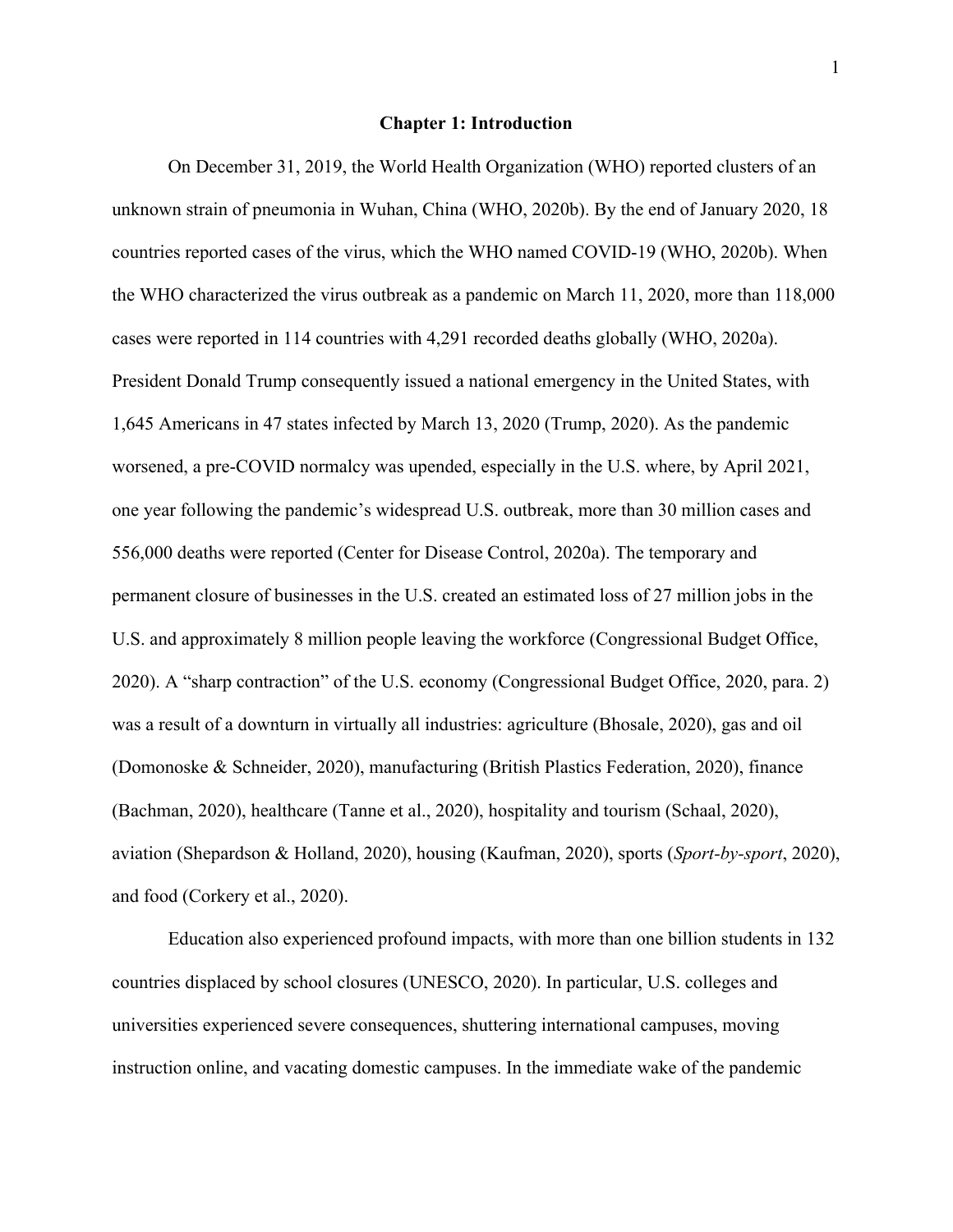declaration, students were evicted from their campuses, leaving some without shelter, meals, and other essential services (Fisher, 2020). Professors facilitated an immediate switch to remote instruction while students faced concerns about access to technology to finish their semester online (McMurtrie, 2020). International students wondered whether or not they could return to their home country (Fischer, 2020) and if they would be allowed on campus for the fall 2020 semester after a Trump administration ruling threatened student visas (Thomason, 2020). Spring campus traditions, such as Greek life events and spring commencement, were postponed, canceled, or moved online (Kafka, 2020). In-person research was suspended (Tirrell, 2020), and collegiate athletics were halted (Gleeson, 2020).

In the fall 2020 semester, U.S. universities faced continuing concerns. University presidents cited declines in fall enrollment, questions of long-term financial viability, and the ability to sustain an online learning environment as the most pressing issues facing their campuses (Turk et al., 2020). One in four incoming freshmen reported that the pandemic impacted their college choice (SimpsonScarborough, 2020). Some small, private institutions risked ceasing operations permanently as revenue losses from the pandemic mounted (Bauman, 2020). Returning students worried about access to campus services, such as quarantine space for and protection from ill students (Diep, 2020). After a spike in on-campus cases after one week of fall classes, students at the University of North Carolina moved classes online and their belongings home once again, repeating a scene from months prior (UNC, 2020). Traditional freshman orientations and welcome weeks, focused wholeheartedly on students being together and building relationships, moved online (Shearer, 2020). Campus spaces that previously saw students close together (e.g., residence halls and dining halls) were marked with signs asking them to be at least six feet apart (CDC, 2020b). Fall gatherings, such as football tailgating and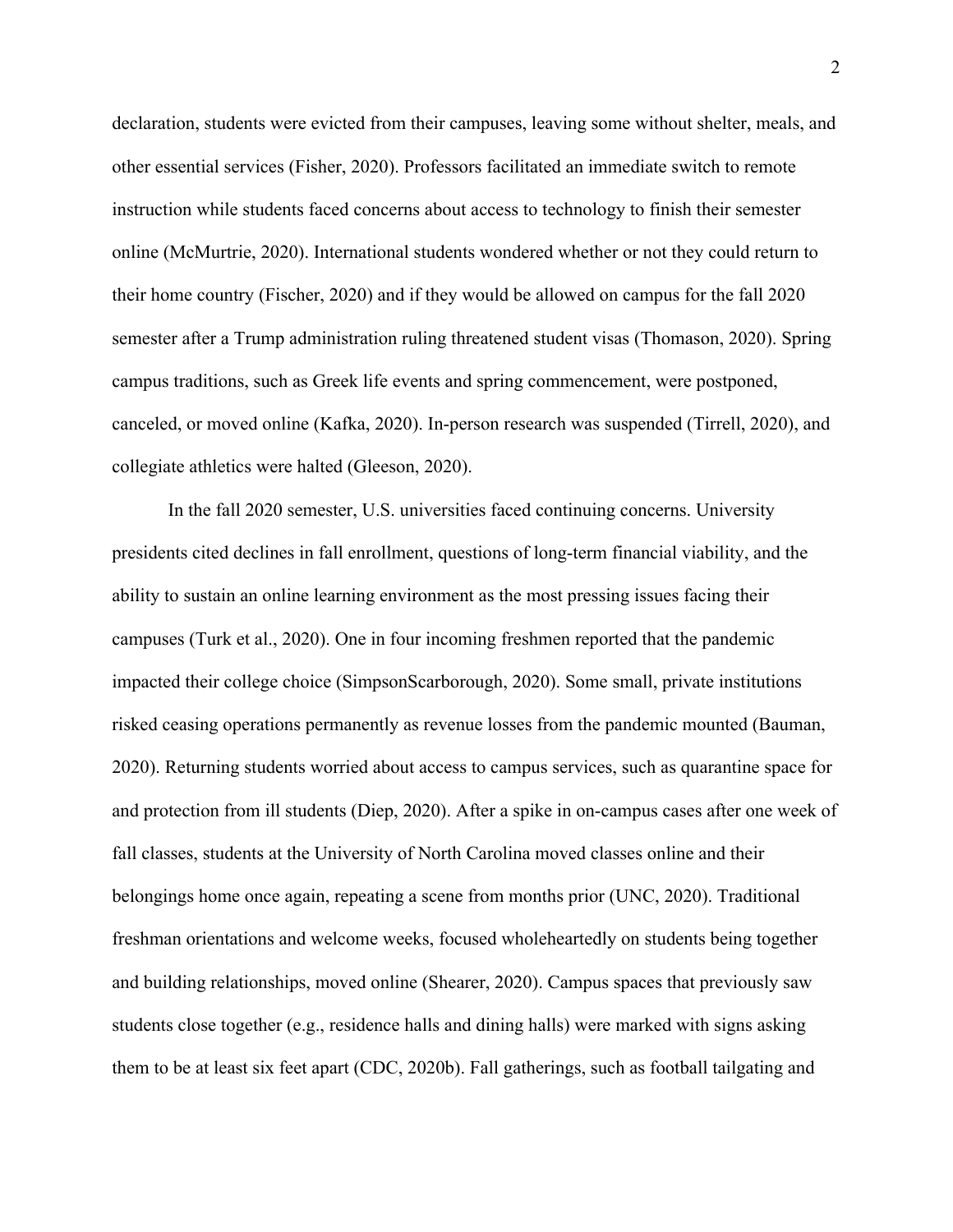Greek life events, which previously contributed to significant community building among students, were punishable by fines and disciplinary action (Cherney, 2020). Given disruptions to their college normalcies, questions emerged about how students build community on the college campus when the staples of college community-building were upended.

In general, displacement from disasters, such as a global pandemic, can result in challenging mental health reactions (Forbes et al., 2015; Kessler et al., 2012; Wang et al., 2009). Inevitably, therefore, students suffered from the disruption of their campus community. Eighty percent of students said the pandemic worsened their mental health (Active Minds, 2020). Moreover, from March to May 2020, a higher proportion of students reported that mental health negatively impacted their academic performance, and students reported lower levels of psychological well-being when compared to their reported well-being the previous semester (American College Health Association, 2020). This disruption of the student's campus community is cause for concern, especially considering how the campus community creates immense physical, social, and academic anchorage during college (Tinto, 1993). Students who experience this anchorage in their campus community "are more likely to be fully connected, or more integrated, into the broader campus social system" (Berger, 1997, p. 441). Put another way, by simply eating, sleeping, and spending their waking hours together, students are more likely to thrive in college (Astin, 1985).

Disasters also threaten community resilience, which refers to the "the collective ability of a neighborhood or geographically defined area to deal with stressors and efficiently resume the rhythms of daily life through cooperation following shocks" (Aldrich & Meyer, 2015, p. 255). In the context of the COVID-19 pandemic, campus closures, remote learning, and the absence of traditional ways to acclimate incoming students to campus culture threatened campus community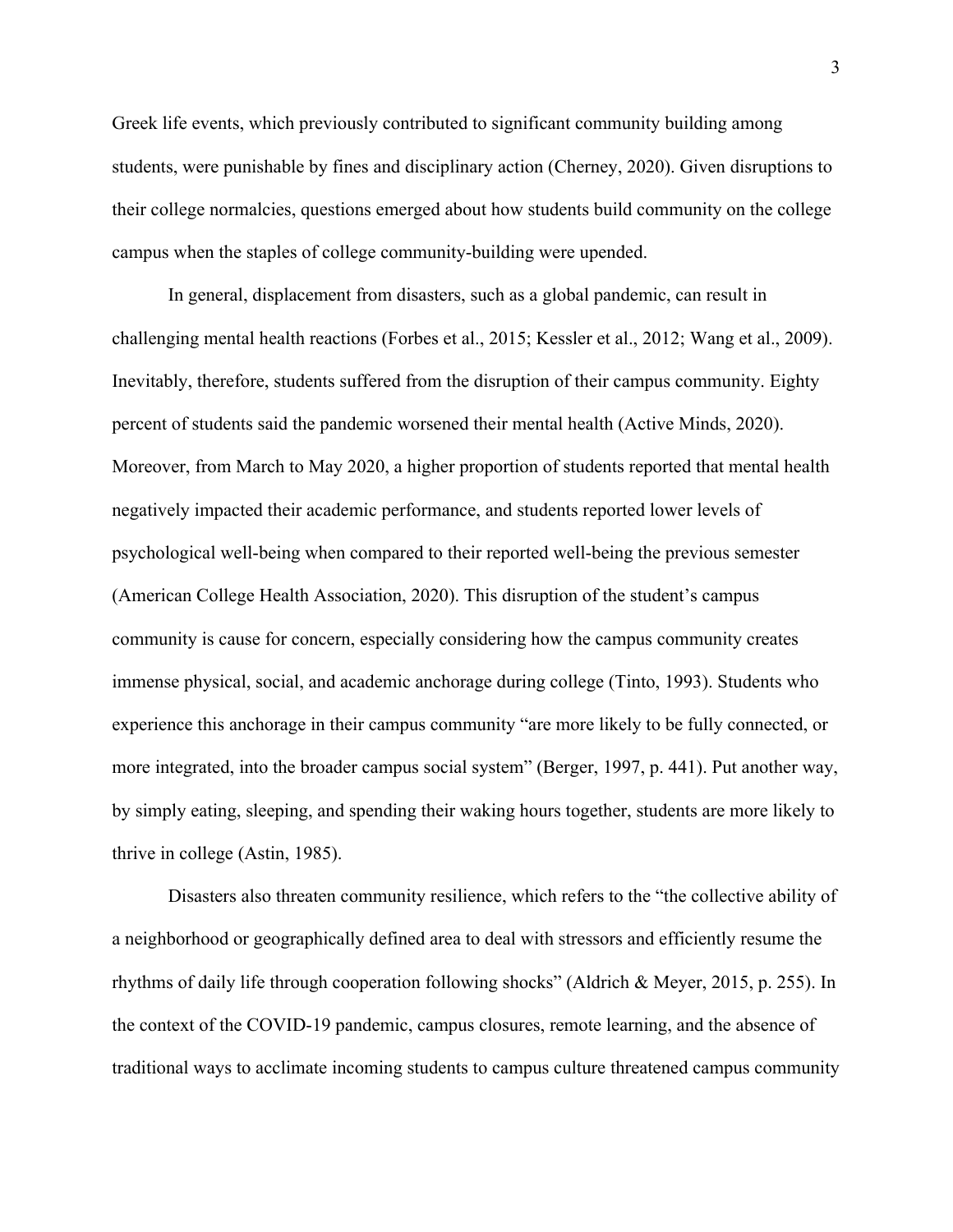resilience. Community resilience consists of a series of adaptive capacities (Norris et al., 2008), attributes (Pfefferbaum et al., 2013), community relationships and strategic communication processes (Houston et al., 2015). In addition, social capital is consistently cited throughout the literature as a communicative process necessary to foster resilience (Aldrich, 2012; Aldrich & Meyer, 2015; Houston et al., 2015.; Norris et al., 2008). Social capital can be broadly defined as the "features of social organizations, such as networks, norms and trust that facilitate action and cooperation for mutual benefit" (Putnam, 1993, p. 35). Moreover, social capital is an important contributor to the holistic college-student experience (Bottrell, 2008; Budgen et al., 2014; Harper, 2008; Jensen & Jetten, 2015; Mishra, 2020). Thus, social capital and everyday communication exist in a dialectical relationship with community resilience when developing campus community resilience.

In this model of community resilience, communication is a key assumption because resilience relies upon information networks, interpersonal relationships, and social support (Buikstra et al., 2010; Lin, 2001). Furthermore, when understood from a communication perspective, "resilience operates as a process embedded or situated in everyday life at ordinary moments of loss as well as at extraordinary and profound disruptions" (Buzzanell & Houston, 2018, p. 2). Therefore, the focus of this study is to understand how campus community resilience is constituted through social capital and everyday communication — to understand the everyday "stories, memories, routines, and rituals about how people not only endured despite loss and suffering but also actively shaped and framed these experiences" (Buzzanell, 2018, p. 15). The following sections introduce and define key concepts of this thesis and provide a foundation for understanding the context in which this study operates.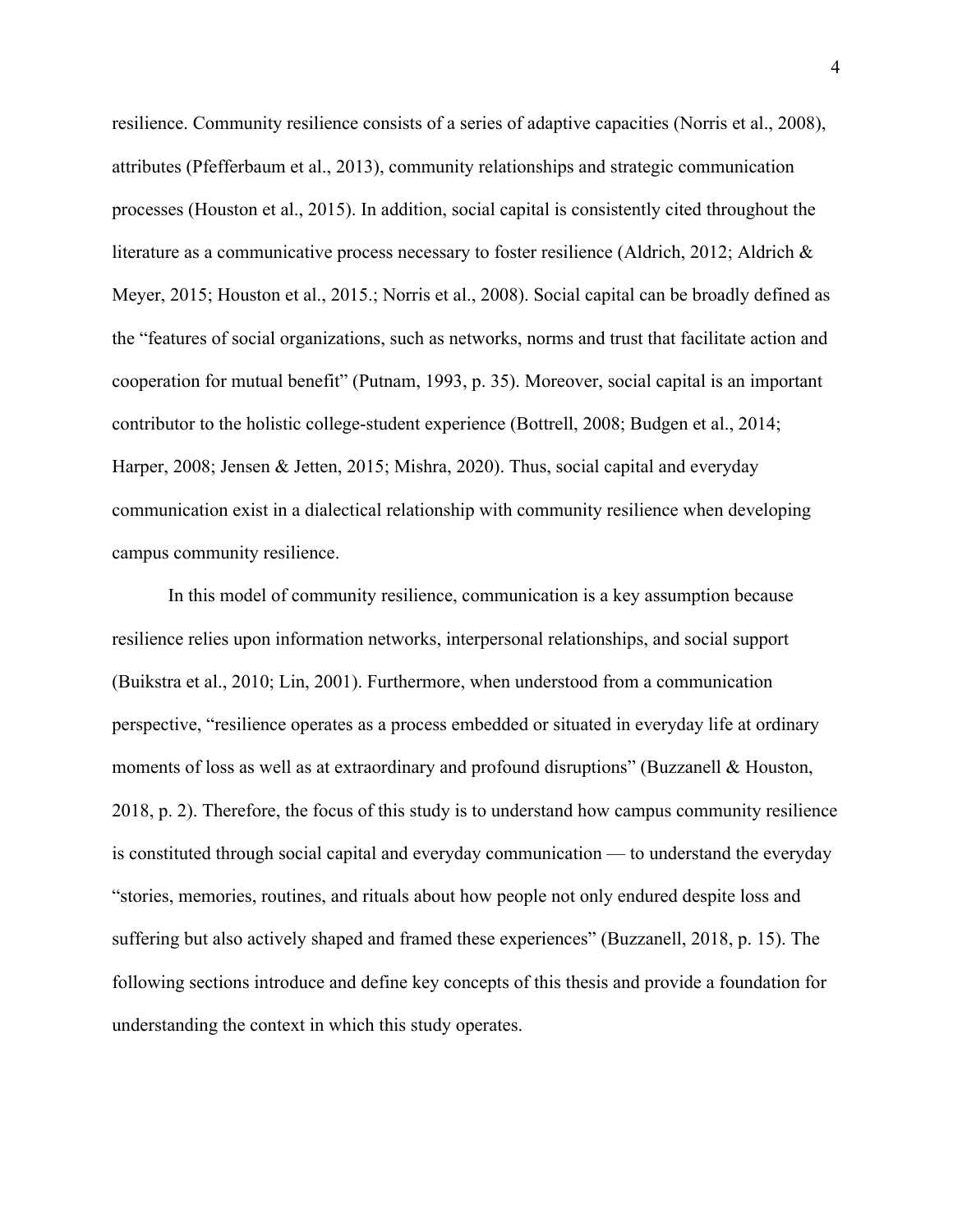# **Campus Community**

Scholars theoretically approach the campus community from a number of perspectives. Astin (1985) called the campus community a subgroup of students with a centralized purpose that builds group identity, cohesiveness, and uniqueness. Schroeder and Mable (1994) argued that the campus community operates in a four-part framework: involvement, investment, influence, and identity. Spitzberg and Thorndike (1992) identified a central function of the campus community: it "connects the learner to ideas, to other learners, and, ultimately, to society"  $(p. 3)$ .

Practically, the campus community fosters students' resilience in their college experience. In the transition from their home and high school communities to the campus community, students use a number of strategies to navigate the unknown community, including scaling down different campus geographies and social systems (Tinto, 1993). Students also find a "small, likeminded and/or familiar community on campus that shares similar views or attributes," such as ethnic groups, religious groups, political groups, areas of study, academic programs, and residence halls (Tinto, 1993, p. 125). In studying how students utilize communicative community resilience during a global pandemic, university culture scholars are better able to understand how the campus community functions (Tinto, 1993).

#### **Community Resilience**

Nearly all models of community resilience hold communication as a central component (Houston et al., 2015). In this study, I am specifically interested in the role that social capital and everyday communication play in fostering campus community resilience. Social capital is a communication construct evidenced in numerous community resilience models (Norris et al., 2008; Aldrich & Meyer, 2015; Houston et al., 2015). Social capital in community resilience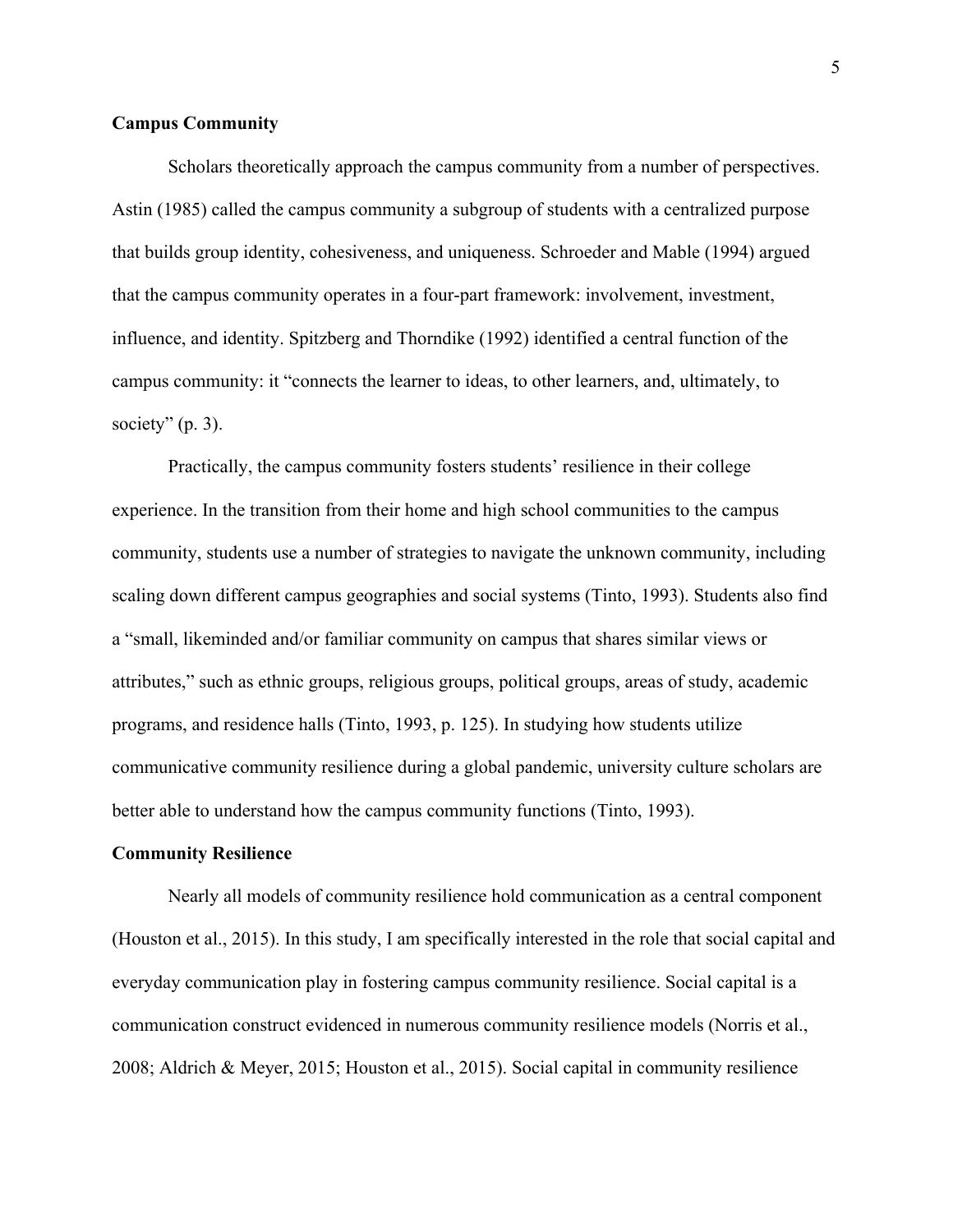employs a number of components: place attachment (Anguelovski, 2013; Manzo & Perkins, 2006), sense of community (Buikstra et al., 2010; Hughey & Speer, 2002), social and civic engagement (Sherrieb, Norris, & Galea, 2010), and interpersonal networks (Sherrieb, Norris, & Galea, 2010; Sommerfeldt, 2013). In other words, social capital in community resilience concerns the relationships to and communication with place, people, organizations, and support services that develop resilience. Therefore, the significance of social capital in community resilience means "efforts to establish, increase, and strengthen these relationships before, during, and following a disaster are needed" (Houston et al., 2015, p. 275).

Everyday communication refers to the casual, informal, and daily conversations that take place in social networks. Buzzanell (2010) holds that this everyday communication plays an inherent, transformative role in resilience. In particular, Buzzanell (2010) argues that individuals and collectives can quite literally talk resilience into being by way of everyday communication in their social networks. This process occurs in five meaningful ways: (a) crafting normalcy, (b) affirming identity anchors, (c) maintaining and using communication networks, (d) putting alternative logics to work, and (e) legitimizing negative feelings while foregrounding productive action (Buzzanell, 2010). In these ways of literally talking resilience into being, communities forgo their pre-trauma realities and bounce forward from disaster to establish new, post-trauma realities.

This study is focused on the significance of social capital and everyday communication in community resilience. More specifically, this study leans on the communication theory of resilience, which holds that "resilience is constituted through storytelling, messages, routines, rituals, slogans, [and] networks" (Buzzanell, 2018, p. 16). Consequently, this study is informed by existing frameworks for social capital and everyday communication in resilience, such as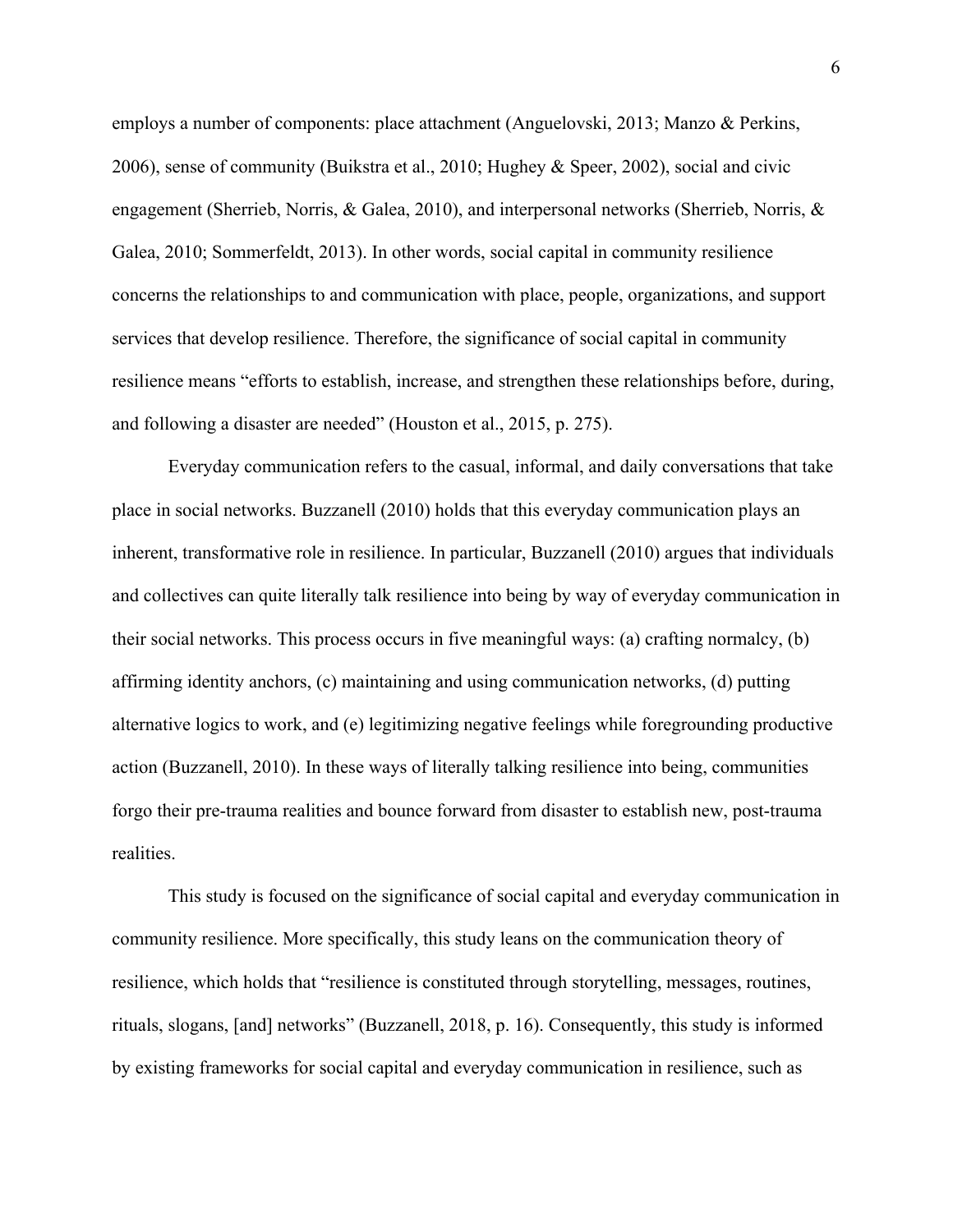Norris and colleagues' (2008) networked adaptive capacities and Buzzanell's (2010) five-part framework for resilience.

# **Study Goals and Justification**

The purpose of this study is to build an understanding of the ways in which social capital and everyday communication constitutes resilience for the campus community. In doing so, there are a number of theoretical and practical implications impacting scholars and practitioners across a number of academic and professional disciplines: communication, education, sociology, community organizing, and more.

Theoretically, this study mends literature gaps that exist in and between community resilience, communication, and higher education research. Since the late 20th and early 21st centuries, university administrators exponentially increased their strategic focus toward building a sense of campus community. Researchers have contributed to the focus, studying a number of intersections with the campus community: ethnic minority student groups (Johnson et al., 2007), transfer students (York & Fernandez, 2018), students with disabilities (Vaccaro & Newman, 2015), academic support and advising (Curtin, Stewart, & Ostrove, 2013), and, interestingly enough, hip-hop culture (Sule, 2015). Moreover, creating a positive campus community where students belong is "one of the most enduring, yet elusive goals to animate higher education in recent years" (Wiley, 2002, p. 1256). Likewise, researchers have studied community resilience in a variety of contexts, including rural communities (Wilson, 2010), climate change and urbanization (Chirisa & Mabeza, 2019), minority and refugee communities (Mason & Pulvirenti, 2013), agriculture (Fielke & Srinivasan, 2018), terrorist attacks (Ferrer & Conley, 2015), and natural disasters (Houston et al., 2017). Despite these numerous contexts of study, campus community and community resilience research have failed to consider the context in which both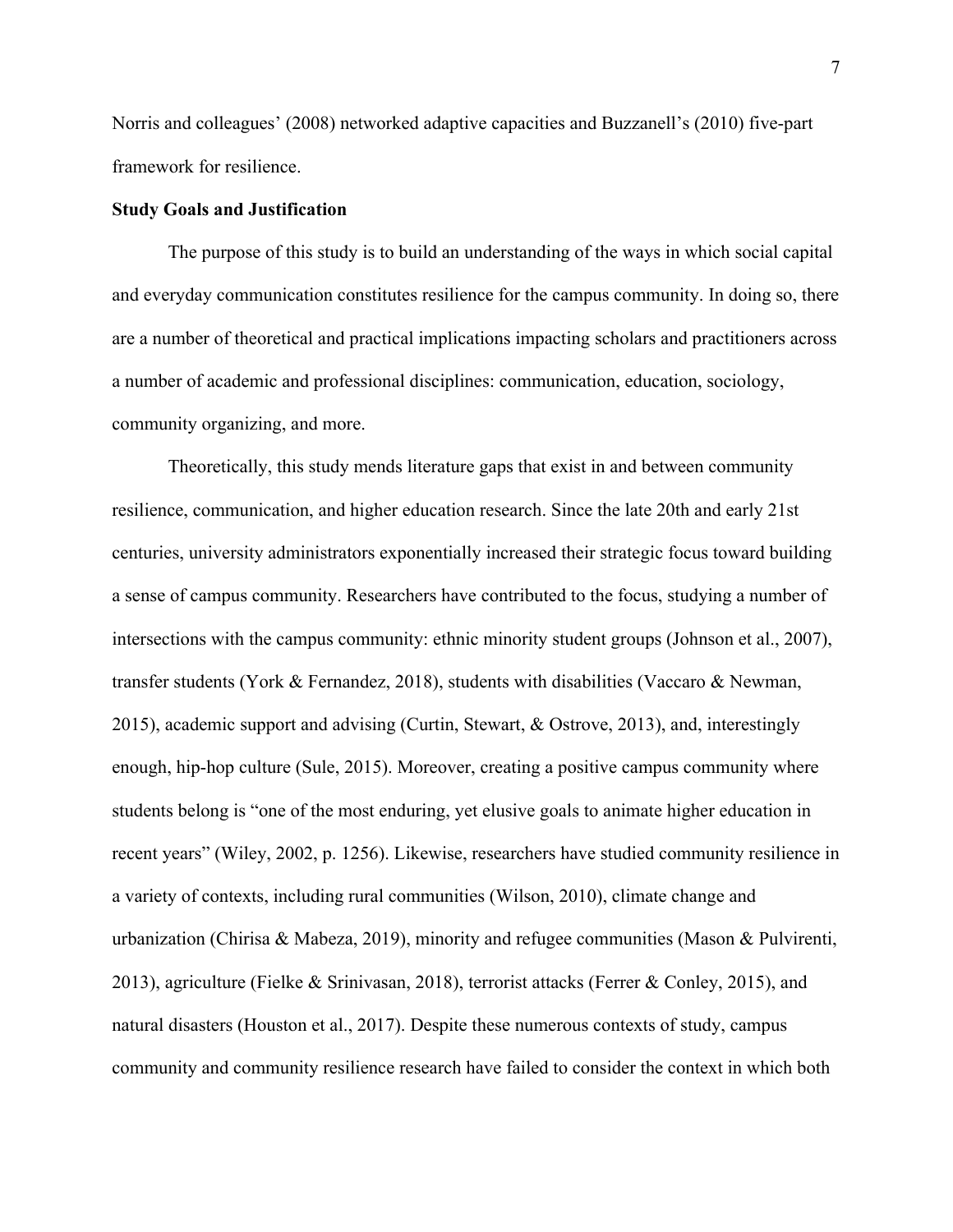intersect; however, this study mends that gap. At the same time, more work is needed to understand the communicative nature of resilience. As Houston (2018) argued, while community conversations and social capital in general have been significantly linked to community resilience, "little is known about what individuals in a resilient community talk about" (p. 20). In examining the social networks and everyday communication that constitute resilience in the campus community during a pandemic, this study contributes to the literature of what resilient communities talk about.

Practically, this study has important implications for higher education and community development. For university administrators, this study provides insight into their long-held strategic focuses toward community while outlining the ways in which their campuses may respond to future moments of community disruption. For student affairs professionals with direct access to students, this study offers perspectives on the networks that students leverage, the talk they send/receive, and their perceptions of messages emanating from faculty, staff, and administration during community disruption. Ultimately, this study has the greatest implications for students. In other words, when universities are provided with data to bolster their community, students benefit overwhelmingly.

In providing an overview of the research problem and rationale for study, this introduction serves as Chapter 1 of this thesis project. Chapter 2 offers a review of pertinent literature on the role of social capital and everyday communication in community resilience; in particular, the communicative constitution of resilience is discussed. Chapter 3 outlines sampling, data collection, and data analysis designed to capture the communication processes in campus community resilience. Chapter 4 presents the results of the data collection. Finally, Chapter 5 outlines theoretical and practical implications of the research.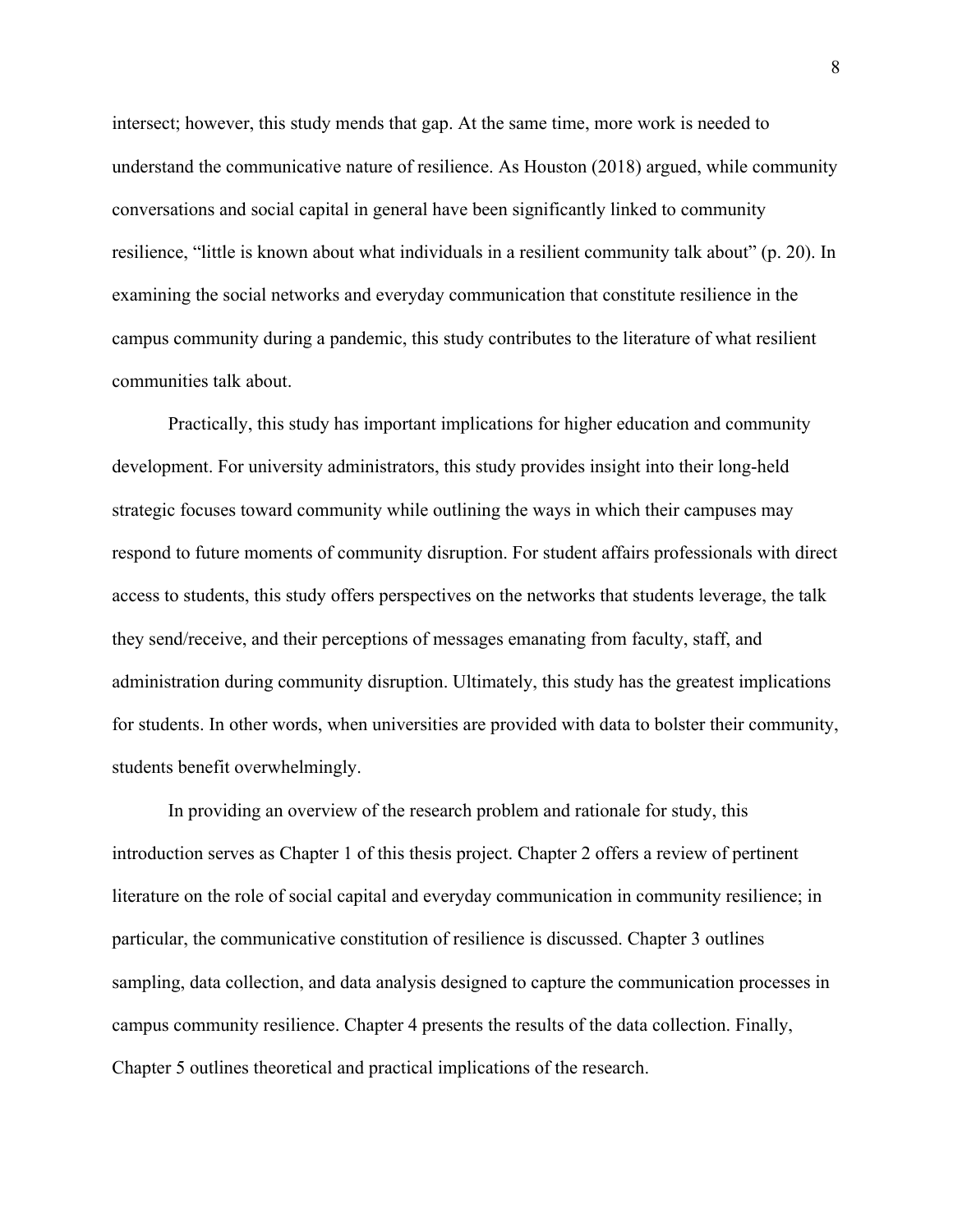#### **Chapter 2: Literature Review**

This chapter reviews extant literature about the role that social capital and everyday communication plays in resilience. First, I review the psychological, sociological, and communicative perspectives of community resilience. In doing so, I describe the central assumptions of community resilience with focus on resilience as a micro-level process that is specific to a community in context rather than a static, one-size-fits-all outcome.

Then, I examine scholars' theoretical frameworks of how community resilience functions. In particular, I explain Norris and colleagues' (2008) networked adaptive capacities for community resilience and Buzzanell's (2010) five-part framework for everyday communication. Buzzanell's (2010) communication theory of resilience anchors these frameworks and provides theoretical grounding for this study. Existing studies of community resilience are also examined to illustrate the need for extending the concept to additional community contexts and with different methodological approaches.

Finally, I provide a rationale for the communicative resilience of the campus community in the COVID-19 pandemic. The section begins with a review of COVID-19 impacts on universities and a definition of the campus community. I provide a rationale for the expansion of community resilience research to the campus community in the communication theory of resilience (Buzzanell, 2010). This chapter ends with research questions about the social capital and everyday communication that builds community resilience for the campus community amid COVID-19.

#### **Resilience**

Resilience, as a theoretical perspective, has primary roots in sociology and psychology with an understanding of individual-level resilience (Bonanno, 2004; Oken, 2015; Scaer, 2005).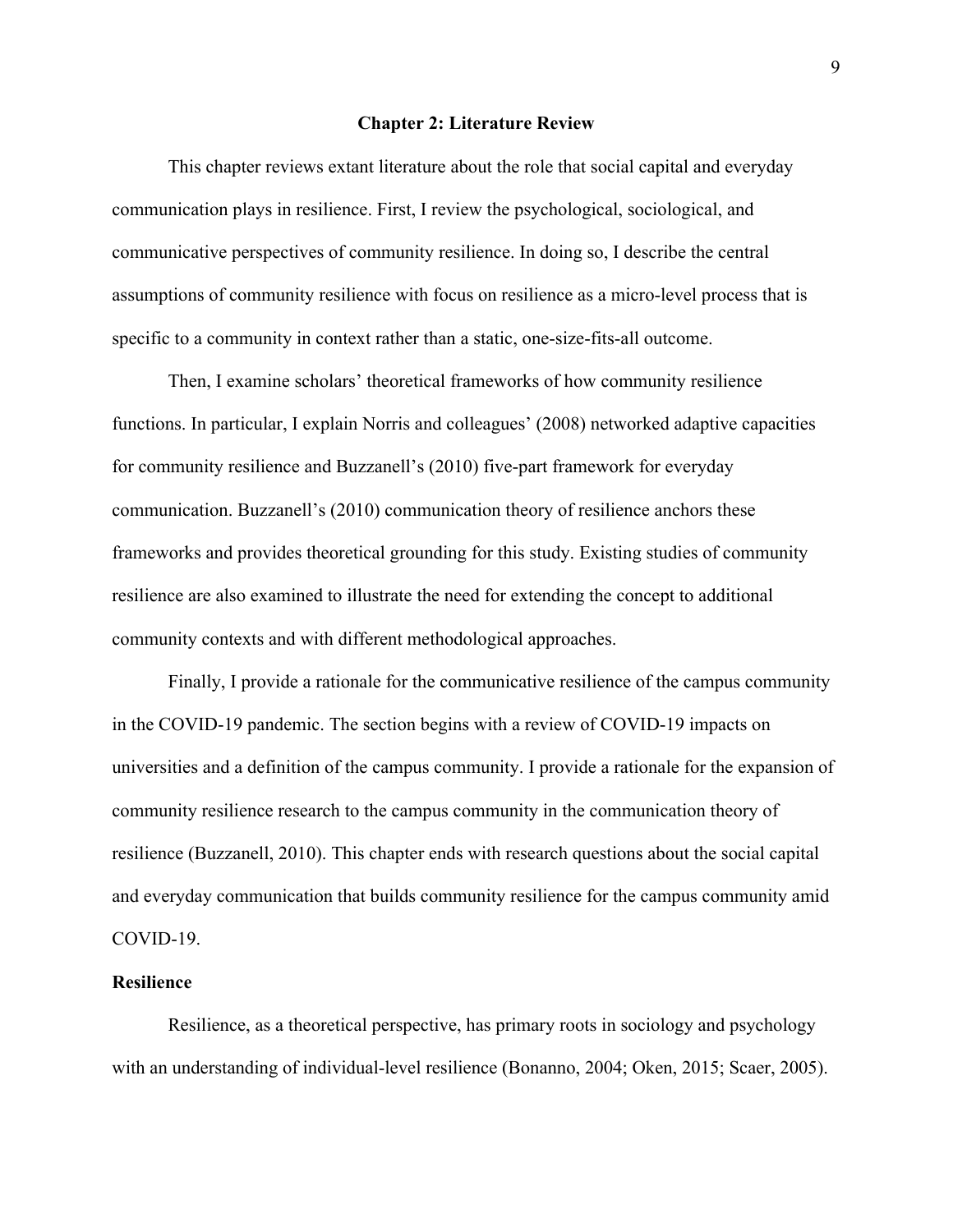Shifts to group-level understandings of resilience took the concept into disciplines such as community psychology, public health, and disaster planning and recovery (Ernston et al., 2010; Keim, 2008; Paton & Johnson, 2017). As the scope of resilience expanded, contemporary scholars developed resilience's application in additional disciplines. Namely, communication has become central to the study of resilience, especially in the context of resilience in collectives, such as communities. Resilience is a multi-faceted concept that has grown meaningful, contemporary roots in communication (e.g., organizational, interpersonal, mediated) as scholars seek to understand the ways in which meaning construction, information, and interpersonal networks play an inherent role in community resilience.

Early conceptions of resilience largely center on resilience as the ability to "bounce back." Framed as a metaphor for resilience, bouncing back "implies the ability of people to act, to intervene in their own lives" to recover from trauma (Brown & Kulig, 1996, p. 41). Moreover, bouncing back is not focused just on the ability to cope but on how people engage with social action to build resilience (Brown & Kulig, 1996). More recently, however, scholars have proposed that resilience is more accurately described as the process of "bouncing forward." Whereas bouncing back implies that people return to a baseline trajectory — a pre-disaster reality of operating and living — bouncing forward captures a more accurate reality in which individuals adapt to a new reality as a result of the traumatic event (Houston, 2015). Bouncing forward means that communities see a disaster as a chance for livelihood enhancement — to return from a disaster stronger than before — rather than a return to the pre-disaster status quo (Manyena et al., 2011). Put differently, resilience is the capacity to alter the course of a traumatic situation in a meaningful way that moves a community into a new, better reality.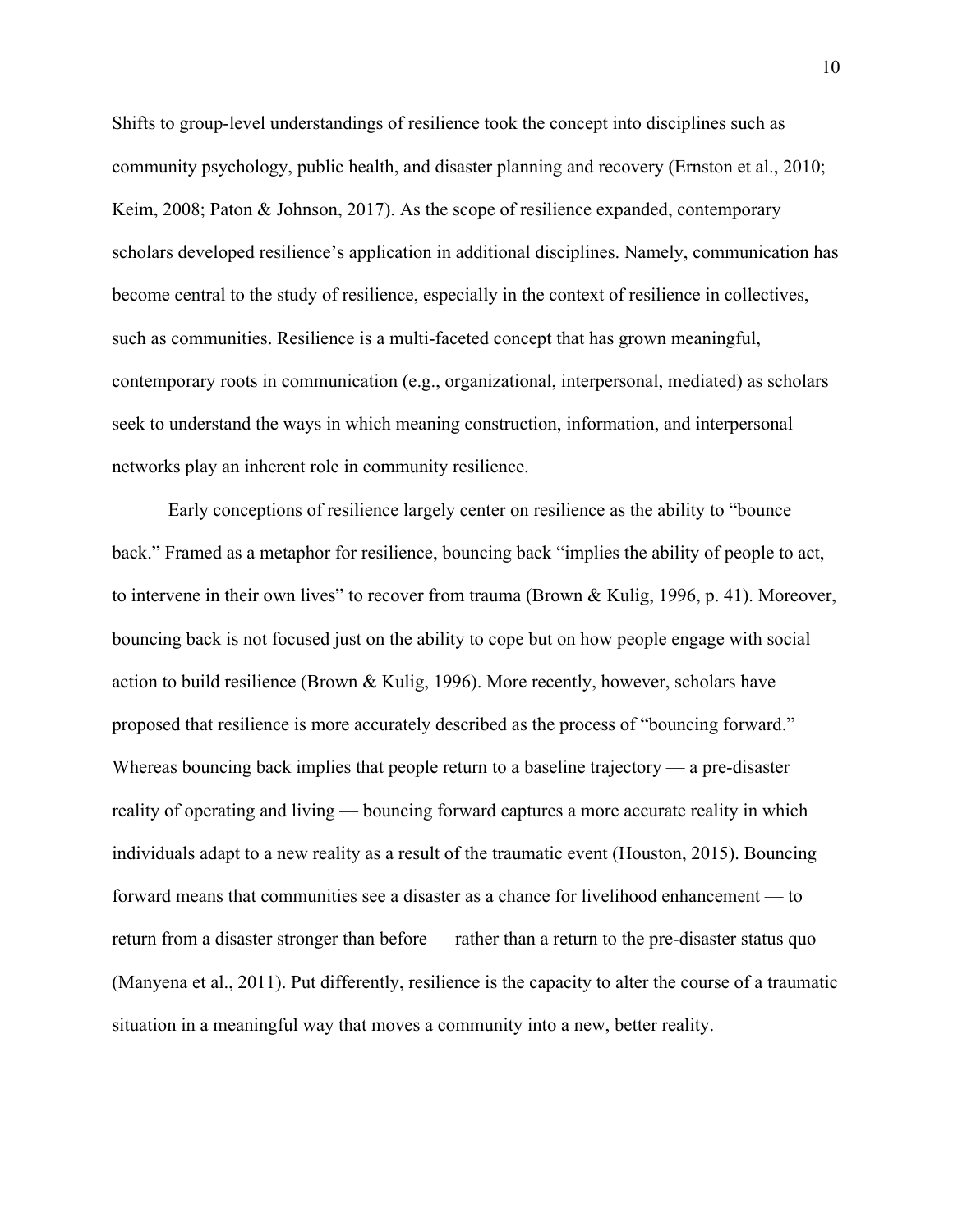It is important to note that conceptualizing resilience as a "capacity" is an intentional choice for studying and fostering resilience. Scholars agree that resilience is concerned with the active cultivation and process of bouncing forward — the *capacity* to bounce forward — rather than the outcome of an individual or collective to be resilient. Resilience is not an achievement; rather, resilience is interactively engaged to meaningfully transform the present and future (Buzzanell, 2018). Similarly, Norris and colleagues (2008) do not equate resilience with an outcome but with the process that links resources to resilience. Therefore, resilience is constantly managed and negotiated. Resilience is "always becoming as humans encounter disruptions and opportunities for reintegration and transformation" (Buzzanell, 2018, p. 104).

In shifting beyond an individual-level concept rooted in psychology and sociology, resilience is conceptualized as a group-level concept that has grown in popularity of study; in particular, the study of "community resilience" has gained significant focus across and between disciplines: psychology, sociology, public health, political science and government, and communication, to name just a few. The adoption of community resilience by multiple academic disciplines has left the concept with a wide array of definitions, frameworks, and theoretical applications.

#### **Community Resilience**

First, a community is "a defined geographical locality or [...] a group of people who share a sense of identity or have common concerns" (Baum & Ziersch, 2003, p. 321). For example, the individuals who reside within the boundaries of a city's geographical perimeter constitute a community. In addition, the individuals who live within the geographic boundaries of the University of Arkansas campus constitute a community. At the same time, first-year graduate students, with common concerns for academic performance, social life, and teaching, also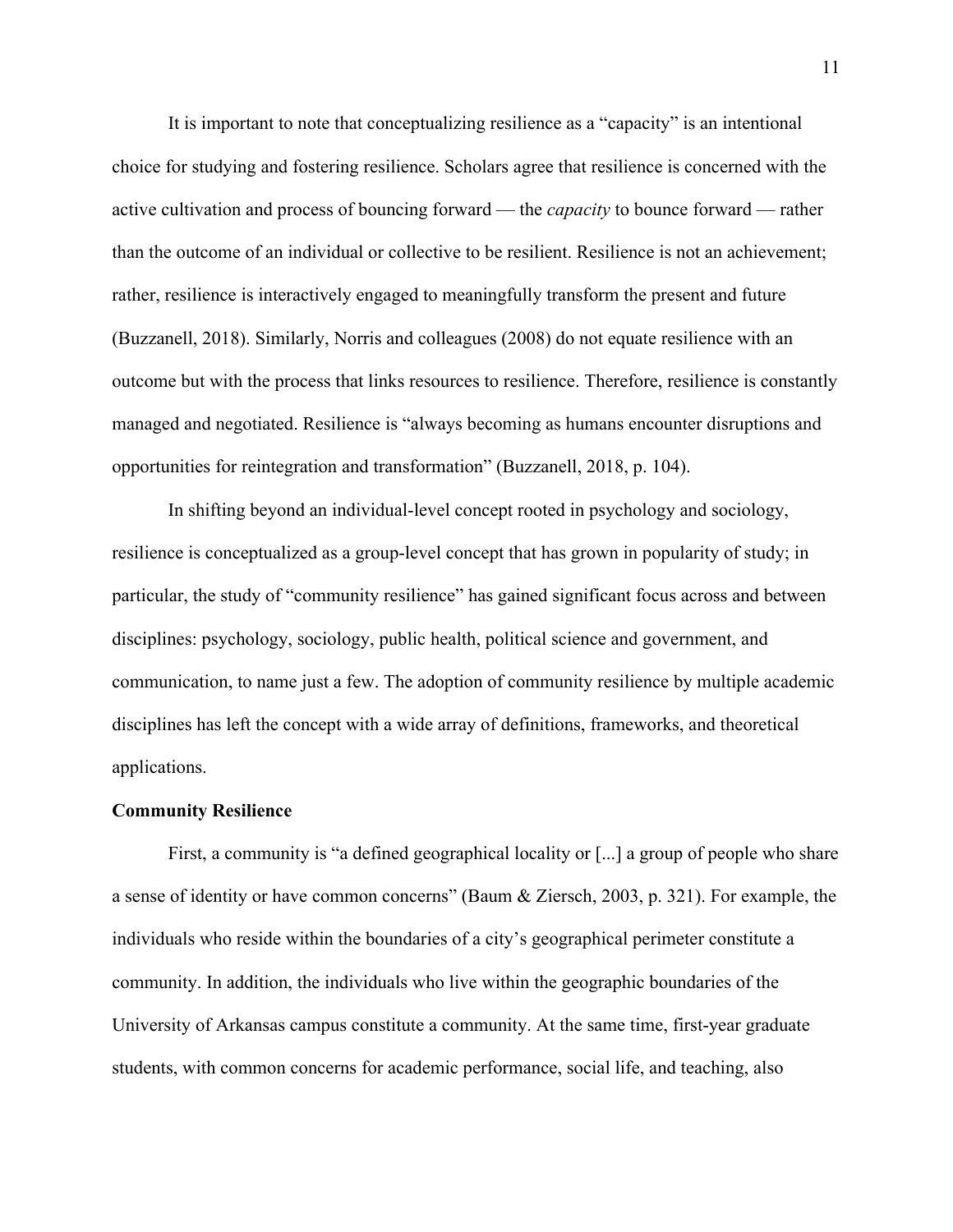constitute a community, and first-generation college students with shared concerns about assimilating to college constitute a community. Understood another way, members in a community, whether geographical or not, "have sense of belonging, a feeling that members matter to one another and to the group and a shared faith that members' needs will be met through their commitments to be together" (McMillan & Chavis, 1986, p. 9).

Next, in defining community resilience, scholars use similar language, such as "processes," "adapting/adaption," and "capacities" to frame the community-level context. Brown and Kulig (1996) define community resilience as "the capacity of community members to engage in projects of coordinated action within the context of their community despite events and structures that constrain such projects," with emphasis on people interacting as a defined social group (p. 43). Houston (2018) explained that community resilience "is not simply a grouping of resilient individuals or organizations, but is a collection of people and groups who are able to interact successfully to facilitate adaption of the whole" (p. 19). Finally, Norris and colleagues (2008) defined community resilience as "a process linking a network of adaptive capacities (resources with dynamic attributes) to adaptation after a disturbance or adversity" (p. 127).

Additionally, it is important to understand the micro-level nature of community. Because of the geographical and social components that define a particular community, communities are inherently hyperlocal, focused, and narrowed in their scope. In relation to resilience, this means that communities have "their own local needs, experiences, resources, and ideas about prevention of, protection against, response to, and recovery from different types of disasters" (Longstaff et al., 2010, p. 4). One community might have access to certain material, economic, and social resources that another community does not; thus, the capacity for resilience between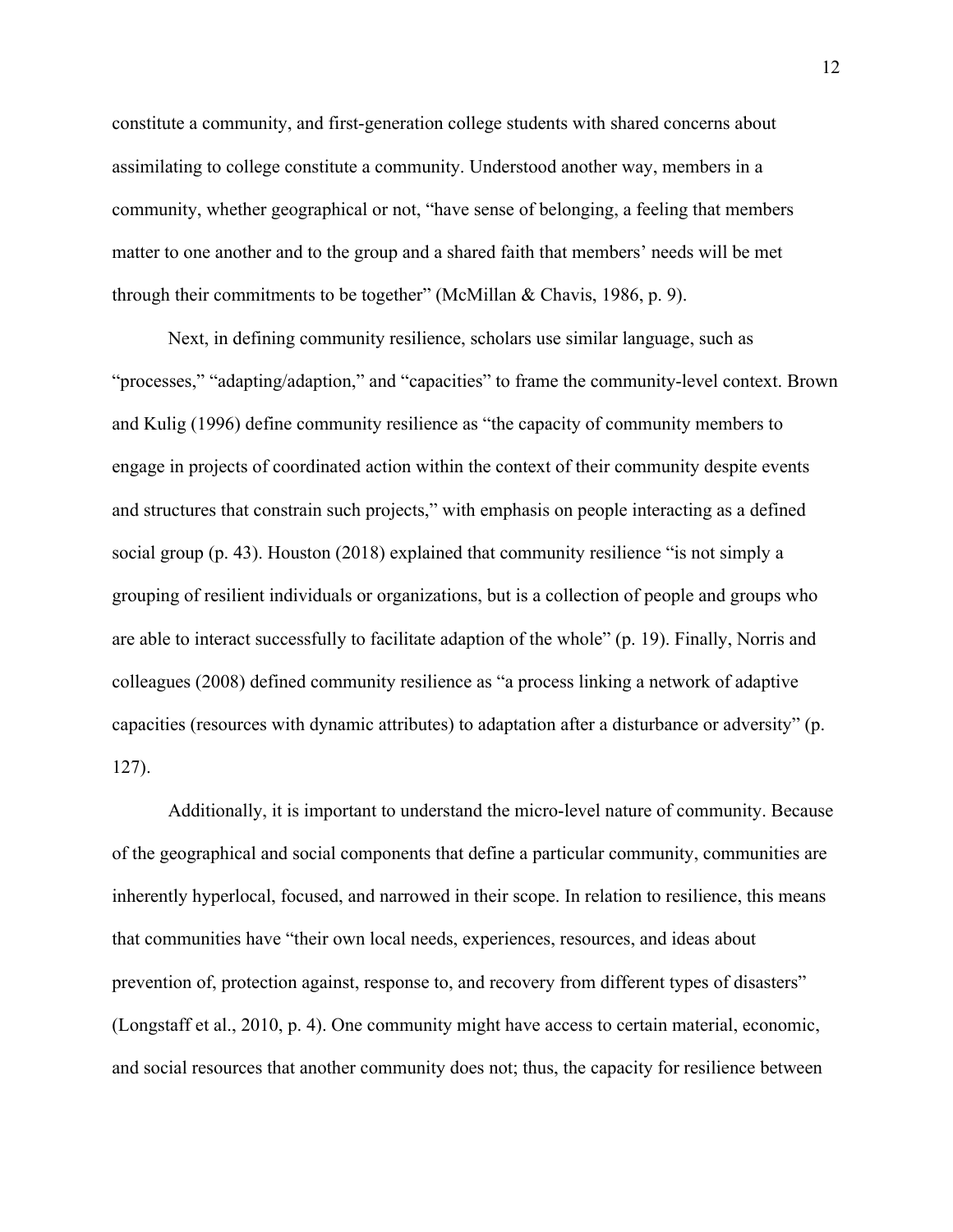these two communities is vastly different. For example, a community with a strong local government infrastructure (e.g., paramedics, fire and rescue services, and aid) and responsive community organizations (e.g., nonprofits and religious groups) is likely to be more resilient from a disaster than an adjacent affected community that has a disorganized local government and dormant community organizations.

Finally, the same focus on resilience as a process that is manifested in individual-level resilience also applies to community-level resilience. The focus is not in deciding definitively if a community is resilient or not but in examining how a community works toward or away from resilience (Brown & Kulig, 1996). Community-level resilience is instead indicated by evidence of community well-being and a community's ability to adaptively cope following a disruption (Houston et al., 2015). This adaptive process of community resilience does not always mean, however, that the community will return to its pre-disaster reality; instead, it is more likely that the community will have adapted to new conditions in their environment — that they will bounce forward (Longstaff et al., 2010). A community's ability to bounce forward, however, is not always positive. While the "resilient" descriptor seems inherently good, Buzzanell and Houston (2018) argue that "such descriptors do not necessarily mean that everyone can mobilize discursive, interactive, and (network) structural and material resources for resilience in a given moment" (p. 4). Thus, if a community lacks the necessary resources to adapt, their ability to bounce forward is compromised and possibly destructive.

In summary, resilience is the capacity to bounce forward from disruption. In bouncing forward, resilience is a process rather than an outcome. With early roots in psychology and sociology, resilience has grown into a multi-disciplinary theoretical perspective with important implications for a number of academic and professional fields. As disciplines and professions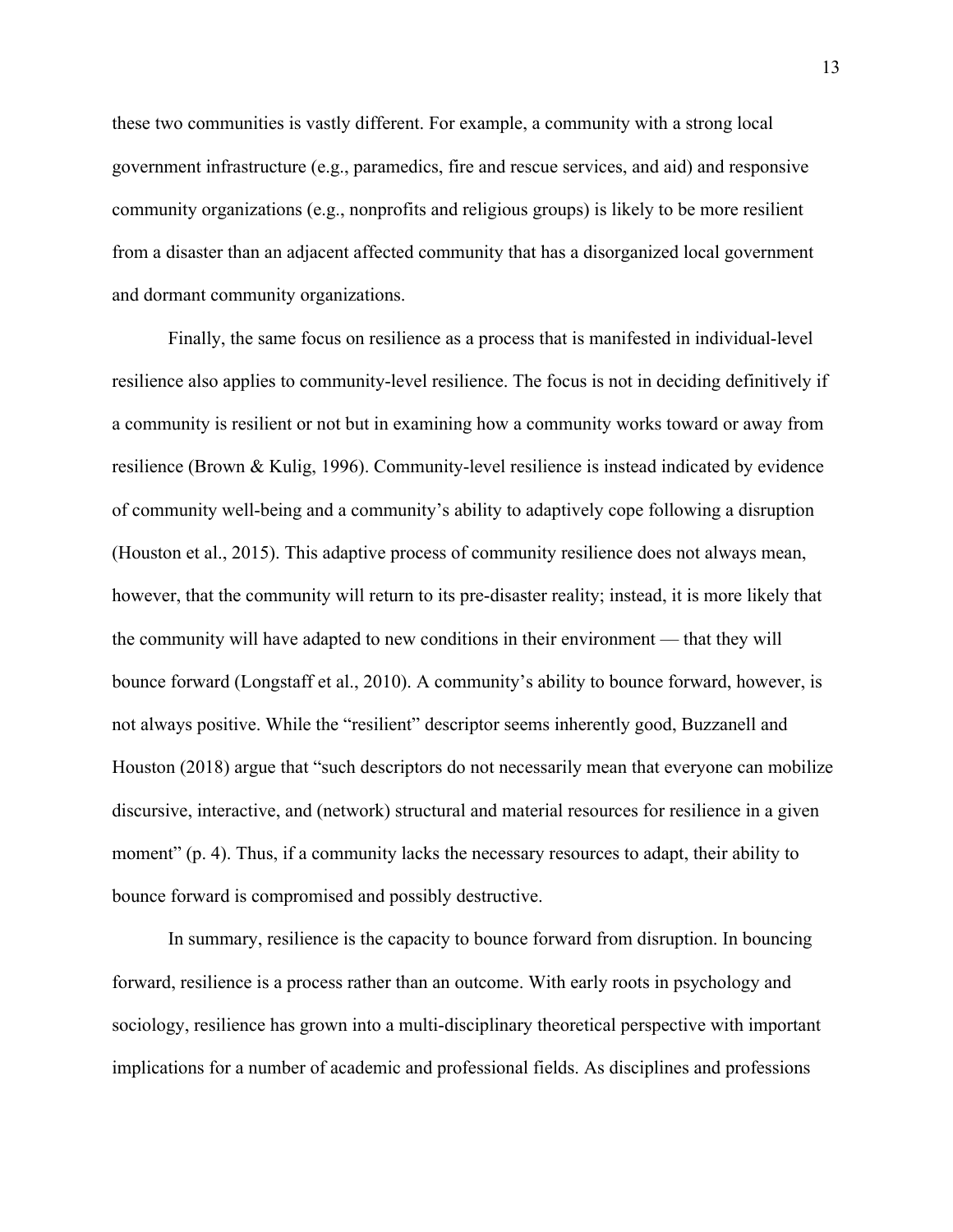studied and theorized resilience, the concept has taken on applications in new contexts (e.g., group-level contexts) and throughout meaningful disciplines (e.g., communication), which has resulted in the study of community resilience. Community resilience, while varied in definitions, has become an important area of study and demands further examination.

#### **Community Resilience Frameworks**

In this study, two community resilience frameworks are particularly salient: Norris and colleagues' (2008) networked adaptive capacities and Buzzanell's (2010) five-part framework for everyday communication in resilience. These two frameworks are particularly salient because they are inherently communicative, consider the everyday communication that communities create and exchange, and involve the formal and informal interpersonal networks that lead to resilient communities. The following sections explain the main assumptions of these frameworks.

#### *Networked Adaptive Capacities Framework*

In their framework, Norris and colleagues (2008) argue that community resilience emerges from a set of adaptive capacities, which include economic development, social capital, information and communication, and community competence. Economic development concerns the tangible resources (e.g., land and raw materials, physical capital, accessible housing, health services, schools, and employment opportunities) that create a resource base for a resilient community as well as the diversity, equity, and distribution of these resources. Social capital describes how individuals invest in, access, and use resources from their social networks to facilitate resilience, in particular through social support and community bonds. Information is the primary resource used by technical and organizational systems for resilience, and communication is the co-creation of meaning and understanding about resilience. Community competence is the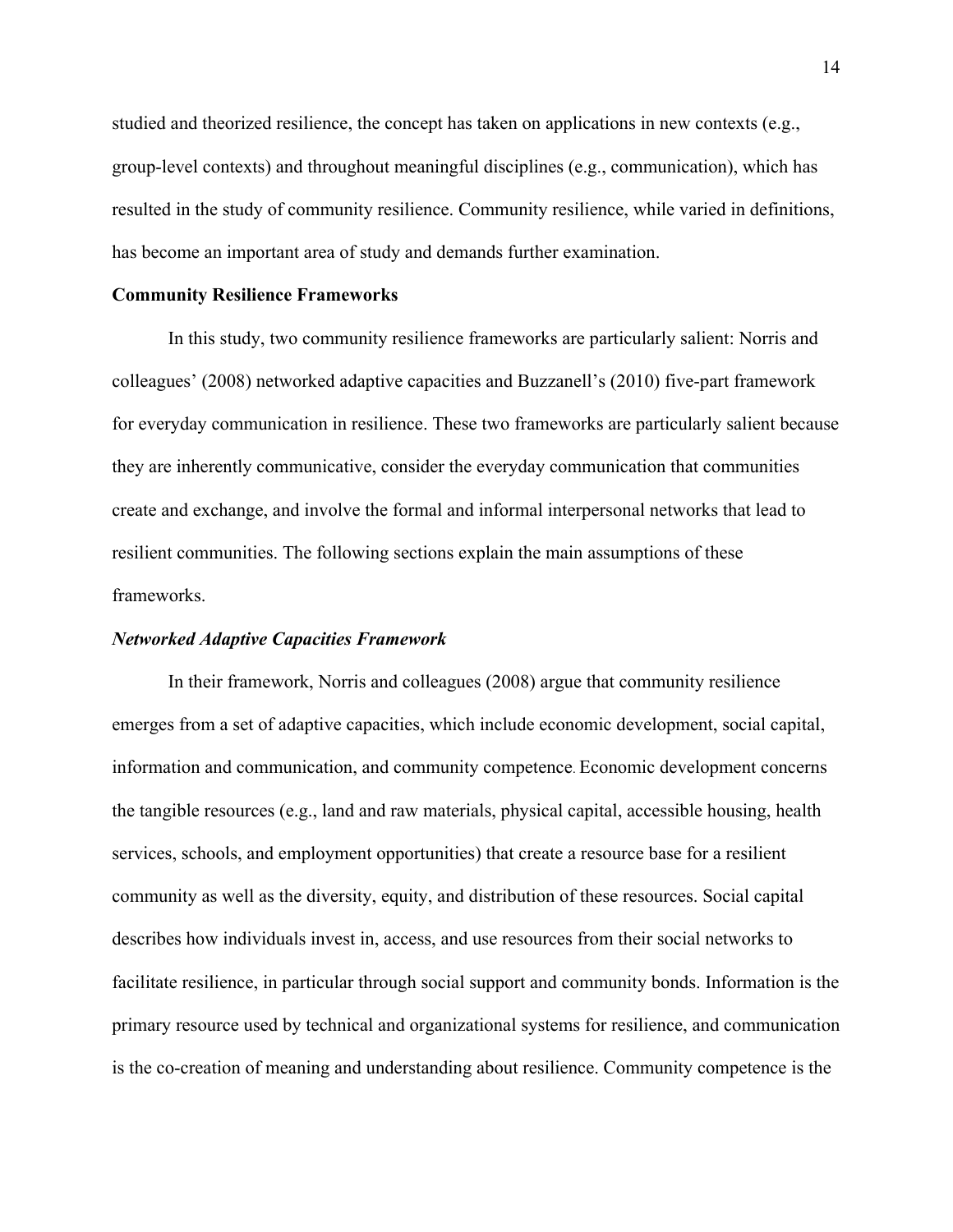decision-making that stems from collective action and efficacy that leads communities toward resilience. Of the four adaptive capacities, social capital and information and communication are most relevant to this study.

**Social Capital.** First, social capital is a crucial factor in fostering resilient communities (Aldrich, 2010; Aldrich & Meyer, 2014; Buzzanell, 2010; Dynes, 2006; Norris et al., 2008). In line with the variance of community resilience definitions, social capital also varies in its definitions but is grounded in the work of Putnam (1993), Bourdieu (2002), and Coleman (1988). For this study, Putnam's (1993) definition of social capital provides a firm foundation: "features of social organizations, such as networks, norms and trust that facilitate action and cooperation for mutual benefit" (Putnam, 1993, p. 35). At the core of social capital theory is the idea that social networks hold meaningful, transformative value (Putnam, 2001). In the same way that physical capital and human capital increase individual and collective production, so too does social capital, through its social networks and reciprocity among individuals and groups (Putnam, 2001). In his seminal work on social capital, *Bowling Alone*, Putnam (2001) argued that America was experiencing steep declines in social capital. To establish meaningful, communitybased social capital, Putnam (2001) implored emphases on civic engagement, community- and family-oriented workspaces, socializing with neighbors, pluralistic spiritual communities, and participation in cultural activities.

Scholars have leaned heavily on classifying social capital in three domains: bonding, bridging, and linking social capital (Adler & Kwon, 2002; Aldrich & Meyer, 2015). Bonding social capital is predicated upon people seeking out those with similar attitudes, information, resources, and demographics (Aldrich & Meyer, 2015). For example, following a school shooting, bonding social capital would characterize the process by which students find social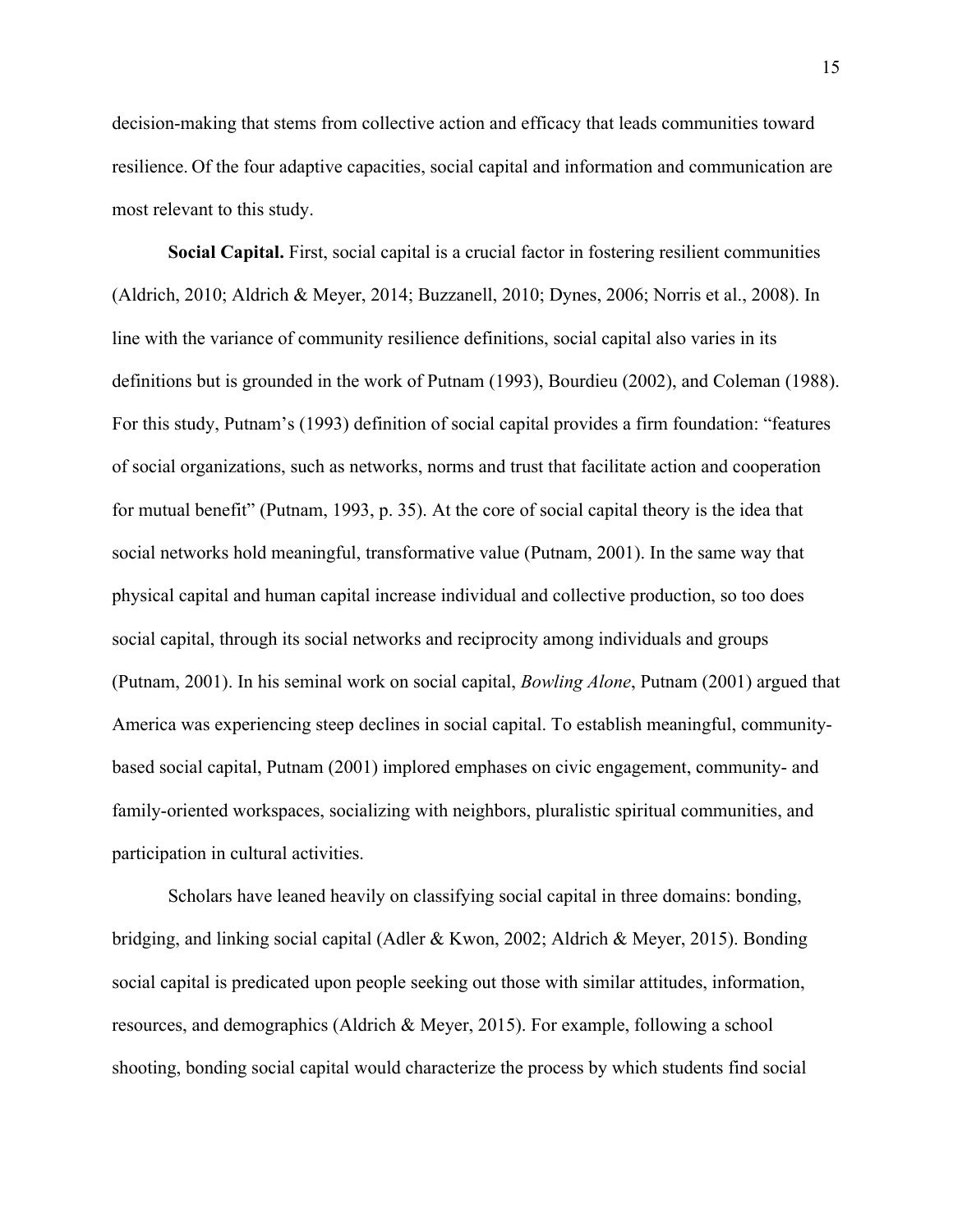support in one another because of their shared experiences of the event and similar stage of life (Hurlbert et al., 2000). Bridging social capital describes the loose connections that join social groups, which primarily operate with new resources and information that advance society (Aldrich & Meyer, 2015). For example, parents in a parent-teacher association that work together to fundraise for new school uniforms rely on the loose connection of their civic organization in bridging social capital (Small, 2010). Unlike bonding social capital, which is characterized by connections among relatively homogenous individuals, bridging social capital includes relationships across different demographic characteristics. Finally, linking social capital connects the average individual with those in power (Aldrich & Meyer, 2015) via the respect and norms of a trusting relationship (Szreter & Woolcock, 2004). For example, a citizen who regularly runs into their state senator at the grocery store and continually advocates for public education support is exercising linking social capital.

The resources that make up social capital exist in a web of loving, caring, and readily available social relationships that contribute actual assistance, or capital, that can be cashed in during times of need (Norris et al., 2008). In particular, place attachment, sense of community, and citizen participation build social capital in Norris and colleagues' (2008) community resilience model and are apparent across additional models of social capital (Aldrich, 2010; Anguelovski, 2013; Baum & Ziersch, 2003; Buikstra et al., 2010; Elliott et al., 2010; Houston et al., 2015; Putnam, 2001). These components are especially relevant in the application of social capital to community resilience because they involve group-level utilization of social resources to bounce forward from disruption. The following paragraphs describe place attachment, sense of community, and citizen participation.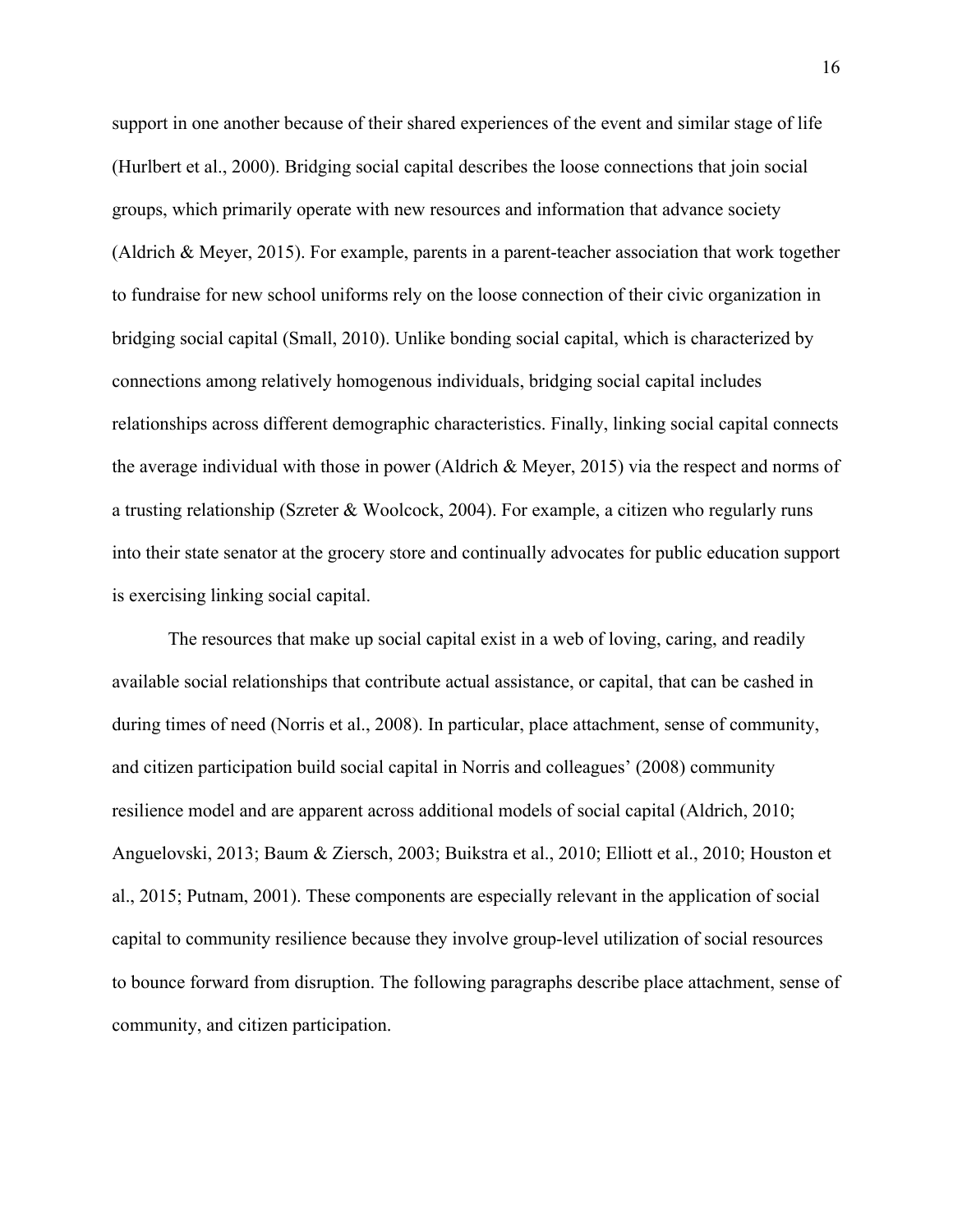Place attachment is a natural fit in a community resilience model of social capital because of the proximity of community members to each other (McPherson et al., 2001). Place attachment is formed through interactions that create value, meanings, and an intimate connection to memory of a physical space — through individuals' affective connection to a physical community (Anguelovski, 2013). Therefore, individuals are embedded and invested in that geographic proximity and its people and have a higher stake in their neighborhood's recovery (Aldrich, 2008). For example, community members may spend time volunteering to rebuild a local coffee shop that was destroyed during a hurricane because they are attached to the experiences and memories they had in that business. Moreover, when a community experiences high levels of social capital, the probability that members will leave the community decreases, which increases the probability of their investment toward community resilience and rebuilding (Aldrich, 2008). These spatial bonds in communities also help build individual and collective identity that stabilize turbulent situations (Perkins & Long, 2002). In other words, when residents feel connected spatially, they become active participants in improving that space (Anguelovski, 2013).

Sense of community, defined as "high concern for community issues, respect for and service to others, sense of connection, and needs fulfillment," is also key to community resilience (Norris et al., 2008, p. 139). When community members feel they belong, feel they matter to each other and to the group, feel emotionally connected to one another through shared experiences, and feel that fellow members will work together to fulfill community needs, they experience a strong sense of community (McMillan & Chavis, 1986). For example, community members who successfully organize to stop the building of a casino in their town because they feel it violates the community values and norms would likely report a high sense of community.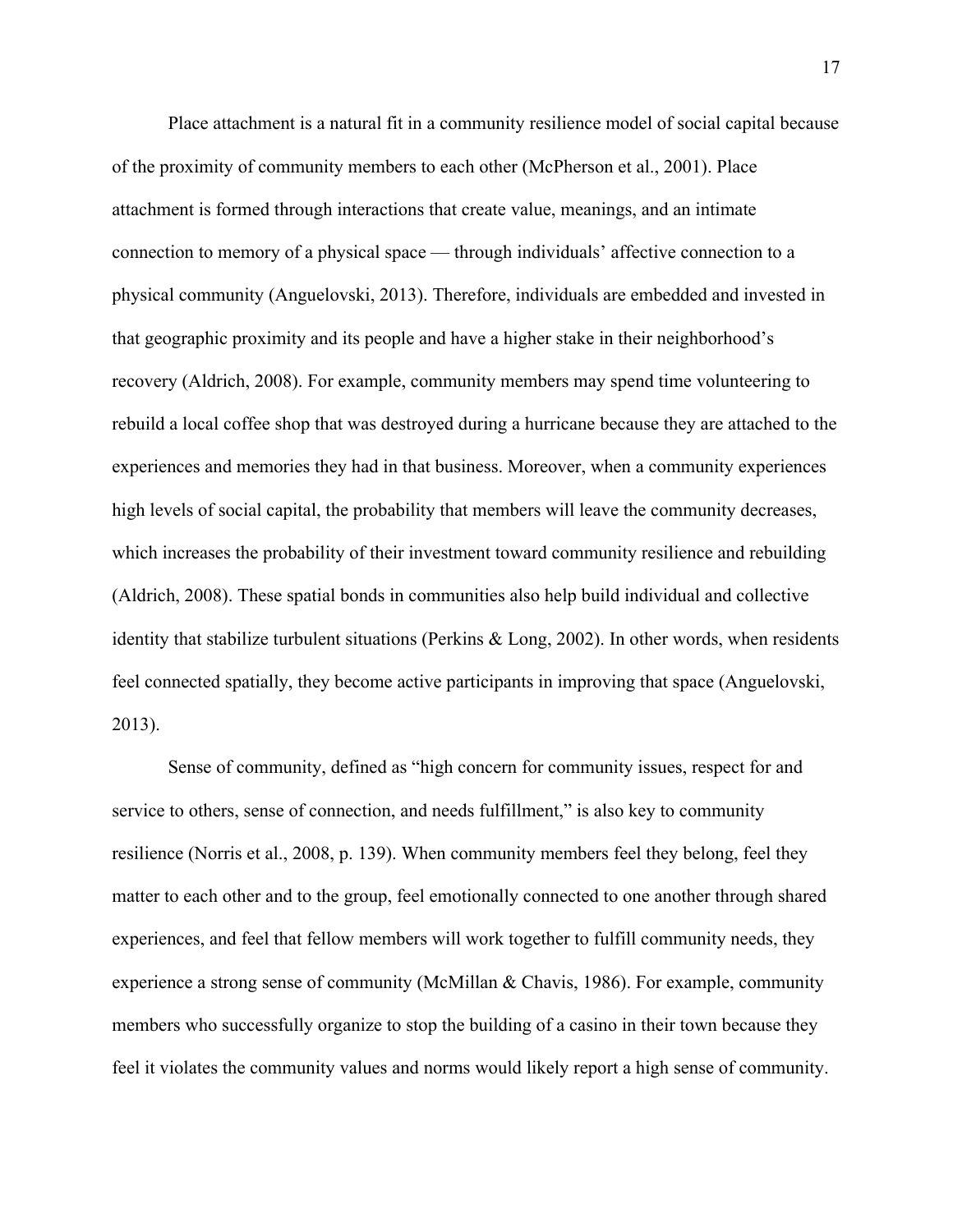Because disasters disrupt a sense of community (Kaniasty & Norris, 2004), it is important that strategies facilitate rebuilding a sense of community in the resilience process (Pfefferbaum et al., 2005).

Citizen participation is a broad concept, sometimes referred to as civic engagement or civil society, that refers to the ways in which citizens engage with different civic and political organizations and the media (Houston et al., 2018). Through a social capital lens, citizen participation involves "incorporating spaces or activities that encourage community members to participate in their maintenance" (Aldrich & Meyer, 2015, p. 263). The extent to which community members participate in social and civil activities, in formal and informal contexts, impacts the levels of social capital available to the community members and corresponds to the capacity for the community's resilience (Baum & Ziersch, 2003). For example, communities with strong citizen participation are likely to have high voter turnouts and above-average participation in local elections, strong support and readership for the community newspaper, and an active religious population that provides outreach services to the community. Moreover, civic participation requires communication, which Jeffres and colleagues (2013) suggest is captured in "communication capital," described as the "persistent communication patterns that facilitate social problem solving in the community" (p. 545).

**Information and Communication.** The second community resilience capacity of interest in this study is information and communication. Norris and colleagues (2008) define information by how resilience is created through trust, accuracy, and system dissemination of resourceful information, and the researchers define communication as the shared meaning and values created by community members. In this study, communication is the most pertinent concept of this adaptive capacity. In particular, Norris and colleagues (2008) call communication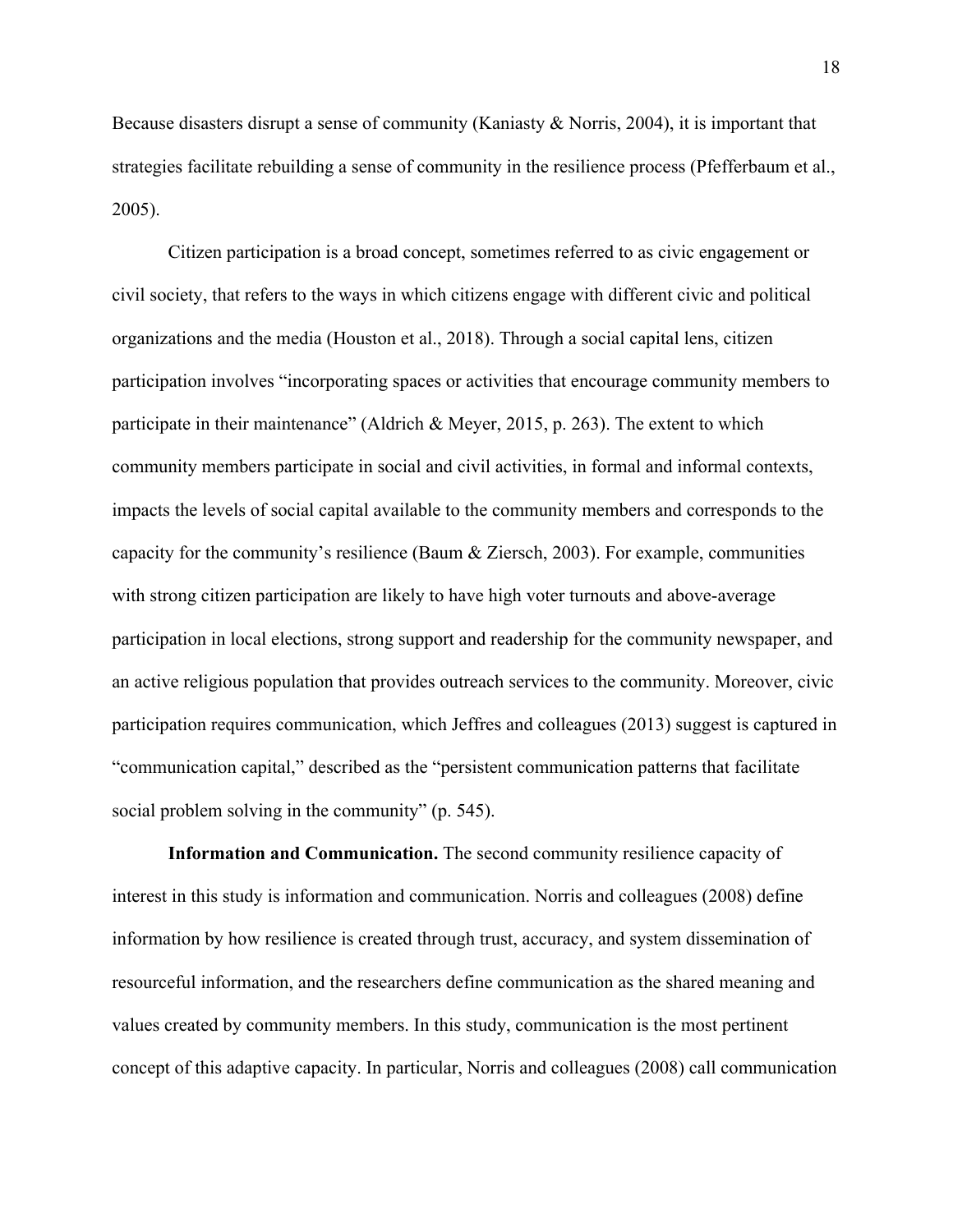the "creation of common meanings and understandings and the provision of opportunities for members to articulate needs, views, and attitudes" that lead to community resilience (p. 140). Through communication, community members engage in several resilient strategies: assurance of individual and collective identity, affective connection to place in the community, and community empowerment by co-creating agency over the story of their traumatic event (Norris et al., 2008). Alternatively, communication in Norris and colleagues' (2008) model also concerns how media frame disasters and disaster response in ways that can be supportive toward or detracting from a community's resilience.

What is most important from the information and communication capacity is that community members' co-creation of meanings and understandings about the traumatic event play a crucial role in the resilience process by fostering a sense of belonging, a sense of community, an attachment to places within their community, an affirmation of their important community identities, and an empowerment over their disaster stories to bounce forward into their new realities (Norris et al., 2008). Put another way, the strategies, grounded in empirical data, that contribute to resilience are predicated on the co-creation of meaning and understanding by the community. Moreover, these resilience strategies that Norris and colleagues' (2008) argue are fostered in shared understandings are also fostered in the aforementioned social capital capacity. At the same time, Buzzanell (2018) similarly argues that resilience "incorporates stories, memories, routines, and rituals about how people not only endured despite loss and suffering but also actively shaped and framed these experiences" (p. 15). This emphasis on cocreation links Norris and colleagues' (2008) and Buzzanell's (2018) theories on community resilience by underlining the co-creation of shared meanings and understandings in which communities literally talk resilience into being.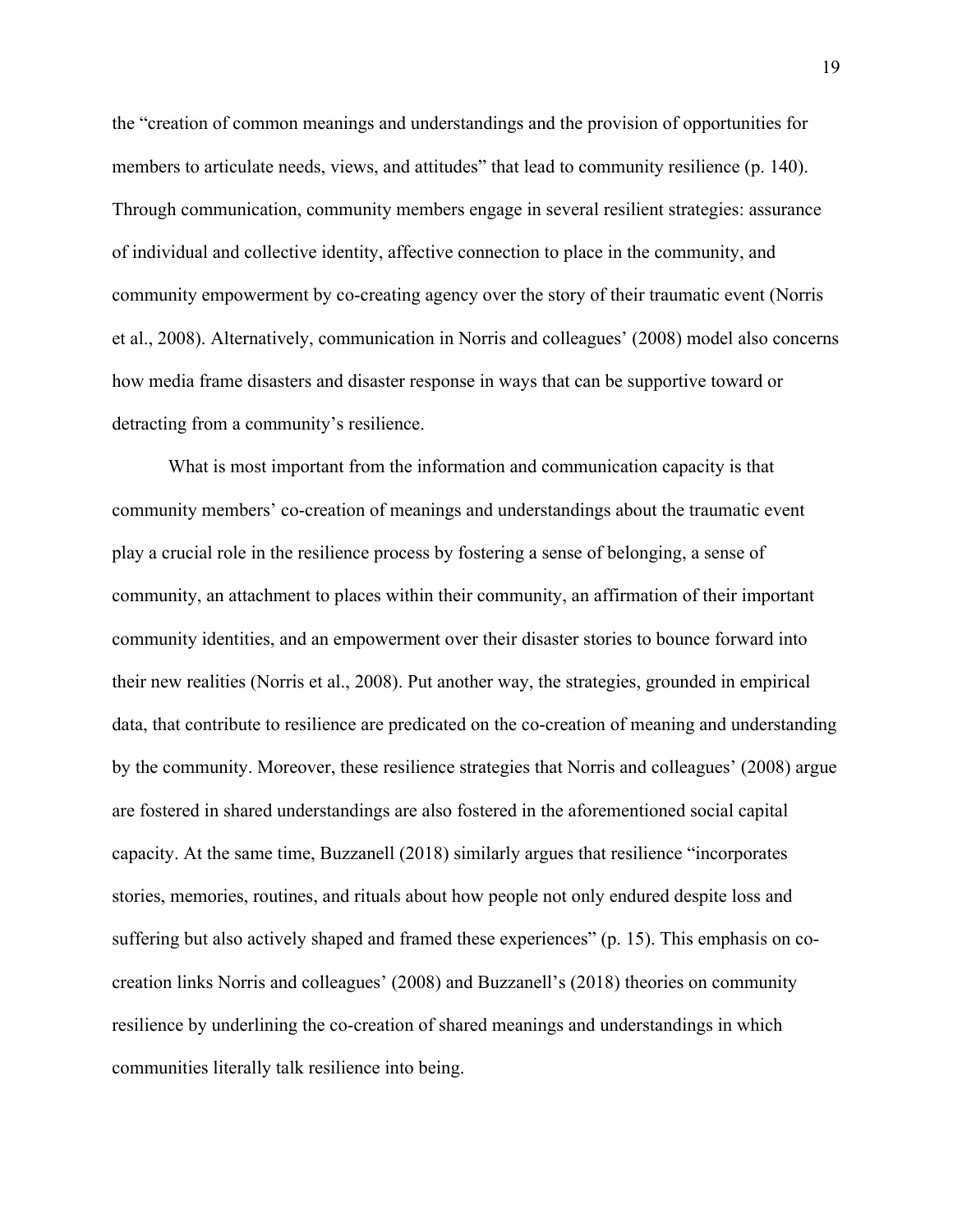# *Communicative Resilience Framework*

At the core of the communication theory of resilience is human interaction that draws upon discursive and material resources (Buzzanell, 2018). As with alternative theories for resilience, the discursive nature of the communication theory of resilience emphasizes resilience as a process rather than an outcome. "Because resilience is cultivated in human communication and network structures over the course of individuals', organizations', and communities' lifespans," community members continuously engage and negotiate resilience as opposed to focusing on it as a one-time achievement (Buzzanell, 2018, p. 15). In addition, the communication theory of resilience emphasizes the micro-level nature of community. Communities co-construct stories, rituals, logics, identities, emotions, and framings to build new, resilient realities (Buzzanell, 2010), and these new realities "are socially constructed in holistic and intertwined systems, with specific strategies for resilience processes dependent upon the participants and their cultures" (Buzzanell, 2018, p. 103). Put differently, because communication is inherently contextual, the resilience created by communities is bound to their specific circumstances — their disaster, their places, their people, and their ways of life.

The communication theory of resilience encapsulates a simple yet powerful idea: individuals and communities can literally talk, and thus enact, resilience into being (Buzzanell, 2009). Communities *talk* about the meaningful places within it, about the integral feelings of belonging, and about the ways to become an engaged citizenry; in this, disrupted communities *act* to restore their places, belonging, and participation. Communities *talk* — in stories, with rituals, and through emotions — about how to create a new normal; in this, disrupted communities *act* to create new realities that move them forward. Remarkably, the power of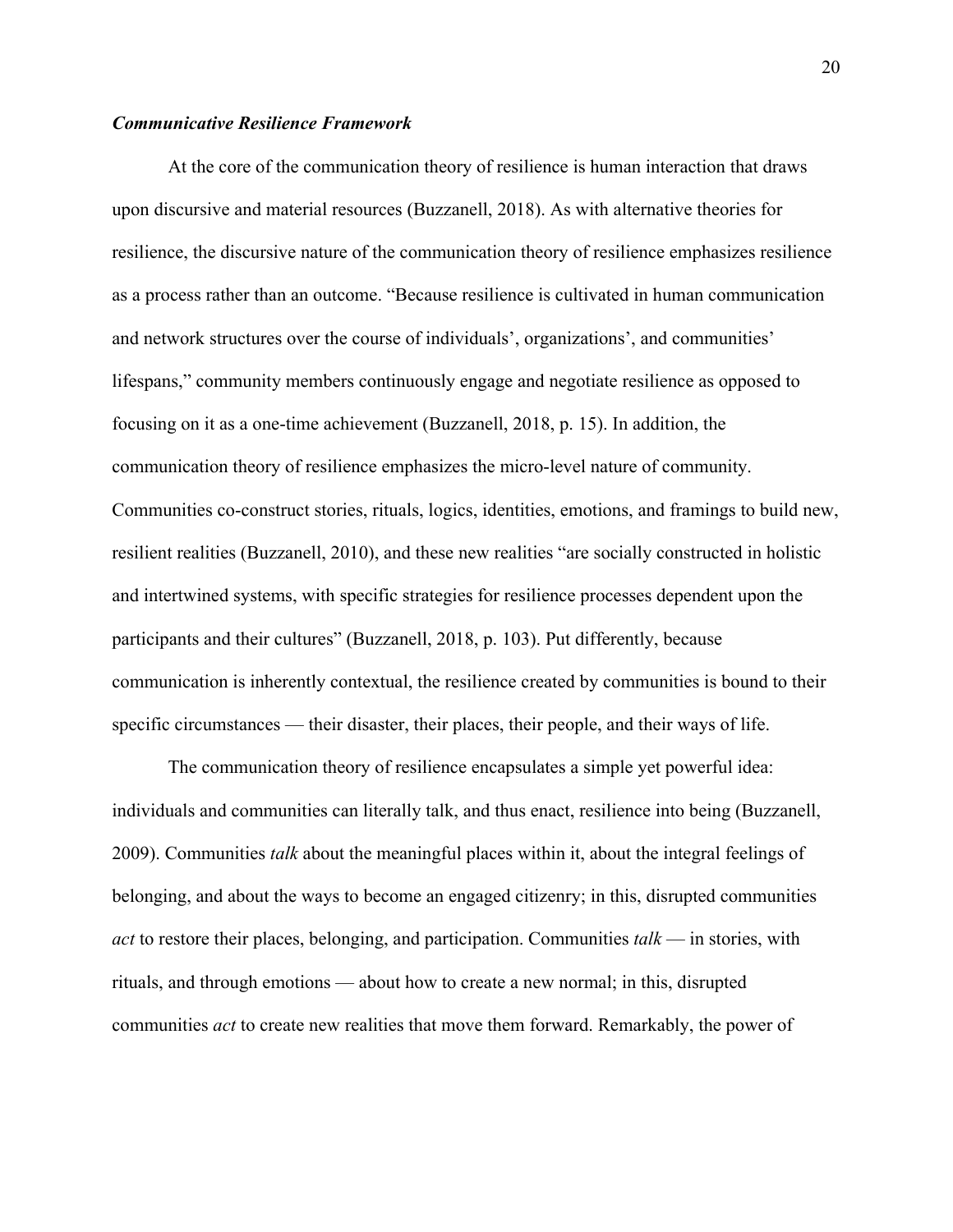communication in community resilience harnesses the capacity "to lend dignity and hope to human existence" (Buzzanell et al., 2009, p. 310).

In line with the theory of communicative resilience, Buzzanell's (2010) research established five ways that individuals in social networks talk resilience into being: (a) crafting normalcy, (b) affirming identity anchors, (c) maintaining and using communication networks, (d) putting alternative logics to work, and (e) legitimizing negative feelings while foregrounding productive action (Buzzanell, 2010).

First, communities build a new normalcy, generated by talk and maintenance of routines and rituals, to rationalize their new reality. Despite what outside observers assume, people bouncing forward from traumatic events claim that things are getting back to normal, a process that occurs in talking normalcy into being. Moreover, Buzzanell (2010) claims that the performance of normalcy after a traumatic event is a profound accomplishment given the circumstances. Second, identity discourses in resilient communities allow individuals to explain "who they are for themselves and in relation to each other" (p. 4). The identity discourses create affirming identity anchors that build an individual and shared identity that reinforces that individual and community during disruption. Third, communication networks employ resources embedded in social relations — through individual-level and group-level ties — to aid communities in resilience (p. 6). Buzzanell (2010) also describes this third process as building and using social capital, which can be built up over time and cashed in during times of trouble to foster resilience. Fourth, communities utilize sensemaking and alternative discursive logics as a means by which they shape their post-disaster realities. In other words, individuals create their own conditions of organizing, managing, and operating with their pressing circumstances in a way that, even if contradictory, allows them to reintegrate and work through their disruption to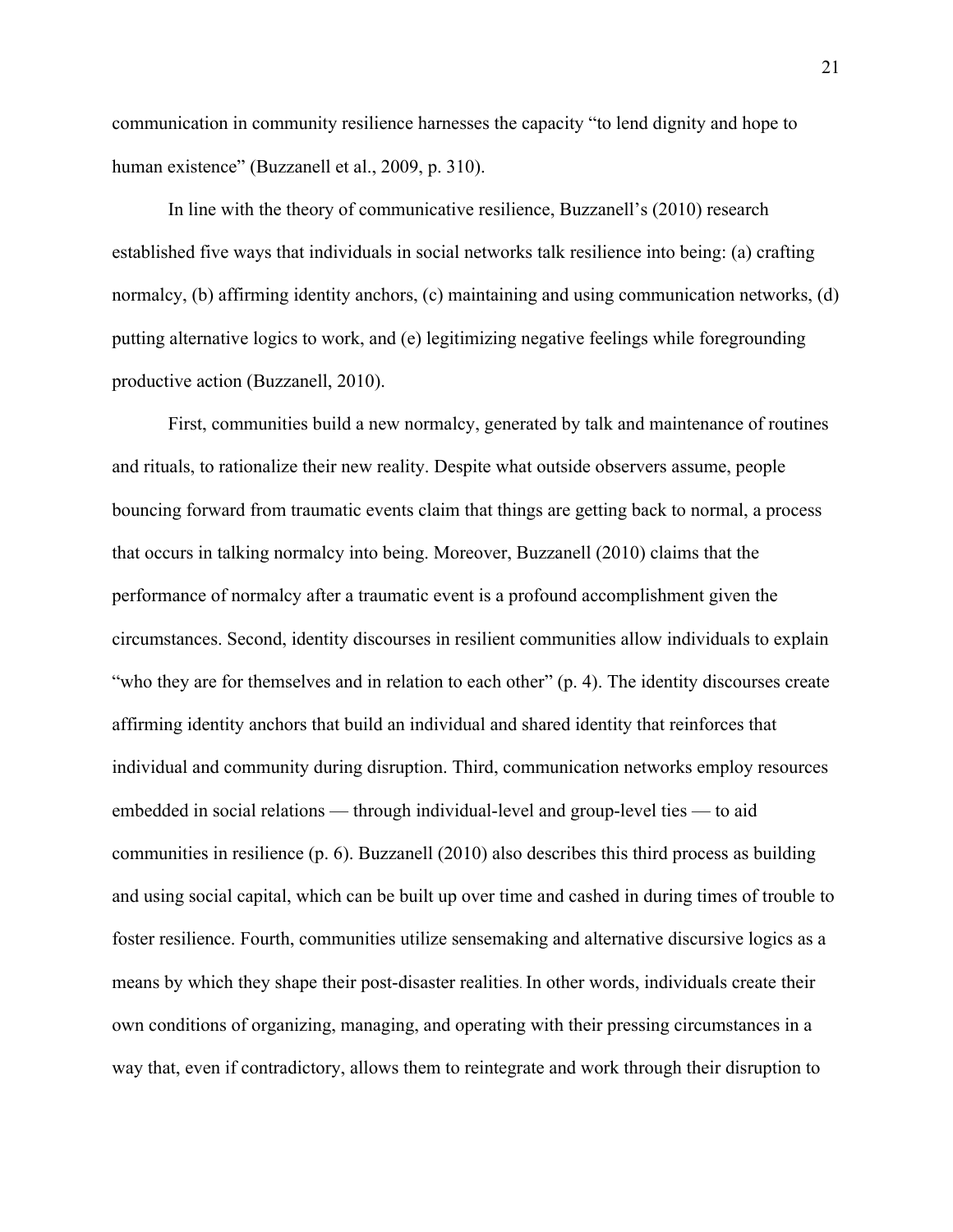bounce forward. Finally, individuals use talk to background negative feelings that arise from the traumatic event. In doing so, the negative emotions do not dominate the space for fostering resilience; Buzzanell (2010) acknowledges that negative feelings have a place in resilience but argues that the feelings can be counterproductive to resilience goals. Together, these five discursive practices create new, resilient realities for communities facing disruption.

Norris and colleagues' (2008) adaptive capacities — social capital and information and communication, in particular — and Buzzanell's five-part framework for community resilience, along with the additional supporting frameworks for social capital and everyday communication, adhere to the core assumption of Buzzanell's (2010) communication theory of resilience: "Because language and communication constitute our relationships, values, structures, and policies, our actions operate at the nexus of discursive and material tensions on multiple levels and communication contexts" (Buzzanell, 2018, p. 103). A community's resilience — its ability to bounce forward from an event that disrupts the fabric of normal community life — is built on the communication that constitutes the social capital and everyday communication in the resilience process. Thus, the communication theory of resilience serves as the theoretical foundation for this study in understanding how the campus community is resilient amid disruption.

#### **Studying Communicative Community Resilience**

Scholars have studied communication's role in community resilience across numerous contexts. Natural disasters and environmental trauma have been a primary area of study (Aguelovski, 2013; Houston et al., 2015 Pfefferbaum et al., 2013a; Pfefferbaum et al., 2013b; Rød et al., 2011; Spialek & Houston, 2019). Researchers have also studied the relationship between communication and community resilience across rural (Buikstra et al., 2010) and urban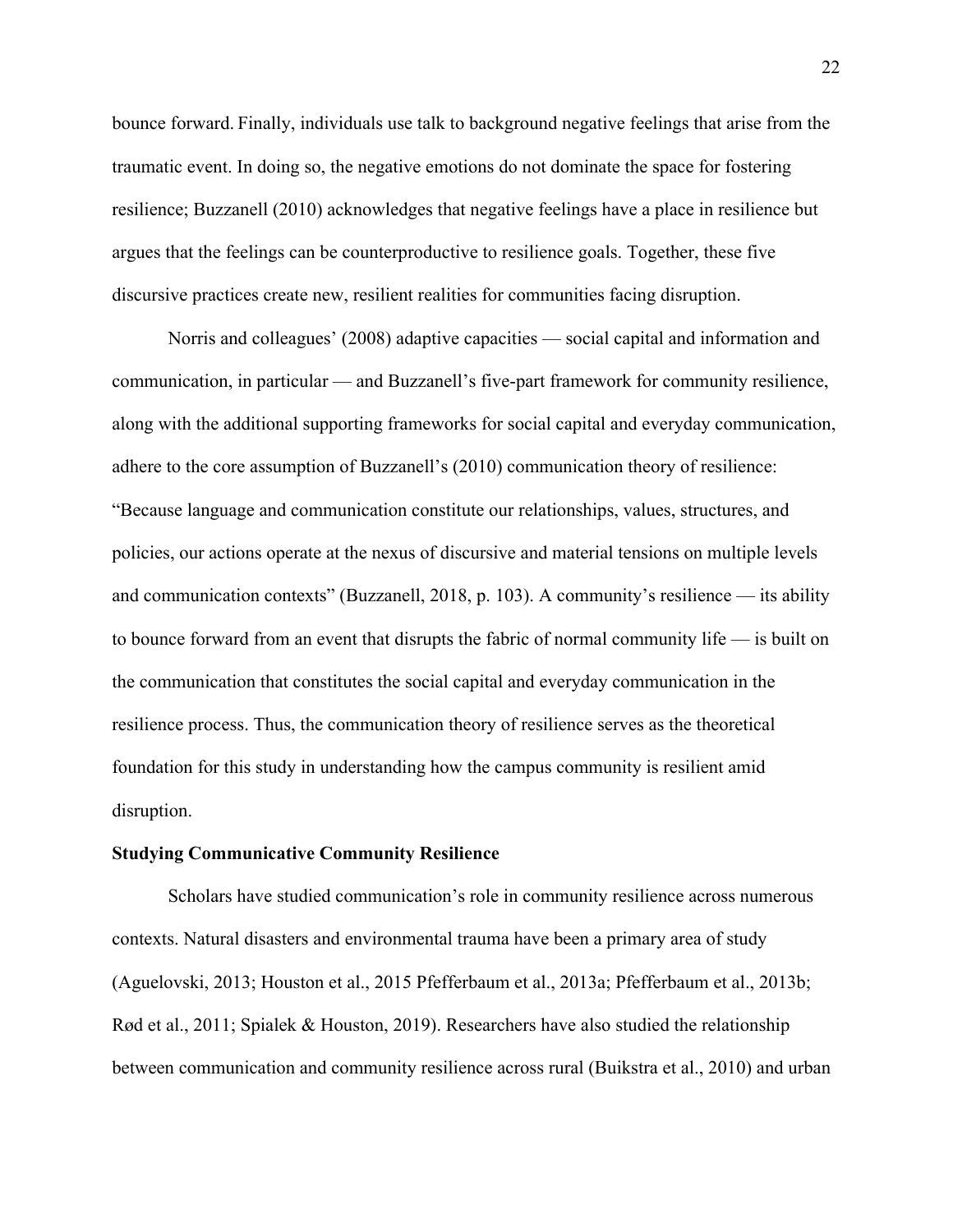communities (Ernstson, 2010), families (Gurwitch, 2007), and minority populations (Kim et al., 2011; Spialek et al. 2020). Researchers have thoroughly studied community resilience with public health (Chandra et al., 2011; Houston, 2012; Pfefferbaum & Klomp, 2013) and with local, state, and federal governments (Ledingham, 2001; Liu & Horsley, 2007). Mediated applications, such as social media, digital media, and news media (Briones et al., 2011; Freberg et al., 2013; Houston et al., 2012), and communication ecology and infrastructure applications (Broad et al., 2013; Cancel et al., 1997; Cohen et al., 2003; Kim & Ball-Rokeach, 2006; Spialek & Houston, 2019) have all contributed to the expansion of community resilience literature.

Across these studies, researchers have used numerous methods to capture the role of communication in community resilience. Primarily, a quantitative focus has accompanied the majority of community resilience research. For example, Sherrieb et al., (2010) developed and tested quantitative measures for Norris and colleagues' (2008) networked adaptive capacities of community resilience. In addition, Pfefferbaum and colleagues (2013) developed the Communities Advancing Resilience Toolkit (CART) assessment survey as a quantitative measure of five community resilience domains: Connection and Caring, Resources, Transformative Potential, and Disaster Management, and Information and Communication. For example, Houston and colleagues' (2017) study of the 2011 Joplin, Missouri, tornado utilized CART, along with other quantitative measures of media use and interpersonal talk, to study individual perceptions of resilience following the tornado. Moreover, studies about social capital in community resilience have also been largely quantitative, focusing on scales that measure level of interpersonal trust and belonging and per capita membership in community groups (Baum & Ziersch, 2003). For example, Wickes and colleagues (2015) quantitatively measured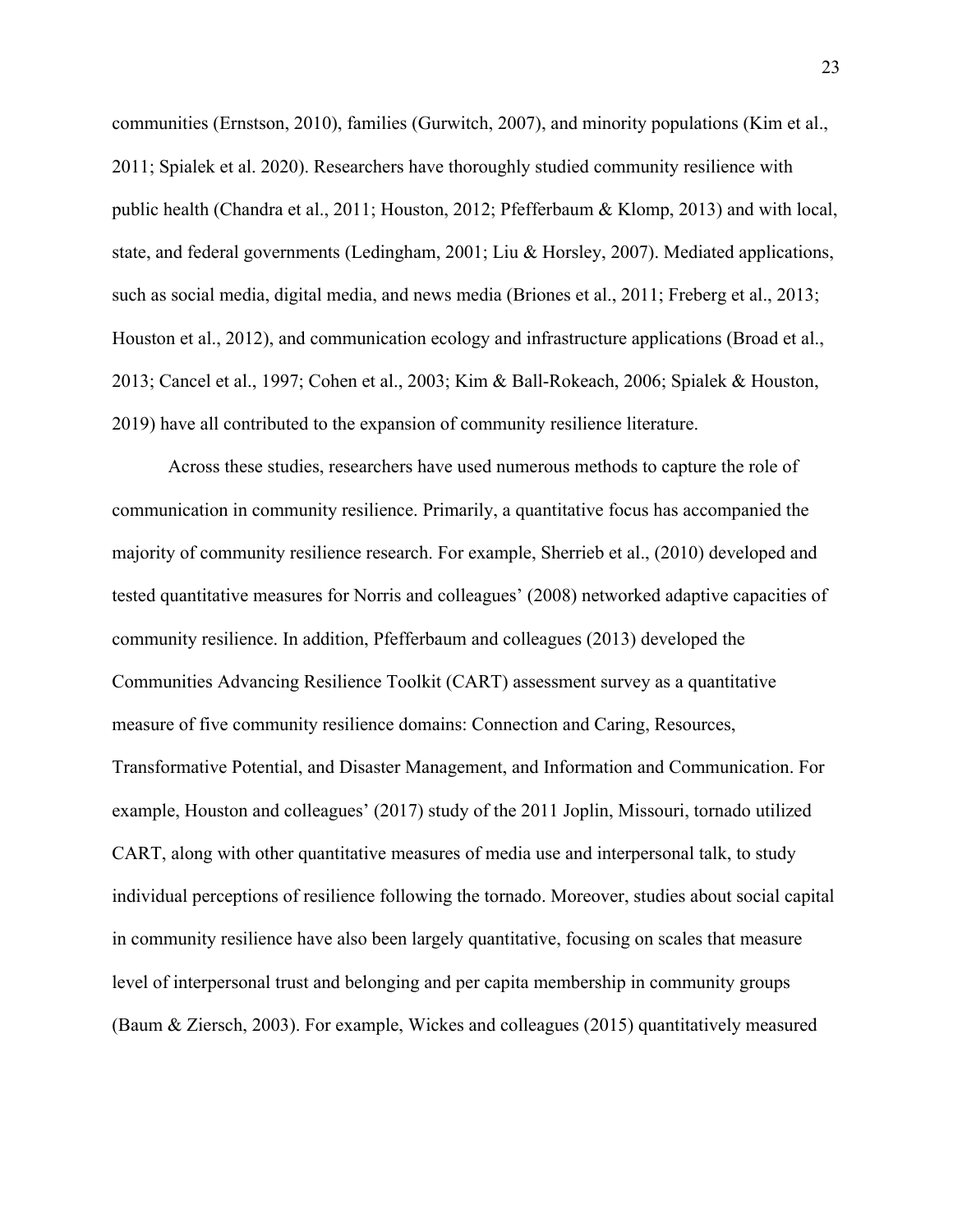social cohesion, social trust, and bonding and bridging social capital in the community response to the 2011 Brisbane, Australia, flood.

While qualitative approaches to community resilience research exist, they represent a significantly smaller portion of the literature. Atallah et al. (2018) employed semi-structured interviews and ethnographic observations to identify community resilience themes in indigenous Chilean populations. Somasundaram and Sivayokan (2013) employed interviews and focus groups to build grounded theory about community war trauma in Sri Lanka. More pertinent to this study, Buzzanell and Turner (2012) employed interviews with families to determine how they use everyday communication to "construct and retain what was important about their family and maintain family itself" (p. 301). Similarly, Lucas and Buzzanell (2012) employed in-depth, semi-structured interviews with families and archival data analysis to the everyday communication that families used to talk about financial hardship and how this communication built short- and long-term resiliencies. Buzzanell and Turner's (2012) and Lucas and Buzzanell's (2012) qualitative methods on community resilience captures how resilience operates "not in singular or linear attempts to bounce back after disasters, but discursively, in networks of communicative processes" (Rice & Jahn, 2020, p. 18). In addition, because talk and interaction are inherently contextual, qualitative methods are beneficial in examining the talk and interaction that exists in particular community resilience contexts (Buzzanell, 2018). Moreover, qualitative measures of social capital are meaningful because they capture the numerous contexts in which social capital operates and the multidimensionality of the theory (Baum & Ziersch, 2003).

Despite the significant extant research on community resilience, communication, and social capital, the study of additional contexts and methods is needed to advance scholarship. This necessity stems from the "complex and varied" nature of resilience that makes it "difficult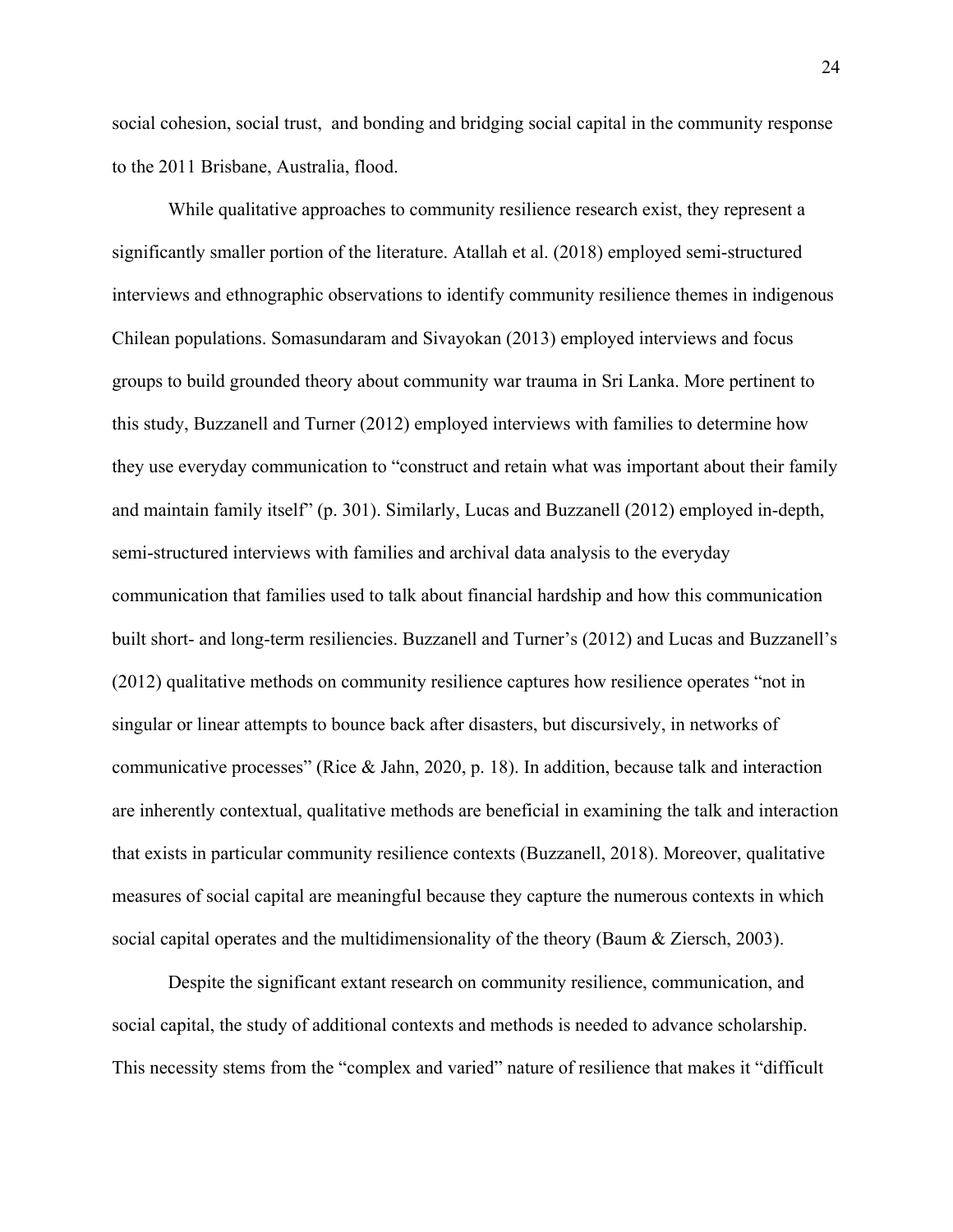to conceptualize and operationalize" (Afifi, 2018, p. 5). Therefore, research is needed across contexts to narrow the complex and varied nature of community resilience; this is not to say that community resilience needs to be chiseled down to a singular, rigid definition but rather needs to be better defined and attuned to the various contexts in which it operates. Moreover, the community-level approach to resilience forgoes a top-down approach and instead requires "local participation, ownership, and flexibility in building resilience" (p. 4). By introducing communicative community resilience to a new context and with a more malleable, environmental method, this study negates the top-down approach and instead focuses on the important hyper-local nature of resilience and the ways in which a community's own posttrauma agency fosters a ground-up approach to resilience.

In particular, the communication discipline "lags behind other disciplines in terms of the study of resilience in social relationships" (Afifi, 2018, p. 5). Communication researchers agree that the field needs expansion (Acosta, 2017; Aldrich, 2010; Buzzanell & Houston, 2018; Houston, 2018), and Houston (2018) argued that a specific focus is needed in considering the role of interpersonal disaster talk and social support in community resilience. This needed focus is not just concerned with theoretical models but also on practical understandings of how people literally talk about and how systems enact resilience (Houston & Buzzanell, 2018). Moreover, while the role of social relationships is not lost in the common knowledge about what matters to communities, "recovery policies often overlook and at times upset these resources in their efforts to deliver necessary physical and material aid to victims" (Aldrich, 2010, p. 2). In summary, this study seeks to address the need for theoretical, methodological, and practical expansion of communicative community resilience.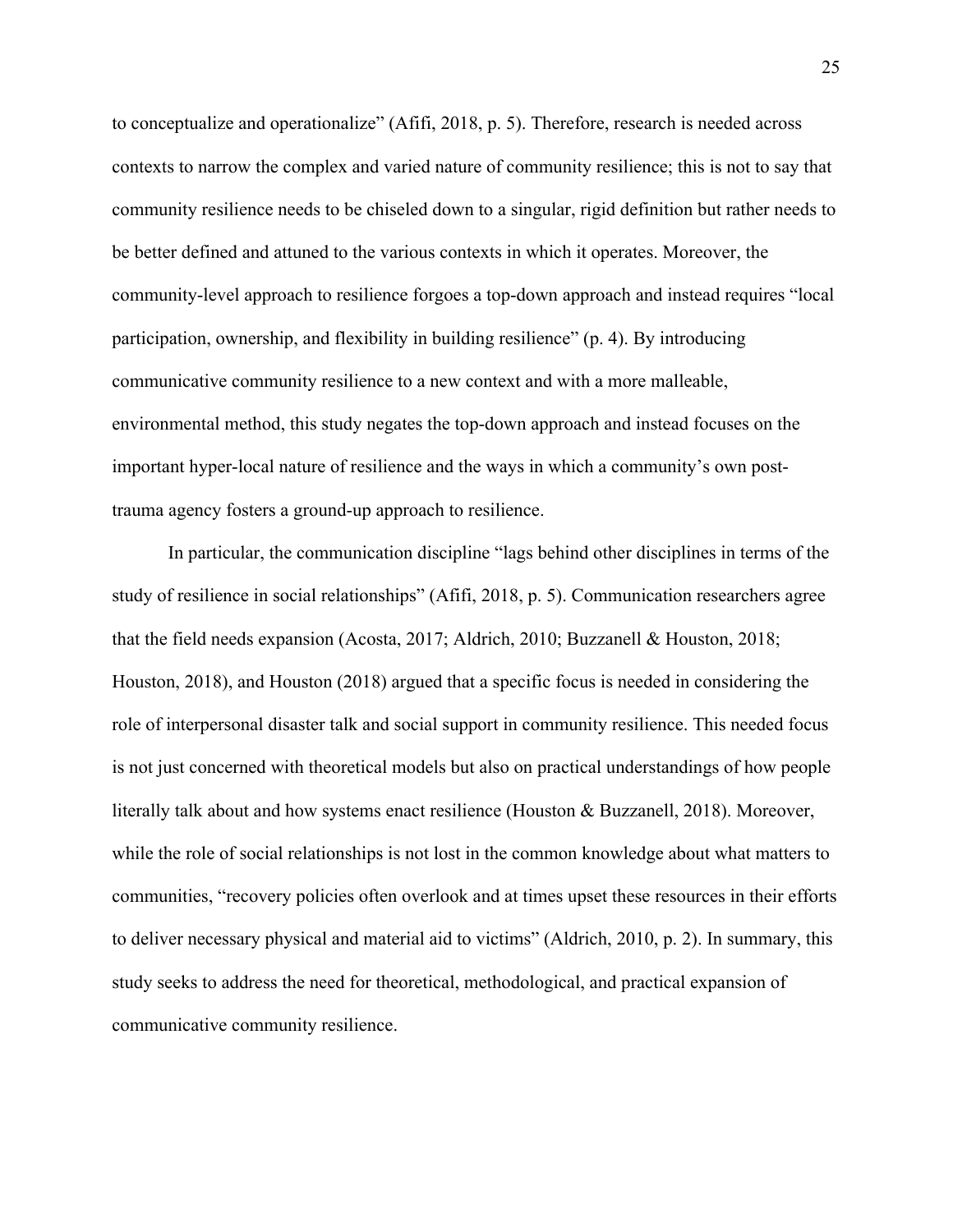#### **Toward A Communicative Study Of Campus Community Resilience**

This study extends the communication theory of resilience — studied through social capital and everyday communication — to the campus community. This community, in particular, has experienced drastic disruption since early 2020, when in-person classes were suspended, campus activities and operations were altered, and students were forced to alter their everyday academic social realities due to the COVID-19 pandemic. As universities entered the fall 2020 semester's new virus-altered reality, student enrollment dropped (Williams June, 2020), positive virus cases on campus soared (Mangan, 2020a), residence life buckled with strikes, quarantines, and isolations (Mangan, 2020b), and research and academics faced strained resources (Zahneis & Williams June, 2020). The historic impacts from COVID-19 on the campus community make this extension of community resilience research imperative.

The campus community can be understood geographically and socially, alongside Baum and Ziersch's (2003) definition that a community is marked by a defined geographic locality and/or shared identity and common concerns. Geographically, the campus community is the defined plot of land and the buildings within its perimeter. Academic buildings, common areas, green spaces, residence halls, dining halls, and recreational facilities, along with the sidewalks and roads that connect them, comprise the important spatial components of the geographic campus community. Socially, the campus community is the shared identities of first-generation college students, minority (e.g. racial, sexual, and gender) students, graduate students, first-year faculty members, and administrators. Moreover, the campus community is the common concern of first-year students finding their way, of seniors graduating and leaving meaningful relationships, of faculty producing research while managing the needs of their students, and of all — students, faculty, and staff — navigating their new campus realities amid a pandemic.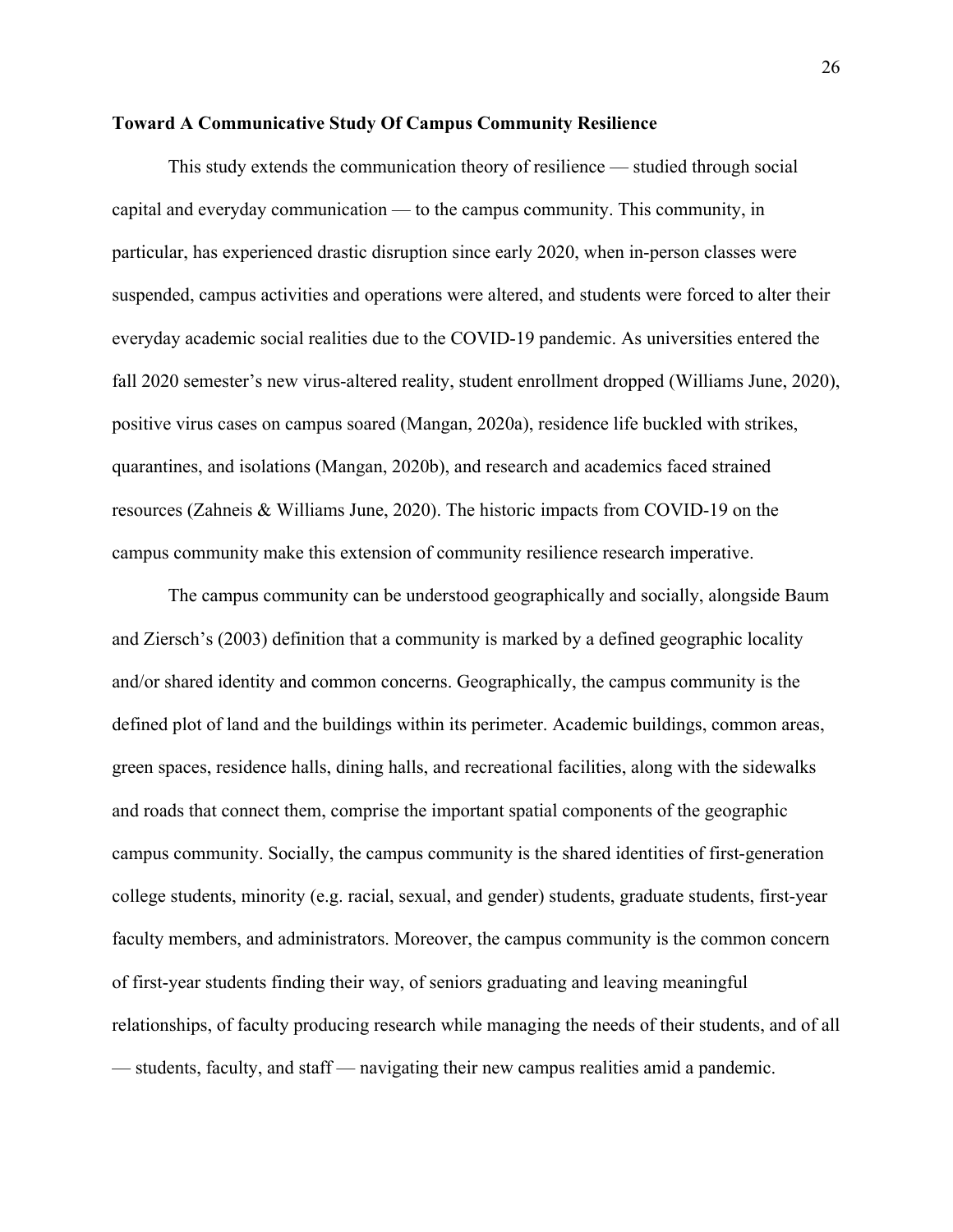The depth and breadth of the campus community, geographic and social, marks its significance for the university and, in particular, the student experience. Higher education scholars agree that the campus community, in its varying parts, is one of the most significant if not the most significant — contributor to a student's years in college (Astin, 1973; Berger, 1997; Blimling, 2015; Bronkema & Bowman, 2017; Brown et al., 2019; Pascarella and Terenzini, 1991; Samura, 2016; Schreiner et al., 2012). For example, the socialization and engagement that first-year college students experience geographically (e.g., living in the same residence hall) and socially (e.g., common concerns about building friendships) in the campus community is incredibly important to buffer the transition between home and college (Brown et al., 2019). In addition, the spatial and social components of residence halls — the concerns about traditional versus suite-style dorms and about who else on the hall is practicing for tomorrow's speech in public speaking — "contribute significantly to what they learn, the friends they meet, their identities, their likelihood of graduating, and their overall satisfaction with college" (Blimling, 2015, p. 179). Even parties and drinking culture associated with the campus community informally build new relationships and social networks that enhance the college student experience (Buettner & Debies-Carl, 2012).

Social capital plays an important role in defining the critical elements of the campus community that are so significant to the university experience. In the transition from home and high school communities to the university community, social capital is notable to forming meaningful pathways and transitions for students (Bottrell, 2008). In particular, the social capital networks that stem from friends, families, and communities help students negotiate their way through college social scenes and establish a sense of belonging (Bottrell, 2008). These social capital networks provide practical support in sharing community resources, such as academic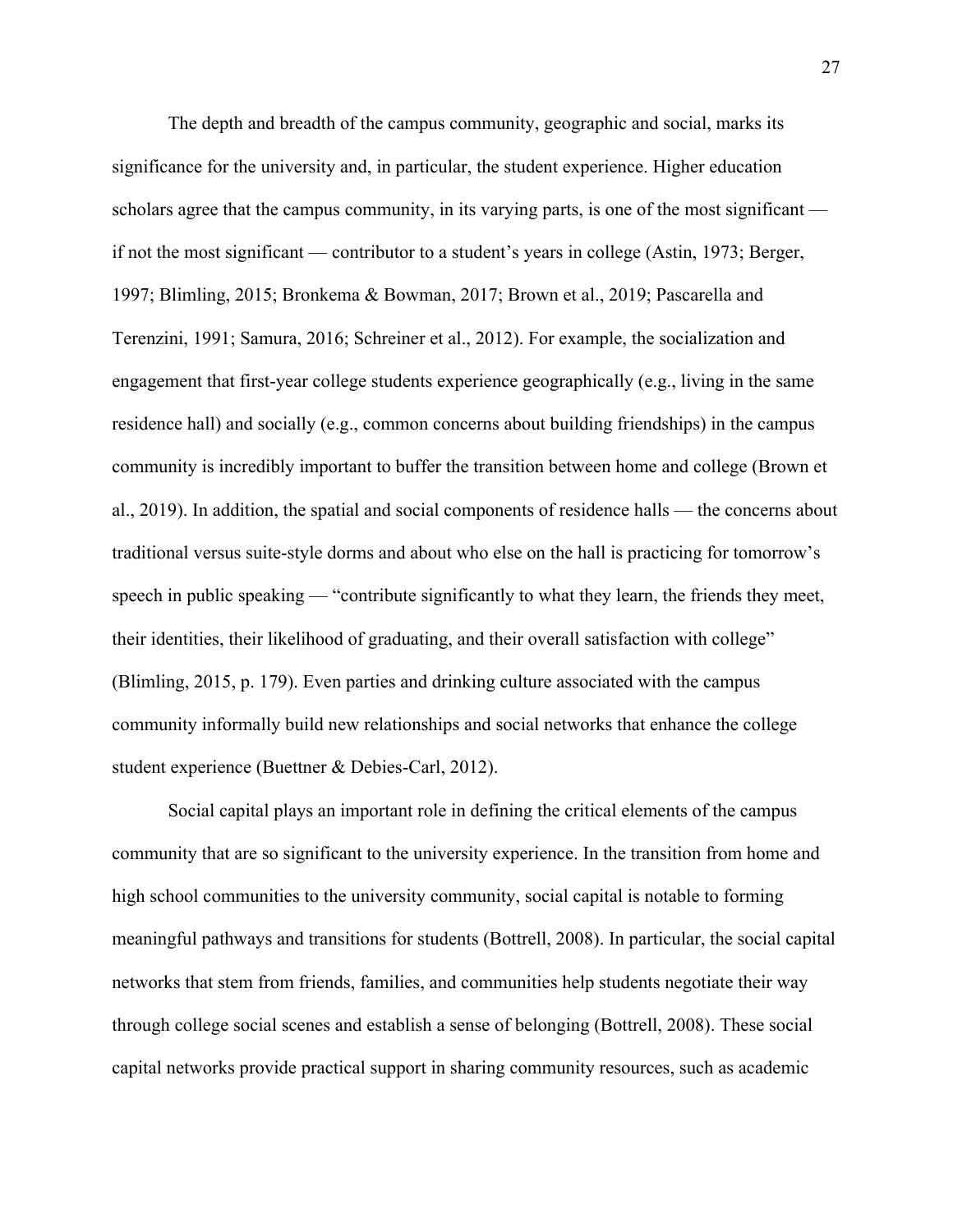support services, health services, and campus programming (Bottrell, 2008). In the same way that resilience is an ongoing process and negotiation, social capital in college is solidified and, thus, new social capital is actively developed (Jensen & Jetten, 2015). The ongoing nature of social capital among students means that social capital plays a significant role in identity formation across the various campus communities (Jensen & Jetten, 2015). In sum, the social networks, supports, and resources that lead to collective action make social capital "the most important resource for students to gain social support" (Peng, 2019, p. 230).

Extensive research has proven the centrality of social capital to the student's experience with the campus community. For first-year students, especially those who are first-generation or students of color, social capital is central to the success of their transition to college and their long-term success in college (Budgen et al., 2014; Maramba & Palmer, 2015). College parties build important bonding and bridging social capital that contributes positively to a student's sense of community (Buettner & Debies-Carl, 2012). Among minority student populations, social capital is meaningfully built in exclusive social networks (Harper, 2008) and ethnic student organizations that facilitate mentorship programs (Maramba & Palmer, 2015). Strong social capital also leads to positive academic outcomes for students (Peng, 2019), and social capital developed in relationships with faculty and staff contributes positively to post-graduate employability (Pike et al., 2012). Social capital even plays an important role in fostering a positive virtual learning environment for students (Razzaque, 2020).

Given the significance of social capital in both community resilience conceptualizations and within the campus community, research needs to intersect the two domains as colleges and universities grapple with their resilience amid a pandemic. Social capital is, at best, peripherally considered in proactive disaster plans, if at all; thus, future research is needed to inform plans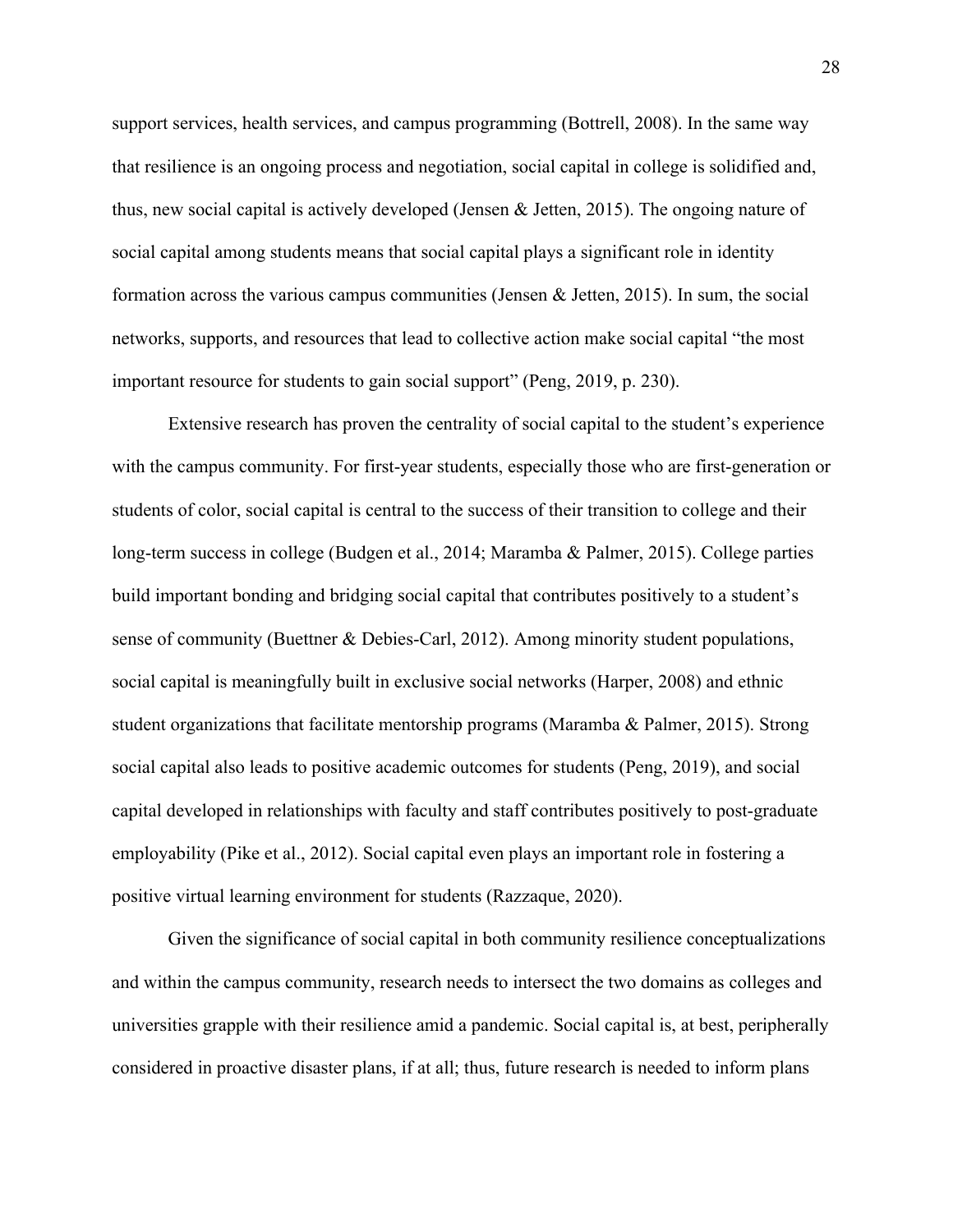that lead to better community recoveries (Aldrich, 2010). Moreover, communication researchers have yet to fully capitalize on the "rich insights that the concept of social capital can offer for studying communication processes and effects" (Lee & Sohn, 2015, p. 741). In higher education studies, Dika and Singh (2002) argue that social capital is narrow and restricted to variables already established in data sets, and its prevalence in policy and programming among educational institutions demands expanded study. Intersecting social capital in community resilience with the campus community expands research and knowledge in both fields and advances important theoretical and practical developments. Therefore, the following research question is posed:

**RQ1:** How do students experience social capital during the disruption of their campus community?

As universities navigate the community disruption that resulted from the COVID-19 pandemic, research is also needed to understand how this community of students, faculty, and staff intersubjectively constructed resilience; that is, how did these people, both individually and collectively, "literally talk and enact resiliency into being" (Buzzanell et al., 2009, p. 309)? In examining the role of messages in community resilience for the campus community, this study expands community resilience scholarship to a new community context, advancing theory and research, while also providing practical contributions toward understanding the role of resilience on college campuses. This is important because expansion of this line of scholarship to "different levels and in multiple communication contexts assists scholars in not losing sight of the localespecific resources and people who require particular processes and strategies" (Buzzanell & Houston, 2018, p. 4). Whereas Acosta and colleagues (2017) identified confusion in the scope and intent of community resilience research and in translating the theoretical frameworks into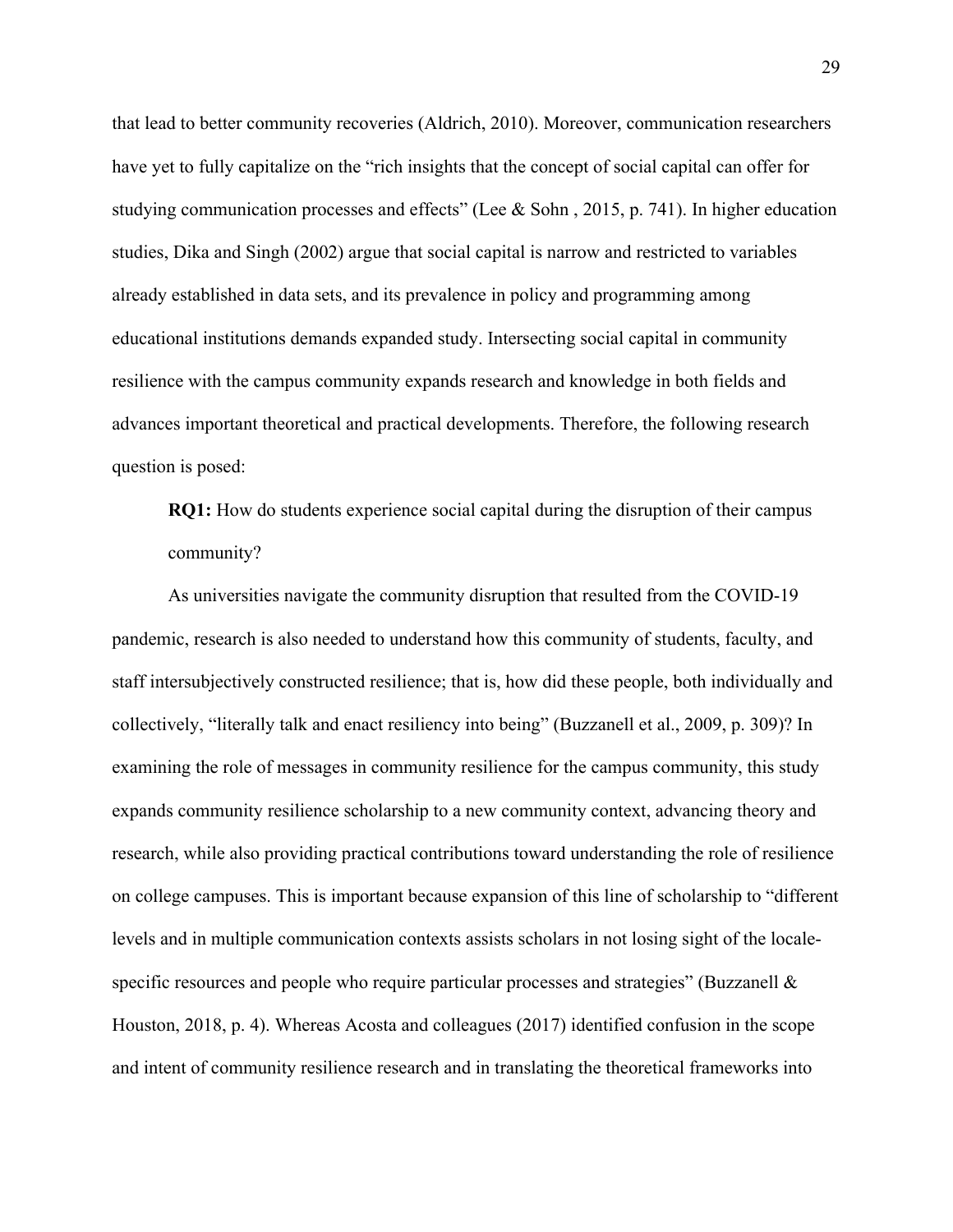productive action, this study narrows the scope and intent in a new context and examines how campus communities have constituted productive action in their communication. Therefore, the following research questions are posed:

**RQ2:** What messages do students send and receive among each other when experiencing campus community disruption?

**RQ3a:** What messages do faculty, staff, and administration send to students when experiencing campus community disruption?

**RQ3b:** How did students perceive messages about campus community disruption emanating from faculty, staff, and administration?

Finally, the communicative construction of resilience for the campus community, as with the adaption of resilience for any community, is a process, actively negotiated and constructed as communities bounce forward from disaster and establish new, hopefully better, realities. This active engagement is embedded in "everyday life at ordinary moments of loss as well as at extraordinary and profound disruptions" to face the shifting realities (Buzzanell & Houston, 2018, p. 2). Put differently, the campus community constantly searches for and gives meaning to their new realities in the resilience process (Buzzanell et al., 2009). The social capital development in the campus community is also "not fixed or set in stone" and "is an ongoing process" (Jensen & Jetten, 2015, pp. 1-8). Therefore, the following research question is posed:

**RQ4:** In what ways has campus resilience communicatively evolved over the lifespan of the COVID-19 pandemic?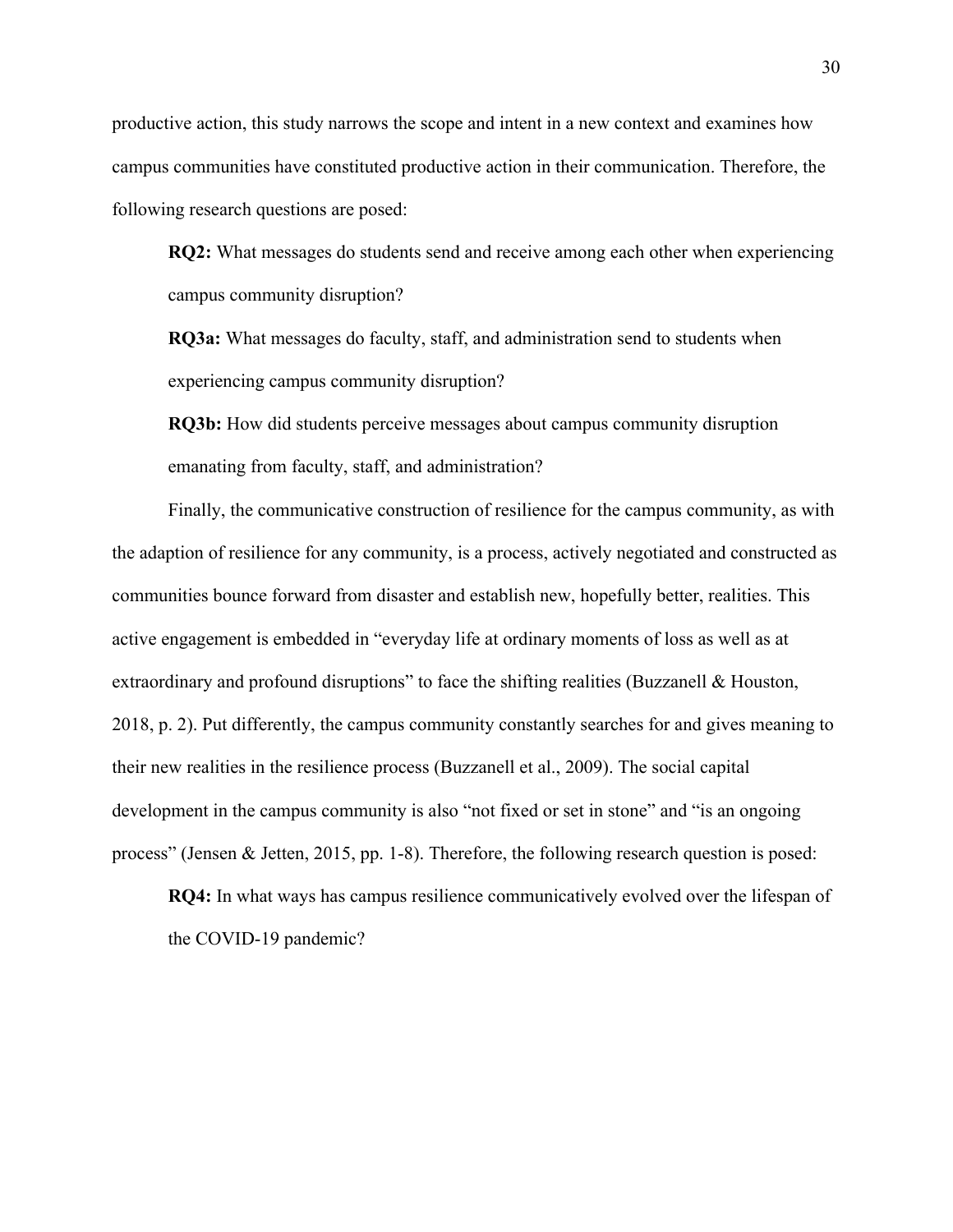#### **Chapter 3: Methods**

This study examined the social capital and everyday communication that shaped campus community resilience during the COVID-19 pandemic. To adequately understand the inherently discursive and interpersonal nature of this research, I employed qualitative methods, which I outline in the following chapter. First, I identify the focal community and participants for the study and outline participant recruitment strategies. Second, I describe the primary qualitative tools for data collection: focus groups and one-on-one semi-structured interviews. Third, I outline data analysis procedures.

#### **Focal Community**

The University of Arkansas in Fayetteville, Arkansas, was the focal community for this study on community resilience. The University of Arkansas is the state's flagship university campus and serves more than 27,000 undergraduate and graduate students from all 50 states and more than 120 countries. In the fall 2020 semester, the university enrolled 27,549 undergraduate and graduate students for in-person and remote instruction (*About the University of Arkansas,*  n.d.).

The university began experiencing impacts of the COVID-19 pandemic in March 2020. On March 1, the university suspended its study abroad programs and began the process of returning students to the United States (Adame, 2020). On March 5, the university board of trustees announced contingency plans for remote learning in the event that campus operations had to cease to limit virus spread (Stromquist, 2020). On March 11, the same day as the first presumptive positive case in Arkansas, the university suspended all university-sponsored out-ofstate travel (*Chancellor*, 2020). On March 19, following the first presumptive positive case in the university's geographic region of northwest Arkansas, the university shifted operations and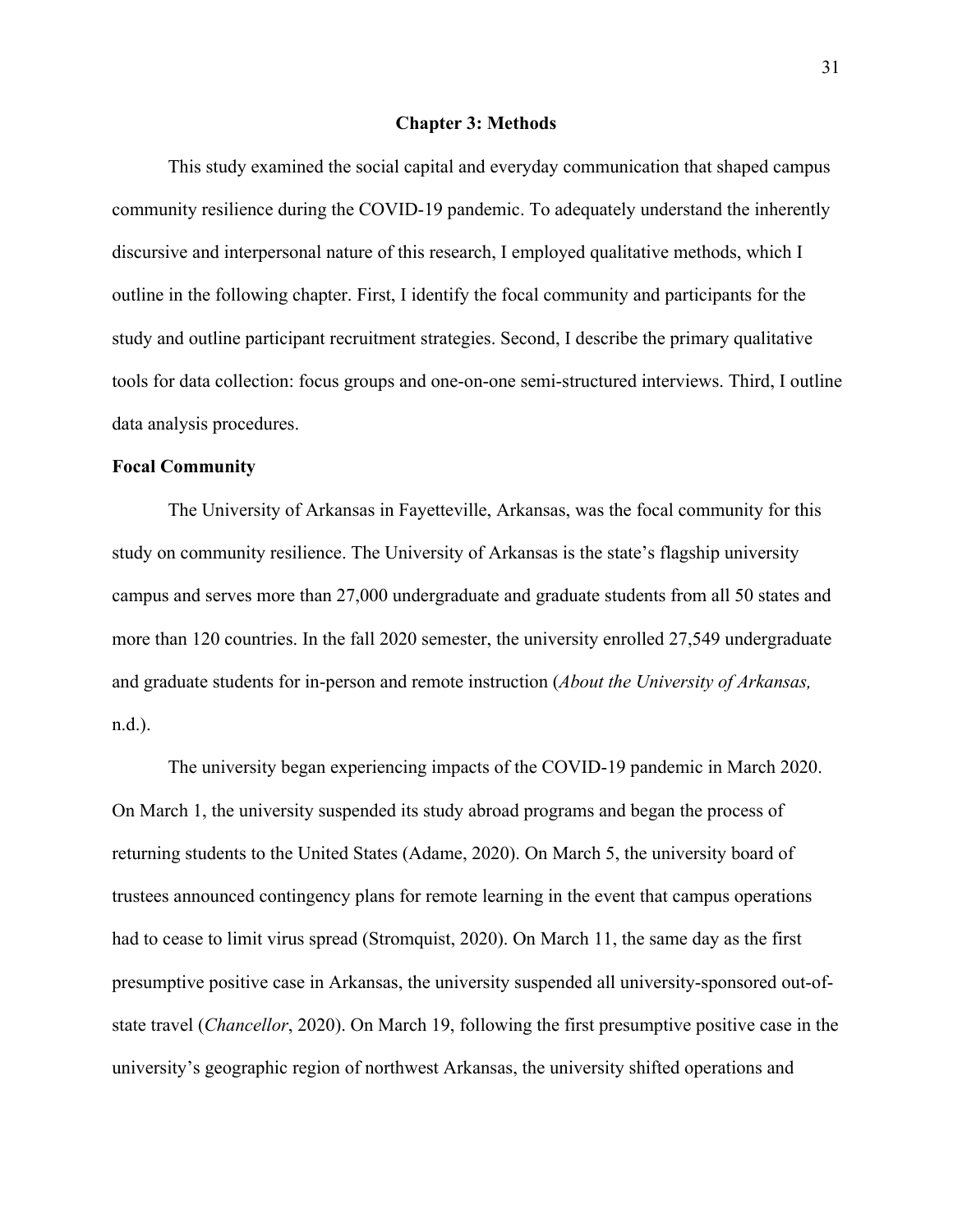learning online, telling students to move out of their residence halls by April 3 (*University*, 2020). On March 23, the first positive University of Arkansas student case was confirmed (Gill, 2020).

 University operations remained remote through the end of the spring and summer 2020 semesters. Students moved back onto campus for the fall 2020 semester, but many operations and activities remained online (*Latest Information,* n.d.). Many classes, especially large lectures and classes, remained online or adopted a hybrid, in-person and online approach to learning. New-student orientation and Greek life recruitment functioned largely online in contrast to the large social gatherings and events that were staples of previous semesters. Fall study abroad programs were also canceled, reflecting domestic and international travel restrictions and persistent global concern about the pandemic. On campus, mask-wearing and social distancing was required in virtually all situations and campus locations. Positive COVID-19 cases spiked in August and September when students returned to campus, with a spike of 764 active cases from August 31 – September 6, 2020 (*COVID-19 Dashboard,* 2020). Exactly one year after the first positive University of Arkansas student case, the university announced their intention for full face-to-face classes and university operations by fall 2021 (*University Staff*, 2021).

#### **Participants**

 For this study, I recruited undergraduate students to participate in semi-structured focus groups and interviews. Participants included 26 students and seven faculty and staff members for a total of 33 participants. The student sample included 17 freshmen, three sophomores, three juniors, and three seniors who lived on- and off-campus, represented 23 different majors, and various student organizations and campus programs (e.g., Freshman Leadership Forum, Honors College, Math Club, Greek life, Razorback Athletics, Razorback Marching Band, and Dungeons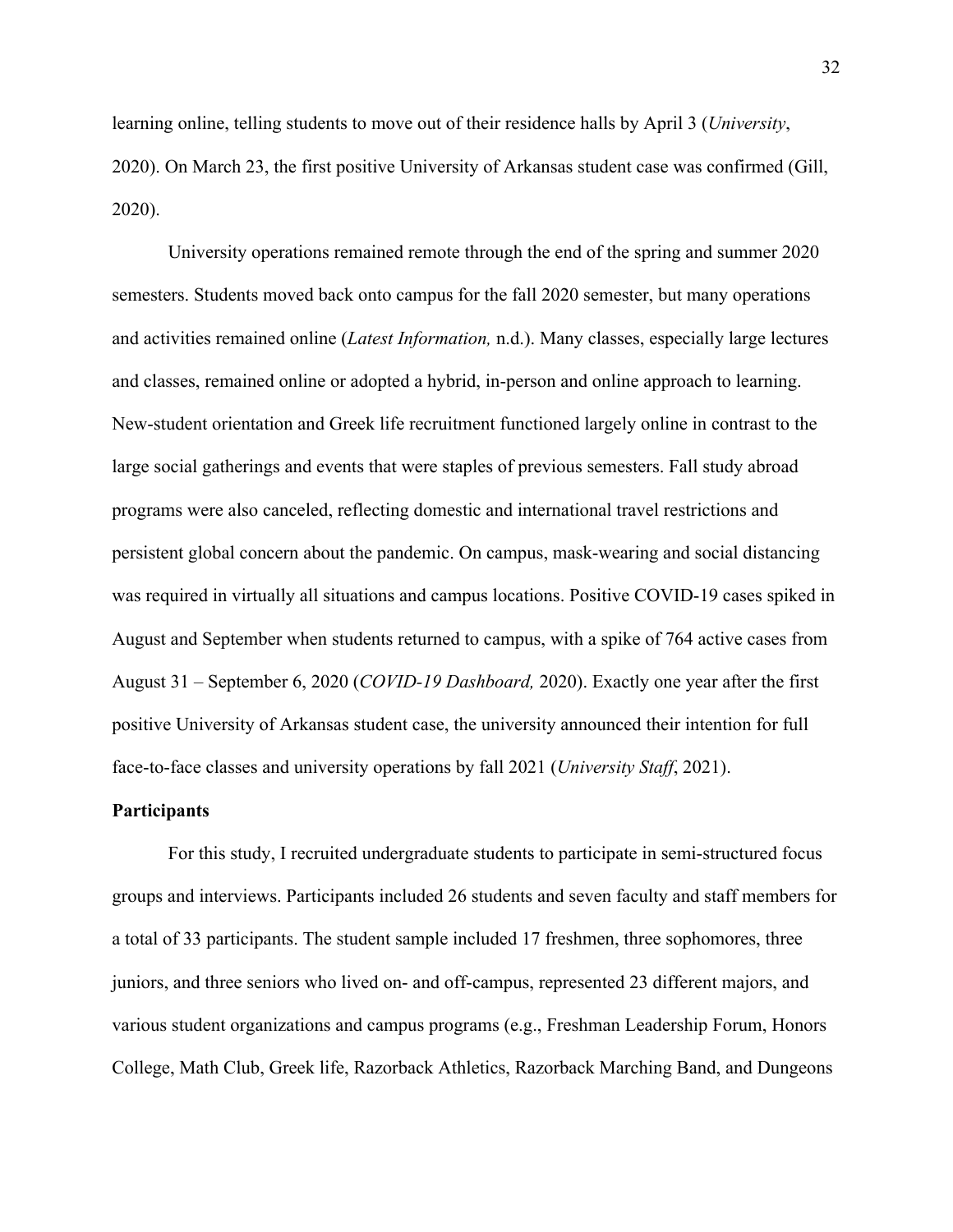and Dragons Club). Faculty and staff participants included professors, student programming and development staff members, and one administrator.

I employed several strategies to recruit student participants. I utilized a student research pool from basic communication courses at the University of Arkansas. To maximize student recruitment strategies, I also sent recruitment emails to organizations such as Lead Hogs, a leadership development program for students who live on the University of Arkansas campus, and Freshman Leadership Forum, a freshman-exclusive student government leadership program. Moreover, it was important that this study's participants also reflect student populations from various social contexts so as to best represent the array of challenges facing students during the pandemic; for example, recruiting first-generation college students represents a student population who might experience a diminished social capital capacity. To accomplish this goal, I sent recruitment emails to the Honors College First-Generation Mentorship Program, Office for Diversity and Inclusion, and first-generation living-learning communities. From these recruitment opportunities, I also relied on snowball sampling, which was particularly effective because it relied on students' interpersonal networks, which was a primary focus of this study. Participants represented an extreme instance sampling, in which Tracy (2019) argues that participants are bound by a common exposure to an extreme instance — in this case, a pandemic disrupting their campus community.

 In addition, I recruited faculty and staff members with the primary purpose of triangulating student responses. To recruit these participants, I sent recruitment emails to various university offices (e.g., Honors College, University Housing, Student Success Center, Office of Diversity and Inclusion, and Student Affairs) who sent the recruitment message to their faculty and staff listservs.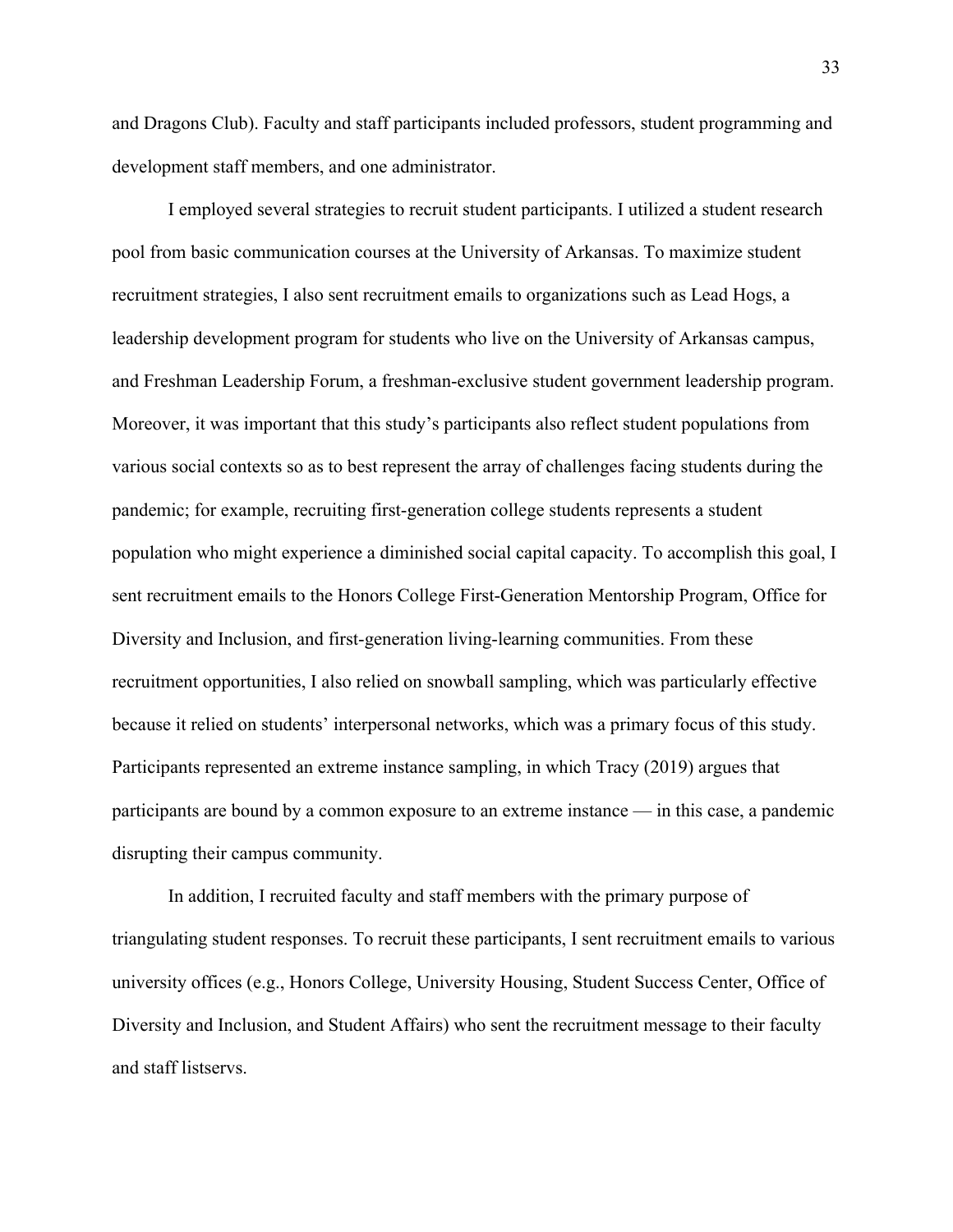#### **Procedures**

To best answer the research questions, two primary qualitative methods were employed. First, I used focus groups in which students co-constructed ideas on social capital and everyday communication experienced on campus during the pandemic. Second, I used semi-structured interviews with individual respondents as follow-ups to confirm, counteract, or amend the ideas co-created in the focus groups. An in-depth explanation of the processes and rationale for the research procedures follows.

#### *Step 1: Focus Groups*

Focus groups were the foremost qualitative tool for this study because of their focus on idea co-creation (Tracy, 2019). Focus groups functioned as micro-communities within the larger campus community in which students talked about their responses to campus disruption. The assumption that students have the shared experience of campus community disruption was a key consideration to the validity of the focus-group approach. In recalling their shared experiences of disruption, students generated "a wealth of vernacular speech *in vivo*" that was specific to the context of this study (Tracy, 2019, p. 190). Moreover, because focus groups facilitate the creation of ideas through talk, focus groups are particularly valuable in communication research (Tracy, 2019).

 I conducted seven student focus groups from February 3, 2021, to February 27, 2021, each no longer than 60 minutes, with 3-6 students in each group, per Tracy's (2019) recommendations. Freshmen and upperclassmen made up each focus group, but questions specific to freshmen and upperclassmen experiences were asked directly in each group, as were questions that were not specific to student classification. For example, upperclassmen reflected on adapting from spring 2020 to fall 2020 in the campus community (e.g., "Describe returning to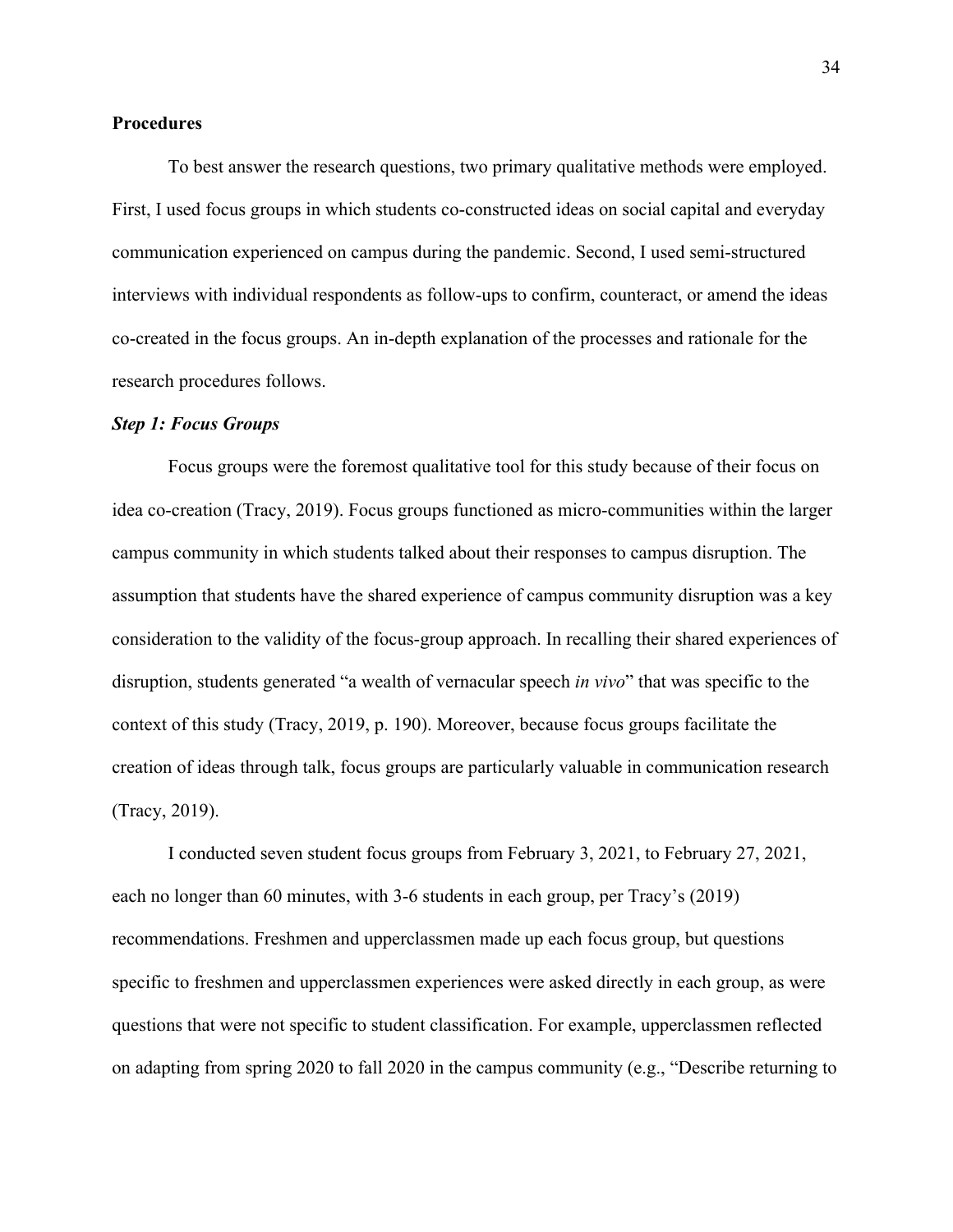campus for activities and learning this fall."), whereas freshmen reflected on acclimating to the campus community without traditional in-person community building events (e.g., "Talk about your first few weeks on campus this school year."). Questions and prompts for the focus groups aimed at facilitating co-creation of ideas about the ways in which students have relied on different components of social capital (e.g., interpersonal networks, place attachment, and civic engagement) and everyday communication to build resilience during the pandemic. For example, focus group student participants were prompted with the following statement: "Talk about the ways that you and your friends/peers have talked about managing college this school year." See Appendix A for a complete list of student focus group questions.

 Moreover, I conducted two focus groups with faculty and staff, each no longer than 60 minutes, with 3-4 participants in each, per Tracy's (2019) recommendations. These focus groups were not focused on ascertaining the resilience experiences of these staff members but rather in understanding how they worked to enact resilience for the students that they serve. For example, faculty and staff participants were prompted with the following statement: "Share a conversation you have had with colleagues about strategies for engaging students and fostering their belonging and sense of community on campus this year." See Appendix A for a complete list of faculty and staff focus group questions.

 Focus groups and one-on-one interviews were conducted via video conferencing on Zoom to protect the health and safety of research participants. In addition, video conferencing via Zoom for the focus groups and interviews proved to be logistically efficient in that it automatically recorded and transcribed the meetings and removed cumbersome planning details, such as reserving multiple meeting rooms, setting up audio and video recording tools, and making sure rooms were suited for social distancing. In addition, the focus groups were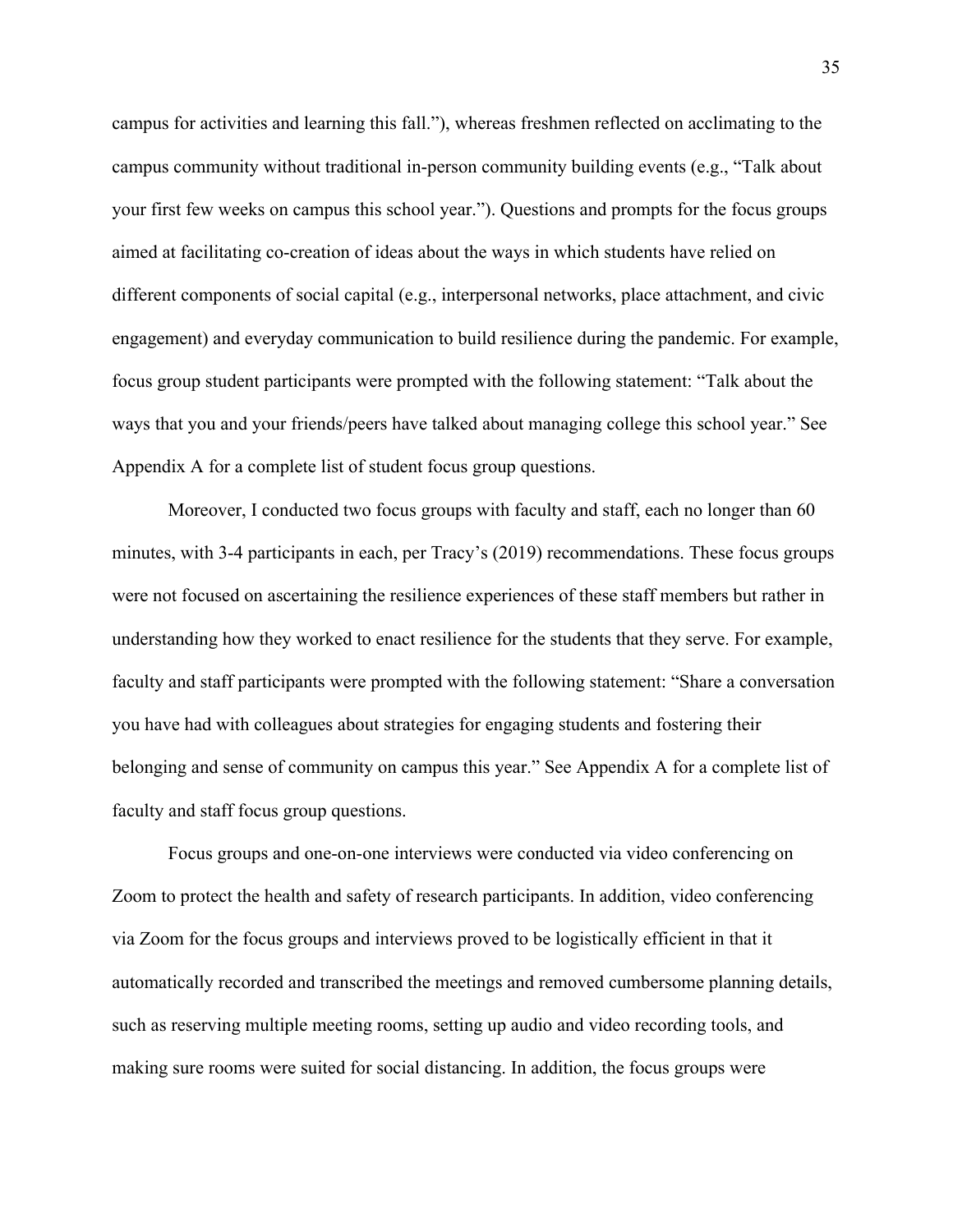strategically placed before one-on-one, semi-structured interviews to build an understanding of community resilience that were expanded upon in the individual interviews (Tracy, 2019).

#### *Step 2: Semi-structured interviews*

 Semi-structured interviews were an appropriate secondary qualitative tool for this study because the method allowed respondents to "provide their opinion, motivation, and experiences" and thus "rationales, explanations, and justifications for their actions and opinions" about the campus community disruption (Tracy, 2019, pp. 78-79). In other words, one-on-one semistructured interviews provided the research participants with the space to unpack the co-created ideas built in the focus groups. In particular, of the ideas discussed in the focus groups, one-onone semi-structured interviews allowed respondents to highlight what was the most interesting and meaningful to their personal experiences (Tracy, 2019).

 I conducted five one-on-one, semi-structured interviews with student participants, each no longer than 45 minutes. I chose respondents based on an assessment of (a) their willingness for further participation in the study and (b) the quality of ideas contributed to the focus groups. I developed semi-structured interview questions from early patterns in focus groups responses and asked respondents to expand on the ideas with their personal experiences about social capital and everyday communication during the COVID-19 campus community disruption. For example, interview participants were asked: "The focus groups identified that students often felt trapped in their dorms and needed to get out and about to deal with learning and socializing during a pandemic. Can you attest to this experience and, if so, can you talk about a time in which you might have experienced this?" Because the semi-structured interview "is meant to stimulate discussion rather than dictate it," space was also given for students to share off-script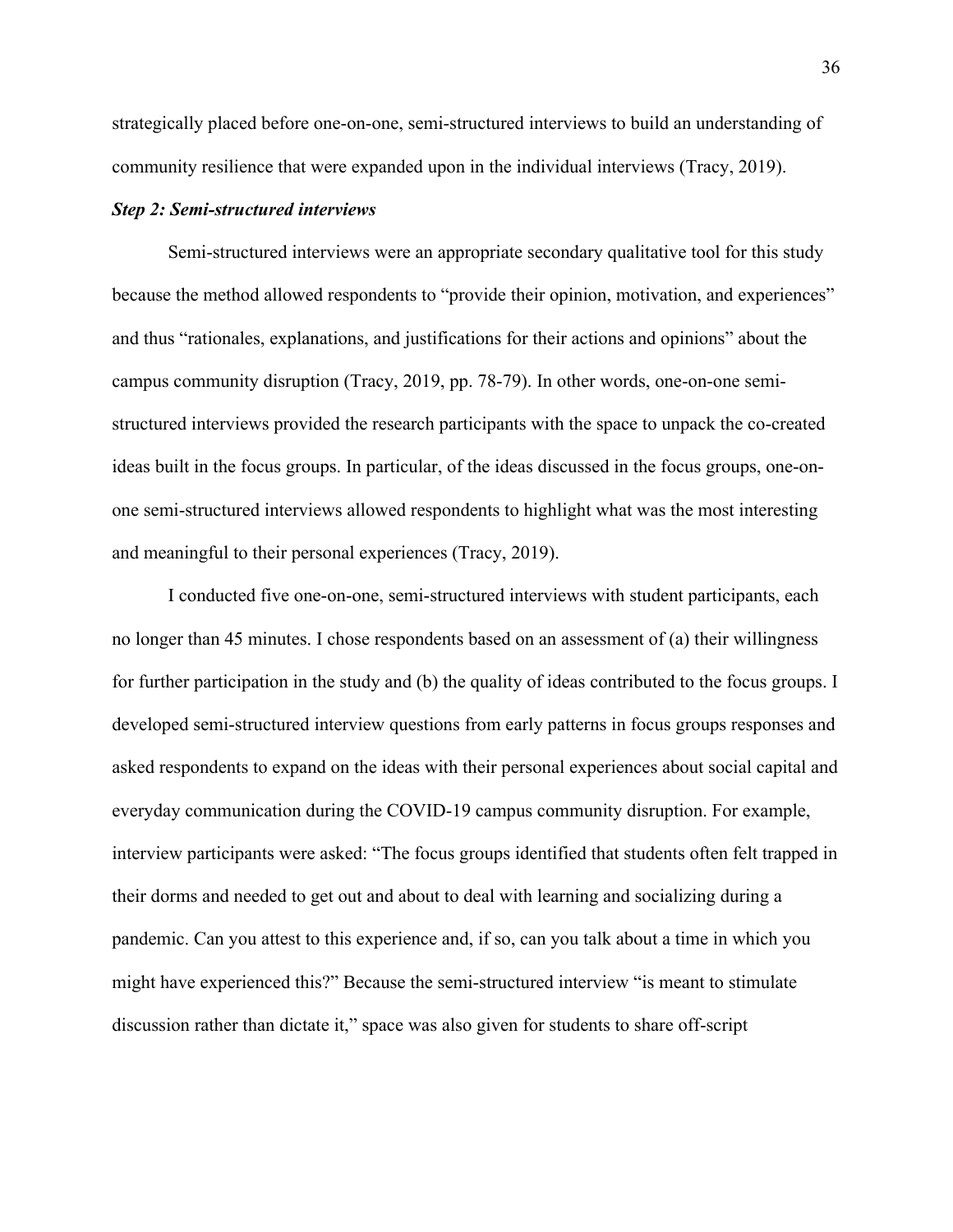experiences and stories that contradicted or were not identified in the focus groups (Tracy, 2019, p. 158). See Appendix B for a complete list of semi-structured interview questions.

#### **Analysis**

 To achieve the goal of understanding the communicative co-creation of social capital and everyday communication among college students during the COVID-19 pandemic, this study utilized a number of qualitative tools: grounded theory, first-level coding, second-level coding, analytical memos, and thematic analysis.

#### *Grounded Theory*

I employed elements of grounded-theory approach to generate theory that explained the campus community disruption phenomenon (Tracy, 2019). I engaged in a line-by-line analysis of the focus group and semi-structured interview transcripts to extrapolate larger themes about campus community resilience. Moreover, because a grounded-theory approach is characterized by simultaneous data collection and analysis, patterns and themes emerged during the collection and analysis processes that informed the subsequent collection and analysis processes (Tracy, 2019). Because of the communicative focus on social capital and everyday communication in this study, grounded theory's contextual, emergent approach to analyzing data best captured the discursive nature of the data.

#### *First- and Second-level Coding*

As a precursor to the initial coding processes, I first reviewed and revised the Zoom meeting transcriptions of the focus groups and semi-structured interviews for analysis purposes, in which I also provided pseudonyms for the participants to protect their identities. Then, I began the initial coding processes, in which I relied on first-level coding to orient myself to the early, surface-level patterns apparent in the data. In other words, I relied on the descriptive focus of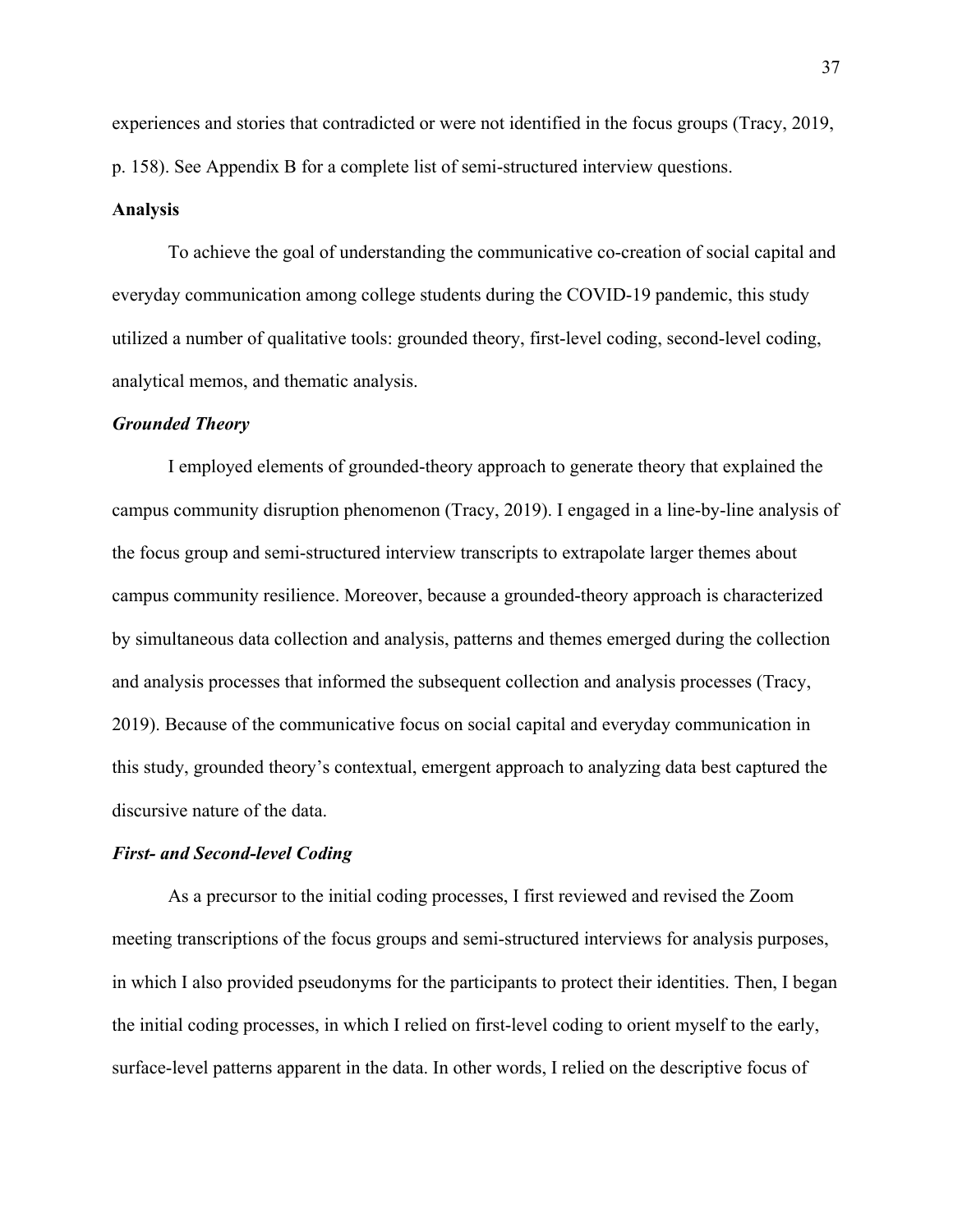first-level coding to identify "'what is present in the data' and to show the "basic activities and processes in the data" (Tracy, 2019, p. 220); for example, first-level codes identified trends of how students engaged with their physical campus community. The first-level coding process also identified *in vivo* codes, or "the language and terms of the participants themselves," that were specific to the campus community disruption and resilience context (Tracy, 2019, p. 220); for example, first-level codes identified common words like "routines" that revealed students' coping-strategy language. In the first-level coding process, I focused on the who, what, where, and when that grounded the later analyses (Tracy, 2019). Subsequently, the second-level coding process provided an extension and analysis of why and how community resilience operated through social capital and everyday communication in the disruption of the campus community. Second-level coding focused on moving from a descriptive coding process to an analytical and interpretive coding process by organizing, synthesizing, and categorizing the first-level codes into interpretive concepts (Tracy, 2019). Because second-level coding draws from disciplinary concepts, the second-level coding phase is where I began to synthesize and theorize the communication that built campus community resilience in the COVID-19 pandemic (Tracy, 2019); for example, second-level coding identified how early trends about the physical campus community gave way to contradictory strategies that students reported using to connect to their community.

In addition, first- and second-level coding engaged analyses with a focus on themes that emerged consistently from the data about the role of talk and social capital in campus community resilience. To analyze participants' responses for community resilience themes, I relied on Owen's (1984) criteria for identifying a theme: recurrence (two or more parts of an answer have shared meaning or reference points) and repetition (the restatement of words and phrases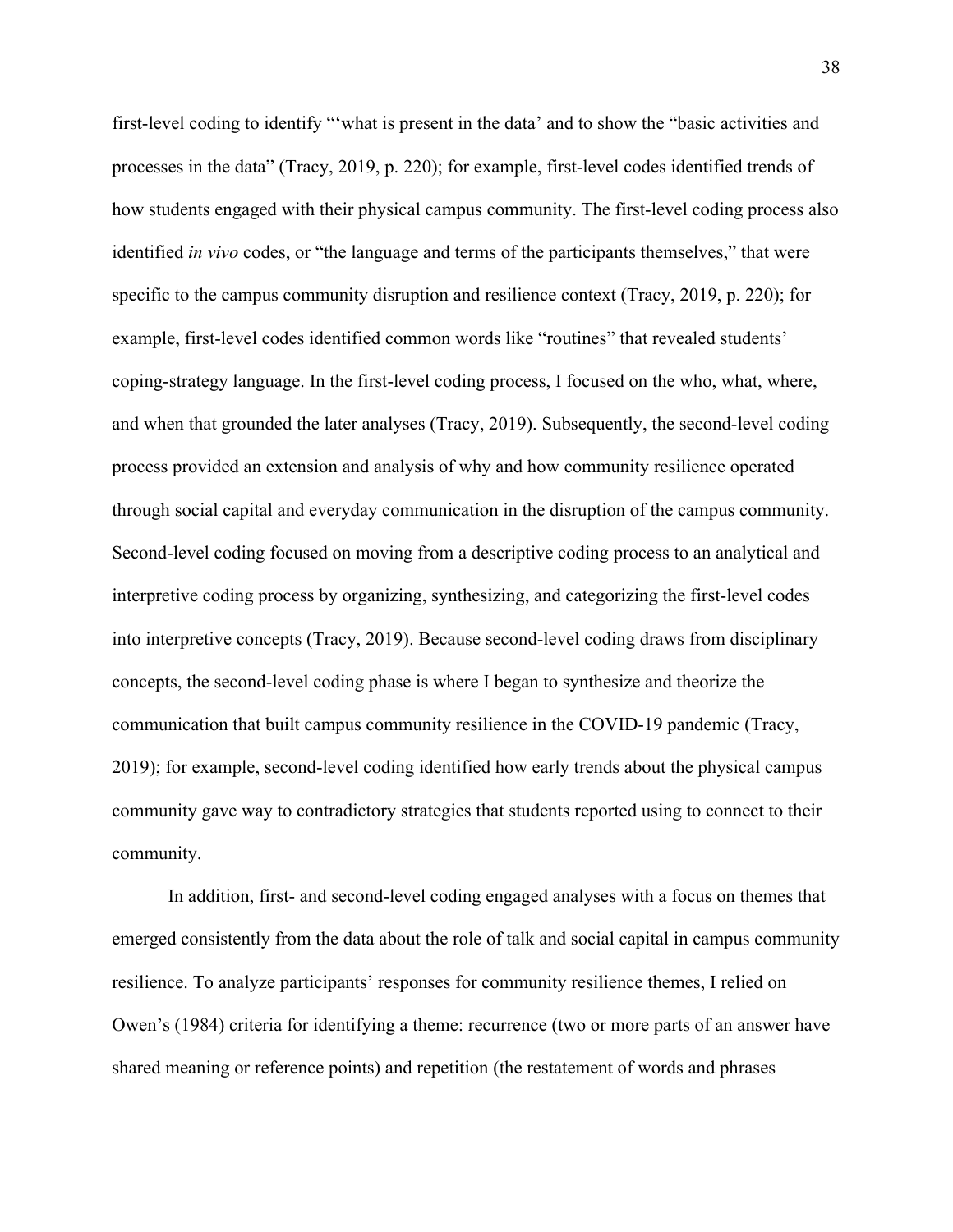throughout respondent answers). Consistent with Buzzanell and Turner's (2012) study of how families talk about disruption, I also examined processes, structure, and content throughout the community resilience themes as well as how these themes shifted over time; for example, analyses demonstrated how students' resilience capacities diminished as burnout developed. Themes were also arranged hierarchically into major and minor themes to assist in analyzing the structure and processes of the participants' responses (Hoppe-Nagao & Ting-Toomey, 2002). Throughout the community resilience analysis, I identified common themes across respondents as well as the individual experiences that were unique to respondents and that supported or even rejected the patterns that emerge (Buzzanell & Turner, 2012). Multiple analytical passes of the data and the codes were conducted to ensure adequate reliability and examination. When analytical passes of the data no longer added significant value to the emergent analysis, I reached theoretical saturation and concluded analyses (Tracy, 2019).

#### *Analytical Memos*

I used analytical memos to collect any observations, brainstorms, or contributing thoughts that occurred during and immediately following the collection and analyses. In the focus groups and one-on-one interviews, for example, the memos provided an opportunity to record informal thoughts about a specific comment made by a respondent, the way one respondent reacted to another's answer, and/or a moment that needed follow-up questioning later in the focus group or interview process. The memos from the data collection process also proved valuable and important for examination in the coding process. In the coding process, the memos provided an opportunity to record informal thoughts about patterns that started to emerge, pieces of the data that I wanted to come back to with more exposure to the data, and/or ways of beginning to notice structure across the data. Analytical memos were invaluable to this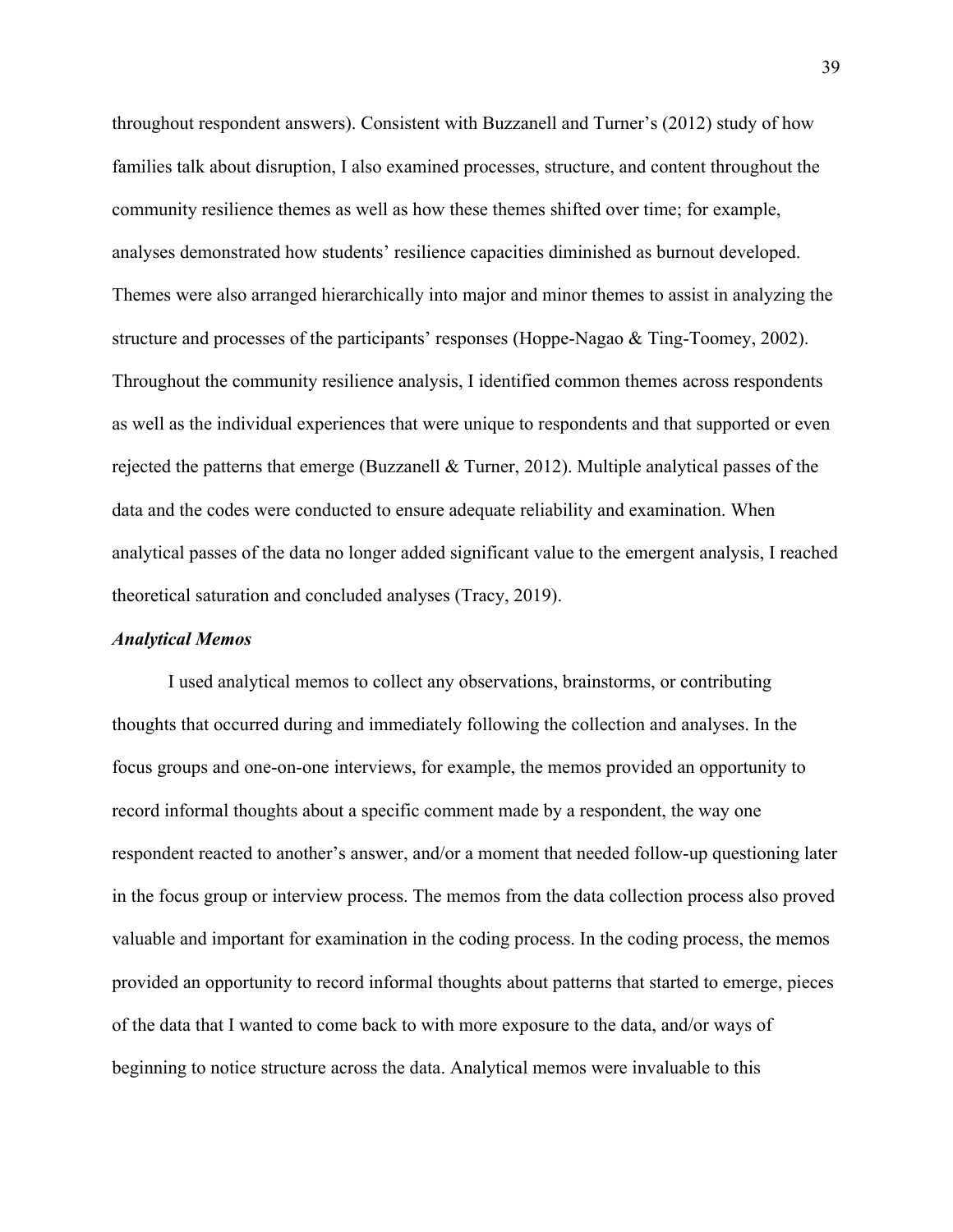qualitative approach because they "serve as a key intermediary between coding and writing a draft of the analysis" (Tracy, 2019, p. 228).

In short, this study of social capital and everyday communication in the resilience of the campus community relied on qualitative methods, including focus groups and one-on-one semistructured interviews as well as analytical tools such as a grounded-theory approach, first- and second-level analysis, and analytical memos. Qualitative methods were most effective for this study because they captured the discursive, contextual nature of communication in this research; moreover, qualitative methods gave space for meaningful experiences, stories, and ideas to be co-constructed in the data-collection process, which mimicked the purpose of this study. The following chapter describes key findings regarding the social capital and everyday communication of the campus community during the COVID-19 pandemic.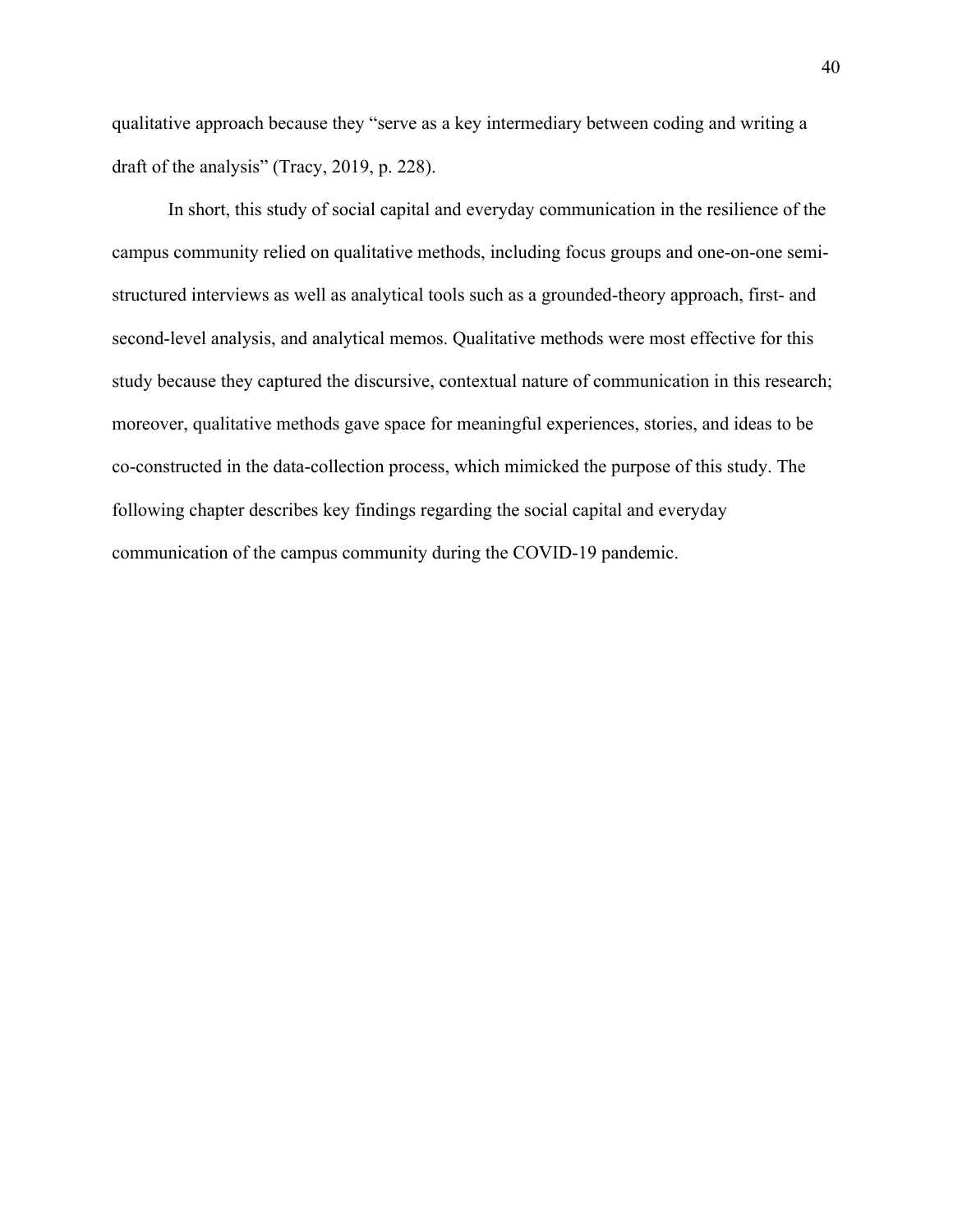#### **Chapter 4: Findings**

This study investigated five research questions that sought to understand the roles of social capital and everyday communication among students, faculty and staff in shaping university students' capacities for resilience during the COVID-19 pandemic. Qualitative focus groups and semi-structured interviews were used to answer these questions. Thirty-three participants across seven student focus groups, two faculty and staff focus groups, and five semistructured student interviews resulted in 557 pages of single-spaced transcripts and analytical memos. This data resulted in rich findings across the five research questions, which follow.

# **RQ1: How do students experience social capital during the disruption of their campus community?**

Students made sense of their campus community disruption during COVID-19 through a series of contradictions pertaining to their social capital. Students reported a disconnect from the physical university community, repeating that they were not on campus despite living in oncampus residence halls. Students talked about how important campus organizations and structures were in getting them plugged in but, at the same time, talked about how COVID-19 protocols made those experiences limited. Students also felt remarkably isolated in their sense of community despite making intentional choices to build routines designed to buffer that isolation.

#### *Living on Campus, But Not* **Being** *on Campus*

While navigating the COVID-19 pandemic and their college experience, students experienced a complex relationship with their physical community, with their residence halls or off-campus homes, social and academic spaces, and the greater university campus. For example, students felt burdened by their inability to balance work and personal space in their on- and offcampus residences, which created a cycle of campus disconnect. This complexity is revealed in a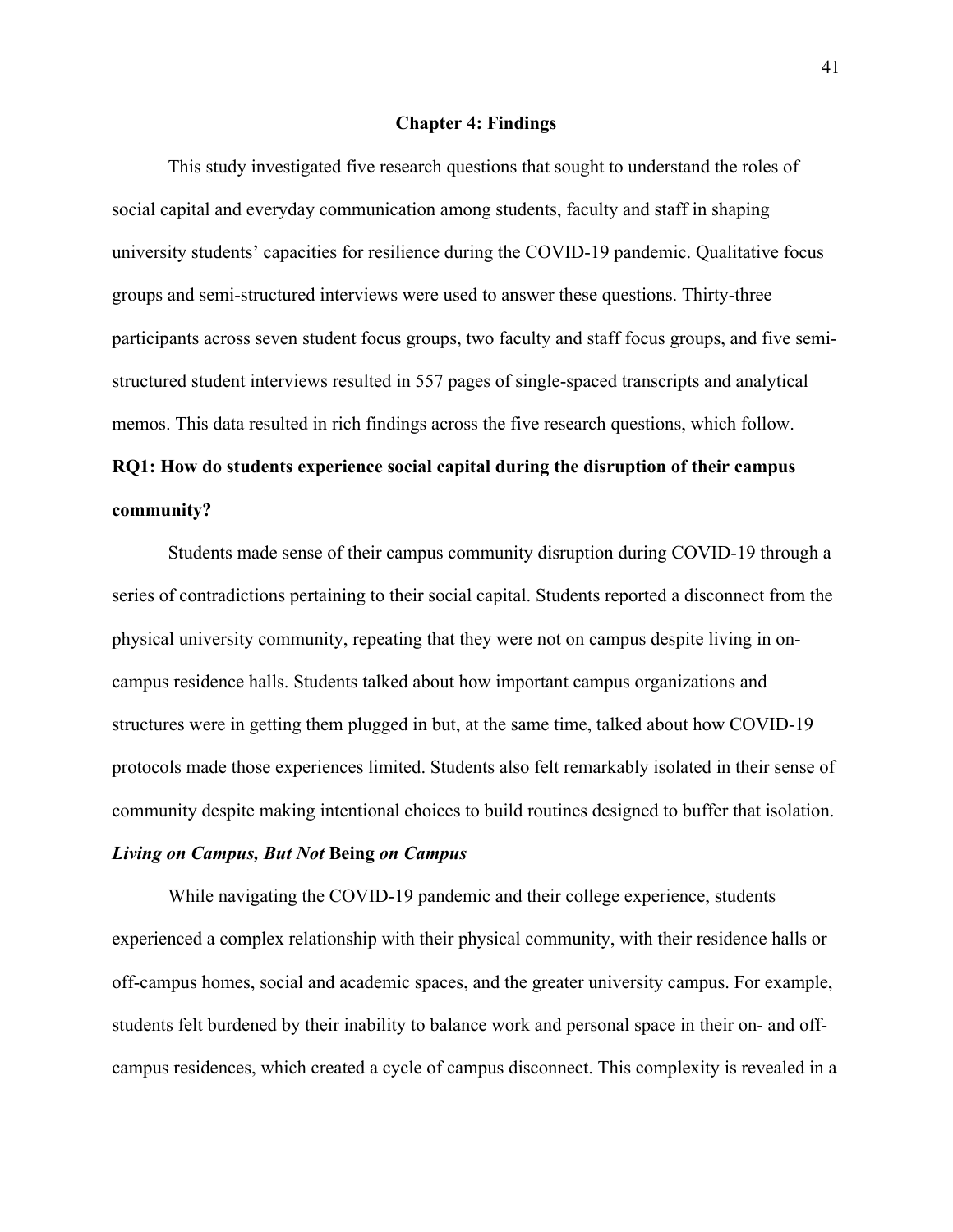comment Amber, a freshman political science and journalism major, made multiple times in both the focus group and follow-up semi-structured interviews. Despite living in an on-campus residence hall, Amber talked about not being on campus: "I don't see myself going to campus or being on campus for any reason anymore." Amber's paradox of actually living on-campus while talking about not being on campus is the ideal example for analogizing the disconnect students felt from their campus. Simultaneously, in trying to cope with the feeling that one was not connected to their physical campus, many students turned to alternative on- and off-campus spaces, which counterintuitively, further drove students away from campus.

In light of students learning virtually across the fall 2020 and spring 2021 semesters, dorm rooms and off-campus housing turned into classrooms, offices, and study spaces. Whereas students traditionally left their dorm or off-campus home and traveled to an on-campus classroom, students, more often than not, made the few-feet commute from their bed to their desk to complete schoolwork. Consequently, several students reported that the line between work and personal space was incredibly blurred, joining class via Zoom while still in bed and repeating the need to establish "balance," "boundaries," and "separation of space." For freshmen and upperclassmen alike, they had few reasons to explore campus because most events or activities were hosted virtually. As Amber explained, "I don't have a reason to, you know, leave the building even [and] there's literally no reason to get out of bed." The same goes for offcampus students like Nicole, a sophomore exercise science major, who said she had no reason to commute to campus with classes held virtually. Nicole also said that the "separation of spaces" presented a severe challenge to her productivity: "I sit at the same desk that's next to my bed all day, every day. It takes everything I have not to just crawl into that bed and do homework there. Motivation to get up and move around is not there that much anymore."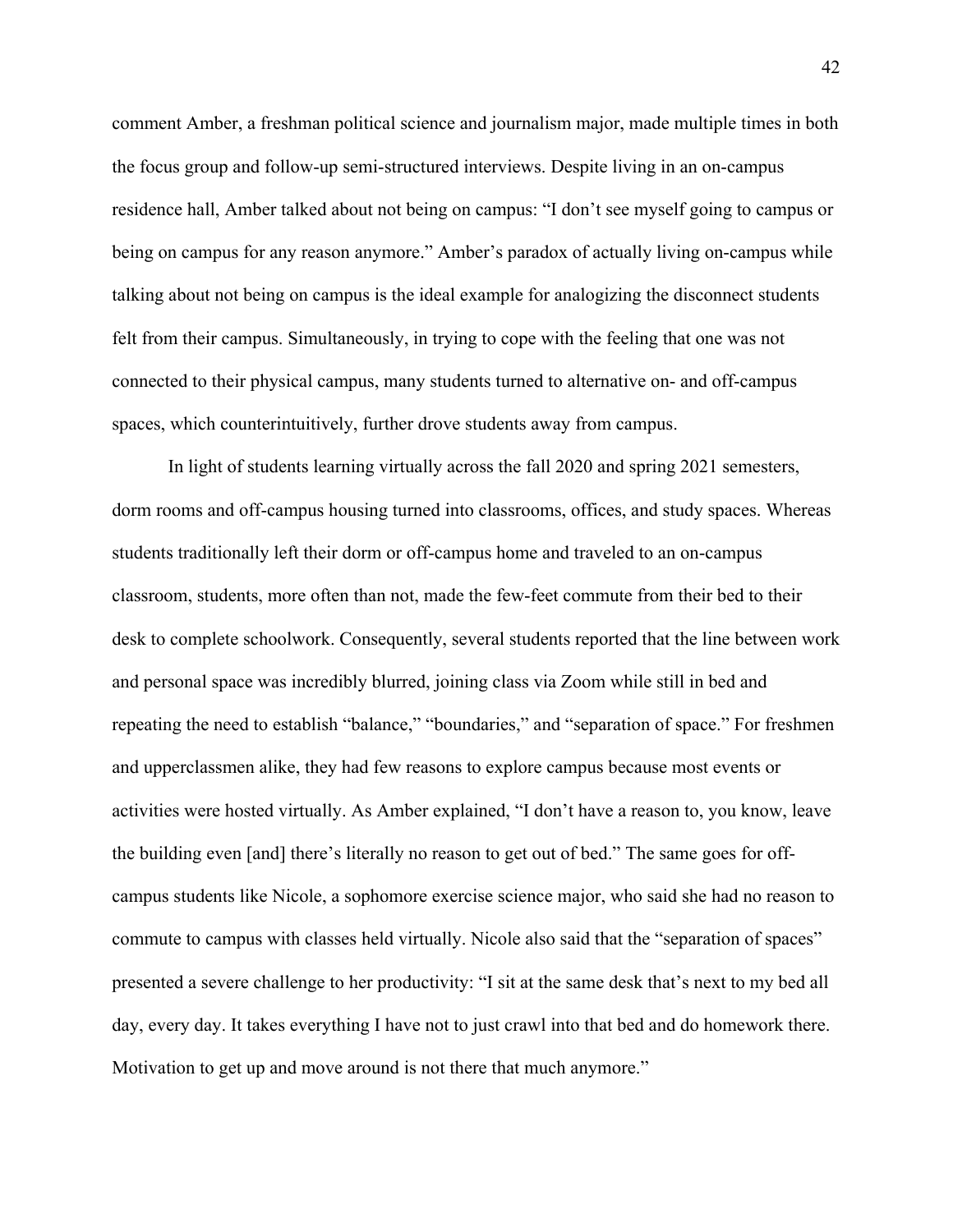Another point of tension for students stemmed from the significant amount of time they spent in their residences. Caroline, a freshman human development and family sciences major, said getting out of her dorm was a "priority." Amber said a "change of scenery" was a small thing that made a big difference. Lacey, a junior communication major, said that being "stuck" in a dorm room all day was "so draining — you feel like you do nothing all day and you're so tired." Annie, a junior communication major, said working in her apartment all day made her feel like she was trapped in a "little bubble."

Students also repeatedly talked about the enforcement of mask policies in the residence halls as a frustrating barrier that prevented students from feeling like they were on a college campus. Parker, a freshman finance major, was given a \$150 fine by a resident assistant (RA) for visiting a friend in another dorm "for like 30 seconds without a mask on." Emily, a freshman agriculture communications major, also felt the strain of COVID policy enforcement in her dorm:

We were living together for an entire semester and couldn't walk to the bathroom without having a mask on. And there was like very, very, very little leniency in that, and it also just caused immediate animosity between us and our RAs because there weren't opportunities for us to get to know them or to be friends with them and then our first interaction with them would be them writing us up.

Moreover, for students in apartment-style residence halls — suites with a communal living space and separate bedrooms — the design of the residence hall, which keeps people in their suites with no need to walk down the hall for the bathrooms or common areas, created a space that was not conducive to fostering interaction.

Nevertheless, students found ways to manage the feelings of frustration with their physical community. In some cases, students coped with this frustration by intentionally immersing themselves in campus spaces, even if those spaces were not nearly as populated due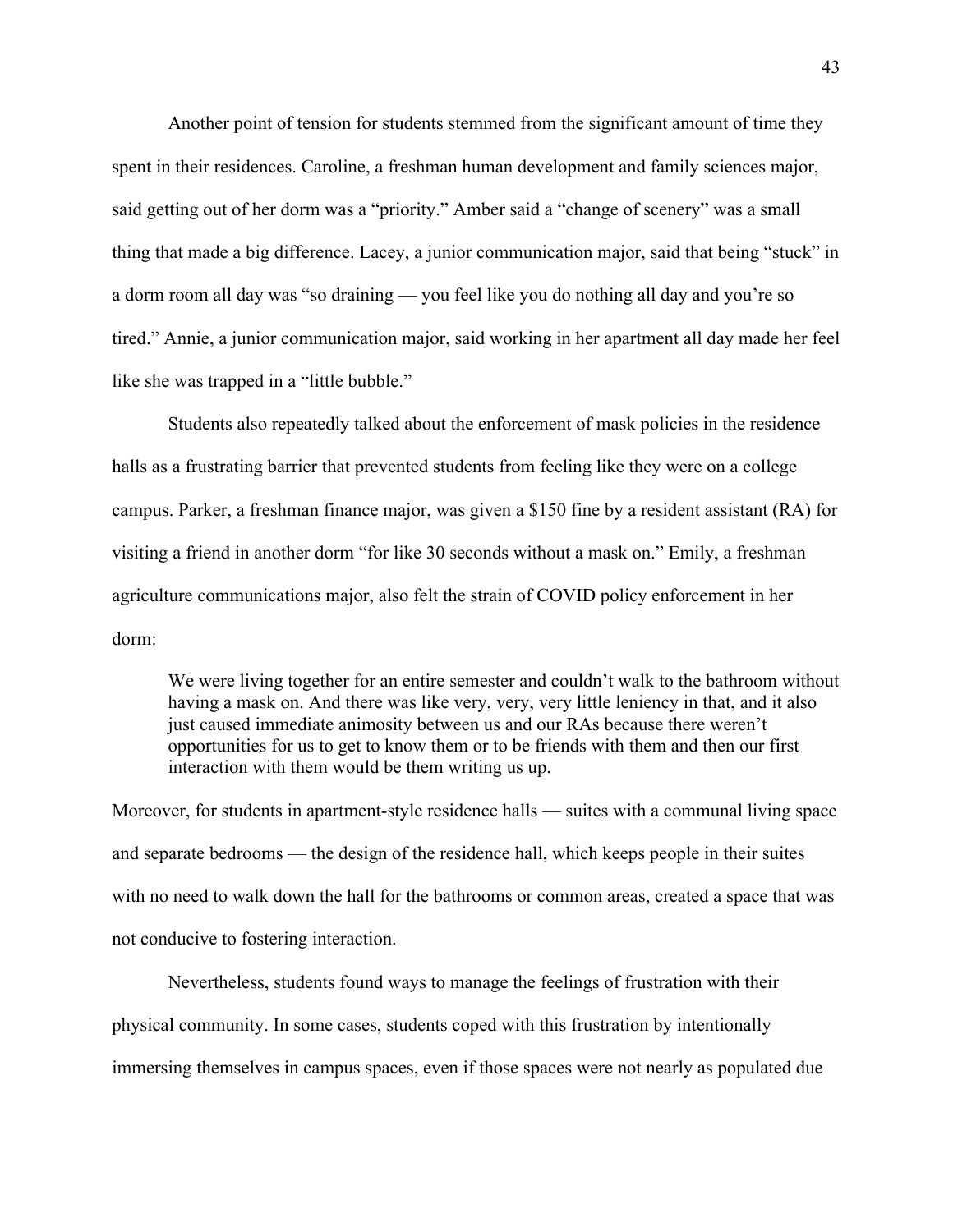to COVID-19 restrictions. A few students created boundaries for themselves by refusing to work on their laptop in bed and by taking their work to a study room in their dorm. For those feeling trapped in their residences, alternative communal spaces throughout campus became an escape, and many made goals for themselves to leave their room at least once a day. The student union, dining halls, friends' dorms, and open classrooms became spaces where students could take a break from their residence and build meaningful connections, or place attachments, to campus. For Amber, the student union, in particular, was a place of accountability and collective understanding among peers:

There are [students] doing the same thing that you're doing. They're working for school or whatever, but they're also feeling the same that you are, thinking the same that you are. [...] You're just kind of bonded in that way, without knowing it. So, that was definitely a big motivator, just sitting there and like looking around with everyone else, doing the same thing.

For students in traditional residence halls — dorm rooms down a long corridor with communal bathrooms and common spaces — the necessity to leave the dorm room proved beneficial. This sentiment was shared by Emily, the same student who reported frustration with her residence hall's mask enforcement: "I brush my teeth almost with the same girls every night, and that sounds silly but I really do, so I know probably 75% of the girls that live on my floor."

However, some students coped with the disillusionment from campus life by retreating from campus altogether. Students went to restaurants, coffee shops, friends' apartments, or even home for students who lived close enough. For example, Jessie, a junior math and computer science major, said that the primary way she was able to "stay sane" was to visit her parents or her boyfriend's parents throughout the week as a means for escaping her off-campus residence. Others, such as Kyle, an undeclared freshman, and Marcy, a freshman elementary education major, took advantage of local state parks and hiking trails as a means of building a place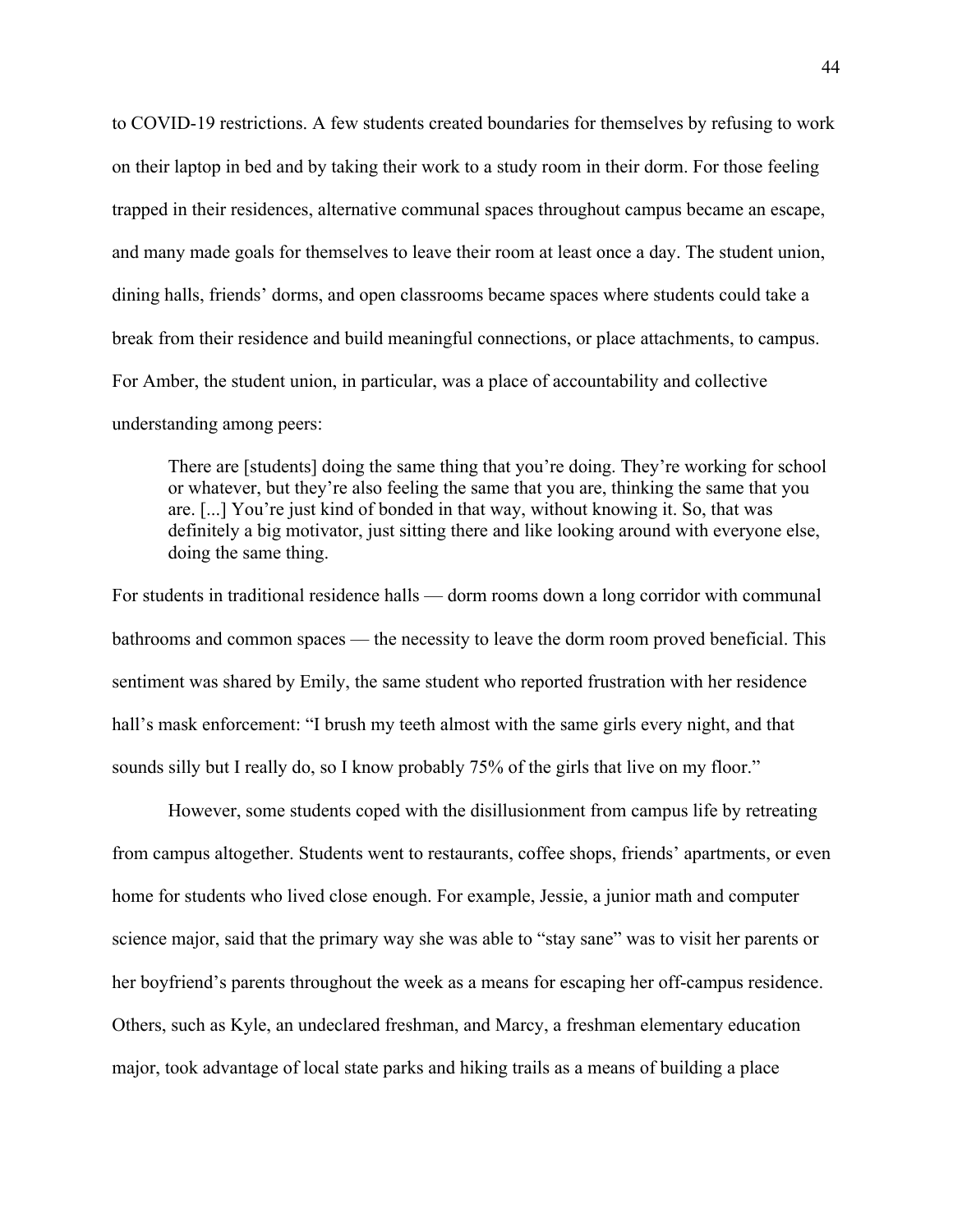attachment to the greater northwest Arkansas community. Students' desire to get off campus, however, resulted in a paradox. Rather than finding ways to invest in and connect to their physical campus community during the pandemic, students resorted to pushing themselves further and further from campus as a coping strategy — one that only perpetuated their cycle of campus disconnect.

#### *Inside an Organization, But Feeling on the Outside*

Students reported that campus participation played a crucial role in their social and academic lives during the pandemic. However, students also reported feeling the challenges of COVID being ever-present, even to the extent that they felt disconnected from the organizations of which they were apart. For example, COVID safety protocols prohibited traditional involvement in Greek life and campus organizations (e.g., in-person recruitment and meetings, social mixers, frequent and casual visiting at the fraternity or sorority house). For instance, Amber called her Greek life social experience "very limiting." Mary, a freshman psychology major, also felt like she was not fully experiencing what it meant to be in the Greek community:

Sororities have a stigma that you're paying to make friends, but, honestly, this year it doesn't feel like that at all just simply because we don't know people. [...] I think that there's about half of my pledge class that I don't even know their name or their face just because we haven't been able to have events.

Additionally, upon logging into the Zoom meeting for her focus group, Emily exclaimed that it was nice to actually see the face of her peers in the focus group who were also in the Freshman Leadership Forum of which she was a member. Emily later commented on how their in-person meetings had been burdened by social distancing and masking protocols that led to limited genuine social interaction.

Upperclassmen also experienced the strain of safety procedures on their campus participation experiences. Lacey and Evan, a senior history major, were heavily involved in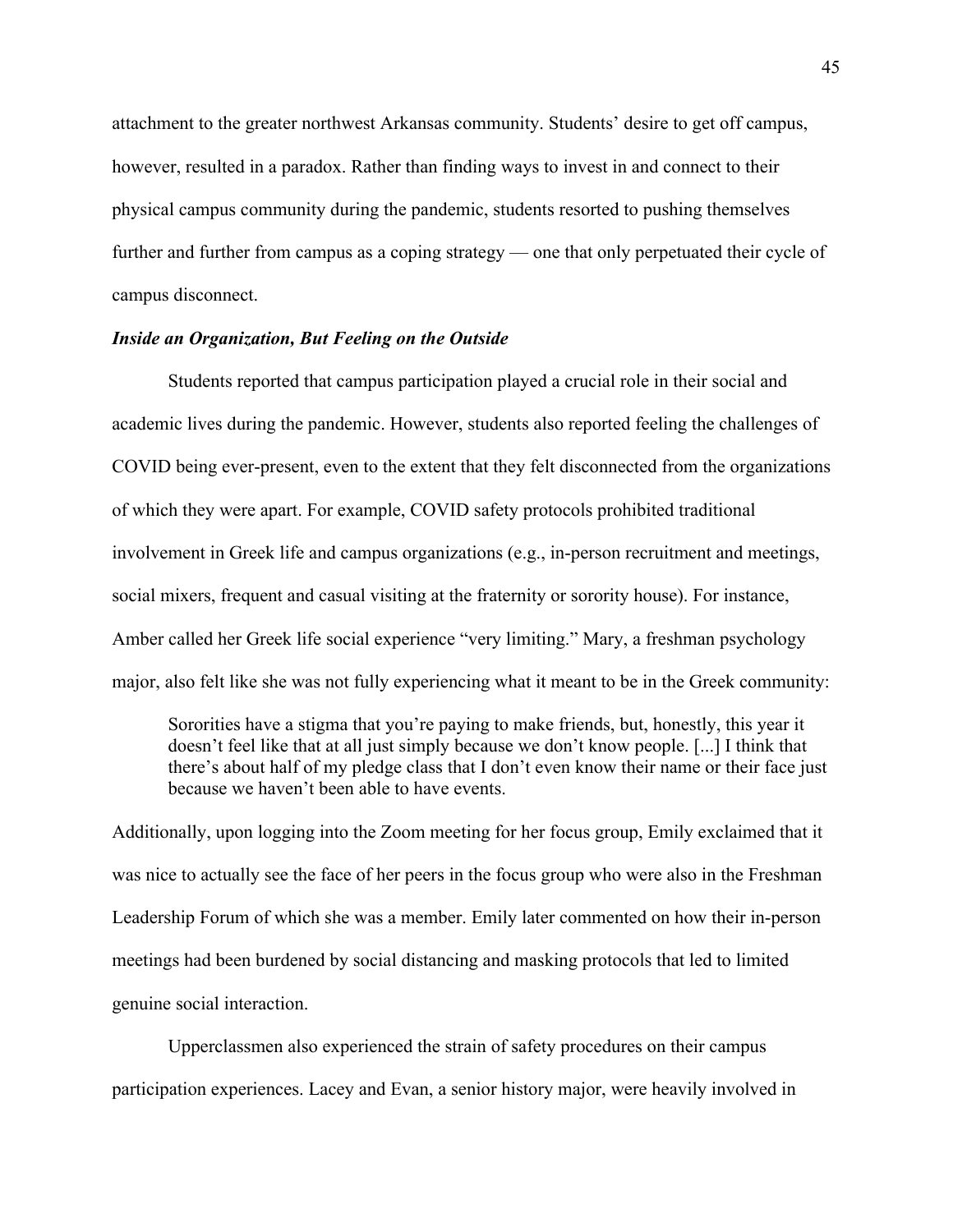Residence Life and Army ROTC respectively and found that their participation provided consistency from a "normal" school year to a COVID school year. Nevertheless, they also believed COVID safety protocols encumbered their experiences. Lacey said that casual, everyday interaction with her residents was minimal, at best, and that participation in residence life events was basically nonexistent. Evan's involvement with Army ROTC was less focused on connection with his peers and more focused on "trying to help mentor [freshmen] and trying to help them figure stuff out" — that is, figure out their place in the organization amid challenging operating procedures.

Interestingly, participation in Greek life was a positive experience for upperclassmen like sophomore economics major, Jake, who said living in his fraternity house promoted a positive social experience during COVID, but upperclassmen had the advantage of being established in their organizations. Freshmen, on the other hand, started from nothing amid especially challenging circumstances. The difference between freshmen and upperclassmen reactions to campus participation is of particular interest because it highlights an important distinction. Whereas upperclassmen relied on existing campus participation as one of many tools in their toolbox for managing their COVID-19 college experience, freshmen had to insert themselves into already-existing organizations. As Jamie, a freshman international business major, said: "You couldn't let the opportunities come to you. You had to go out there and find them." Even then, inserting oneself into already-existing organizations proved challenging due to safety protocols, which ultimately inhibited one's ability to connect with the organization and peers.

 This finding of freshmen's complex relationship with campus organizations is a bit contradictory, however, considering that freshmen alone mentioned 10 different registered student organizations (RSO) and campus programs that facilitated a positive adjustment to their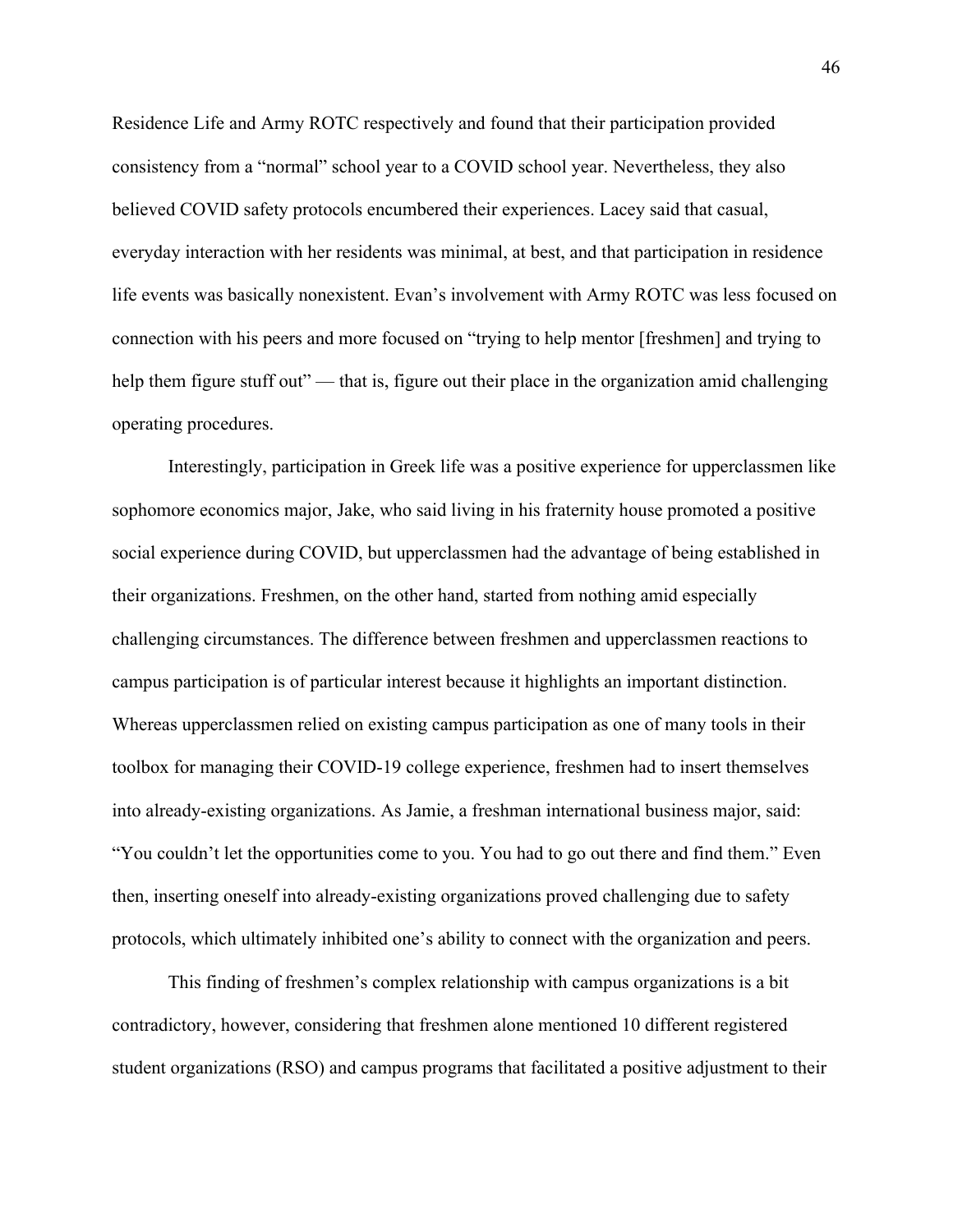university experience during COVID: Freshman Leadership Forum, Path Program, Lead Hogs, Young Democrats, Honors College, Ultimate Frisbee Club, SpikeBall Club, Jump Start Program, Razorback Marching Band, and Associated Student Government (ASG). For example, the Jump Start Program, which is designed to give high school seniors a jump start on the college admissions and adjustment process, provided a catalytic moment for Brooke, a freshmen social work major, when the friends she made from the summer before finally arrived on campus:

I didn't really feel like I was a part of the University of Arkansas until that Saturday. [...] Really the first time I ever felt like I was in a community was when I saw all of them again. [...] We had a really awesome day. I met a bunch of people, and I was like, "Oh dude, this is what it means to be a Razorback."

For upperclassmen, Greek life, Army ROTC, Math Club, Residence Life, and ASG also proved significant to the positive maintenance of their college experience during COVID-19. This incongruity points to the recurring theme of students' experiences in which traditional elements of social capital that support resilience were inverted and contradicted.

#### *The Only Student at a Large University*

Unfortunately, traditional means of establishing a sense of community (e.g., in-person orientations and recruitments; tailgating and weekend activities; in-person classes and study sessions; packed dorm rooms, residence hall common spaces, and dining halls) were either completely gone or virtually unrecognizable during the 2020-21 school year. Overwhelmingly, students reported that the greatest challenge they experienced while in college during a global pandemic was building a healthy social life that adhered them to the greater community. Interestingly, a number of students, like Emily, also called "community" one of the greatest challenges, lumping together their overall sense of community experience. Emily said the beginning of her college experience felt remarkably isolating: "When you're about to go to a big school like Arkansas, [people] always say, 'You're going to be a tiny fish in a big pond,' and I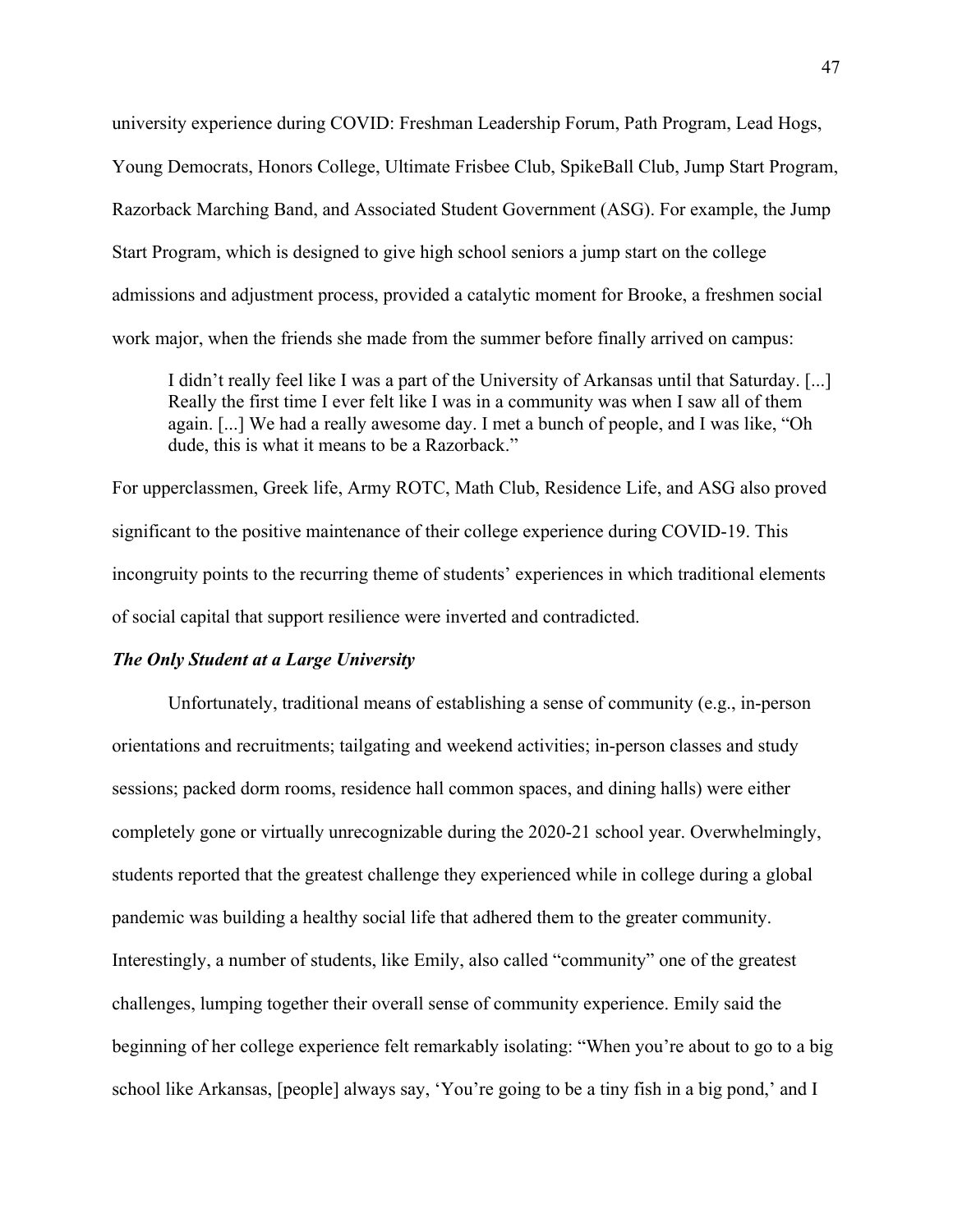was a tiny fish in a big pond — only the big pond was just me." Especially for students who live off-campus and/or by themselves, such as Micah, a senior exercise science major, isolation was a serious concern. For Jessie, making new friendships was "extremely difficult," and even the maintenance of existing friendships was hard for some, including Nicole:

I would try really hard to text a few people I know and be like, "Hey, I'm going hammocking on campus," and it only lasted about two weeks until people kind of stopped wanting to show up. [...] I kind of started to see the true side of people that I thought were my friends and kind of lost a lot of people in my life.

For students like Maggie, a freshman English and journalism major, who lives on-campus in a residence hall with a roommate and surrounded by their peers, finding a sense of community felt hopeless: "I would just say that my roommate is my only friend, and it really seems like it's too late to start making friends, if that makes sense, like especially around us on this floor. It seems like everyone else is already friends with each other—" As she said this, tears welled up in her eyes, and she cut her response short as she turned off her microphone and camera.

Even the "little things," as one participant put it, that were often taken for granted in building a sense of community were now glaringly obvious. Students said missing out on beforeclass small-talk with peers was a challenge in a fulfillment of academic needs and in building casual social relationships. Mary said the worst day of her fall 2020 semester was a tipping point in which she was struggling to prepare for an exam when she realized that "I didn't have somebody to text and say, 'Are you stressed about this test? How do you feel about it?' [...] I didn't have somebody else to bounce off, validate my feelings and make me feel better." Peers having their cameras off during Zoom class made socialization limiting, and COVID protocols prohibiting residents from leaving their doors open for easier socializing in the residence halls piled on to the greater social challenges. Rituals like celebrating a 21st birthday or a friend's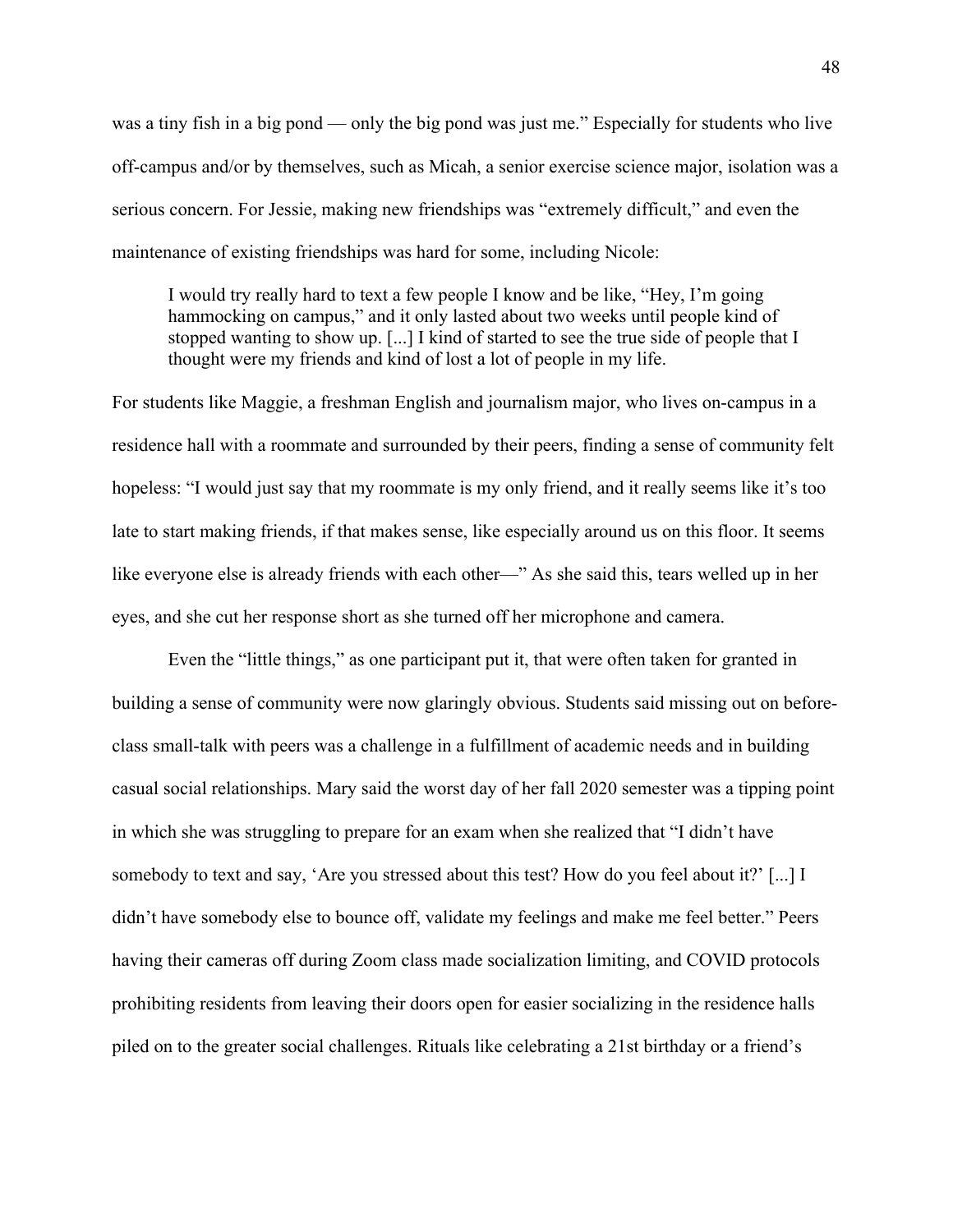graduation on Dickson Street, Fayetteville's bar district, were replaced by no celebration at all for Evan, impeding his emotional connection to those events, places, and friends.

 Despite these challenges, students found ways to cope and develop a sense of community. Students in the focus groups consistently talked about the importance, more than ever, of building a routine for their social lives, repeating words like "routine," "each week," and "intentional," referring to making socializing a top priority in their schedules. This routinebuilding took many forms for students: established meals times in the dining halls, religious services together each weekend, set study times in the student union, Tuesday Zumba classes via Zoom, recurring Saturday night sand volleyball, a daily walk around campus, Monday night Zoom watch parties of "The Bachelor," weekly flag football at the intramural fields, visiting home on the weekends, and weekend hikes at the local state park. Developing these routines and making definitive choices to maintain them served as a respite from the challenges of COVID-19 during college — as something that was "really therapeutic," according to one student. More specifically, these intentional routines helped students create and maintain a sense of community that contributed to their community resilience capacities.

## **RQ2: What messages do students send and receive among each other when experiencing campus community disruption?**

When examining the messages that university students shared with each other during the COVID-19 pandemic, three primary themes emerged: expressing pre-COVID college nostalgia, navigating social contracts and operating procedures, and identifying positive aspects amid challenging situations. First, upperclassmen expressed nostalgia for a pre-COVID college experience, whereas freshman experienced nostalgia as a burden to their college identitybuilding process — that is, they felt the nostalgia as a burden in their process of building an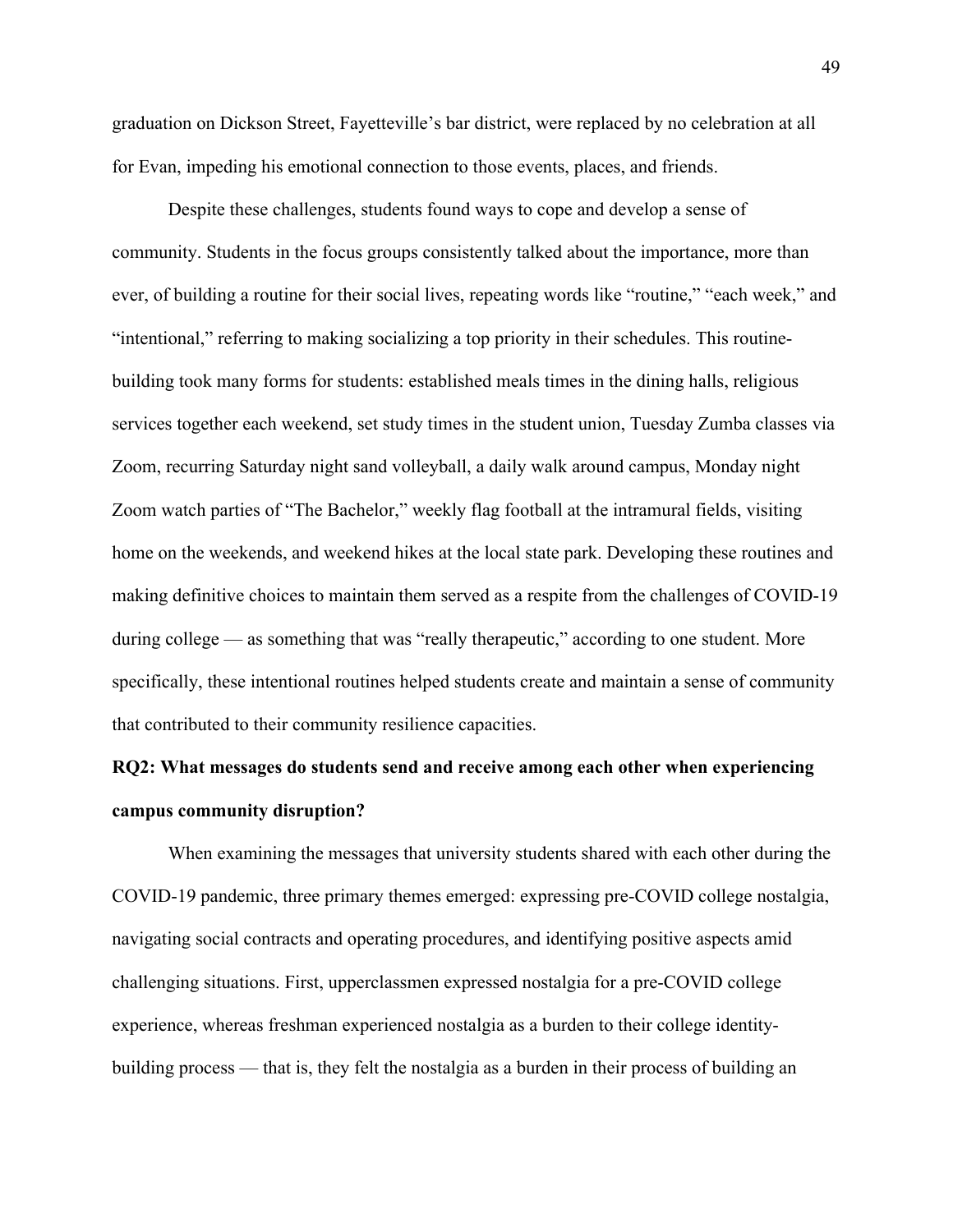identity as a University of Arkansas student and in feeling like a member of the campus community. Second, students experienced a deep, contradictory divide in navigating what social contracts and operating procedures were appropriate for managing their community during a global pandemic; in other words, students were unsure of how to follow health and safety protocols across varying social scenarios. Third, while recognizing the challenges of their college experience during COVID-19, students simultaneously highlighted the academic, social, and personal benefits that emerged. These messages simultaneously divided and united students in their campus identity formation and meaning-making processes, which reinforced the contradictory and conflicting nature of their resilience capacities.

#### *'It Just Seemed Like Such a Different World'*

 Both freshmen and upperclassmen reflected on and longed for a pre-COVID college experience. Despite the saturation of this theme throughout the focus groups, the division among students was stark. Upperclassmen recalled rituals, traditions, and stories from their college experience before COVID-19; in doing so, they used nostalgia as a coping mechanism in which their positive recollections buoyed them through their turbulent COVID-19 school year. Freshmen, on the other hand, felt anything but nostalgia for a pre-COVID college experience; of course, as one freshman noted, a COVID-laden college experience is all freshmen knew. Instead, freshmen had high expectations of what their college experience would be, and those expectations were not met. Moreover, freshmen felt that hearing about upperclassmen's nostalgia reinforced feelings that they were not experiencing the authentic campus community. As Summer, a freshman business major, explained, "it just seemed like such a different world" when upperclassmen expressed their nostalgia. This stark contrast in messages split the student community, hindering their collective identity-building toward resilience.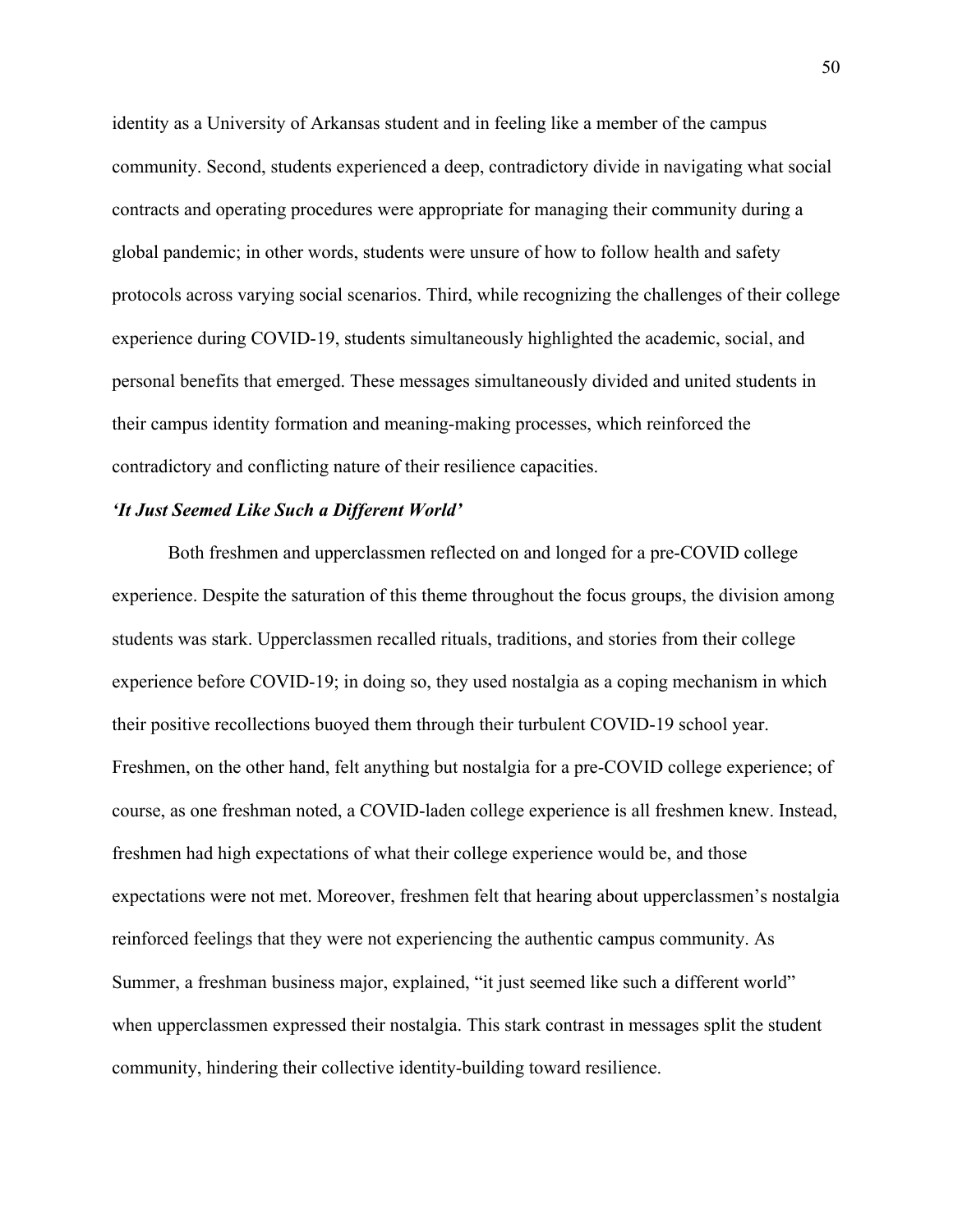It was nearly impossible for upperclassmen to keep from reflecting on the rituals,

traditions, and stories from their previous years in college, according to Lacey, who said that "every day, I feel like I have a moment of, 'Well, last year…'." Lacey, an RA in a dorm next to the football stadium, recalled how going with her residents to tailgating and football games was an experience she could neither describe nor recreate this year. Nicole recalled her residence life experiences in previous years in which "I had this big community aspect that I never had before" and now longs for. Annie told stories highlighting moments with her friend group from freshman and sophomore years while admitting "I can't imagine coming into this as a freshman." Additional upperclassmen longed for in-person Greek life and student organization events, going out for dinner and drinks with friends, and engaging in discussions through in-person classes.

Over and over again, freshmen collectively mourned their freshman experience. Parker, a freshman finance major, explained: "Everyone has stories — I know a lot of sophomores — and they're like, 'Oh you're missing out on this. We did this this time last year.' And I feel like we're just missing out on that, which kind of sucks." Freshmen Mikayla and Macie nodded their heads in agreement with Parker, who continued, "It's awful just because we don't know when it's going to be back to normal." Mikayla added that upperclassmen expression of nostalgia and empathy is especially frustrating:

You're like, "Oh, I'm a freshman," and they'll be like, "Oh, I'm so sorry." That's their instinct — their auto reply. [...] Every time that happens, it's like, "This isn't what you think it is."  $[...]$  When they say like, "Oh, I'm so sorry," like it doesn't — it's only more annoying than helpful.

Caroline said upperclassmen's expression of nostalgia made her "sad" and "only made things harder." Amber said her sorority tried to recreate new-member initiation on Zoom, but "it wasn't really recreating it — it was just telling us what we missed out on." Summer said weekly dinner at her sorority house was filled with older members talking about what they would do on the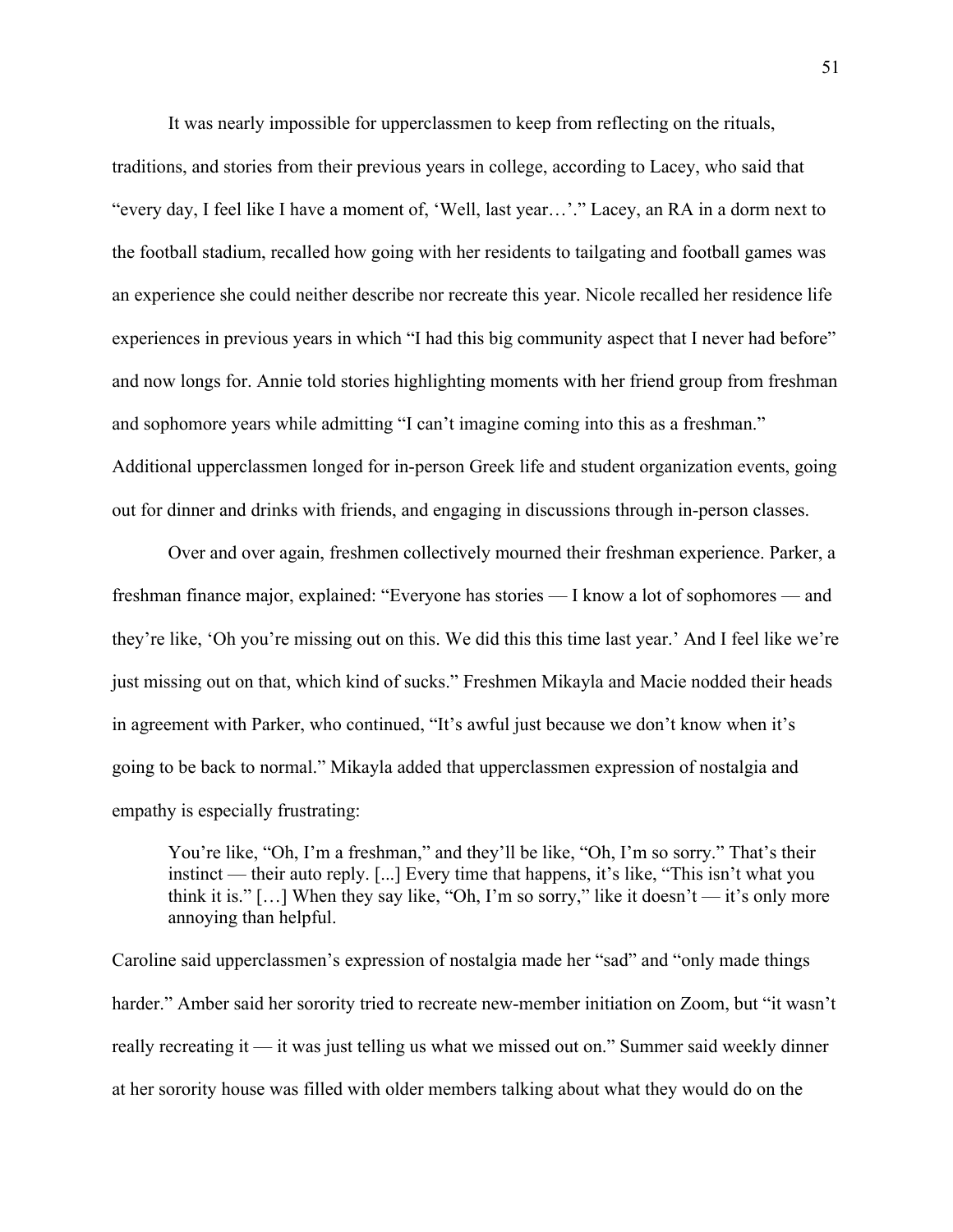weekends "in a typical year," and small-group meetings with a student organization turned into older members talking about how things "used to be done." The nostalgia of a "normal college experience" even came from older siblings and parents, according to Kyle, who felt the messages of a missed college experience emanate from nearly everyone in his close social networks.

This perpetual expression of nostalgia from upperclassmen only worsened unmet expectations that freshmen were already experiencing. For some students, like freshman Emily, those unmet expectations were massive: "My whole life I just hyped up going to college, being a part of this huge community, being a Razorback, and all these things we get to do, and then, none of that was happening." Amy, a freshman human development and family sciences major, said she was looking forward to "a fresh start" at college with high expectations of meeting new people and finding her identity as a college student. However, she soon realized that, "Oh, this isn't how college is supposed to be." Instead, identity as a freshman manifested itself in a collective grief for an unmet experience that was only worsened by upperclassmen, whose identity manifested itself in nostalgia for rituals, stories, and experiences. At once, identities were affirmed and counteracted. Identity building and reconciliation was deeply split among freshmen and upperclassmen, dividing the community during a time in which connection was already splintered.

#### *Making Sense of Right and Wrong*

 Among students, social contracts and operating procedures of how to engage socially during a global pandemic were especially inconsistent, contradictory, and varied. Interpersonally, students were unsure of whether or not to wear a mask in small-group settings and with friends. Institutionally, certain places on campus, such as residence halls, upheld different safety protocols from others. In big and small ways, students were constantly negotiating what was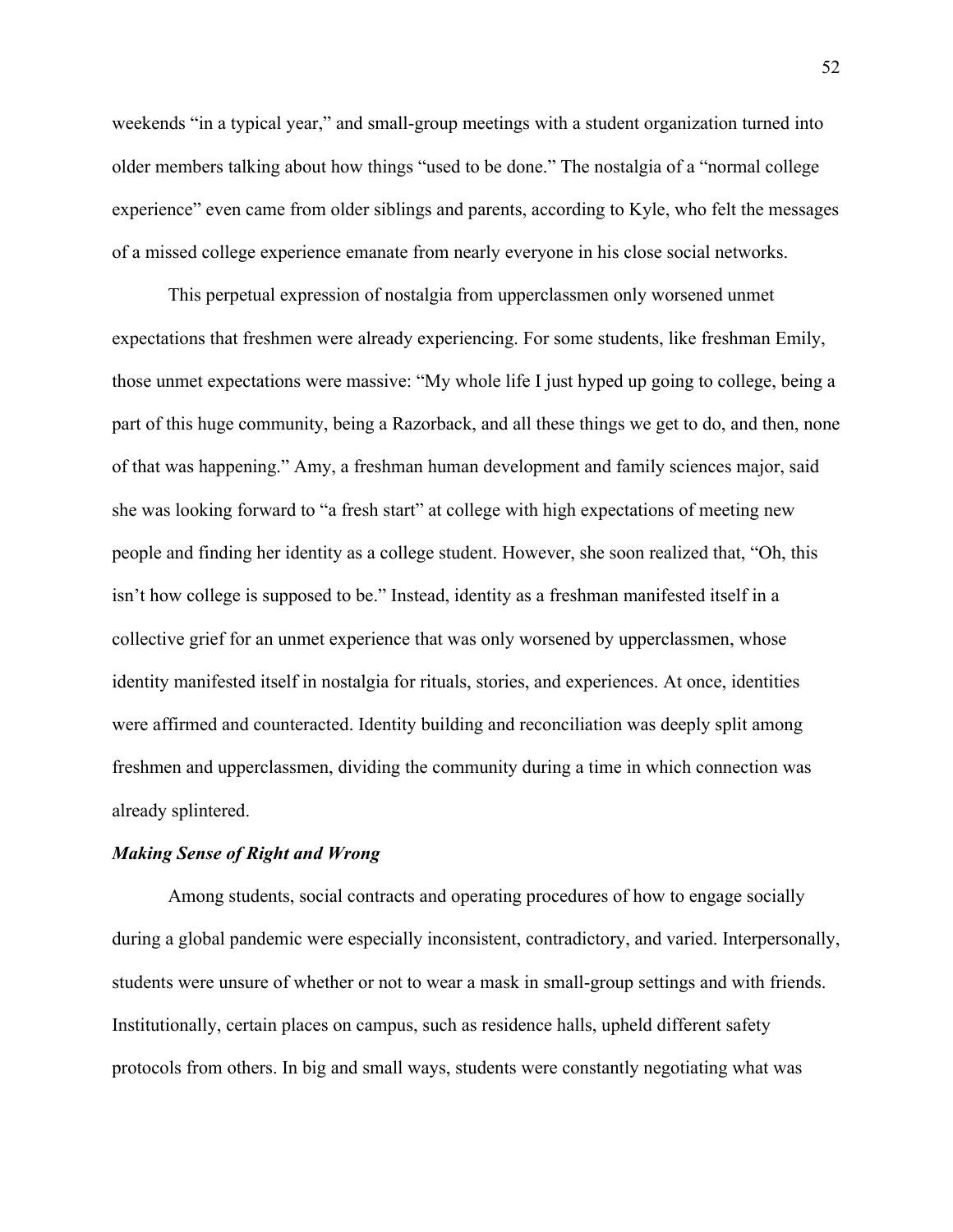right and what was wrong socially during the COVID-19 pandemic. In that negotiation, students employed often contradictory, alternative logics to make sense of and to defend their decisions about socialization and community building among peers.

 Students consistently reported an inability to discern what COVID-19 safety protocols should be employed even in social situations with close friends. For some students, like Amy, safety protocols were non-negotiable: "Even like if there's no one around me, I'm going to be wearing a mask just because that's who I am and I want to take those precautions and protect others around me." For other students, like Jake, a sophomore economics major, protocols were not as serious of a concern: "The fraternity house is basically a dorm with all guys and all people I know and we weren't very strict and on top of it, so it was just kind of normal." Differences in protocols across the institution, especially across residence halls, also perpetuated confusion. For example, three students said that residence life staff in their dorms rarely enforced mask and social distancing protocols while three other students said that residence life staff strictly enforced protocols — even if you were in a study room by yourself, per Amber's experience. Even for students who took safety protocols less seriously, they still repeated words like "decency" and "respect" when referring to honoring their peers' wishes, despite taking action that did the opposite.

With differing perspectives on safety protocols, students found themselves in countless situations in which the social contracts were unclear. To make sense of the confusion, students employed a number of alternative logics — oftentimes contradictory logics — to rationalize their decisions. Jennifer, a freshman apparel merchandising and product management major, said she experienced extreme guilt when thinking about socializing during the pandemic, but the guilt was a double-edged sword: "When I do go out and I do find friends, I feel guilty about going out.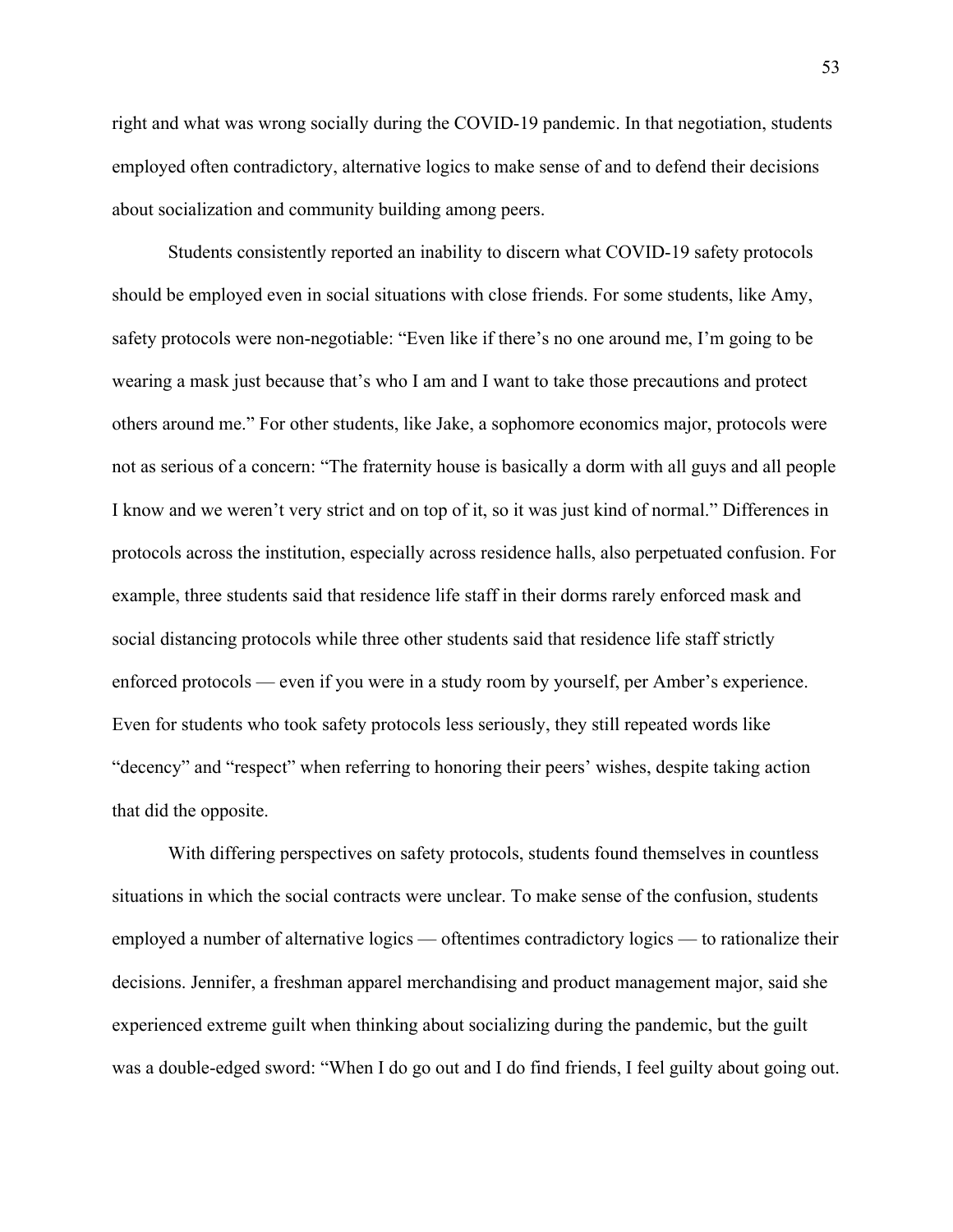But I also feel guilty staying in because I feel like lame, I guess, because I'm not going out, and I'm in college. I should be out partying, but at the same time I shouldn't." Weighing the risk with the reward was a common form of negotiation for students who justified socialization and breaking health protocols in the name of building or maintaining a community. Evan, who lives off-campus with several roommates, even acknowledged the contradictory nature of his justifications:

We're all in a close enough circle to where we decided that if one of us gets COVID, it doesn't matter what happens, we're all going to get COVID. So, let's just go hang out at somebody's apartment. I know it's probably not a great thought, but there's less than eight of us.

Carlie, a freshman biomedical engineering major, also recognized the contradictory nature of her justifications. At the beginning of the school year, Carlie, who said members of her close family were at high risk, took safety precautions more seriously. When she got settled into campus and started building her community, however, she realized that her adherence to strict safety precautions was limiting her interactions with friends. Shortly thereafter, she also realized that her family, who lived nine hours away, would not know if she followed the safety precautions they expected of her. Her family's distance and her desire to make connections served as justification for breaking the protocols she had so closely followed. Even after the personal bargaining and negotiation, Carlie said her family still ended up getting COVID: "So, I guess it didn't really matter after all."

### *Transcending Grief for Resilience*

 Despite the challenges college students experienced during COVID-19, of which there was a seemingly endless supply, students talked frequently about positive aspects of the academic year foregrounded in their challenging experiences. By recognizing the challenges while qualifying them with positives, students demonstrated their capacity to use everyday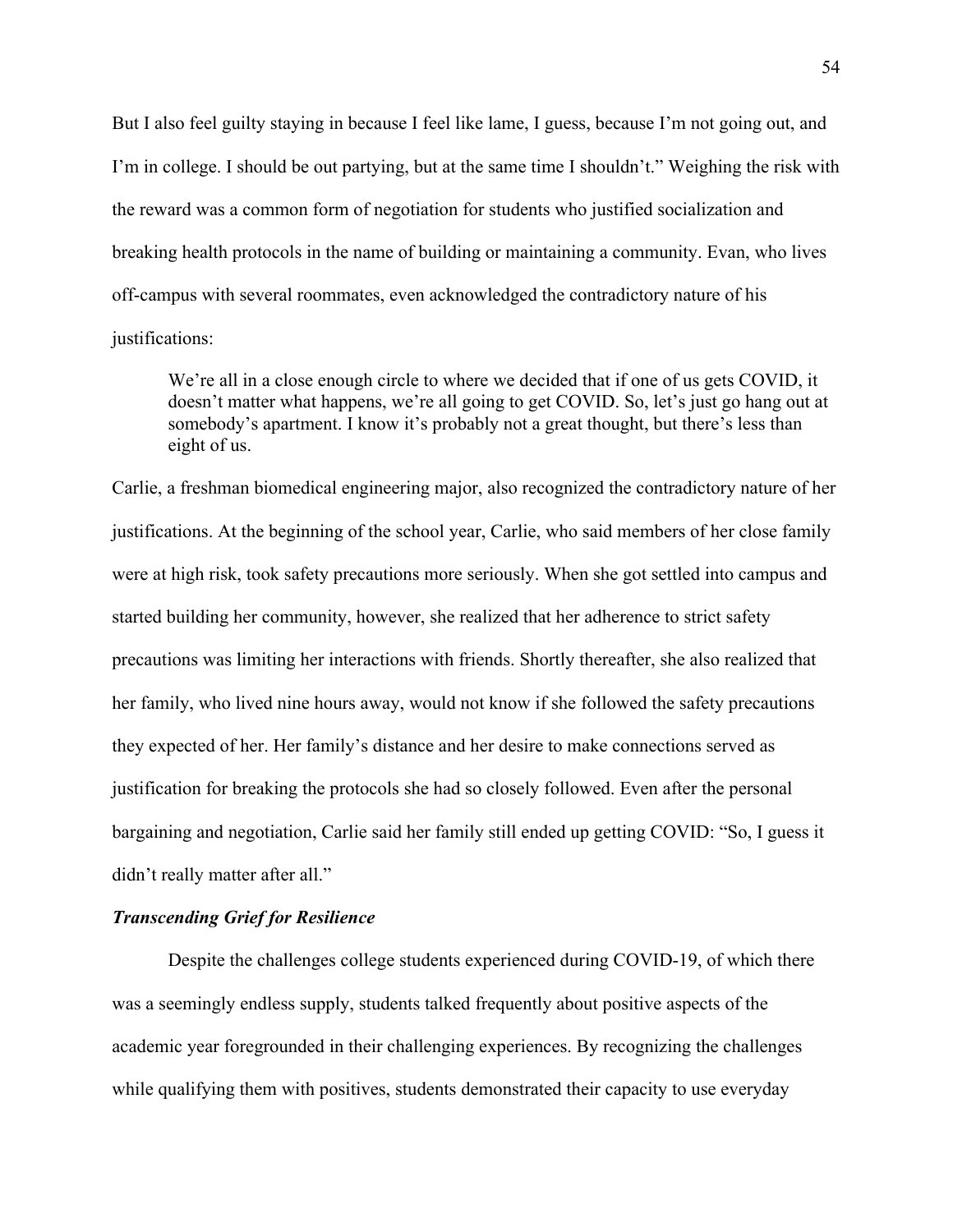communication as a resilience tool — moving away from their community disruption and toward new, resilient realities. Interestingly, students talked about how finding the positives despite such a harsh reality was an intentional choice that had to be made — an intentional choice that ultimately was for the better. Mary, for example, argued that "the people that were able to find positives are the ones who would be more successful." Nicole believed "that there's always going to be some sort of positive in situations, even if you don't want to see it." Amber said she caught peers, and even herself, "looking at the light at the end of the tunnel when you're missing all the stuff that's happening right now." Students made the intentional choice to identify their positive experiences, resulting in three primary categories in which positives were present: academic life, social life, and personal life.

 While quickly admitting the challenges that online learning poses, students were also quick to talk about ways in which they have benefited from remote learning. Re-watching lectures, flexibility of where students can attend class, pass-fail grading options, alleviation of speaking and presentation anxiety, and less time commuting to and around campus were some of the primary benefits of remote or hybrid learning that students reported. For students such as Jessie, who has dyslexia and is immunocompromised, attending class remotely with her camera off was extremely beneficial on days in which she was not feeling well. Moreover, Jessie said universal access to lecture recordings was a game changer for re-watching and better processing lecture material that she might have missed.

 Students' social lives were undoubtedly one of the most impacted parts of their experience during COVID, but some still found ways to foreground positive perspectives about their social life. Several students talked about how mutual suffering coupled with maintaining close, tight-knit social networks as a health precaution allowed them to build "deeper" and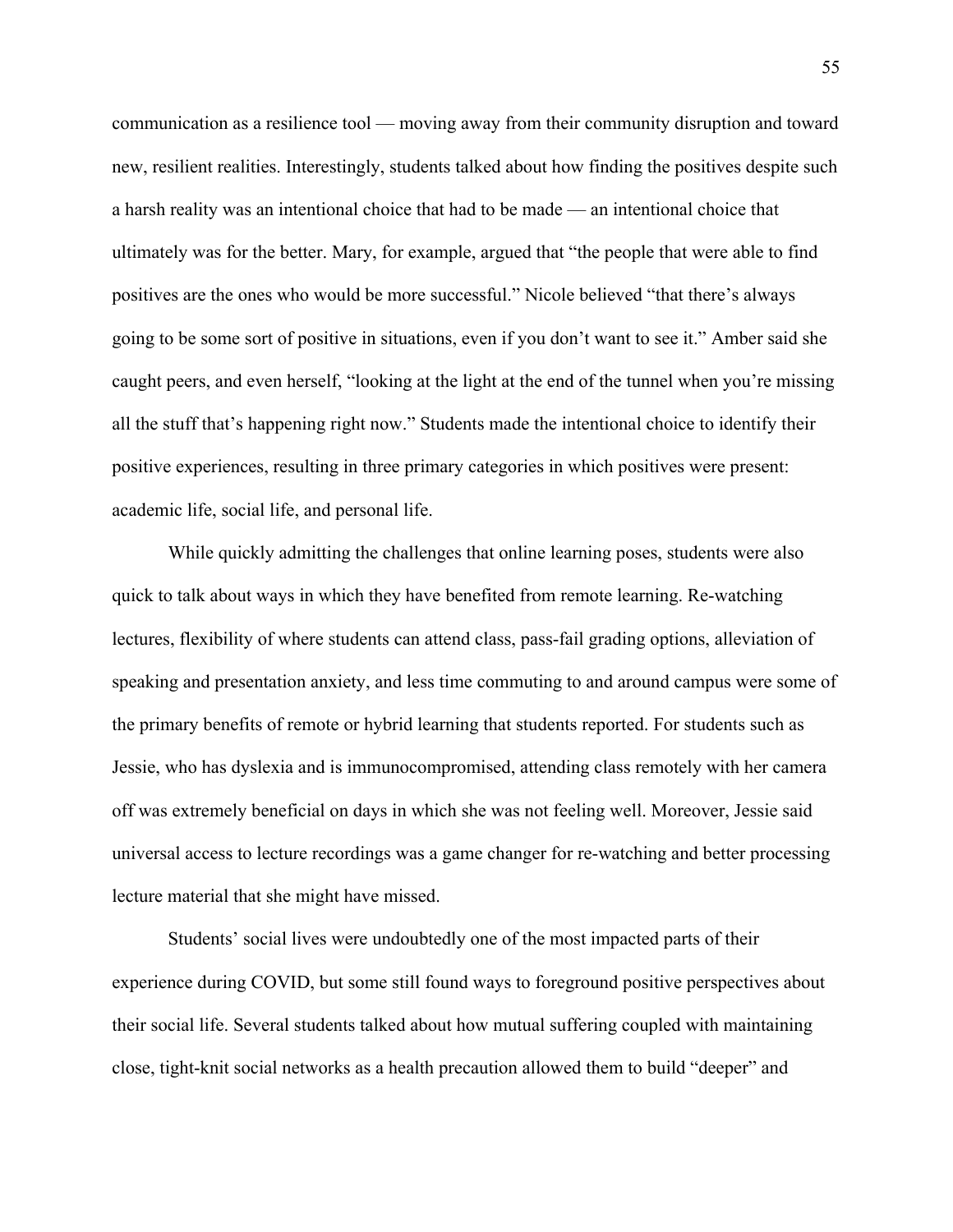"closer" relationships with their friends, especially roommates with whom they spent considerable time. Amber said the people who have "kept me going" during the pandemic became some of her closest friends and that she wondered if she would have gotten to know them so well if circumstances were different. Annie mentioned multiple times that her social life dramatically improved because she had fewer opportunities for overcommitment: "This is the best my social life has ever been [because] I actually have more time to spend time with my friends." In particular, Annie and a close friend spent their newfound time to create a podcast, an activity she said was a serious highlight and lifeline throughout her fall semester.

 Personal growth was another defining highlight of students' experiences this academic year. For most students, leaving one's comfort zone was a necessity that heeded a positive outlook on their ability to adapt and overcome. For some, their social comfort zone was the hardest to leave, but being forced out of their social comfort zone led to meaningful relationships, a process that might not have happened otherwise and that helped remedy social anxieties. Parker said that his capacity for accountability grew exponentially, and that his COVID college experience "helped me grow up a little like quicker." Evan shared a similar sentiment:

Establishing that routine and that discipline has been big. Even though I could use COVID as an excuse or I could do the bare minimum here, that's not going to benefit me in any way — that's not going to help me kind of make the most of the situation.

Students also held themselves accountable from a self-care perspective. Carlie, who was a selfproclaimed overachiever and competitive dancer in high school, said she tended to overextend herself, and COVID provided a reality check and more time to think about what she truly values: "I've used this year [...] to say, 'This is what I value as a person. This is what I want to do. It was great that I did this a year ago, but it's just not for me anymore.' It's a kind of self-reflection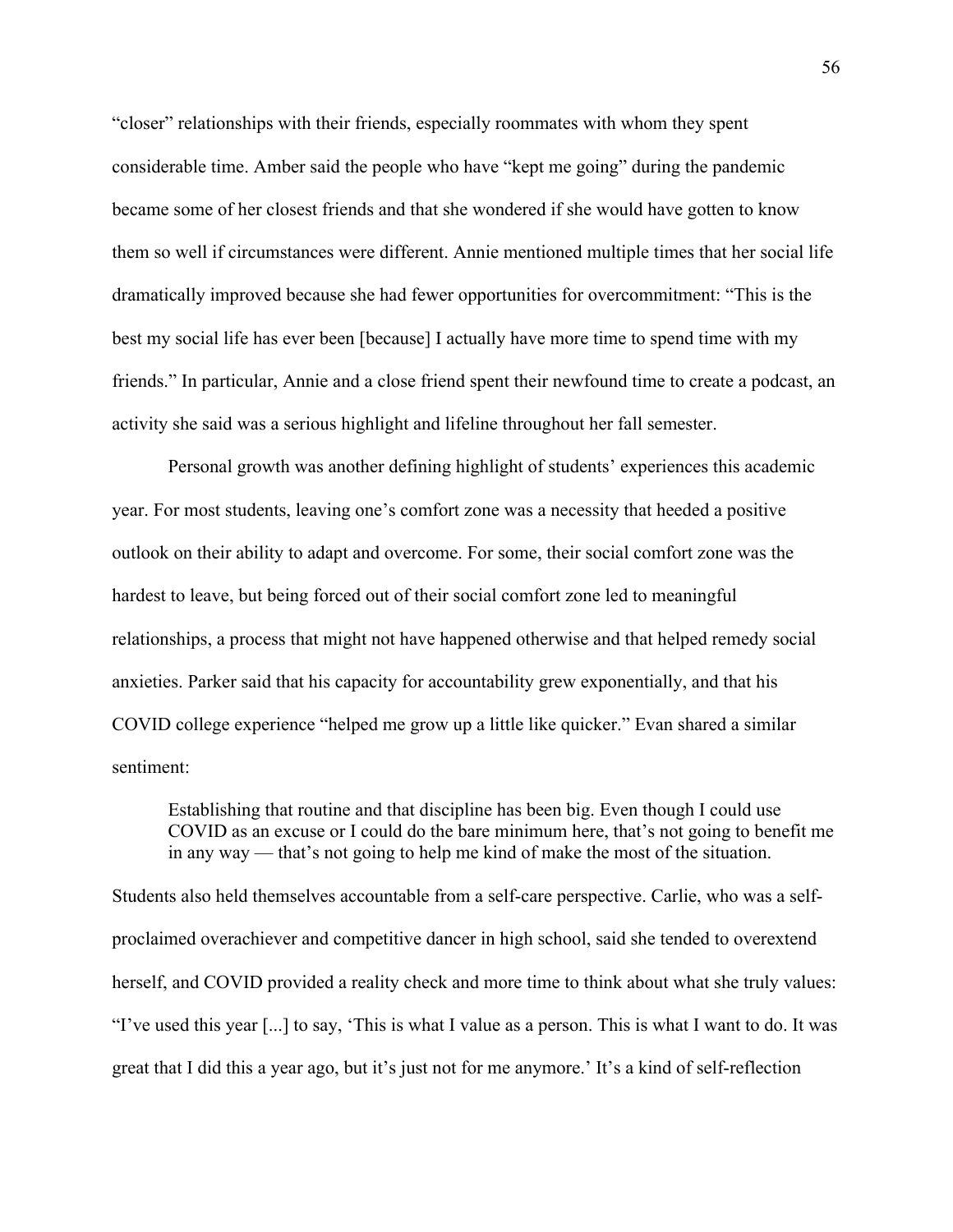where I found an identity." Carlie's self-reflexive posture demonstrated that students held within themselves an important duality: One can simultaneously give appropriate space to both the immense challenges and the transformative potentials of community disruption as a means of transcending their grief toward resilience.

# **RQ3a: What messages do faculty and staff send to students when experiencing campus community disruption?**

 Three dominant themes emerged from the faculty and staff focus groups, in which they discussed the conversations with students and colleagues regarding the university community during a global pandemic: a) recognizing the severe challenges in keeping students connected and engaged, b) empathizing with students despite their disconnection and disengagement, and c) considering the long-term consequences and the resilience capacities of students. First, faculty and staff were overwhelmingly concerned about the lack of engagement by students across all aspects of the university (e.g., classes, campus activities, programming, and student support services) even when students expressed the desire and necessity for these opportunities. Second, students' lack of engagement, which was to the dismay of faculty and staff work and effort, did not stop employees from empathizing with the immense challenges that faced students. Finally, faculty and staff raised substantial, complex questions about the long-term consequences of the pandemic on students and how students will fare once university operations returned to in-person instruction and campus operations.

#### *Keeping Students Connected and Engaged*

 Faculty and staff alike overwhelmingly and recurrently reported that keeping students engaged in their respective campus operations was a serious challenge, a threat to their abilities to do their jobs, and a blow to the meaningful time and effort they place in their campus roles.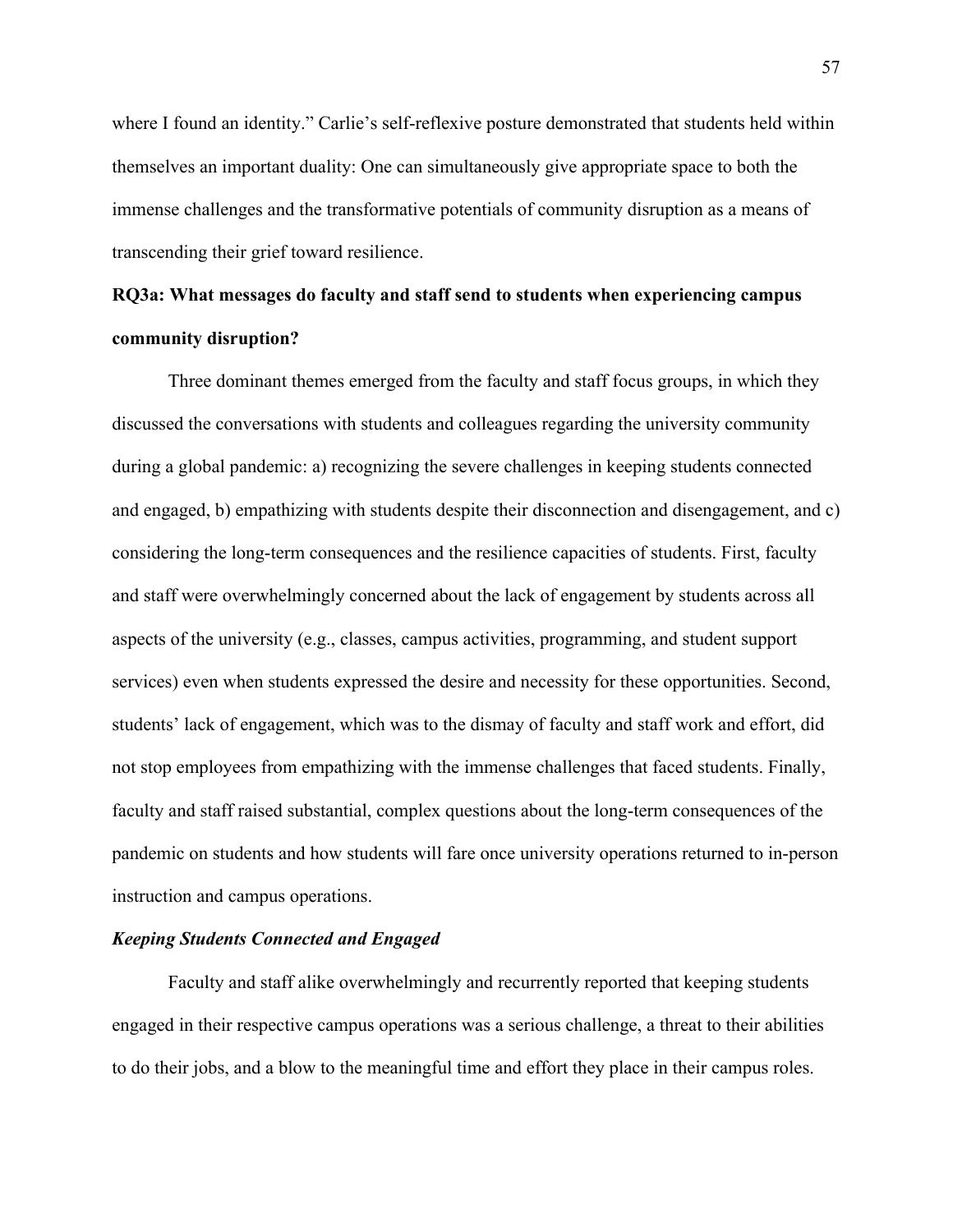While students openly admitted to disengaging from Zoom classes, the virtual classroom was not the only place of student disengagement, according to faculty and staff; campus activities, campus programming, and student support services also felt a disconnect from students more than any year prior, as one staff member said. In an attempt to tailor campus programs and activities to what students wanted and needed over the pandemic, faculty and staff sent surveys soliciting feedback from students. Even when surveyed about which events would interest them, students did not show up and did not follow through with the needs they reported, demonstrating a steep disconnect between what students thought they needed in the moment and what students actually needed. What students actually needed, though, remained unclear.

 In the classroom, John, an assistant professor, experienced student disconnect so severely that it reached a tipping point: "I actually had to end class prematurely on Wednesday because of the lack of engagement. It's not something I would normally do, but [...] I thought I just don't know how else to get their attention, but to say, 'I'll see you on Monday.'" John laughed about his experience in an ironic way as he called it "painful — just so painful" while the other faculty and staff lamented his experience and empathized with the tough reality. Nadine, who works in student success services and is an instructor, also said that virtual classes were remarkably challenging in terms of keeping students engaged. She had students in her class — at least two, regularly — who remained in the Zoom classroom, cameras off, even after she dismissed class, indicating that they "are clearly not paying attention enough to know that class is over." Nadine's story affirmed anecdotes from students who admitted to burnout and disillusionment with online learning, which will be discussed in the findings for RQ4.

Christine, a graduate assistant in the Honors College, said she experienced similar disengagement from students in Honors College programs, regardless of whether or not they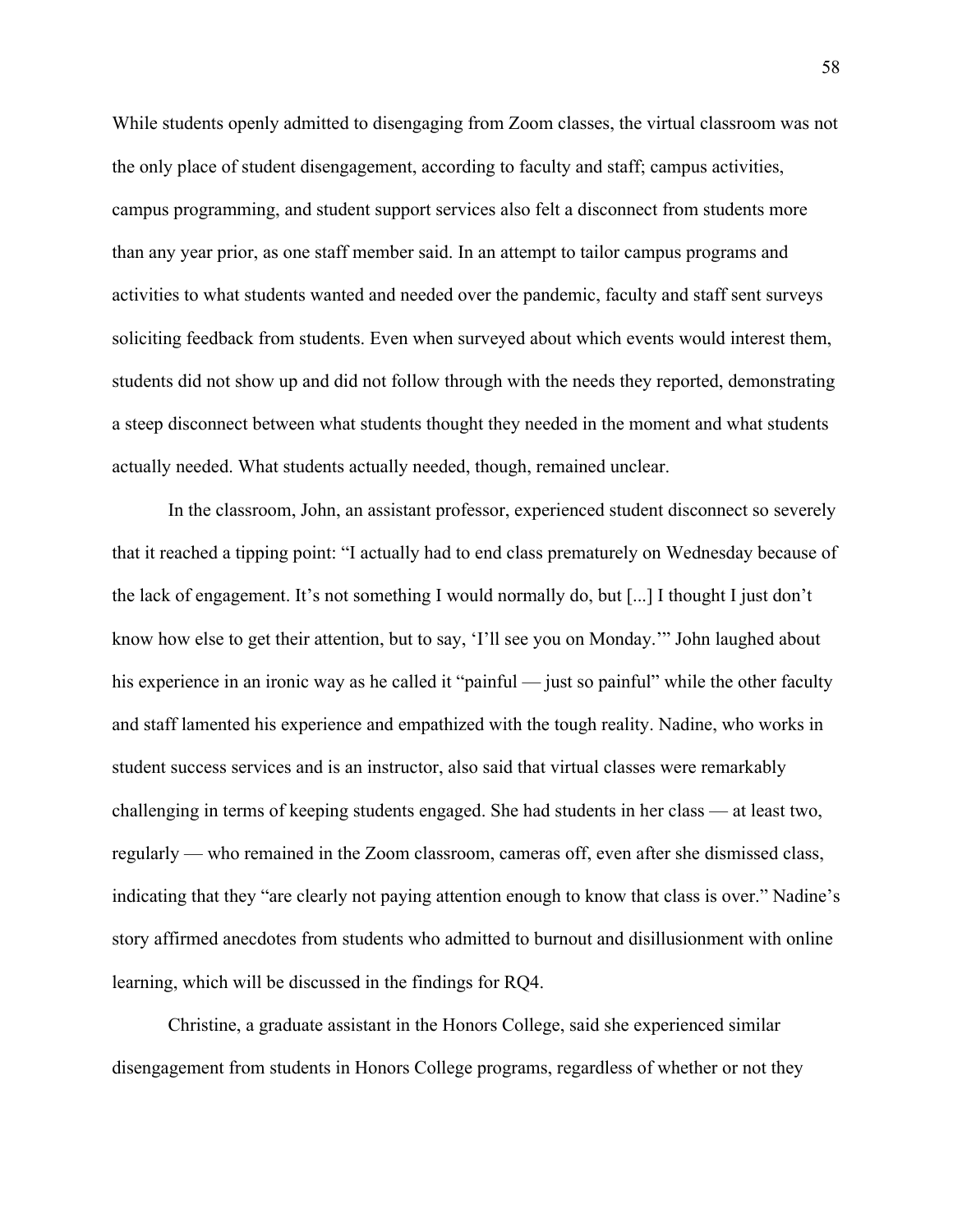were social or academic in nature. She said students' lack of connection to events and activities was attributed to them being "Zoomed out," admitting that she was over it, too. Students, according to Christine, missed "just being in a room and seeing other people in person." James, who develops diversity and inclusion programming and who joined the university at the beginning of the pandemic, said he had serious difficulties connecting with students because of the sheer number who were disengaged.

 Interestingly, even when faculty and staff reached out directly to students to learn what they would be interested in and what needs they needed met, students still did not participate. For example, Nadine led an effort in her role with student support services to survey students about what resources would be helpful during fall 2020 finals week. Hopeful about the more than 500 voluntary responses to the survey, Nadine said turnout to the events they planned as a result was extremely low — "almost no students attended [...] even though these were the programs they wanted." Christine said that the Honors College had similar experiences by more informally polling students via Instagram about what events they would like to attend, but "then it comes time for the actual program and we get like a handful of students," adding "it's exhausting." As for an explanation, Nadine said that "students are expressing what they need in the moment, but it's probably not what they actually need — although nobody knows what anyone actually needs."

#### *Empathizing with Students*

 Faculty and staff frustration with students' disconnect and lack of engagement during the pandemic did not stop them from empathizing with students about burnout and missed opportunities. They empathized with the big things — seniors missing their graduation — and the little things — students not experiencing living together without concerns for their health and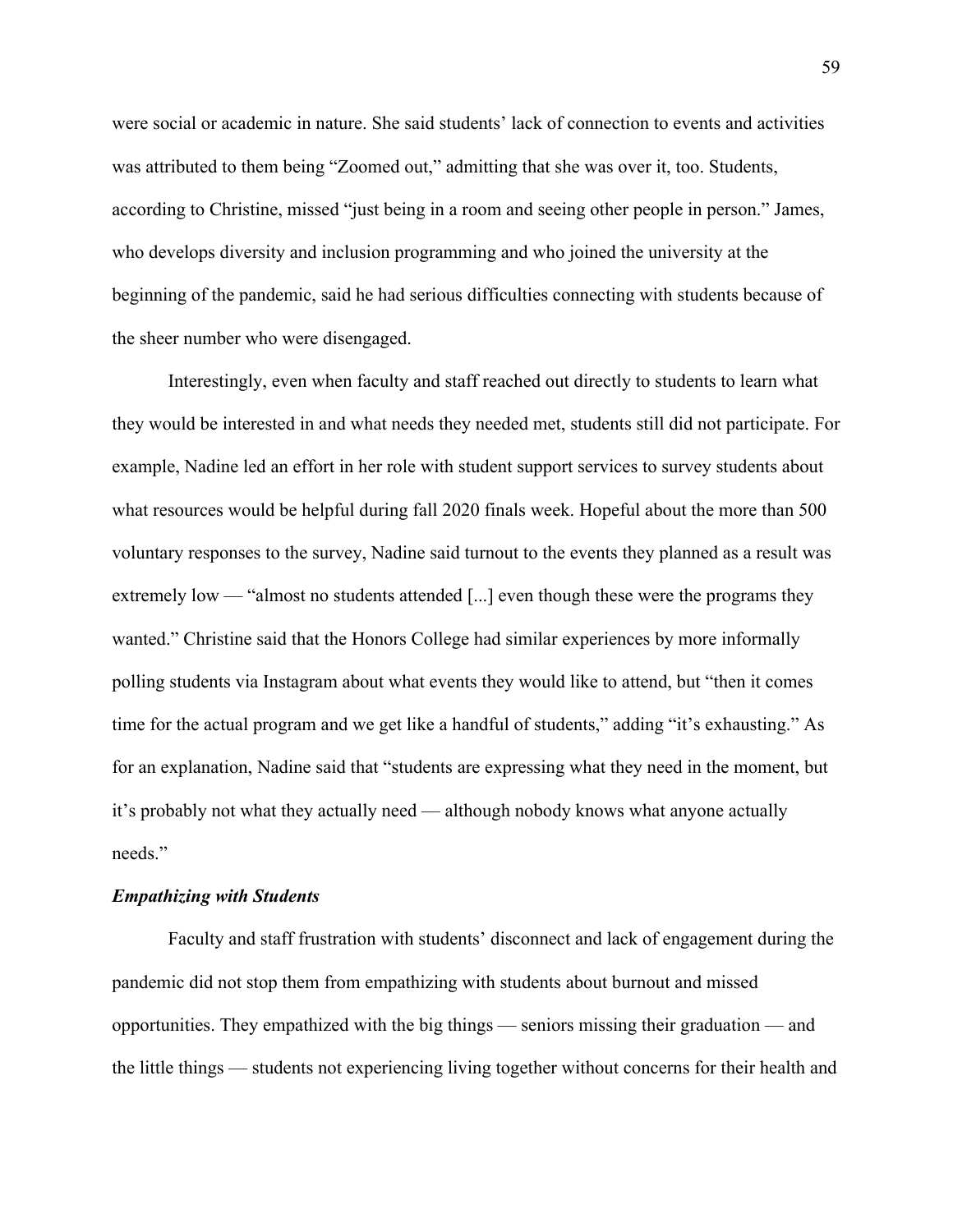safety. As one faculty member said, "we asked our students [...] what they are looking forward to when this is over, and all of our freshmen were so excited to live in houses with friends."

 Upon the "gut-wrenching" realization that the spring 2020 semester would be unimaginably upended, Melissa, who works in student-athlete development, said her immediate thoughts were about her students:

I thought about all of the spring sports student-athletes and seniors who were really embracing every moment of their senior year — trying to enjoy their final practices and final games — and then they just have all that pulled right out from underneath them. That was just so hard when you build relationships with the students like I do.

In the days and weeks following the cancelation of all college and professional athletics in spring 2020, Melissa said she spent most of her time helping students "come to terms with the shock and devastation," something she also called "a grieving process," especially for seniors "who felt gutted."

 John said he heard from a number of his students who felt cheated about their education over the span of the entire pandemic. He and his colleagues worked to "acknowledge the fact that [students] felt cheated and then try not to silver-line it too much." Part of that empathy process, especially in his field, soon turned to helping his students understand that their experiences would make them better able to empathize with future clients by "really trying to process what it meant to have your school life truly collapse into your personal space and how that's disrupted their habits, routines, and relationships." Other faculty and staff, while perhaps not as directly expressing their empathy, said they tried to be considerate of students' difficult circumstances when designing courses and programs and outlining deadlines and expectations.

 However, empathy was not an immediate response for some, like Nadine who said she "was frustrated with students at the beginning of this, but I've come more around to their point of view." Nevertheless, she admitted that she believed "students are doing their best [and] are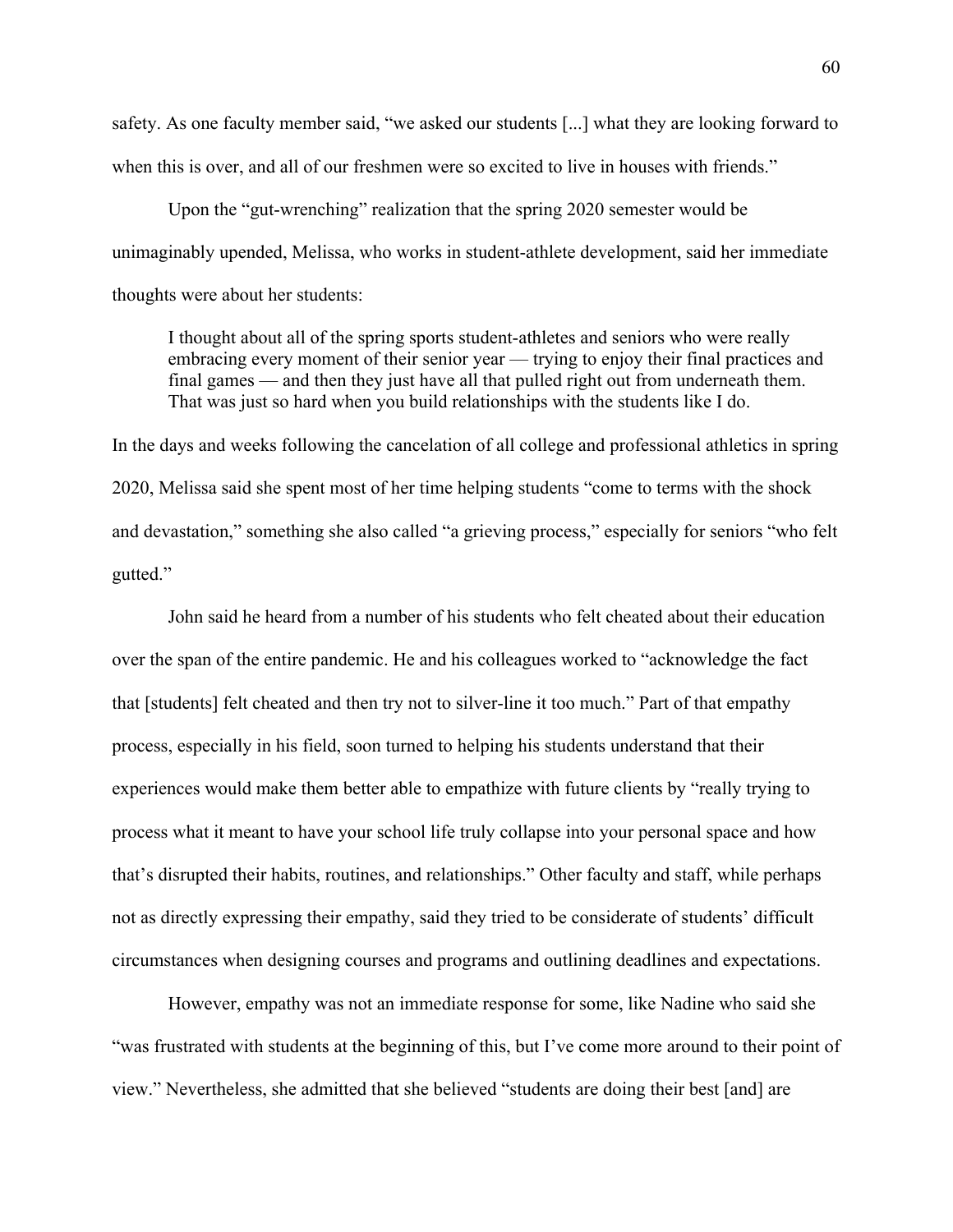genuinely trying to do a good job, wherever they're at. I don't always feel that in regular semesters." Ultimately, faculty and staff empathy resulted in a meaningful perspective-taking stance in which faculty and staff were able to understand and share in the experiences of the students who they served. This ability to foreground empathy for students amid their frustrations demonstrated an opportunity in which faculty and staff helped students do the same — to foreground positives of being a student during the pandemic amid the challenges — regardless of whether students acknowledged that help or not.

#### *Asking Complex Questions About Students But Not Of Students*

 Faculty and staff were also concerned about and questioned the pandemic's long-term impact on students. Moreover, these questions led to speculation about whether or not students were practicing resilience, what characteristics were present among resilient students, and what exactly defined student resilience. Interestingly, however, while faculty and staff readily shared these questions and concerns among each other, they did not report sharing these questions with their students — the subjects of these questions. While conversation and questioning in the focus groups perhaps did not spur these discussions, it does not dismiss the possibility that faculty and staff were likely only having these conversations internally. In other words, faculty and staff missed an opportunity to turn these questions toward students to facilitate transformative meaning-making and practical takeaways that could positively shape resilience.

 Numerous questions were posed by faculty and staff focus group participants about the responsibilities, work, and expectations that they faced as the pandemic's impact on the university passed the one-year mark and as vaccinations led to the hopeful return of fullcapacity, in-person campus operations in fall 2021. John questioned how students were going to unlearn the habits and routines "that have maybe worked in the short-term" but will not sustain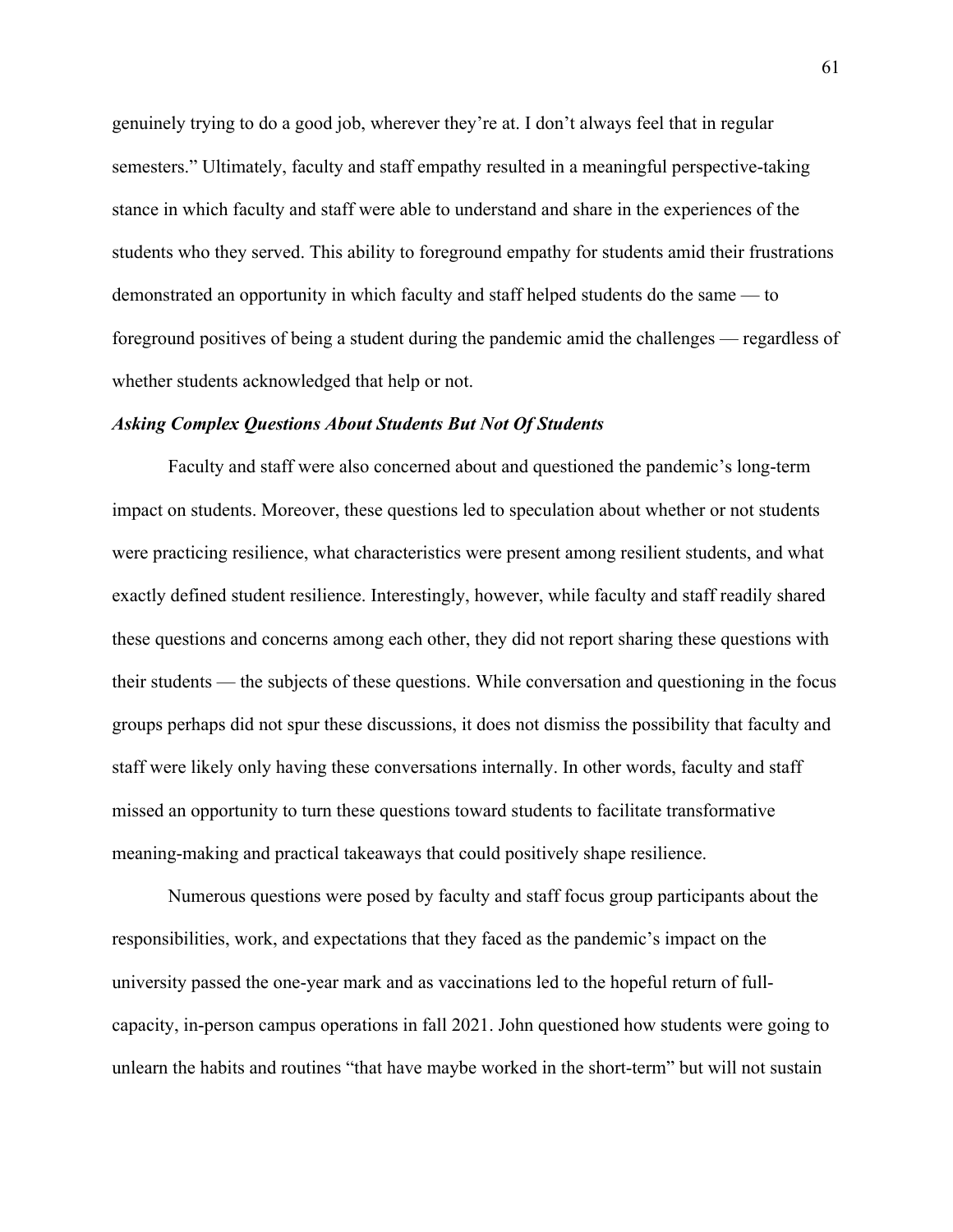them long-term, questioning how "we," in reference to his colleagues, are going to accomplish the task of helping students "extinguish bad habits and learn new ones." Christine wondered how universities were going to continue to support non-traditional students who have benefited from the remote or hybrid opportunities to attend class, meetings with professors, or student support services. She also wondered how students "who are coasting right now" would react when they enroll in upper-level courses and apply for internships and jobs post-pandemic in which "they're going to realize how different things are."

Nadine, in particular, raised numerous questions about students post-pandemic: "When we come out of COVID, will everything just be thrown out the window because we don't know how students will act — what will they want, are they going to be excited, are they going to be exhausted, what will things look like when we're free?" She brought into question the concerns of students who will be sophomores in fall 2021 — students who have not even experienced fullcapacity, in-person campus operations. As a student support staff member, Nadine questioned the long-term planning capacities of students who "aren't great at it anyways" and who have resorted to short-term, triage-like planning during "a year when everything is so uncertain." She also speculated whether or not pass-fail grading systems have set students up for success to receive traditional grades once the pandemic is over.

In each of the faculty and staff focus groups, these questions led to conversations about students' capacity to be resilient during the pandemic and conversations about student resilience in general. John said that some students were building resilience, but other students "are just sucking it up and that's very different than attending to creating a space for inquiry and taking stock of where to put their focus." Whereas John took a more critical stance in questioning students' resilience, Christine argued that the sole act of survival is resilience. Christine argued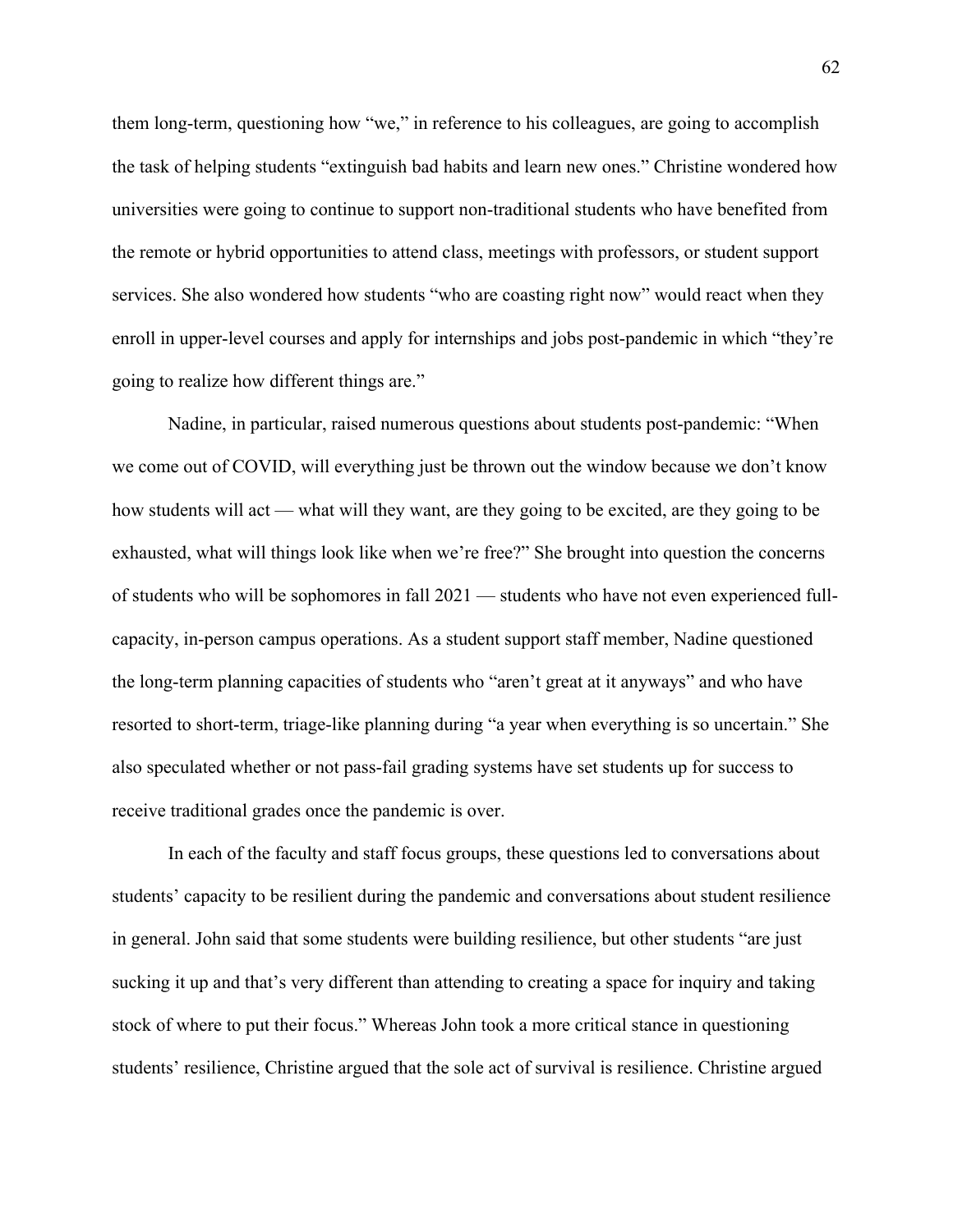that "when this is all over, if the student has made it through and is still in school, that will be resilience for me." This difference demonstrated steep contrasts in understanding resilience at the faculty and staff level, which prompts uneven social support mechanisms for students.

Speculation about what exactly made a student resilient during the pandemic followed. According to Melissa, many of the student-athletes who she works with managed their lives as college students during the pandemic particularly well because of past exposure to adversity:

I think student athletes have the benefit, unlike other students on campus, to have had practice [with] and learning how to respond to adversity — whether it's a change of coach or [...] you transfer or a losing streak or whatever the case may be. So, their bounce back was probably a little bit easier.

Students who were able to harness their resilience capacities, according to John, likely had more support in their social networks, which bolstered their accountability and perseverance "in healthier ways."

# **RQ3b: How did students perceive messages about campus community disruption**

### **emanating from faculty and staff?**

Students' perceptions of communication from faculty and staff during the pandemic were largely contradictory. If anything, students trended toward a positive affect with faculty and staff members — faculty, in particular — and a negative affect with administration. Interestingly, when talking about administration, most students' negative affect was in reference to emails from the offices of the Chancellor and Provost regarding COVID-19 on campus, and few had actual conversations with members of upper administration. Moreover, students disengaged from messages emanating from administration over the course of the school year, but their opinions of faculty and staff messages remained relatively consistent. It is likely that students' more frequent, interpersonal interactions with faculty and staff resulted in their positive evaluations, whereas students were only on the receiving end of administration's mediated communication.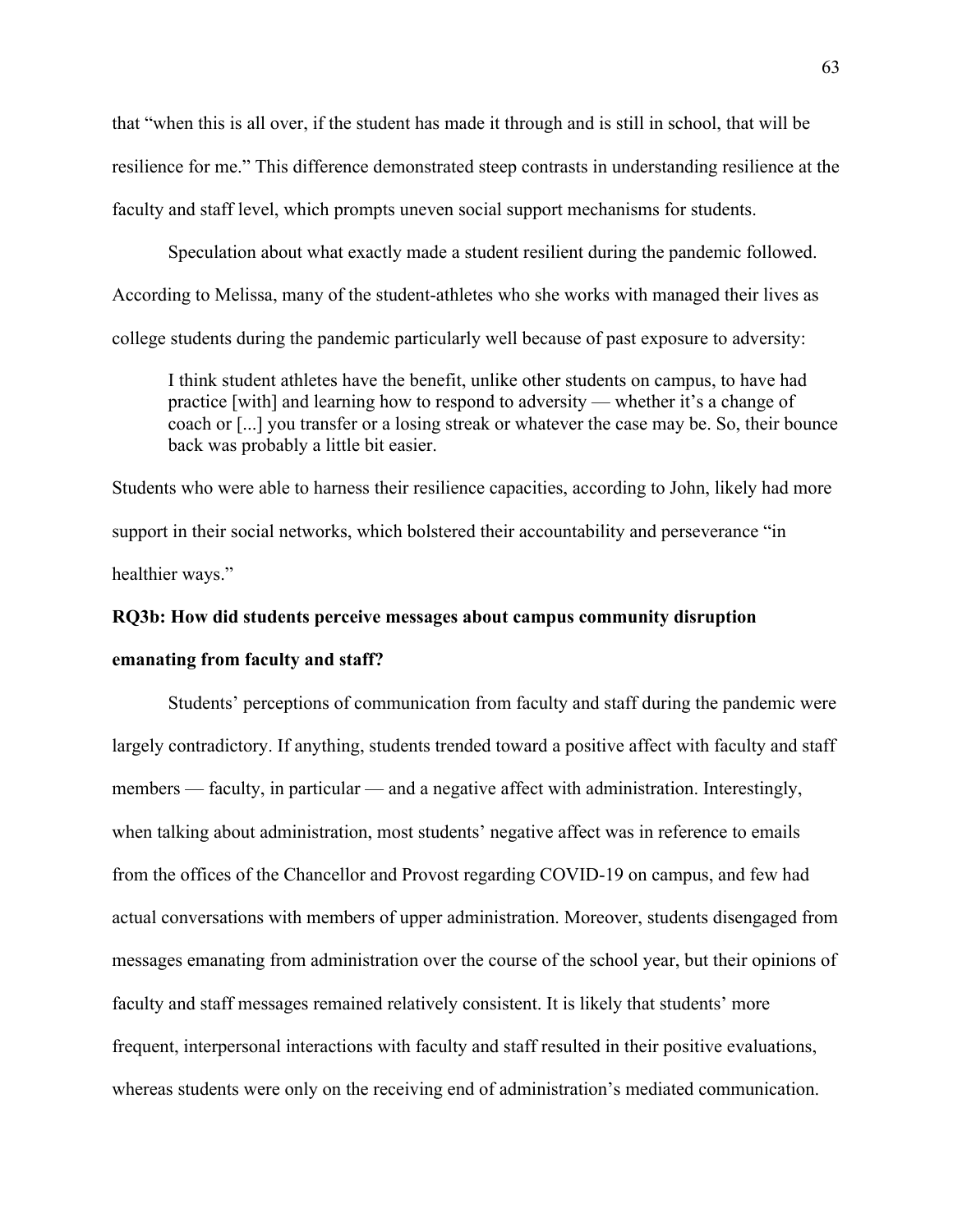Moreover, some students also remarked about unclear health and safety protocols from administration, which likely furthered their negative evaluations, despite the fact that most students also reported that they engaged in contradictory justifications of their personal health and safety protocols. What resulted was a double bind for administration: If administration had not communicated with students, they would have been criticized for a lack of communication. However, when administration did communicate, they used mediated communication to reach students. Given the size of the student body and the nature of the pandemic, this form of communication was their primary way to reach a mass audience, but students admittedly disengaged with this type of communication from administration over the course of the school year, especially when the communication was more frequent. With few outlets to assign blame for the disrupted college community experience, students resorted to scapegoating university administration.

#### *Positive Responses to Faculty and Staff Messages*

 Many faculty during the 2020-2021 school year received positive praise from students. Most students who spoke positively of faculty highlighted their willingness to be accommodating given the pressures on students. Students repeated words like "empathetic," "understanding," and "flexible" when describing faculty, and they also praised faculty who went above and beyond to meet student needs. One faculty member, according to Chris, gave out their personal cell phone number in case students had emergencies, and another faculty member, according to Emily, gave freshmen bonus points for visiting student organization events, which Emily said ultimately resulted in her making a few new friends. Mary said she felt "really blessed" by the empathetic faculty she encountered during her freshman year: "[My professor knew] how hard it is, and a lot of them were willing to make it easier for us because they understood that being a freshman in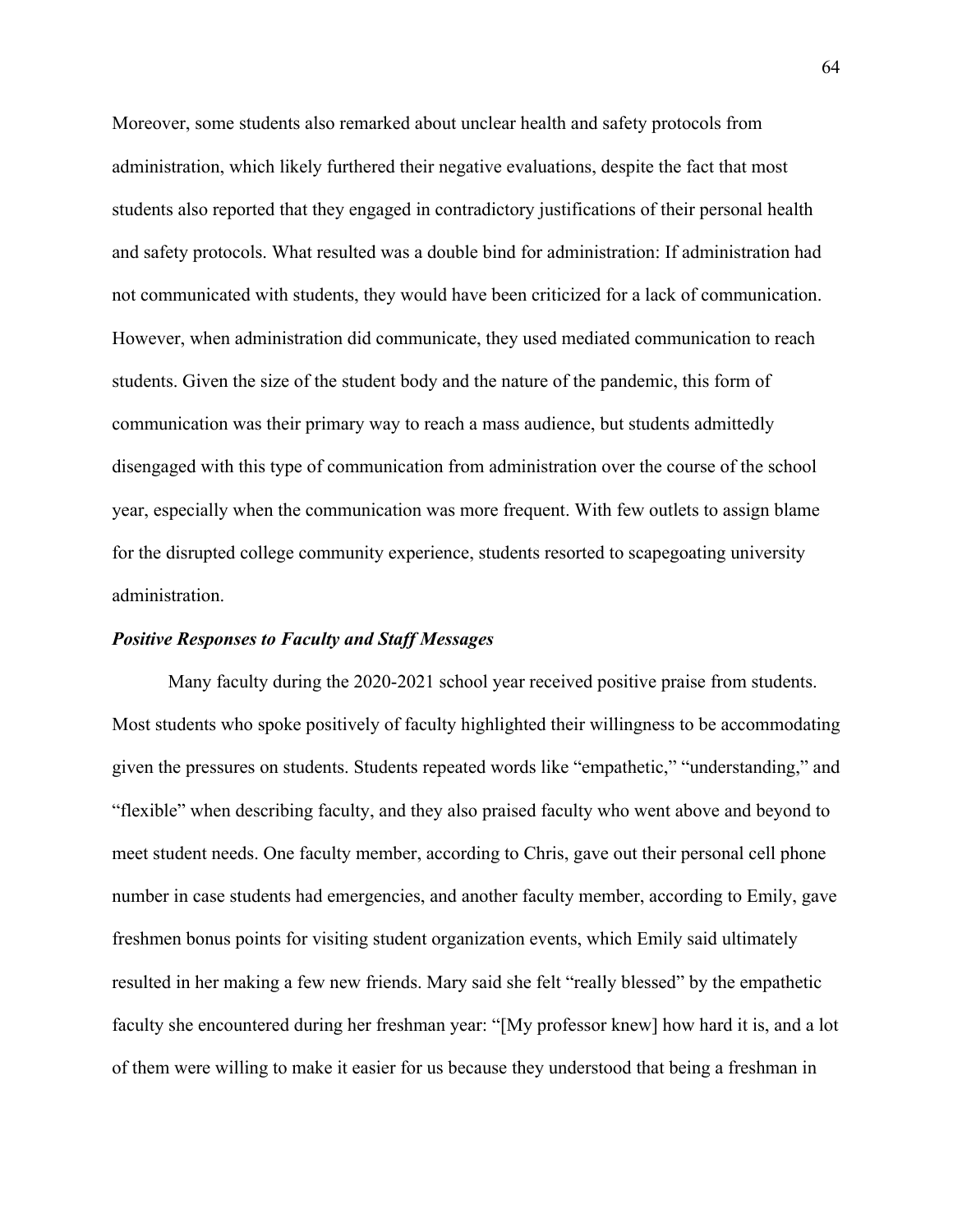college is not easy to begin with, but adding a pandemic on top of it just made it that much worse." Jamie joined in support of Mary's comments about empathetic faculty, saying that many went "above and beyond" and citing one professor who worked with academic administration to move her fully remote course into a hybrid setting to better serve and engage her students.

Other students commended the work of staff members who aided students during the pandemic. For example, Brooke said that the director of her freshman Honors College program was someone to whom she could share openly and honestly about her challenges during the year. Of course, a few students had negative things to say about faculty and staff, too. Most negative evaluations of faculty were similar to Nicole's, who said that faculty claimed they were understanding of the challenges but "then put so much busy work on you just because they have to." Students also criticized professors' delays in responding to emails and inability to adequately teach a fully virtual course.

#### *Placing Administration in a Double Bind*

 The majority of criticism, however, was directed toward administration. For example, Jessie said she felt emails from administration came across as "trying to absolve themselves of things without actually doing anything about it," adding that COVID-19 responses across the board were underwhelming and often contradictory:

The fact that they were blaming students but also putting two people to a dorm kind of made me mad because if they really [felt the] need to keep students safe, then they would put one person to a room to minimize the spread, especially in the beginning, but they didn't. Also, the promise of cleaning supplies in classrooms I've heard fell apart within a couple of weeks and putting masks places and whatnot — promises that weren't kept.

Evan echoed Jessie's frustration and said that "the powers that be" did not provide the "order in the chaos" that they are supposed to:

Specifically at the university level, I feel like I have not felt any more comfortable with any of the COVID stuff that's been going on after I get a Chancellor Steinmetz email.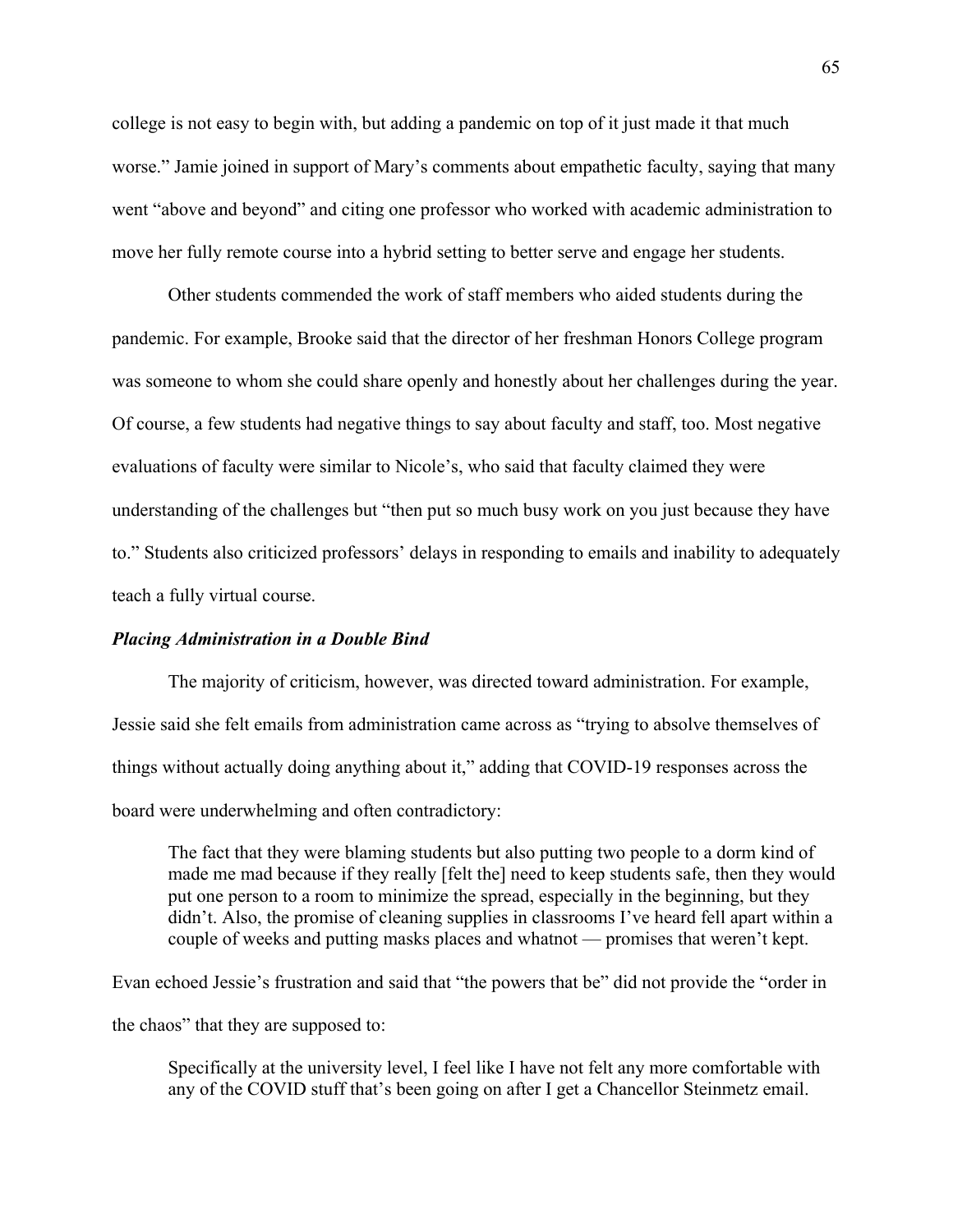I'm like, "Oh, yeah, great, awesome! I still feel like this whole place is going to come crumbling down so I appreciate that, Chancellor."

Evan's sarcastic tone gave way to him admitting that "they're doing the best they can" but that many decisions and communication from administration, in his opinion, "haven't been in the best interest of students and really have [...] created a lot more chaos." Maggie agreed and said that "communication from the University and enforcing COVID-19 procedures needs to be better addressed because I'm not seeing what should be happening." Amy said that while she felt communication and direction from administration was sufficient in fall 2020, spring 2021 communication about COVID-19 was "non-existent."

 Other students, admittedly, cared less about communication from administration. A few students admitted that they did not read the emails from administration about COVID-19, and Mikayla's assessment of the communication was explicitly neutral: "I feel like the administration has done a job — I don't really know if it's good or bad." Over time, students who were initially concerned about COVID-19 communication from administration began to see the messages as less salient. For example, Summer said that she regularly checked emails from the university in the fall to learn about the latest COVID-19 procedures and statistics on-campus, to the extent of discovering the exact time each week that the university's health services updated their website's COVID-19 statistics. As the semester progressed, her daily checks turned into monthly checks and lessened concern about COVID on campus. Annie, whose father works in administration at a different university, admitted to the same practices. "I was reading every single email very thoroughly," Annie said, but "then it was once a week basically saying the same thing [...] so I would just delete it the second I got it." Annie said while she felt that administration could have engaged in better communication, knowing her father's perspective made her realize the double bind in which university administration found themselves. In other words, administration's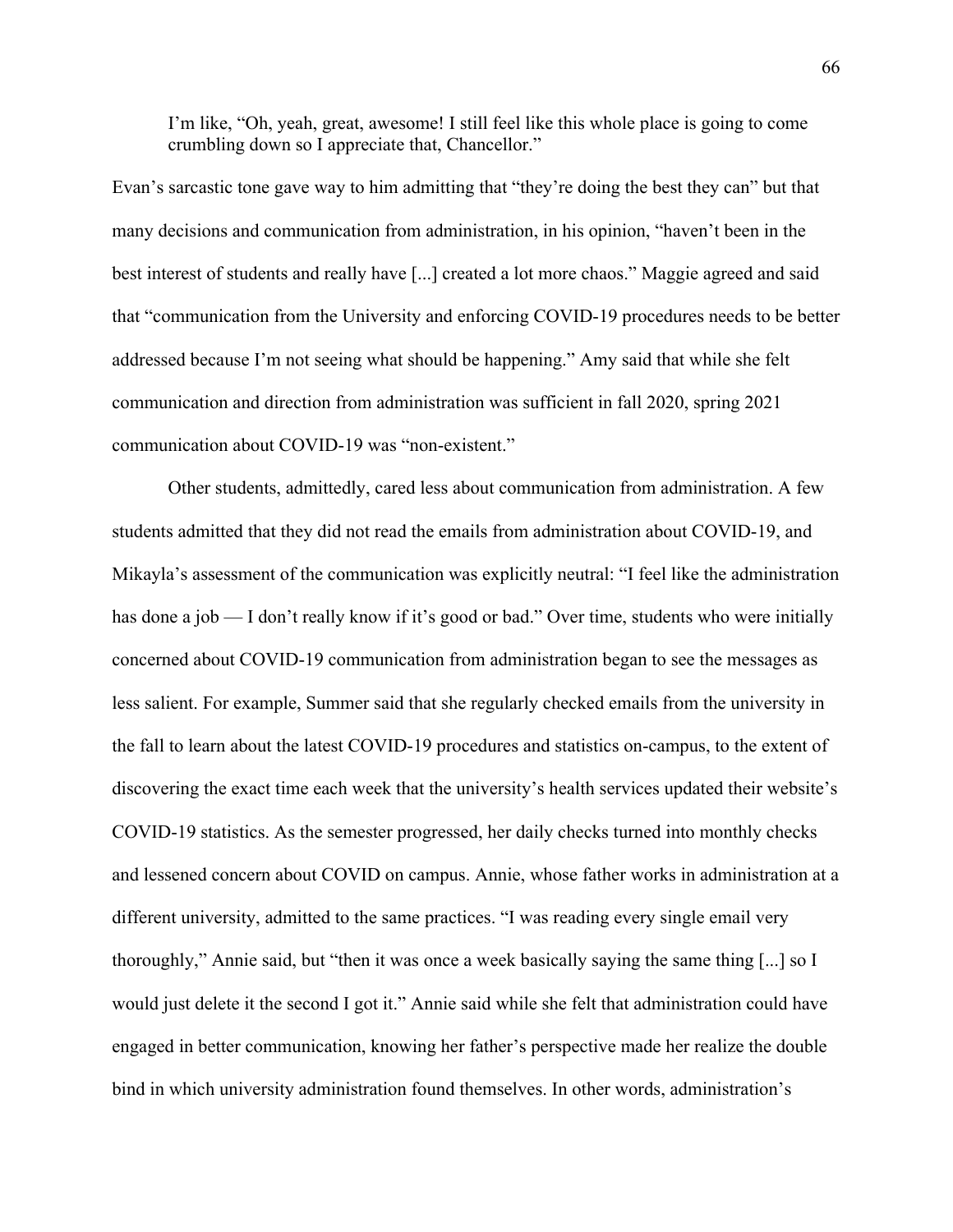double bind, in which additional communication might have suade the negative perspectives from certain students simultaneously caused others to simply delete the frequent emails. Subsequently, with few outlets for expressing their frustrations about their disrupted college experience, students turned their frustrations to administration as a scapegoat.

## **RQ4: In what ways has campus resilience communicatively evolved over the lifespan of the COVID-19 pandemic?**

At best, students' perspective about how their personal and community experiences over the course of the pandemic were mixed: half of the students reported their experiences had gotten better and half of the students reported their experiences had gotten worse. However, even for the students who held positive views, they still experienced serious low points and barriers along the way and longed for "things to go back to how it should," as Amber said. Amber's comment, which was one repeated throughout the data, coupled with several students who reported that things over time had only gotten worse, reveals an unfortunate truth: students, overwhelmingly, were not developing normalcy and bolstering their resilience capacities throughout the course of the pandemic. To put it another way, students were simply surviving, not thriving.

#### *Embracing a Difficult Long-Term Reality*

For most students, suspension of in-person campus operations in spring 2020 was certainly a frustration, but more than that, students initially saw it as two to three weeks of taking a break before they returned to campus. They soon realized, however, that was not the case. Lacey said those first few weeks felt like the euphoria that freshmen experience when they move onto campus for the first time, but that euphoria dissipated with the reality that college as she had known it would be remarkably different and difficult. Indeed, participants felt like fall 2020 required them to adapt to socializing and to learning non-traditionally, and many were exhausted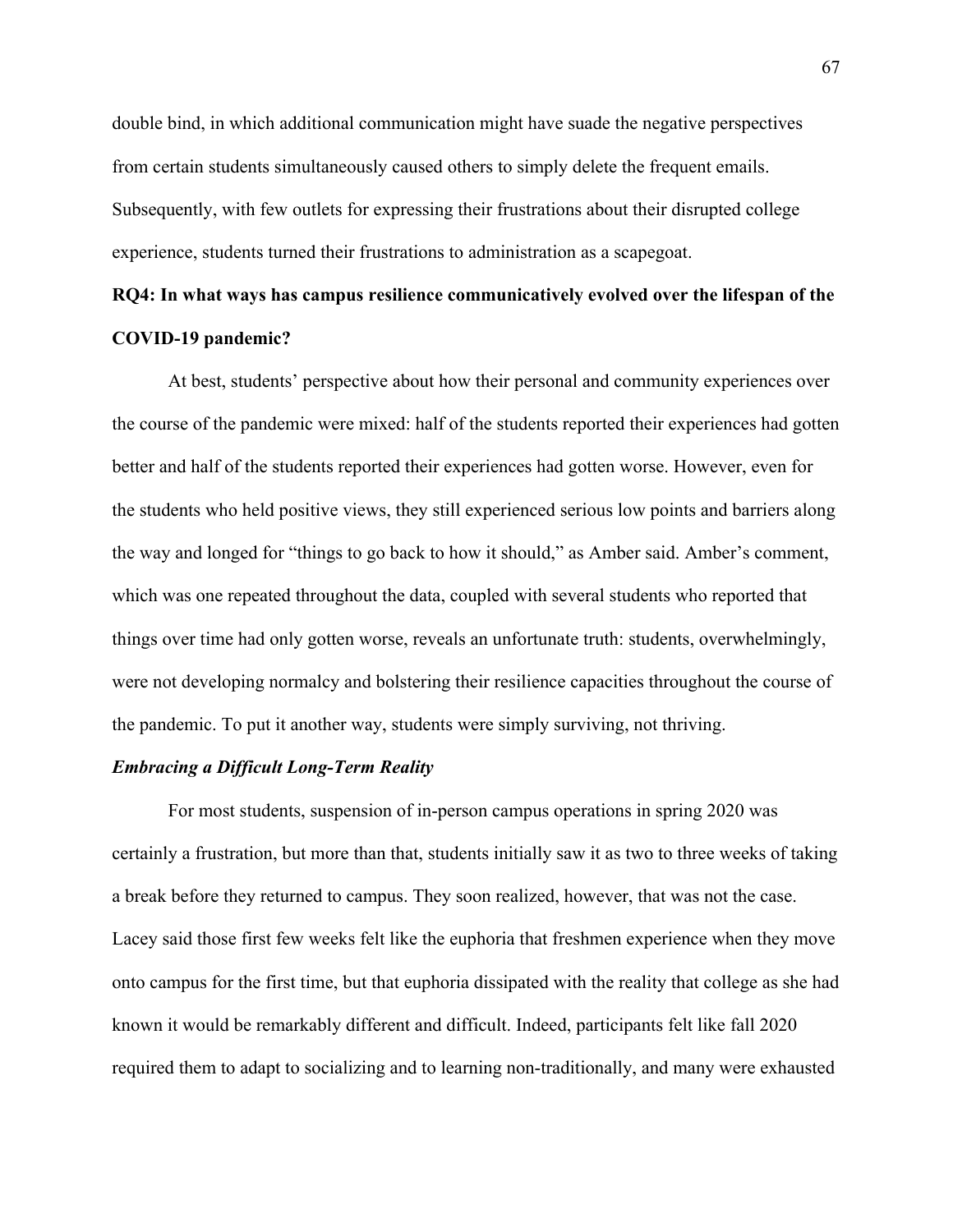by mid-semester because their fall break, which normally provides a much-needed respite, had been moved to Thanksgiving break to mitigate the spread of COVID-19.

 A few students did experience positive shifts in their pandemic trajectory. Macie said things got slowly better as the school year progressed, and Parker said becoming more familiar with campus and building his social networks made things "a little better." Adjusting to online learning improved as well as professors' abilities to engage with students virtually, according to Annie, but "it's obviously not ideal." Mary said her overall trajectory and adjustment during the pandemic was positive but soon corrected herself: "I'd describe it almost as like a roller coaster."

At first glance, the data suggests that students' capacity to manage the pandemic was hopeful. For example, some students found that things got easier with time. Others developed routines and immersed themselves in campus organizations as a way to stay sane. Many acknowledged the challenges that they faced but qualified them with positives, lessons learned, and highlights of their COVID-19 college experience. However, a closer look at how students coped with their community disruption over time suggests that they suffered immensely. Amber said each day, week, and semester gone by while being a college student during a pandemic was like a "domino effect" with a slim hope that "maybe next semester will be better."

### *Surviving a Rollercoaster Resilience Trajectory*

Unfortunately, for most, spring 2021 proved just as — if not more — challenging. Amber said the spring semester was filled with less novelty and fewer opportunities for involvement than the previous semester. Whereas, in the fall, she would normally leave her dorm during the day to be around campus, she spent most days in her room during the first two months of the spring semester. Jennifer had a similar experience in the spring semester:

Last semester, I had a lot of days when I would get up early, I would get dressed and do my hair and everything. [...] And then, it's kind of started where I just get up at eight and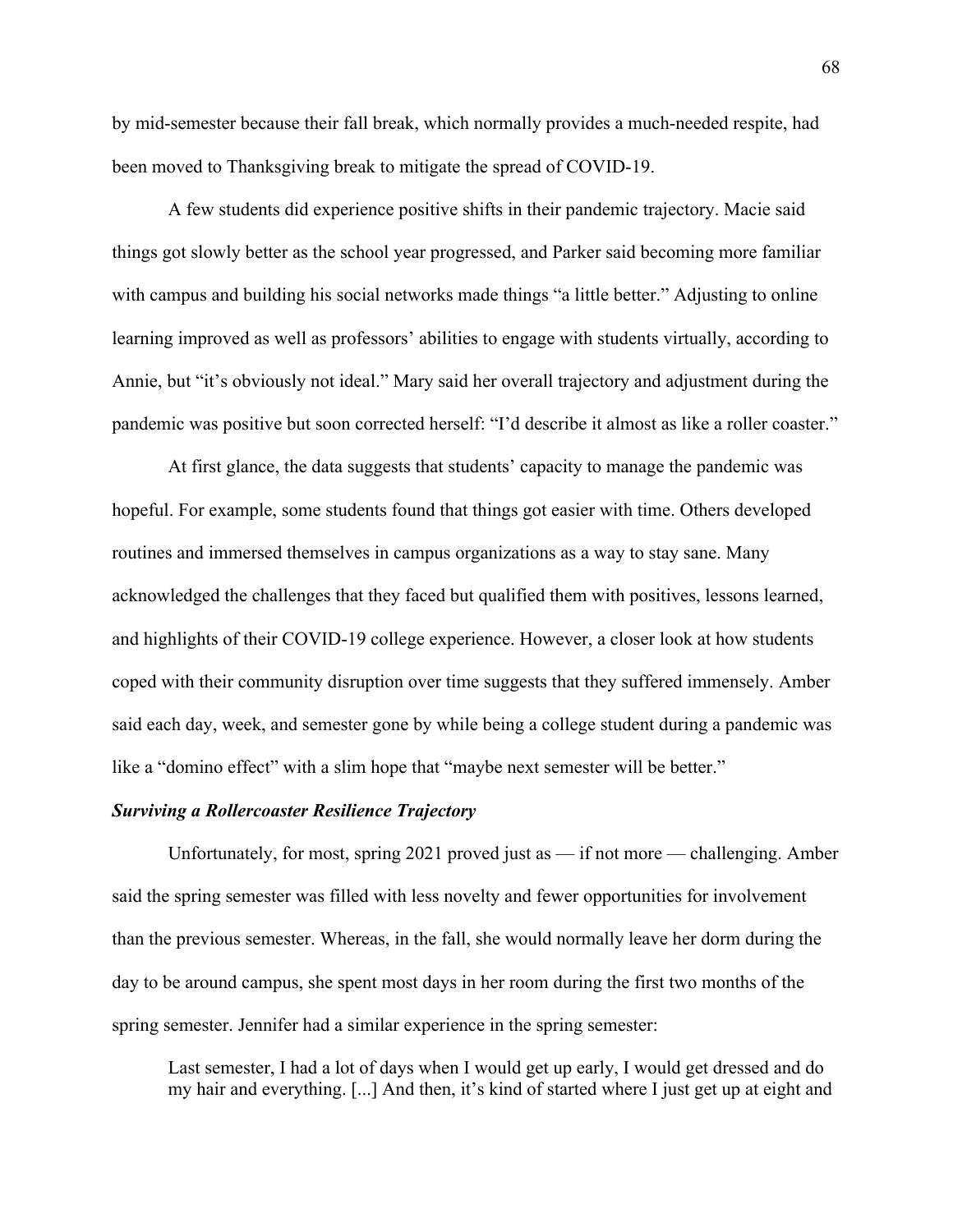sign on [to class] in bed. There's even some points where I would just fall asleep during class and I would wake up and the class be over. I was never the kind of person to do that in high school.

The same was true for Nicole, who lives off-campus. In the fall, Nicole said she was "determined to still be on campus" but resorted to only going to work and back home again during the spring semester. Nicole added that her motivation was severely damaged as she struggled to meet deadlines and always felt "like I'm behind, [...] I never know if I've done enough." Jessie said maintaining a positive mentality and "trying not to let everything get to you" was especially challenging as the school year continued. Jennifer said the constant negotiation of social contracts and operating procedures was "really, really exhausting." Annie said that her "motivation to even try just kind of kept spiraling."

While the evidence of students' diminished capacities for resilience over the course of the pandemic was obvious across all years in school, Amber's recollection of a freshman's experience sums things up well: "I think in the beginning, it felt normal because that's what we knew — like that's all we knew, [...] but now it's like — okay, when can we go back to how it was? How it should be? I guess throughout time, I learned what it was like for people before." Students' increasing lack of motivation throughout the course of the pandemic, their disconnect from their physical community, confusion about what safety procedures were appropriate when, and their nostalgia for a pre-COVID college experience intersect at a precarious spot. Students during the COVID-19 pandemic were not thriving; instead, they were simply surviving in the hopes that soon things would "go back to how it should be."

Students' perspectives on burnout throughout the course of the pandemic provide an interesting lens to view into how students understand resilience. Their perspectives reveal a taken-for-granted assumption: Things were tough, but things should become easier with time.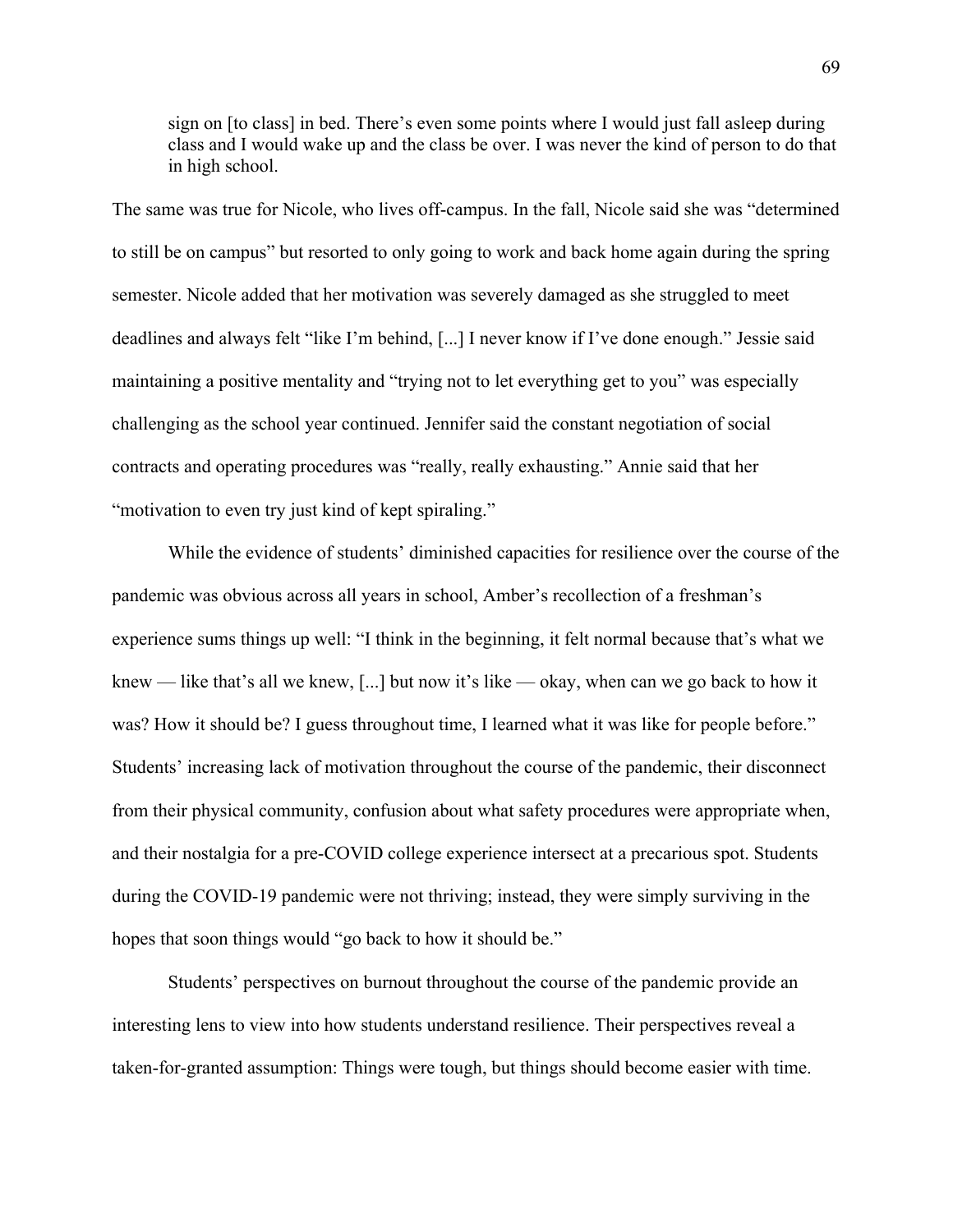Unfortunately, their perspectives on burnout prove their assumption about resilience trajectories to be untrue and reveal that many anticipated their trajectories to be linear. When students experienced burnout — and when many had "reality check" moments, as they called them, in which they more fully understood the persistence of their pandemic challenges — they felt defeated, resulting in diminished capacities for resilience. A few, however, like Mary, recognized that resilience is not a linear process; rather, it is like a rollercoaster, with highs and lows throughout the course of the community disruption.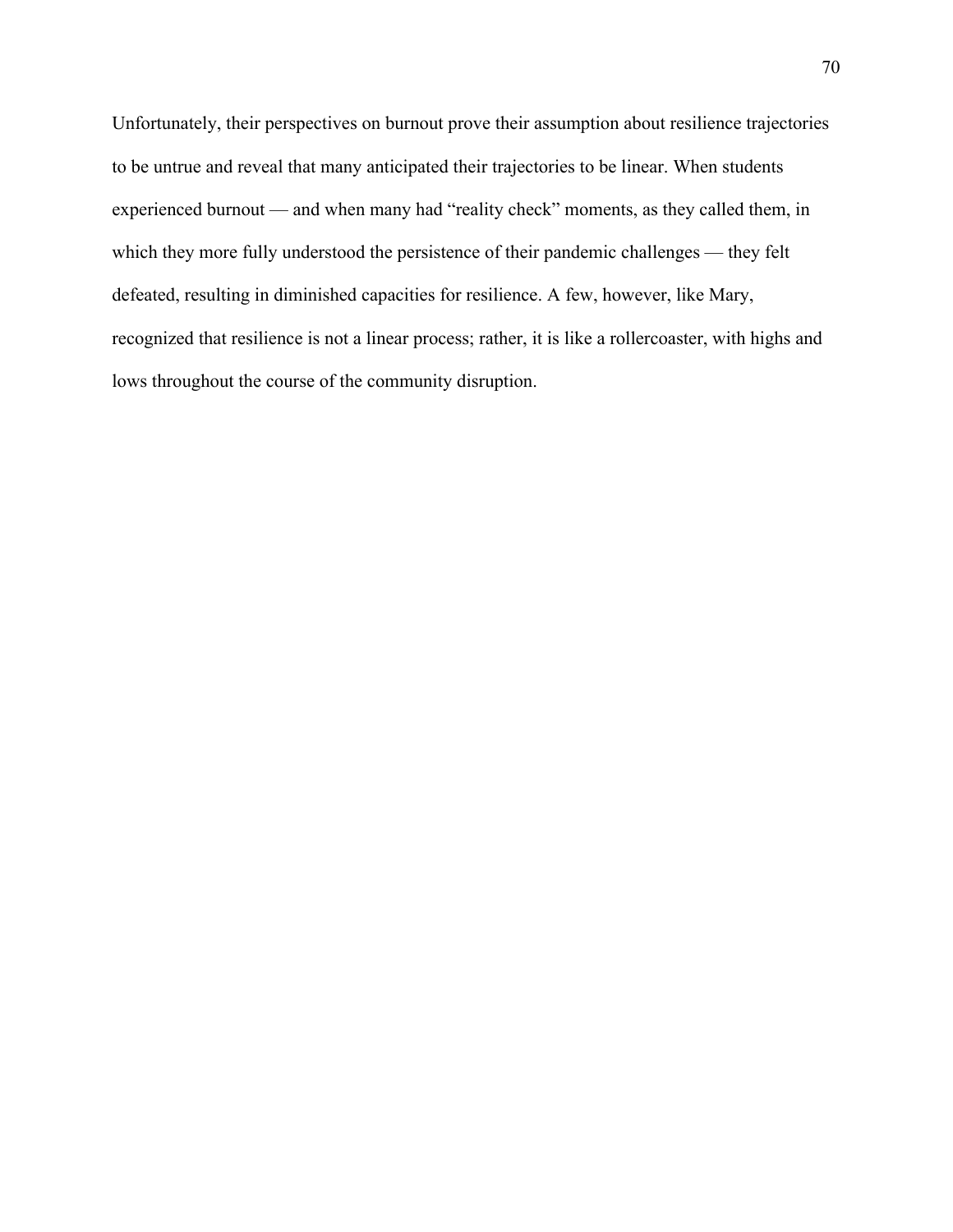#### **Chapter 5: Discussion**

The purpose of this study was to understand the role of social capital and everyday communication in the community resilience processes of university students during the COVID-19 pandemic. By conceptualizing the university campus as a community, this study applied community resilience frameworks to posit the pandemic as a major disruptor to that community. Moreover, this study used qualitative methodology to examine components of social capital (e.g., place attachment, sense of community, and citizen participation) that point toward resilience alongside theoretical perspectives about how communities use everyday communication to talk resilience into being. Student, faculty, staff, and administration offered their perspectives on campus disruption. Their conversations about what resilience is and how it is implemented in a campus setting revealed that the communicative construction of what it means to be resilient is often contradictory. This chapter provides a discussion of the implications, limitations, and directions for future research. First, I explore the theoretical and practical implications of the findings. Then, I review limitations and offer opportunities for future research about resilience and the campus community.

### **Theoretical Implications**

Theoretically, this study provides five primary implications: (a) offers novel conceptualizations of community and displacement, (b) affirms and contradicts existing resilience frameworks, (c) underscores the value of studying resilience across the lifespan of the disruption, (d) reveals the impact of a divided community working toward resilience during disruption, and (e) emphasizes the communicative, dialectical nature of resilience.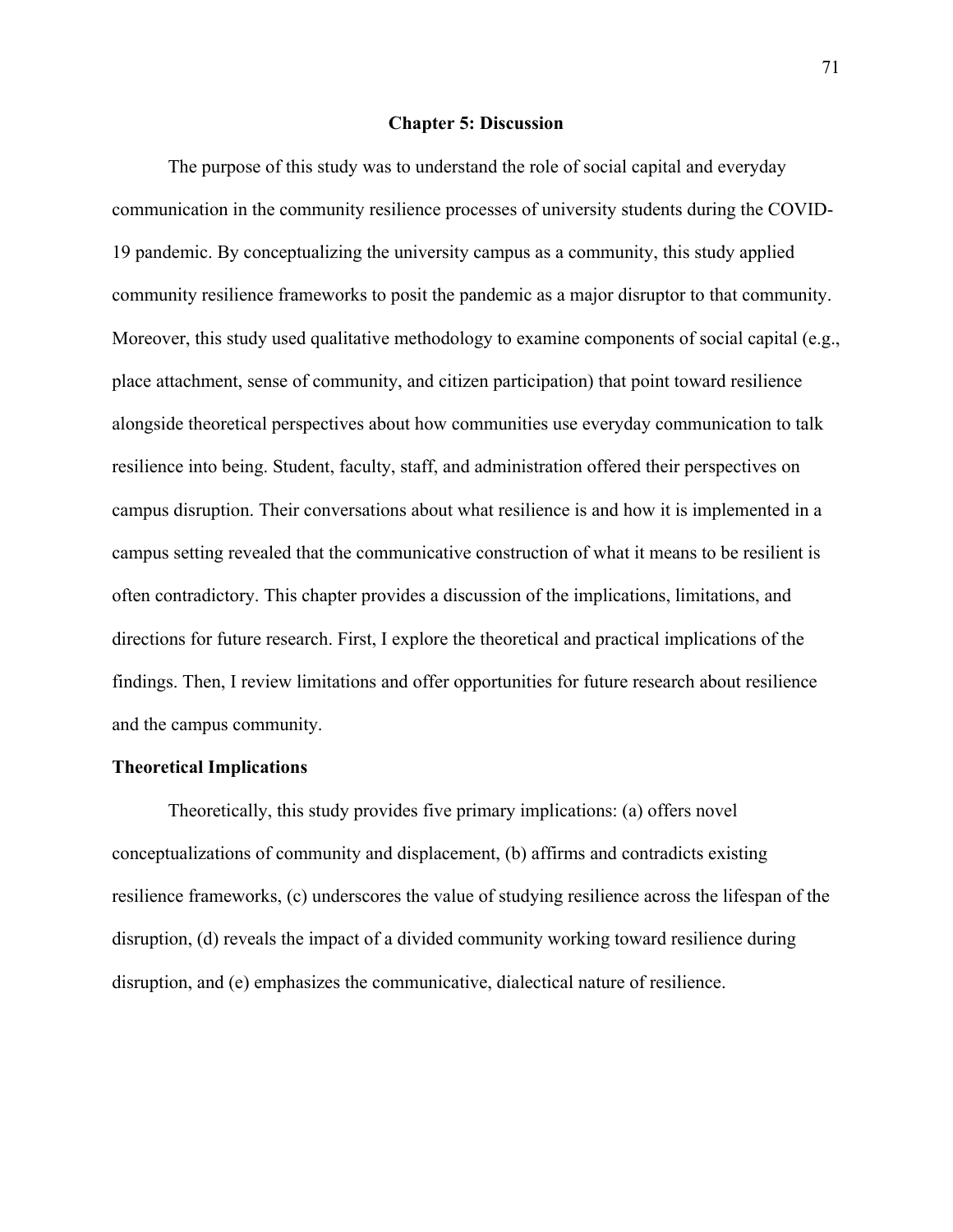## *Novel Conceptualizations of Community and Displacement*

First, this study expands the definition and scope of a community. Existing disaster research generally holds narrow conceptualizations of a community. For example, disaster research that studies tornado impacts likely looks at a municipality or group of municipalities that were displaced by the disaster (e.g., studying the Joplin, Missouri, and southwest Missouri communities following the 2011 tornado). This study, on the other hand, asks researchers to consider broadening their scope of communities. Specifically, this study demonstrates that a micro-community — or a community within a community — such as a college campus, experiences sharp disruptions and suffers the consequences in the same manner that a traditionally conceptualized community might. Similar conceptualizations of a micro-community could include workplaces, neighborhoods and subdivisions, religious groups, and shared identity groups within a community. By expanding the definition of what constitutes a community, this research emphasizes the value of expanding disaster and resilience research to alternative communities. In doing so, this supports a central assumption within community research, which holds that communities are especially contextual structures that have unique needs, challenges, and opportunities (Longstaff et al., 2010).

Moreover, this study offers novel conceptualizations of displacement. Whereas existing disaster research posits that displacement, by way of disruption, means that you exit the community, this study examined what happens when one belongs to multiple communities. In this study, students exited a micro-community (i.e., their university) for another community to which they belong (i.e., their homes/permanent address) and then returned to the microcommunity as the disaster was ongoing. For example, per the findings in RQ1, upon returning to their micro-community from which they were initially displaced at the start of the pandemic,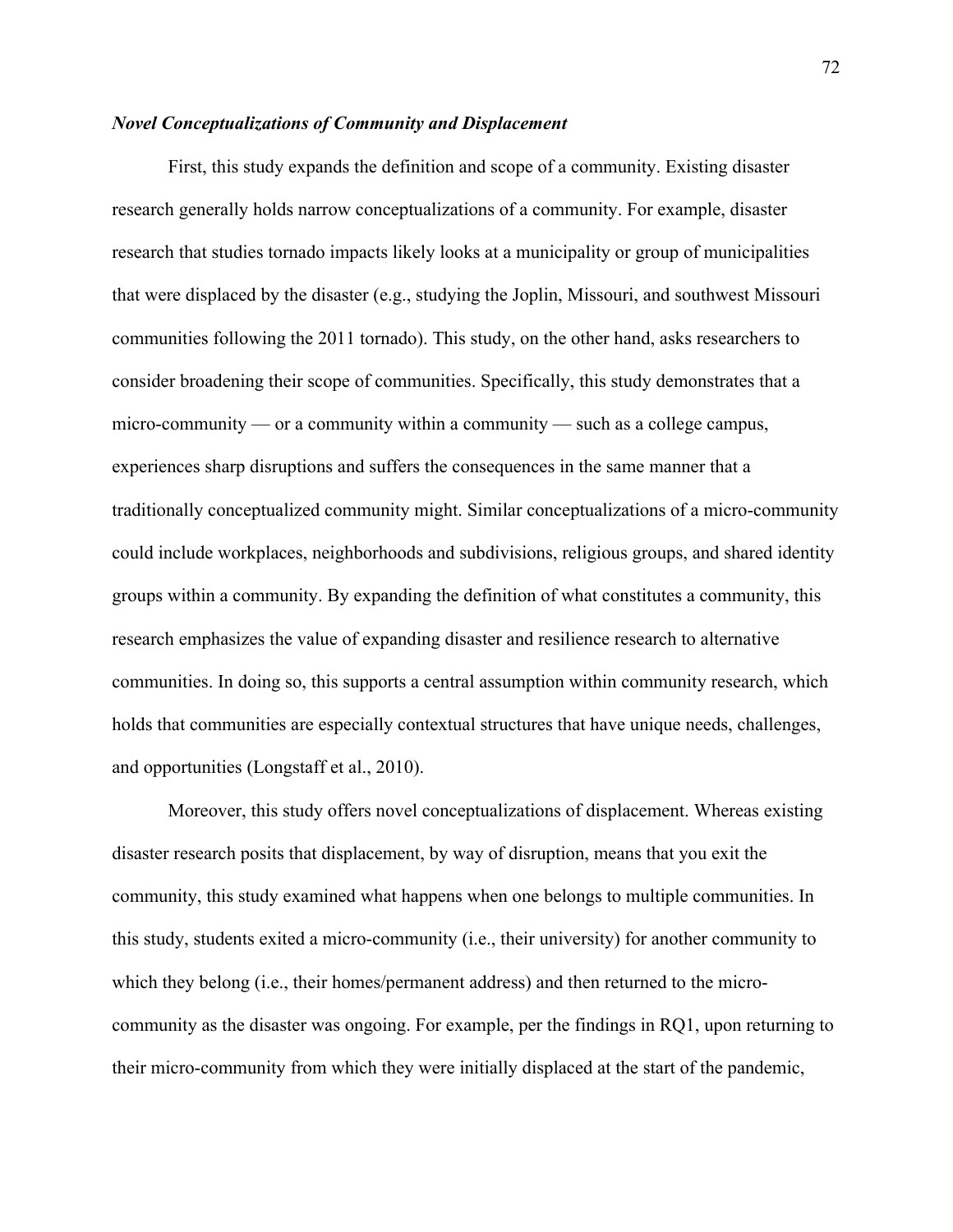students still felt remarkably disconnected. Despite efforts to reconnect to their microcommunity, students were physically disconnected from campus even while living on campus, struggled to connect with campus organizations even while being a part of the organization, and felt increasingly isolated from the greater campus community. These contradictions indicate that displacement, therefore, is not linear but rather actively negotiated. In other words, displacement is not a one-time occurrence with a defined beginning and end point; displacement, as this study demonstrated, can occur even when individuals return to their community, causing the displaced to actively negotiate their community connection. This conceptualization of displacement significantly impacts community resilience capacities and questions existing conceptualizations of displacement in disaster research.

#### *Existing Community Resilience Frameworks*

Second, this study simultaneously affirmed and contradicted existing frameworks about community resilience, especially those relating to social capital and talking resilience into being. For example, the aforementioned discussion of RQ1 demonstrated that traditional elements of social capital that lead to community resilience, such as place attachment, sense of community, and citizen participation (Houston et al., 2018; Norris et al., 2008), were met with hesitation and contradiction by students. Even then, students coped amid the contradictions by building routines that adhered them to their communities, built place attachments with off-campus spaces, and immersed themselves in campus organizations. In addition, students especially exercised bonding social capital as they relied on their close social networks with friends and peers to overcome the challenges that they were facing (Aldrich & Meyer, 2015). The deployment of bonding social capital makes sense in that it affirms existing research, which found that bonding social capital is often the first type of capital deployed by community members in disaster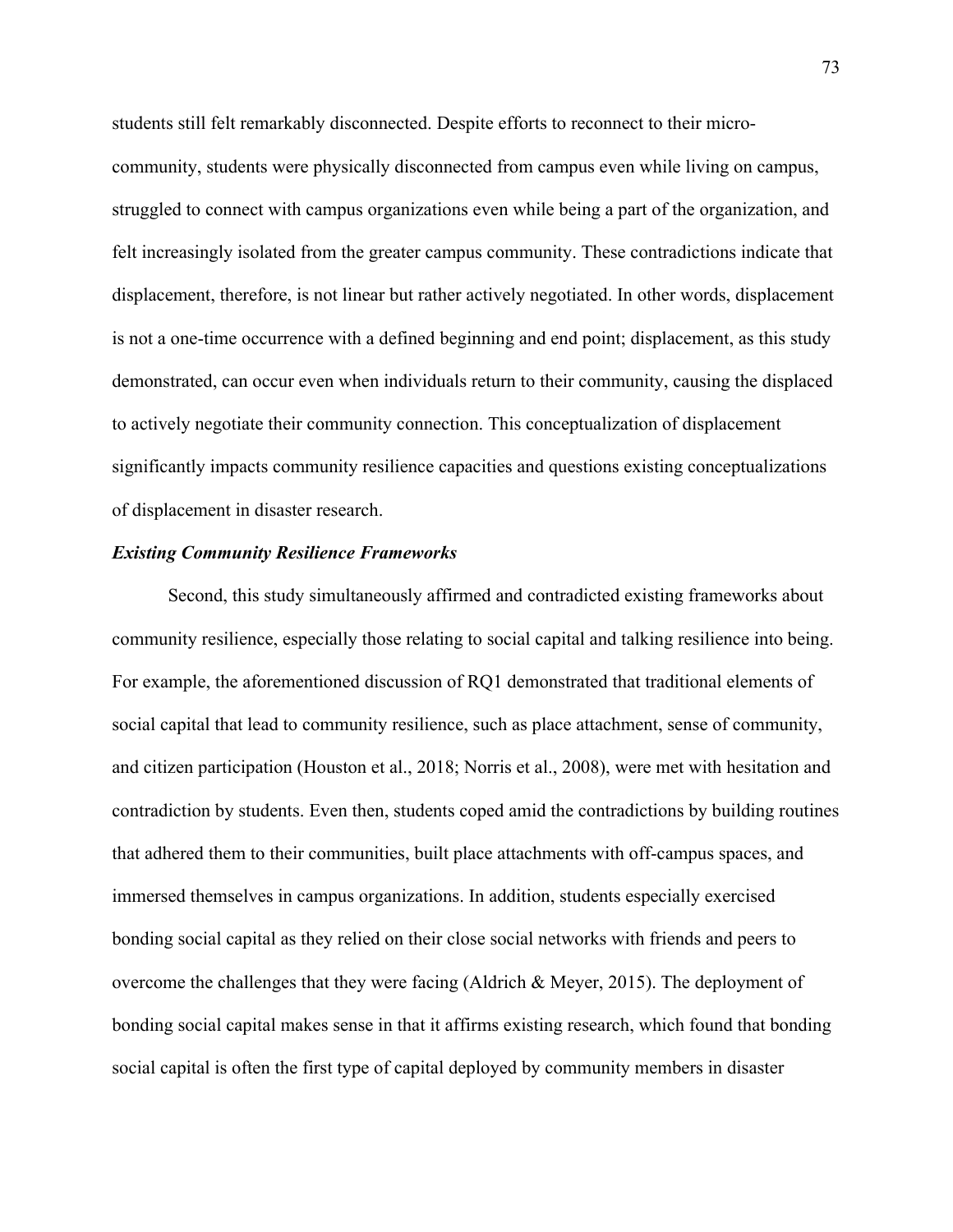(Aldrich & Meyer, 2015). However, linking social capital, which connects the average individual with those in power (Aldrich & Meyer, 2015), was largely missing from the community resilience processes of the campus community, as students reported in RQ3b that they felt displeased with university administration's efforts to manage the community during the pandemic. However, as findings in RQ3b also highlighted, linking social capital was burdened by the double bind facing university administration, in which students disengaged from university administration's communication about COVID-19, but a decrease in communication would have resulted in critique from students who demanded greater involvement and information from administration. This double bind raises theoretical questions about linking social capital's resilience capacities when community power structures (e.g., municipal governments) face such a limiting double bind. For example, if linking social capital connects community members with community power structures (Aldrich & Meyer, 2015) but community power structures are unable to effectively reach and aid community members, linking social capital's ability to develop community-wide, top-down resilience capacities is significantly stunted. Especially if community members perpetuate the disconnect by placing institutions in a double bind, community power structures' ability to build resilience becomes a game lost before it even began.

Findings also drew direct connections to Buzzanell's (2010, 2018) communication theory of resilience, which states that individuals and communities can literally talk, and thus enact, resilience into being via five meaningful strategies: (a) crafting normalcy, (b) affirming identity anchors, (c) maintaining and using communication networks, (d) putting alternative logics to work, and (e) legitimizing negative feelings while foregrounding productive action. While students' ability to craft normalcy was not consistent and their identity affirmations were often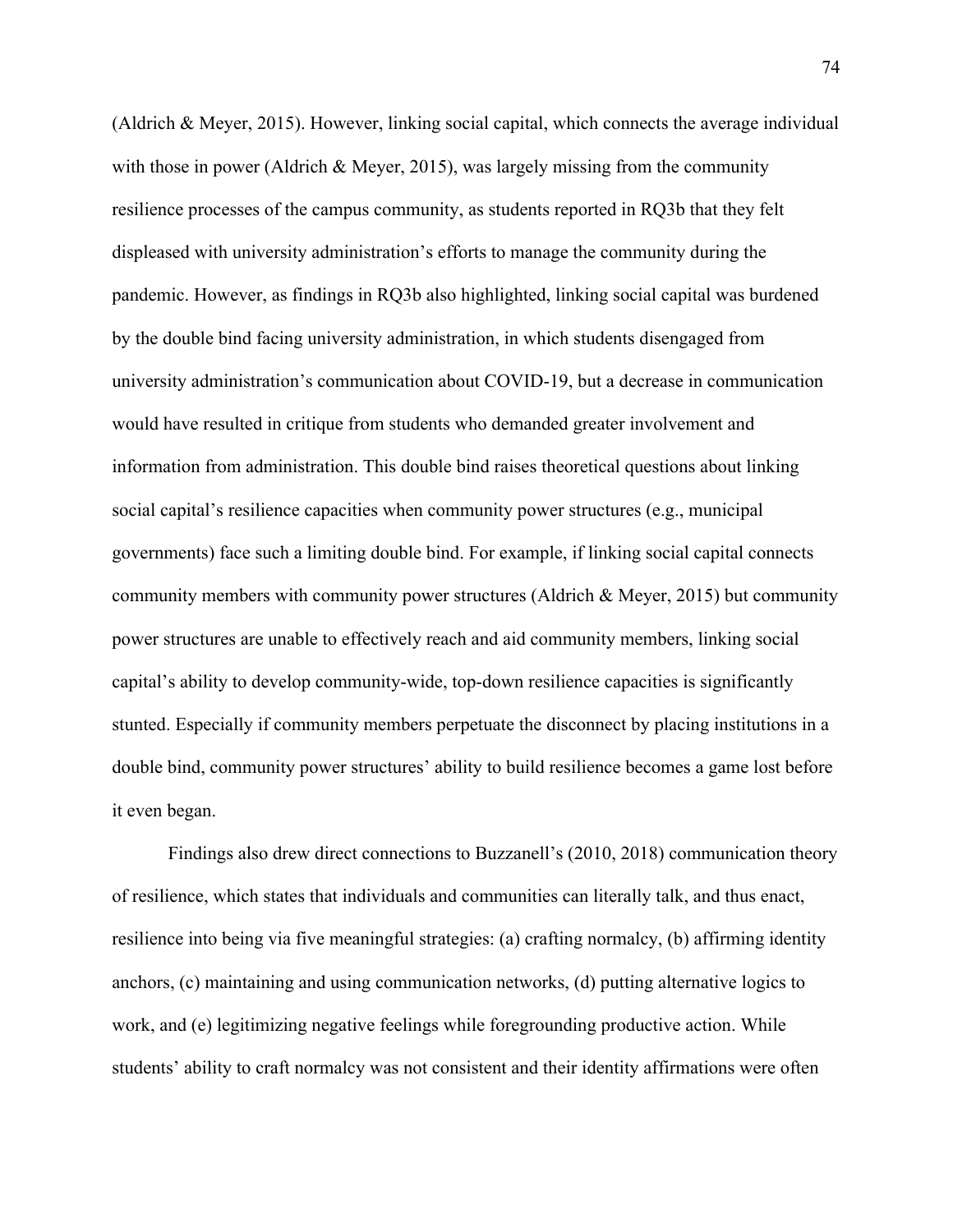divided, students utilized communication networks, alternative logics, and emotion foregrounding most frequently to build resilience capacities during the pandemic.

Findings from RQ2 demonstrated that students were able to legitimize negative feelings about their community's disruption while foregrounding productive action about how to cope with the disruption. For instance, Carlie capitalized on the newfound time provided by fewer social opportunities to focus on discerning personal values and boundaries, and Parker found that he became more self-accountable as a college student during the pandemic For many students, this legitimization was especially transformative in moving them past the feeling of a missed community experience and toward focusing on making the most of their present realities.

Interestingly, despite confirming the use of Buzzanell's resilience strategies, this study revealed that the use of these resilience strategies does not always help people cope, and may in fact, prolong disasters. For example, maintaining and using communication networks is Buzzanell's (2010) third resilience strategy and was demonstrated in findings from RQ2, in which students expressed nostalgia for a pre-COVID college reality. However, this use of their communication networks drove a wedge between upperclassmen and freshmen. Whereas upperclassmen recalled rituals, stories, and experiences about their campus community before COVID as a means to cope with the present disrupted reality, freshmen overwhelmingly reported that this nostalgia only worsened their grief for unmet expectations about their freshmen college experience. Students also used alternative logics to make sense of and justify their actions in maintaining their community during a pandemic, which demonstrates Buzzanell's (2010) fourth resilience strategy. Jennifer used alternative logics when she argued that the risk of not building friends and community was greater than the risk of contracting or spreading COVID. As another example, Evan and his friends conceded that if one of them contracted COVID, all of them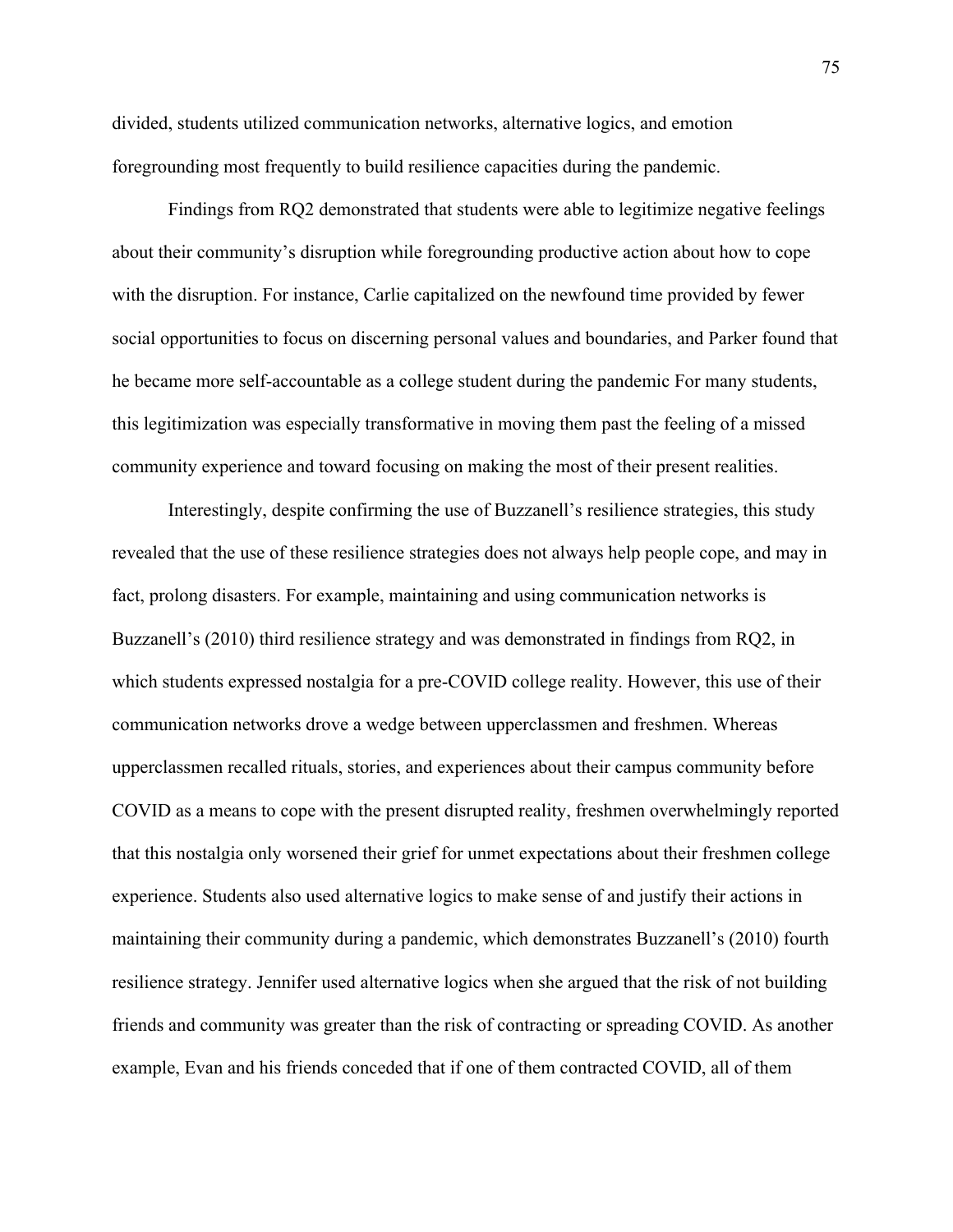would, as justification for defying social gathering protocols. However, their use of alternative logics actually increased their exposure, and thus the entire community's exposure, to COVID-19, which only elongated the pandemic and further postponed the community's ability to bounce forward. Ultimately, more work is needed to explore how these communication strategies foster and impede resilience efforts.

## *Studying Resilience Lifespans*

Third, this study underscores the importance of theorizing the construction of resilience across the lifespan of a community's disruption. Perspectives from students revealed that attitudes over the course of community disruption can shift drastically. In particular, many students experienced reality checks early in their community disruption that underlined the longterm nature of the disruption, and as that long-term disruption played out, students' resilience capacities were anything but linear. Findings from RQ4 demonstrated that students were not bolstering their resilience capacities over the lifespan of the pandemic; rather, students were continually searching for motivation and coping strategies that would hold them over until their "normal" university experience returned. This resulted in a rollercoaster-like resilience trajectory over the course of the pandemic, which begs theoretical inquiries about how resilience lifespans develop and evolve over the course of the disruption. Moreover, this inquiry is especially important because it reveals practical implications of how to best mitigate and sustain weary attitudes, such as the students', that only persist over the course of community disruption.

## *Divided Communities' Resilience Capacities*

Fourth, this study found that the way individuals discuss their pandemic experience has the potential to cultivate divisions within a community, which, in turn, can be counterproductive to fostering resilience. Specifically, this study demonstrated that contrasting perspectives about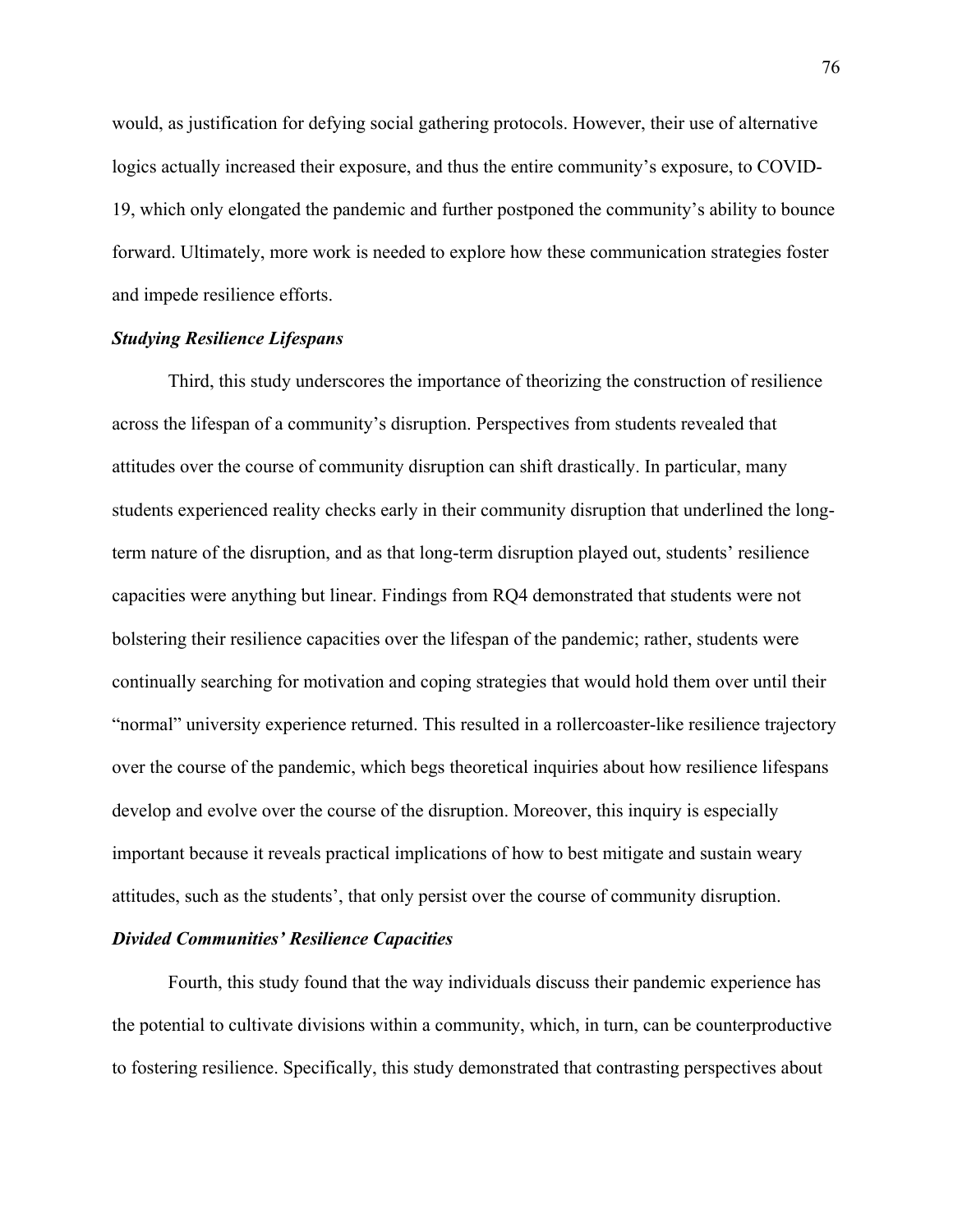the pandemic across the university community alienated groups within the community from one another. For example, RQ2 found that upperclassmen and freshmen held contrasting ideas about idealizing and recalling a pre-COVID college experience. In addition, RQ3 demonstrated that faculty and staff had serious questions and doubts about whether certain groups of students were resilient during the pandemic, and RQ4 demonstrated that students felt a lack of connection to and trust in the administration's efforts to navigate the university through the pandemic. Divisions in relationships between students and between students and faculty/staff were readily apparent across the findings.

These divisions among the university community present implications for how researchers theorize the impact of community-wide divisions. Extant research has shown that division, understandably, is a serious barrier to community resilience because it erodes mutual trust and understanding that builds the collective action necessary to adapt and bounce forward (Kulig, 2000; Norris et al., 2008). For example, despite their cultural and economic differences, Japanese and Indian communities' recovery from earthquakes in 1995 harnessed collective trust, norms, and participation to recover more quickly from the disaster (Aldrich, 2011; Takeda et al., 2003). The communities' strong levels of mutual trust and dependence on one another increased disaster management awareness and volunteer opportunities, which supported community resilience. Conversely, when collective trust is depleted due to mistrust, conflict, and dissensus, communities' ability to build consensus and mobilize is severely threatened (Norris et al., 2008).

In this study, findings from RQ2, RQ3a, and RQ3b in which messages divided the community, demonstrated the destructive nature of division. When freshmen resented upperclassmen for their nostalgia of a pre-COVID college experience, community trust and dependency threatened collective action and community resilience capacities. When students felt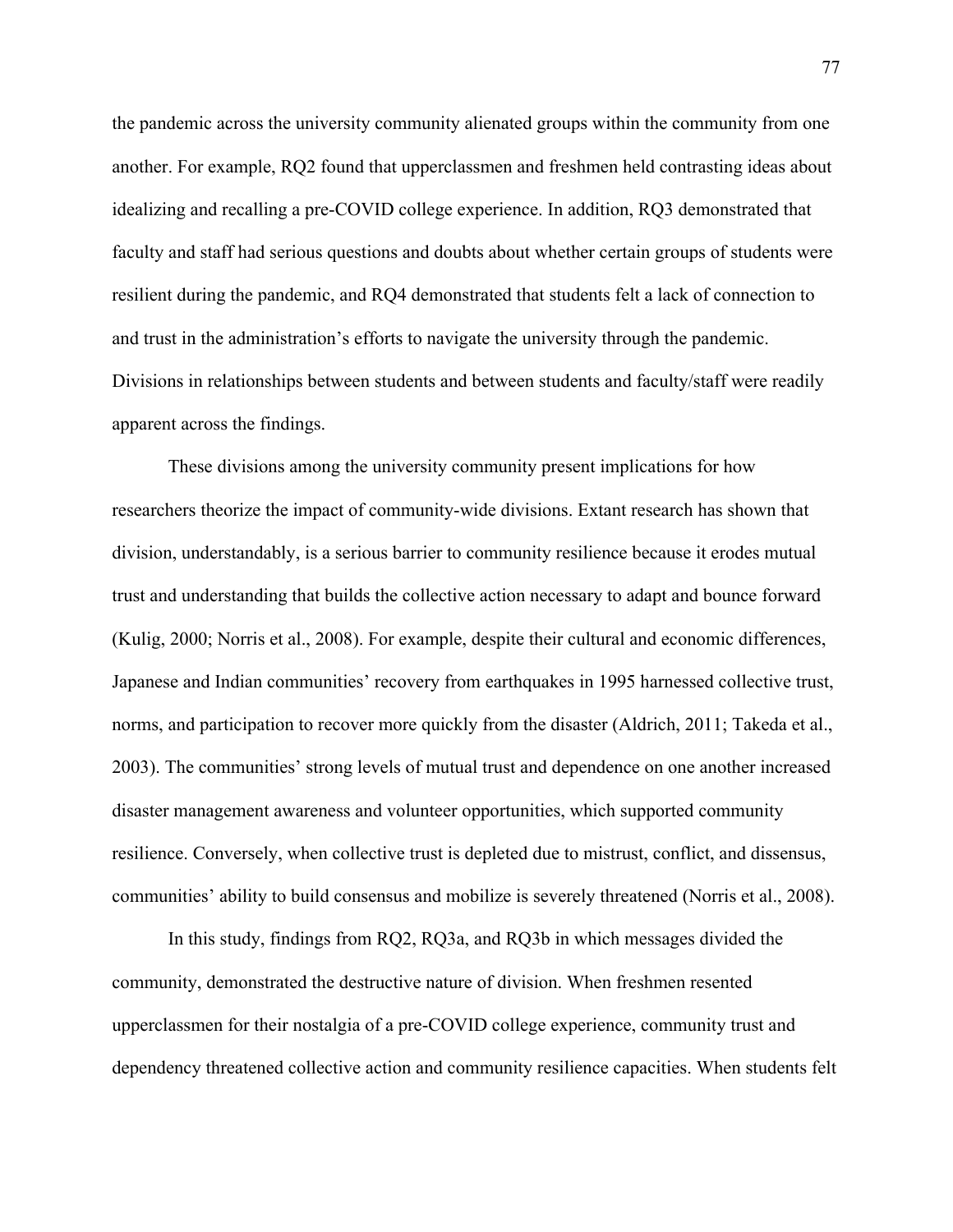disconnected from university messages and misconstrued social operating procedures, conflict and dissensus about how to handle the pandemic, again, served as a barrier to collective action. In sum, this study demonstrated that community divisions are detrimental to building collective decision-making throughout all levels of the university community to move them into a resilient reality. Therefore, this study provides a theoretical contribution in highlighting how communities can actually divide themselves as they try to unite themselves toward a new normalcy. Moreover, because these divisions aggravate the resilience process, this implication expands theoretical insights about the identity-affirming processes of talking resilience into being and about the resilience lifespan of community disruptions.

Additionally, divisions between faculty and staff's declaration of student resilience and students' own ideas of who was resilient raise theoretical implications in line with Bean (2018). For instance, John explicitly said some students failed to enact resilience whereas Nadine said students who simply made it out the other side of the pandemic practiced resilience. Bean (2018) argues that "who is able to assert the need for, enactment of, and attainment of resilience is ambiguous" and is laden with influences of power, politics, and ethics, especially as it concerns marginalized communities (p. 23). In other words, Bean (2018) asks who gets to decide if a community is resilient or not. Community members may not be able to objectively discern their resilience capacities, whereas community power structures may not be able to comprehensively understand individual resilience experiences. At the same time, community members' subjectivity provides rich experiences on resilience, whereas community power structures' objectivity provides a neutral outsider perspective on resilience failures and successes. Moreover, community members may not have knowledge of practical resilience strategies for proper assessments, but power and politics may play a destructive role in power structures'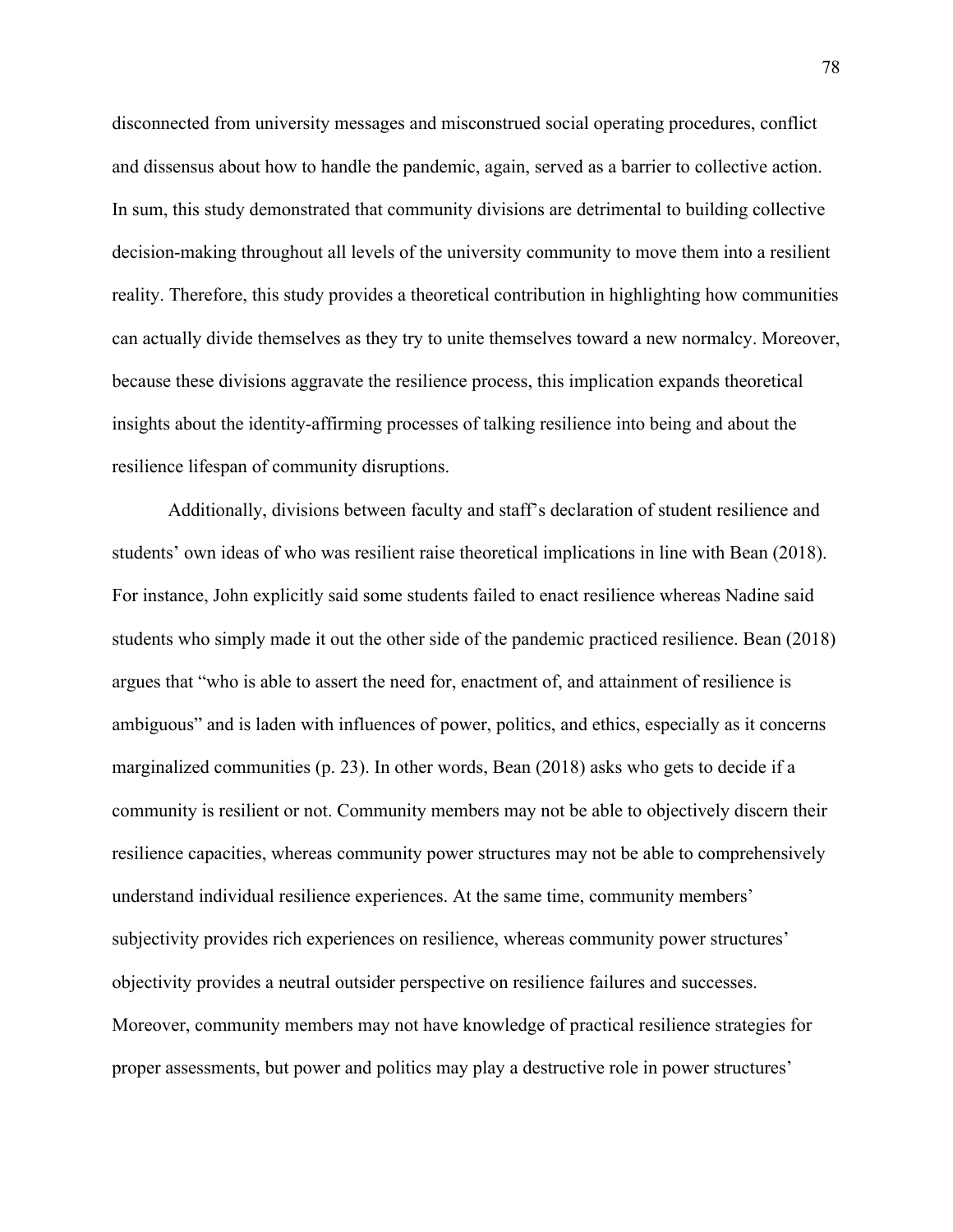assessment of community resilience. Each of these considerations pose theoretical implications derived from divisions between community members and power structures within the community.

#### *Communicative, Dialectical Nature of Resilience*

Fifth, this study emphasized the theoretical perspective that resilience, especially at the community level, is inherently communicative and that resilience strategies are especially dialectical in nature. For example, findings from RQ1 demonstrated that students' social capital strategies were interdependent; students' disconnect from their physical campus inevitably led them to a deeper lack of community, as did their feelings that they were not able to connect wholeheartedly to campus organizations and structures. In addition, students' contradictory operating procedures likely only perpetuated the spread of COVID-19 on campus, which prolonged community disruption, further disconnecting them from their physical campus and from one another. Finally, each component of students' community resilience capacities, whether harnessed for a positive or negative potential, was inherently communicative. Their social networks were built upon their relationships with one another, and their ability to use those networks toward resilience relied on their ability to communicatively foster productive action. Their casual conversations with one another, of which the focus groups served as clear evidence, led them to coping about their missed community, empathizing with the missed experiences, and building reciprocal strategies for moving forward. Moreover, their engagement, and lack thereof, with communication infrastructures highlighted glaring opportunities for building a stronger community.

This study's emphasis on the communicative nature of resilience affirmed existing models of communication in resilience, which argue that communication is not just one capacity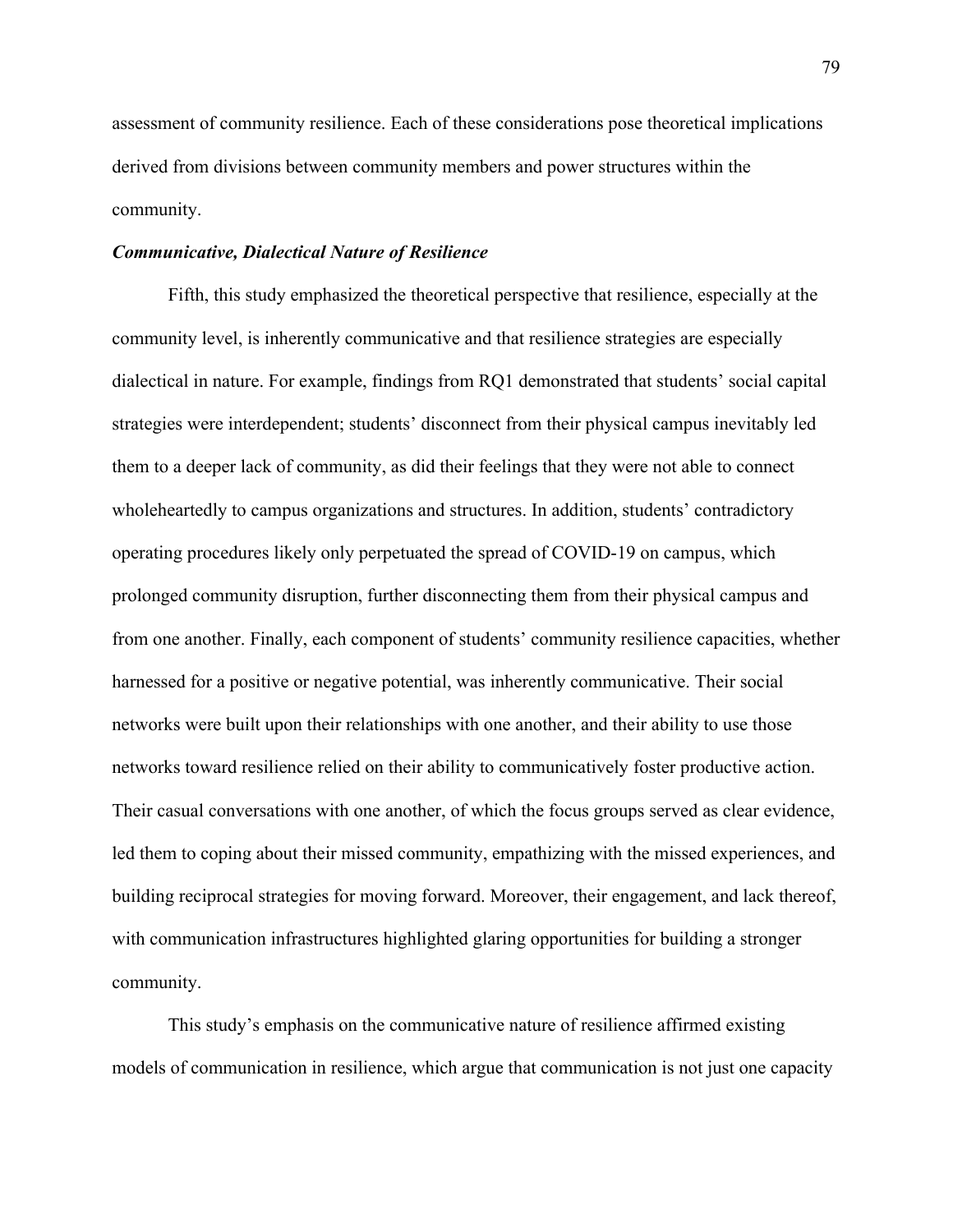of community resilience but rather the foundation on which resilience capacities are built. For example, Buzzanell's (2010) model holds that communication at the individual level harnesses transformative bottom-up resilience potential, and Houston and colleagues' (2015) model holds that communication at the group level (with particular regard to community power structures) harnesses a transformative top-down resilience potential. Moreover, this study contributes to resolving Houston's (2018) argument that "little is known about what individuals in a resilient community talk about" by analyzing what various groups in this micro-community talked about and how those messages impacted collective resilience (p. 20). Ultimately, this study demonstrated how communication served as the foundation for students' self-reflexivity and relationships with others that built individual resilience on the ground in the university community. Simultaneously, it demonstrated how communication served as the foundation for faculty, staff, and administration's connection to and with students that built collective resilience across the university campus. Unfortunately, this study also demonstrated the destructive consequences when individual and collective resilience capacities do not leverage effective, comprehensive communication to build community resilience.

### **Practical Implications**

Practically, this study provided numerous takeaways for students, faculty, staff, and university administration. First, findings about the messages students shared with one another provide opportunities for developing dialogic, student-owned and student-disseminated messages about managing community disruption. Second, contradictions in students' construction of resilience provide opportunities for university faculty, staff, and administration to develop meaning-making strategies that help students understand and learn from the community disruption. Third, findings about communication to students from faculty, staff, and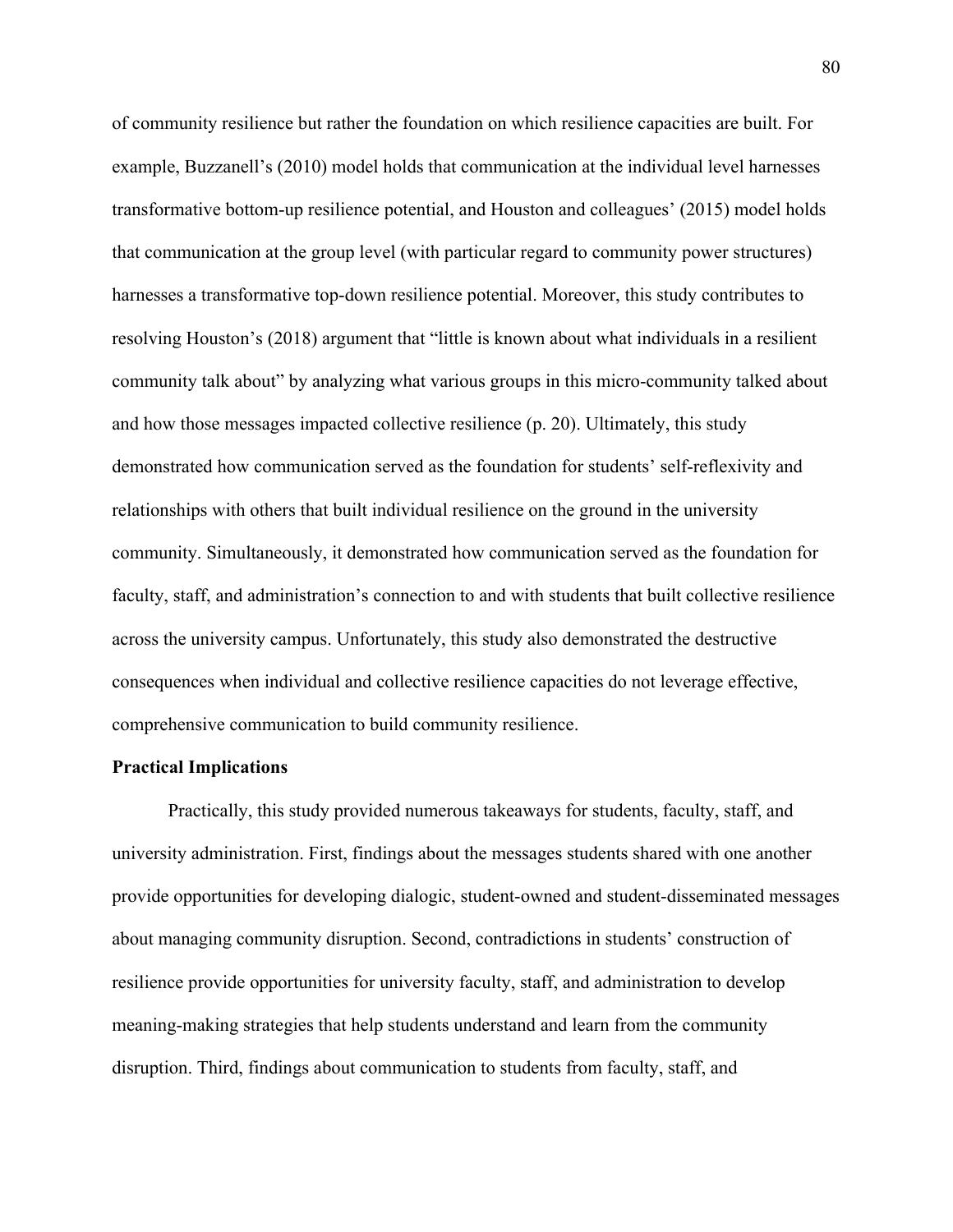administration suggests that a multi-modal approach to reaching students during community disruption is especially important.

First, RQ2 demonstrated that the messages shared between students during the pandemic divided and confused the student community. Reflections on the pre-COVID college experience divided upperclassmen from freshmen. Students' negotiations of operating procedures with one another made social interactions, at best, confusing, and, at worst, isolated students who took safety protocols more seriously. This division and confusion provides a learning opportunity for future university community disruptions, in which student social structures, as well as official university structures (e.g., student affairs, residence life, administration), should consider how to positively influence student interaction toward productive community action. For example, student government associations, student Greek life councils, and prominent student leaders could collaborate to develop programming and campus campaigns that provide clear, concise student-driven communication about what safety protocols were most appropriate. Moreover, these student structures could also develop social support trainings and opportunities (e.g., social events, listening sessions, community events) that provide students with a dedicated space for sharing their negative community experiences openly and empathetically. In other words, community resilience communication, especially among students, needs to be dialogic: two-way resilience communication that promotes mutual understanding among community members and community leaders rather than defaulting to isolated decision-making (Nicholls, 2012). This focus on student-driven communication could provide a conciliatory approach to students' shared meaning-making processes, which might be especially transformative since it is void of the power and politics that students may assign to similar communication from administration.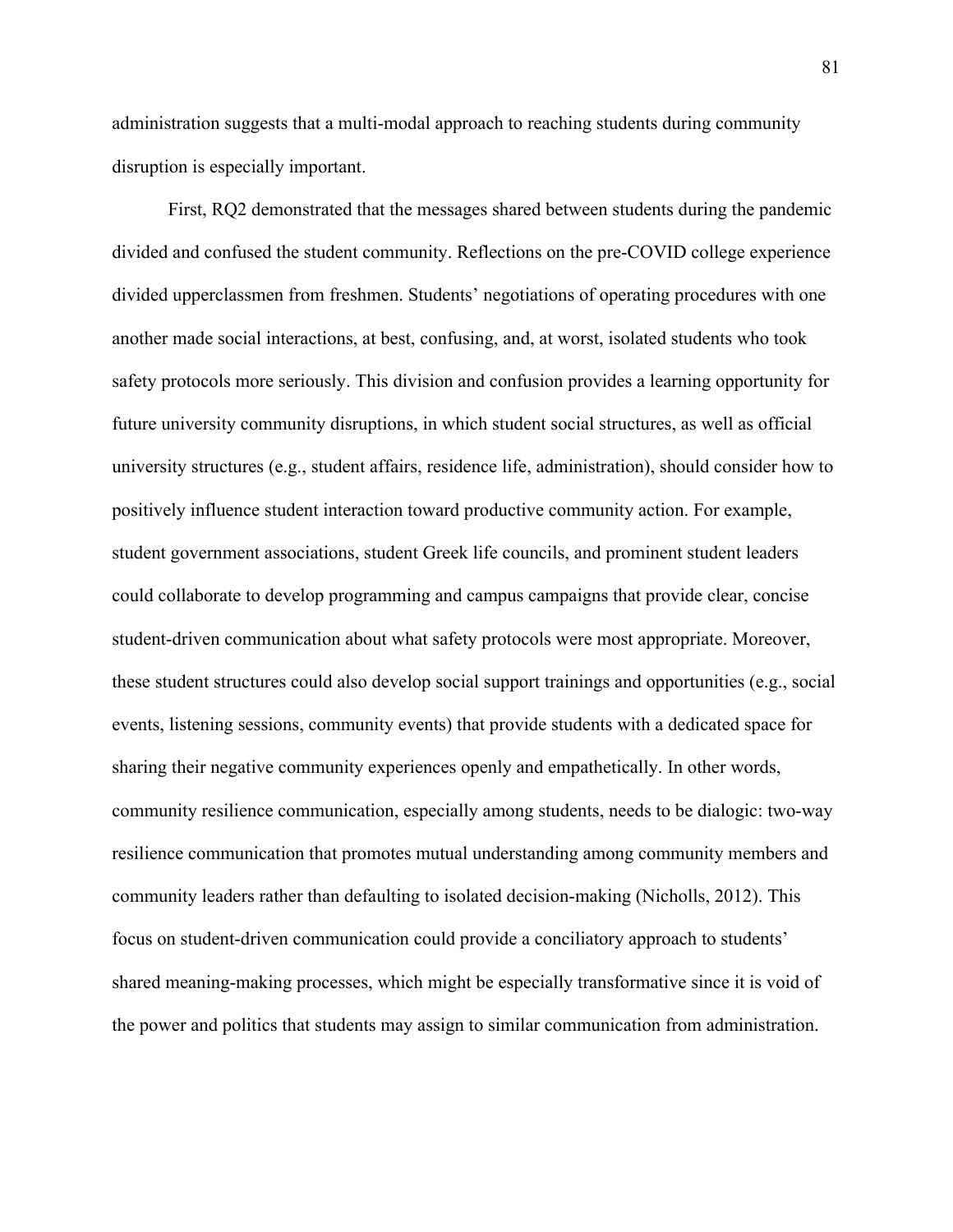For example, a study by the United States Agency for International Development (USAID) found that 100,000 Students Against COVID-19, a program engaging college students from eight universities in Senegal in COVID-19 prevention and information dissemination, increased "the ability of the Senegalese government to respond to this pandemic, [increased] the sense of engagement and commitment among the nation's young workforce [and] ultimately [increased] Senegal's resilience" (USAID, 2021, p. 5). More specifically, success of the studentcentered initiatives' four focuses (Community Surveillance, Awareness and Prevention, Identification of Opinion Leaders, and Innovation and Initiative) demonstrated that students hold the "capacity to be changemakers and invaluable assets to the success of a community's response in a crisis" (USAID, 2021, p. 6).

Second, each research question demonstrated contradictions in students' construction of community resilience. In an effort to cope with disconnect from their physical campus community, students went off-campus, further separating them from campus, and students blamed university structures for poor communication about health and safety protocols while using their own contradictory logics for socializing. As the findings demonstrated, these contradictions prolonged negative feelings about students' community disruption, often at the cost of students who lacked social capital and who seriously struggled to manage life as a college student during the pandemic. As the pandemic begins to subside, it may be beneficial for students to learn how to construct narratives that help them understand and learn from the pandemic's community disruption. In other words, students may benefit from intentional work that helps them make sense of their experiences in a way that positions them to bounce forward toward a post-pandemic reality. For example, universities, especially university structures to which students feel especially connected (e.g., residence halls and student organizations), could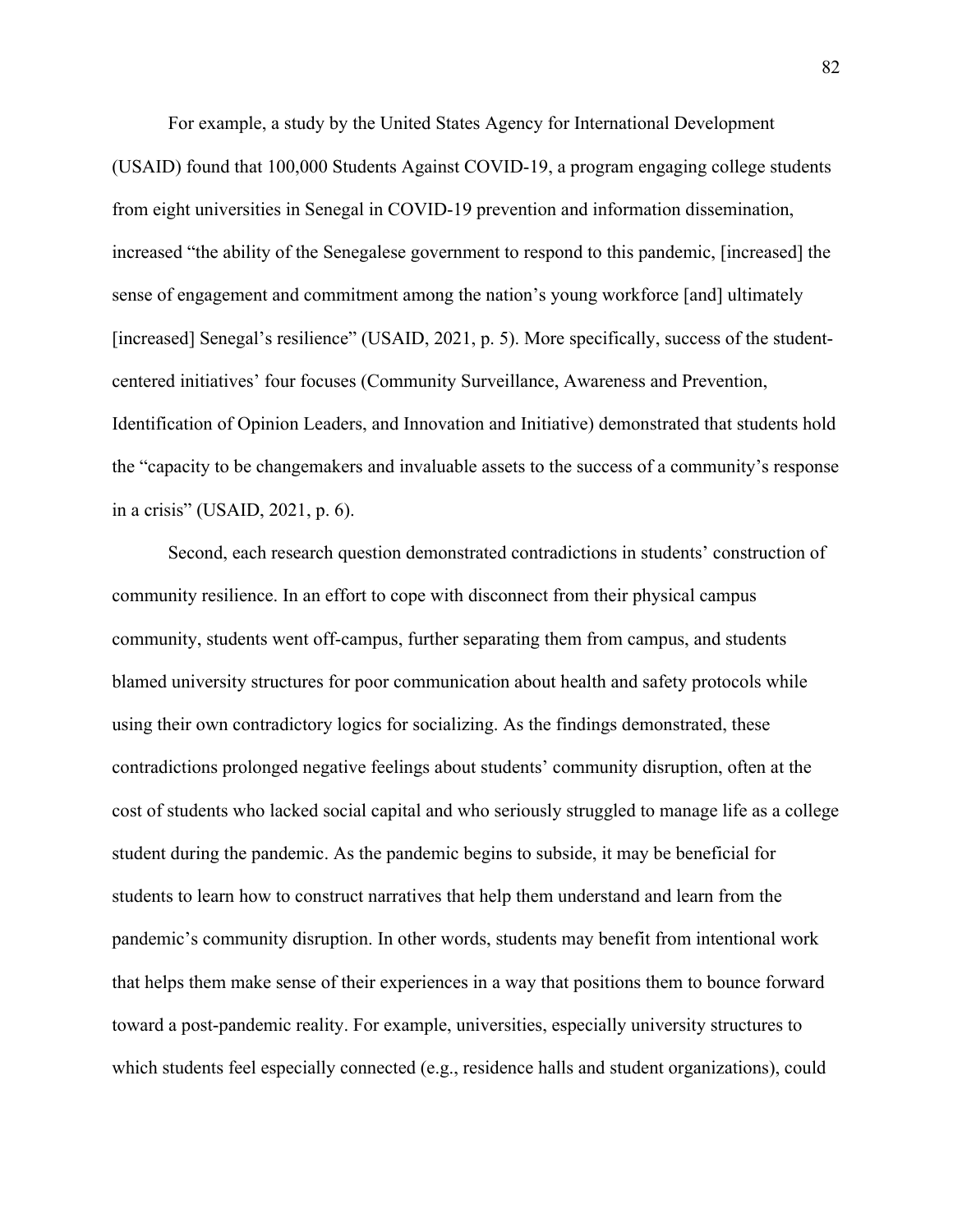develop workshops or social events that foster these meaning-making strategies. Moreover, university faculty could easily implement these meaning-making conversations in their courses during the summer and fall 2021 semesters.

This trauma narrative building is a research-proven strategy for actively intervening in community's trauma experiences, through community relationships and support services, to build community strength and enhance resilience (Mohatt et al, 2014; Pressley & Smith, 2017). Meaning-making, in this circumstance, can arise from stories, memories, routines, and rituals that help the communities understand how they "endured despite loss and suffering" while actively shaping and framing their community disruption experiences (Buzzanell, 2018, p. 5). Regardless of the medium of this narrative building (e.g., in classrooms, in residence halls, in organization meetings), intentional, proactive meaning-making forgoes understanding resilience as a one-time achievement. In other words, this meaning-making asks students to move past a fleeting, inadequate assessment of their experiences (e.g., "That was terrible, but at least it's over."). Rather, this meaning-making asks students to understand how they built resilience and what lessons they learned so that they can practice resilience in the future. Students, and communities experiencing disruption everywhere, must think about how they productively adapted and how they can replicate that in future difficult circumstances.

Third, RQ3a and RQ3b demonstrated that communication to students from faculty, staff, and administration often did not achieve its goals, and students largely did not respond in a productive manner to the communication. Even when faculty, staff, and administration, designed messages and programming that students said they wanted, students reported that the messages and programming were far from effective. Consequently, students' perceptions of administration communication dwindled over the course of the pandemic. Thus, faculty, staff, and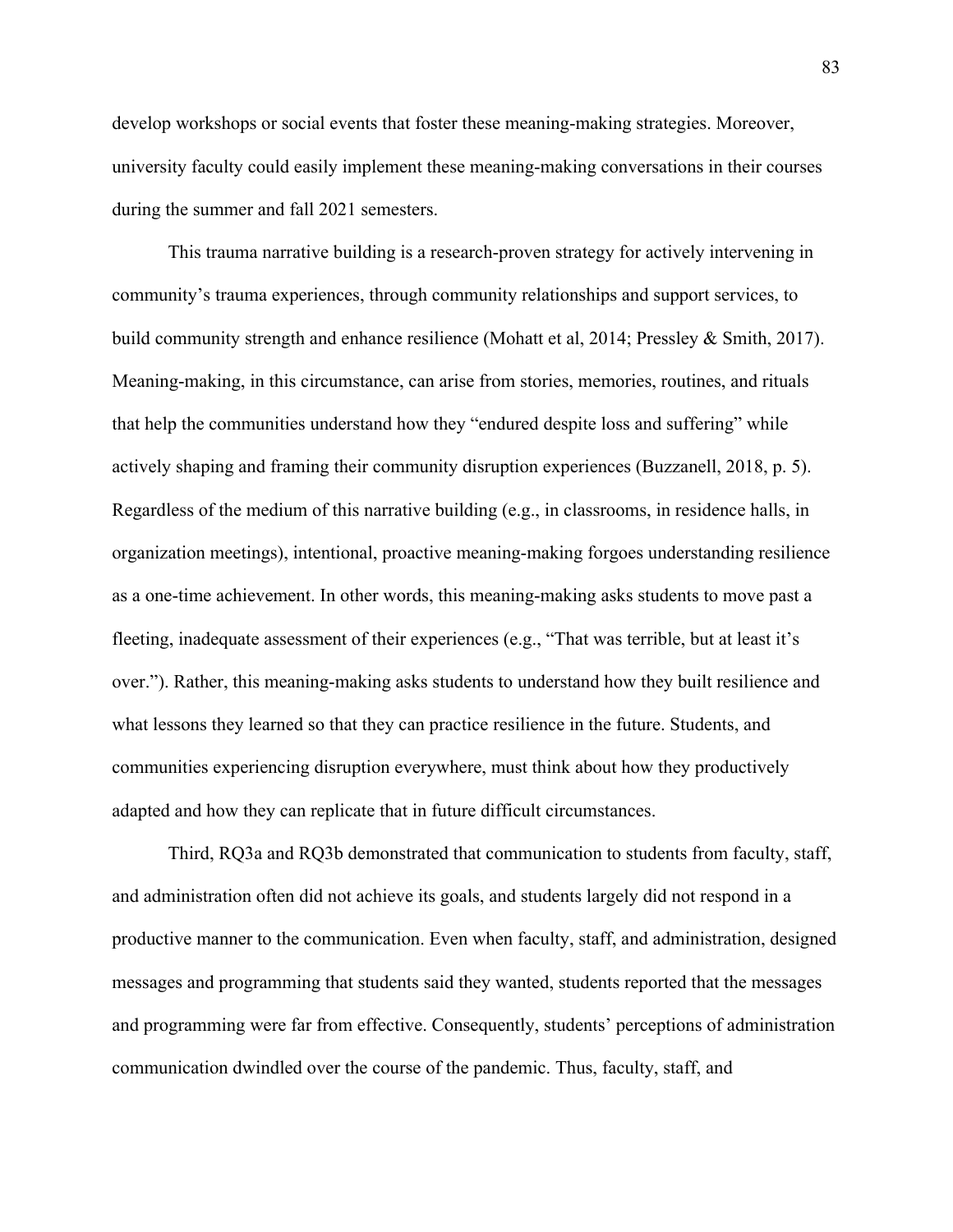administration should employ a multi-modal approach in reaching students during future community disruptions. Administration should take a more proactive, comprehensive communication approach (perhaps social media and marketing campaigns or direct textmessaging programs) to reach students, who said that they quickly stopped reading email communications from university administration.

For example, research and interviews with 37 university presidents, provosts, and leaders recommended university administration expand collaboration with experts in psychology, anthropology, and sociology whose deep knowledge of human experience can better advise communication strategies and outreach (Burke, 2020). Additionally, this study demonstrates the need to add communication experts to this list to ensure that proper consideration is given to the deliberate, empirically informed creation and execution of communication to the community. The research also recommended that university's provide prompt, transparent, and honest communication about disasters rather than withholding information for fear of community panic: "we know from 40 or 50 years of research that panic is largely a myth. It's much harder to get people to comply with our recommendations than to be concerned about panic" (Burke, 2020). Additional research underscored the understated value of university's communicating with parents/guardians of students, especially since students abruptly left their campus community and returned to their permanent residences, many with parents/guardians (McMillan, 2020).

#### **Limitations and Future Research**

As with all research, this study had several limitations. First, sampling and datacollection limitations provide opportunities for future research that employs a broader scope to examining communication and resilience. Second, this study utilized a thematic analysis in examining the qualitative data, but a narrative analysis would especially compliment the lived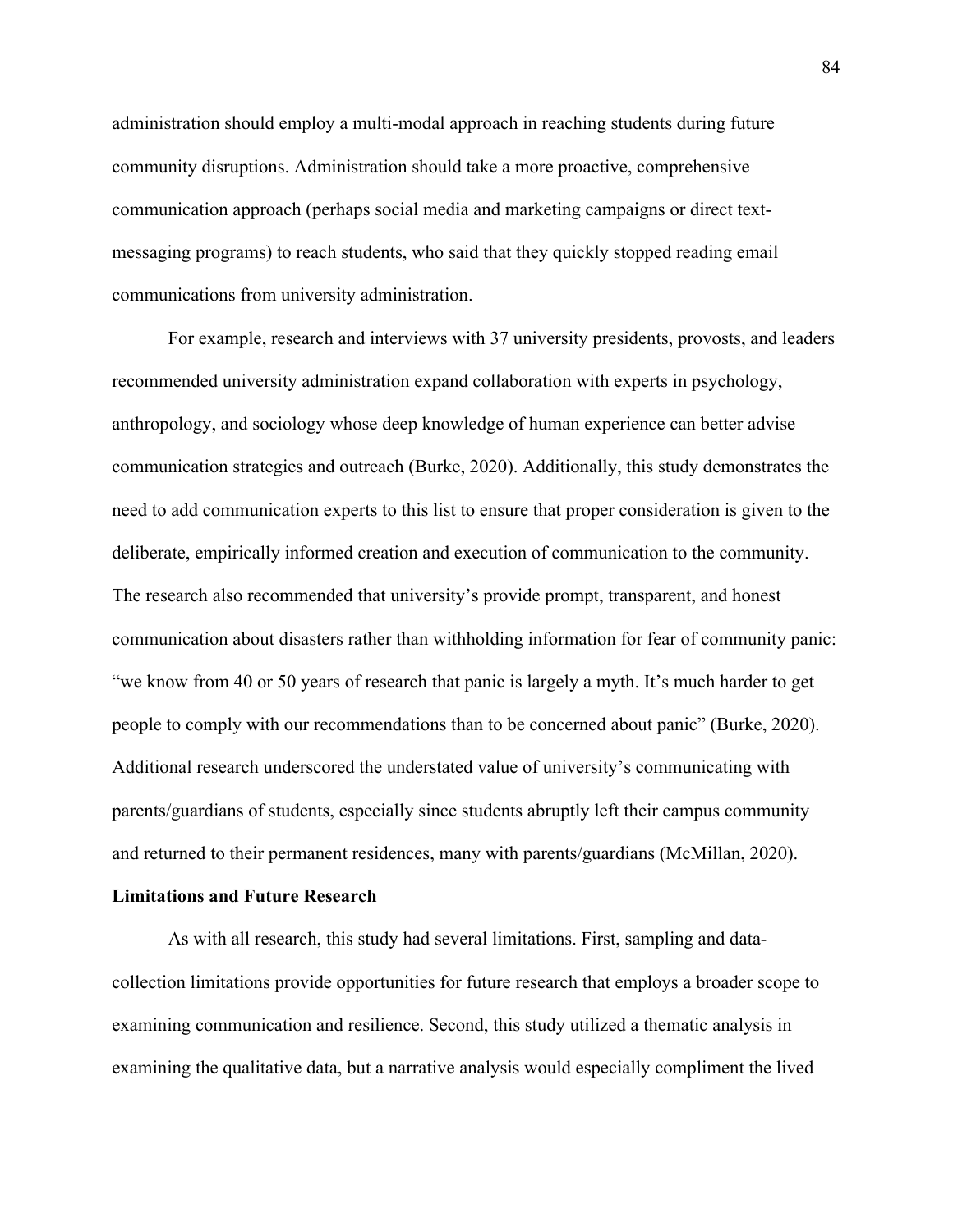experiences of community disruption and further illuminate the data. Third, a content analysis of official messages exchanged and texts emanating from the community would provide a closer look at the role of communication infrastructures during community disruption.

First, despite several targeted efforts to recruit a diverse sample, the sample of research participants was mostly white, freshman female students. This limited the potential of capturing perspectives across student populations. This limitation is especially important given the fact that college students most negatively impacted by the pandemic were those in racial and ethnic minorities and from low socioeconomic backgrounds (Browning et al., 2021; Kantamneni, 2020; Lederer et al., 2020). Clearly, to fully capture the struggles and challenges facing the university community during community disruption, a more diverse sample is needed. Future qualitative research about campus community resilience should employ maximum variation sampling to address the full scope of students' needs expressed during community disruption (Tracy, 2019), especially those from marginalized and underrepresented student groups. This study also had a small number of faculty, staff, and administration participants, which limited the breadth of experiences about reaching students. Future research could add faculty, staff, and administration participants to build a more robust pool of data to triangulate student responses. Future research could also focus primarily on understanding the university community experiences of faculty, staff, and administration and the role that played in their ability to serve their students. Of course, the sample's data was qualitative, which was beneficial for uncovering rich data, but future research could use quantitative data and a larger sample size to better measure and compare variables and outcomes of the university community resilience process.

Second, this study relied on thematic analysis for analyzing the respondent data, which was beneficial in mining recurring patterns, messages, and experiences emanating from the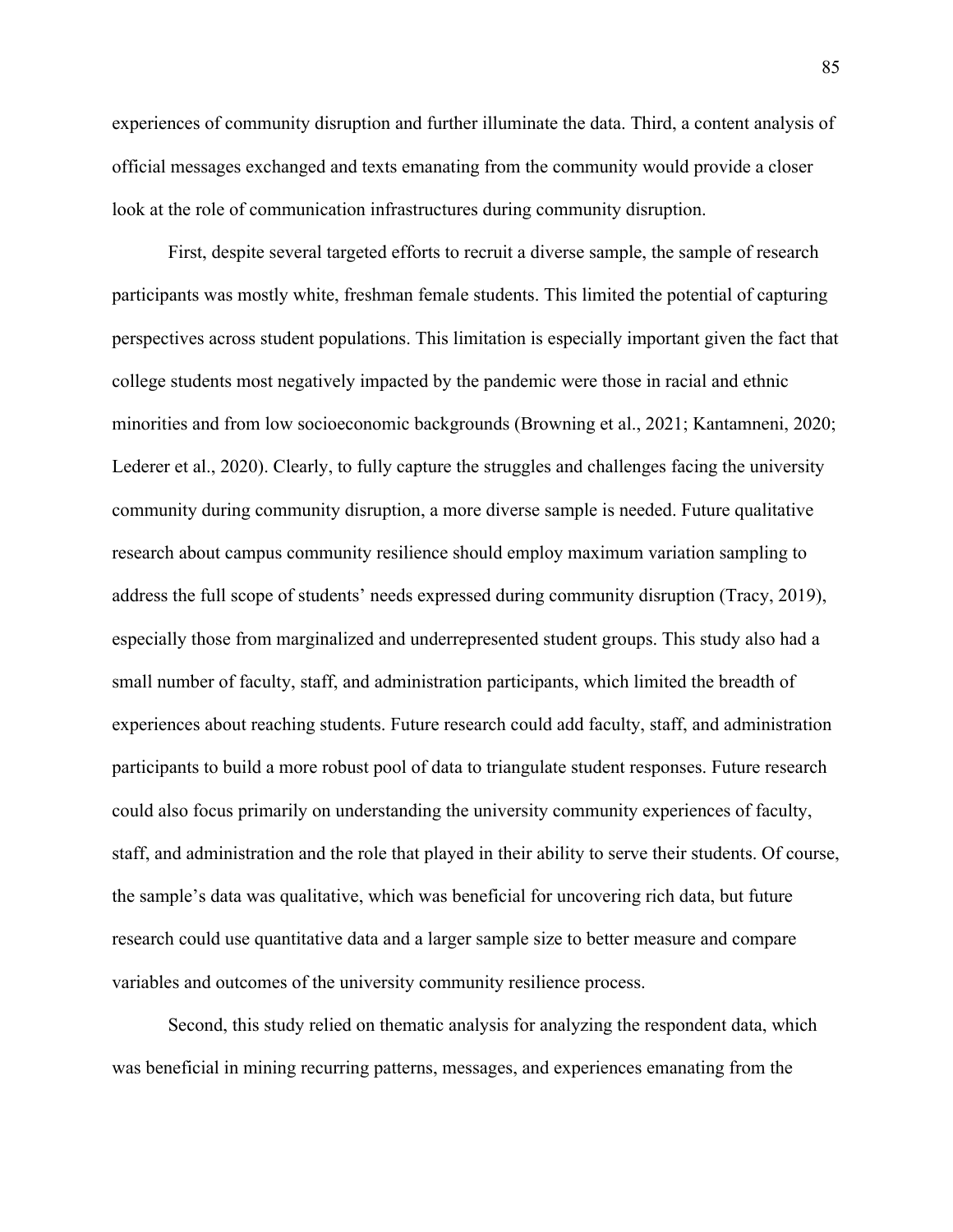university community. However, Buzzanell (2010) suggests that data analysis about resilience could employ a narrative focus to understand how people construct resilience in a variety of story-focused ways, including metaphor and plot. Thus, future research could conduct a narrative analysis of qualitative data. For example, a narrative analysis would allow researchers to ask new questions about community resilience: What is the plot of the community's story? Who do community members identify as the protagonists and antagonists? Where is the conflict and tipping point in the community's disruption story?

Third, the data in this study was limited to the anecdotal evidence reported by students, faculty, staff, and administration. Although this anecdotal evidence was meaningful because of its ability to capture pandemic experiences through rich, collaborative storytelling, future research could look at official messages and texts that were exchanged throughout the university community during the pandemic. For example, a content analysis of the emails from university administration about COVID-19 could better understand the reasoning behind students' disengagement from university communication. Moreover, a content analysis of safety procedures communicated to students from residence halls, Greek life houses, and student organizations could better explain the contradictory stances that students took in justifying their social interactions.

#### **Conclusion**

This study set out to understand and make sense of how an especially unique community — one filled to the brim with maturing, molding, life-defining moments of relationship, challenge, and success — overcame the obstacles that upended nearly every "normal" aspect of life in their community. In the early days of the pandemic, when students perhaps did not fully comprehend the disruption that would engulf their community, Dan Chiasson (2020), professor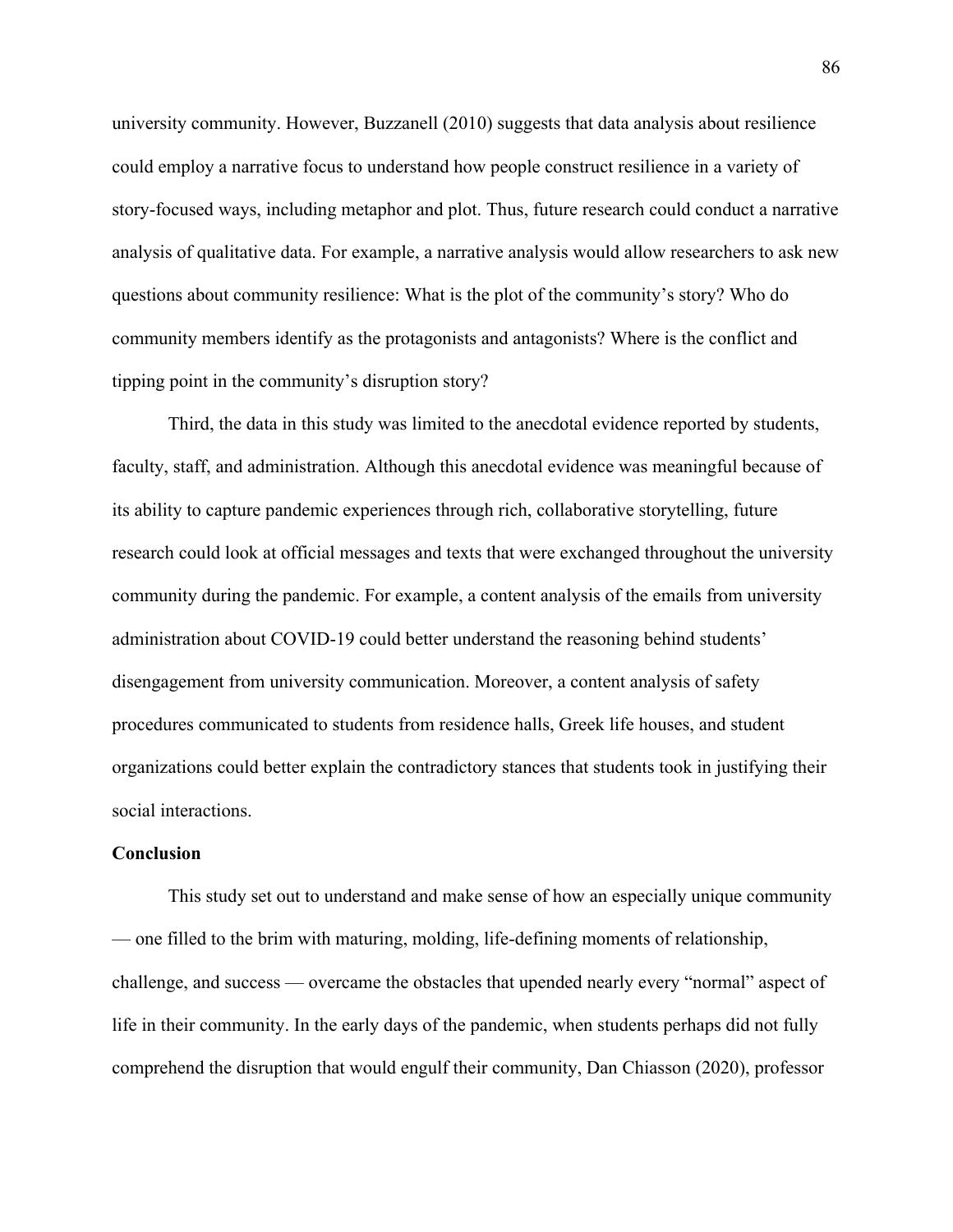of English at Wellesley College, shared a poignant, sobering realization in *The New Yorker*: "as students get ready to say goodbye to one another, maybe for a long time, it seems a special kind of irony that they're not supposed to come into contact. Not a hug, not even a handshake" (para. 8). Throughout the course of the next year, students came to terms with that realization. That coming to terms looked different for each student, some of whom made the best of their difficult situations and others who, understandably, struggled endlessly to make sense of their strange new world. Regardless, communication played a foundational role. Relationships, stories, and conversations were the vessel on which students hoped to be delivered back to their prepandemic community, one they mourned deeply and wholeheartedly. To put it another way, communication provided the hope, and thus the action, that students needed to transcend day one — and then the many, many days that followed — toward their new normal.

At the end of his essay about students leaving their campuses, Chiasson (2020) speculated, quite accurately, about what the future would hold: "The old ways of holding your body in relation to another person must, apparently, be redesigned, and under conditions in which a show of personal warmth or connectedness seems especially crucial" (para. 8). This study demonstrated that, indeed, personal warmth and connectedness, especially, are crucial. Communication provided the connectedness that built the university community's resilience, and, unfortunately, connectedness faltered when communication was not harnessed to its fullest transformative potentials. While many questions are raised from this research, one thing is clear: Students, belabored and tired as the pandemic slowly comes to a close, are ready to begin again, in personal warmth and connectedness, toward a stronger, more resilient community.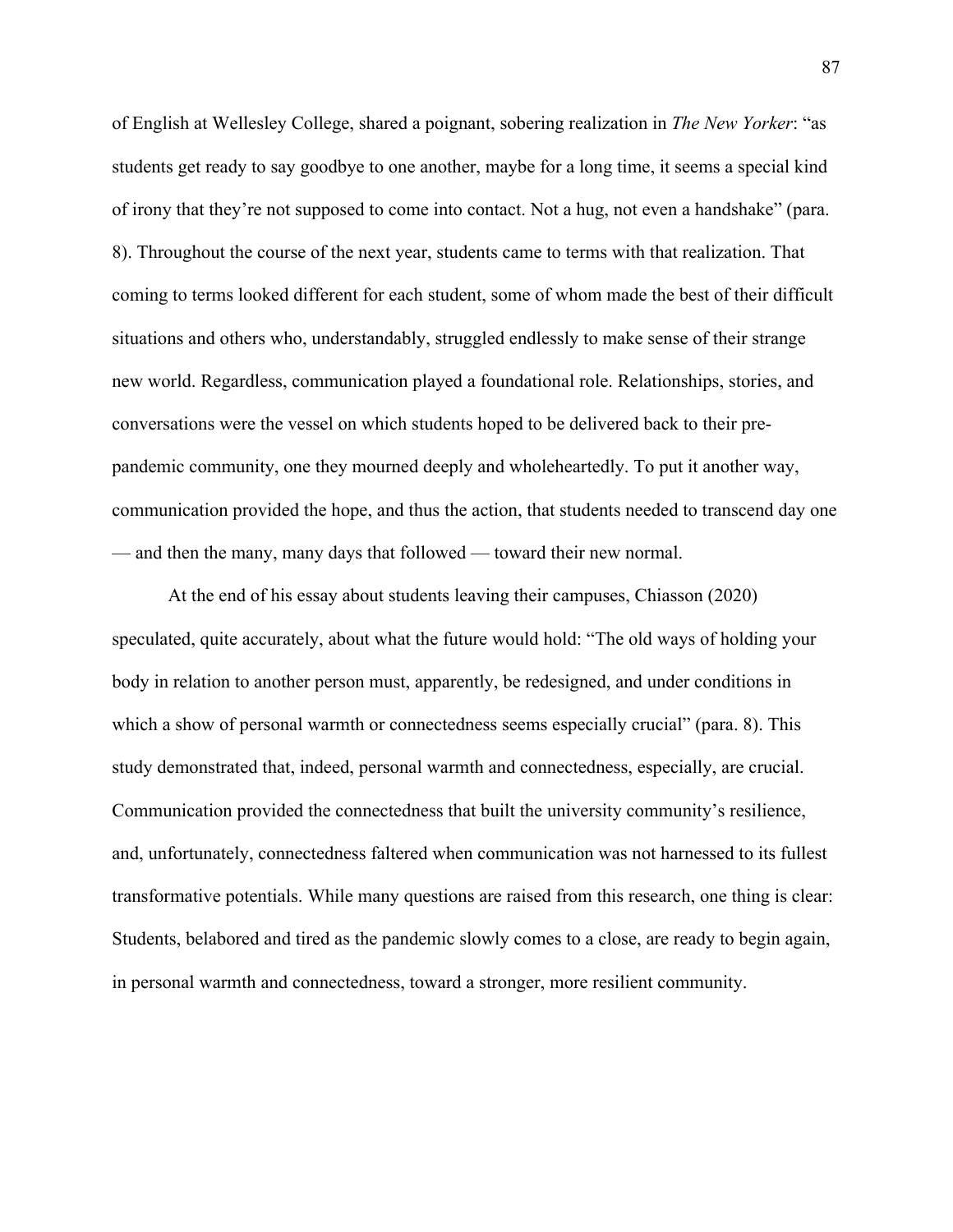### **References**

- *About the University of Arkansas*. (n.d.). University of Arkansas. Retrieved October 8, 2020, from https://www.uark.edu/about/index.php.
- Acosta, J. D., Chandra, A., & Madrigano, J. (2017). An Agenda to Advance Integrative Resilience Research and Practice: Key Themes From a Resilience Roundtable. *Rand Health Quarterly*, *7*(1), 5.
- Active Minds (2020). *COVID-19 impact on college student mental health.*  https://www.activeminds.org/wp-content/uploads/2020/04/Student-Survey-Infographic.pdf.
- Adame, J. (2020, June 24). *UA puts its study overseas on hiatus; school-organized fall trips canceled*. Arkansas Democrat-Gazette. https://www.arkansasonline.com/news/2020/jun/24/ua-puts-its-study-overseas-on-hiatus/.
- Adler, P. S., & Kwon, S.-W. (2002). Social Capital: Prospects for a New Concept. *The Academy of Management Review*, *27*(1), 17–40. https://doi.org/10.2307/4134367
- Afifi, T. D. (2018). Individual/relational resilience. *Journal of Applied Communication Research*, *46*(1), 5–9. https://doi.org/10.1080/00909882.2018.1426707
- Aldrich, D. P. (2008). *The Crucial Role of Civil Society in Disaster Recovery and Japan's Preparedness for Emergencies*.
- Aldrich, D. P. (2010). *Fixing Recovery: Social Capital in Post-Crisis Resilience*. *Generic*.
- Aldrich, D. P. (2011). The power of people: Social capital's role in recovery from the 1995 Kobe earthquake. *Natural Hazards*, 56(3), 595-611. https://doi.org/10.1007/s11069-010-9577-7
- Aldrich, D. P. (2012). *Building Resilience: Social Capital in Post-Disaster Recovery*. University of Chicago Press.
- Aldrich, D. P., & Meyer, M. A. (2014). Social Capital and Community Resilience. *The American Behavioral Scientist (Beverly Hills)*, *59*(2), 254–269. https://doi.org/10.1177/0002764214550299
- American College Health Association (2020). *The impact of COVID-19 on college student wellbeing.* https://www.acha.org/documents/ncha/Healthy\_Minds\_NCHA\_COVID\_Survey\_Report\_ FINAL.pdf.
- Anguelovski, I. (2013). From Environmental Trauma to Safe Haven: Place Attachment and Place Remaking in Three Marginalized Neighborhoods of Barcelona, Boston, and Havana. *City & Community*, *12*(3), 211–237. https://doi.org/10.1111/cico.12026
- Astin, A. W. (1985). *Achieving educational excellence* (First). Jossey-Bass.
- Atallah, D. G., Contreras Painemal, C., Albornoz, L., Salgado, F., & Pilquil Lizama, E. (2018). Engaging critical community resilience praxis: A qualitative study with Mapuche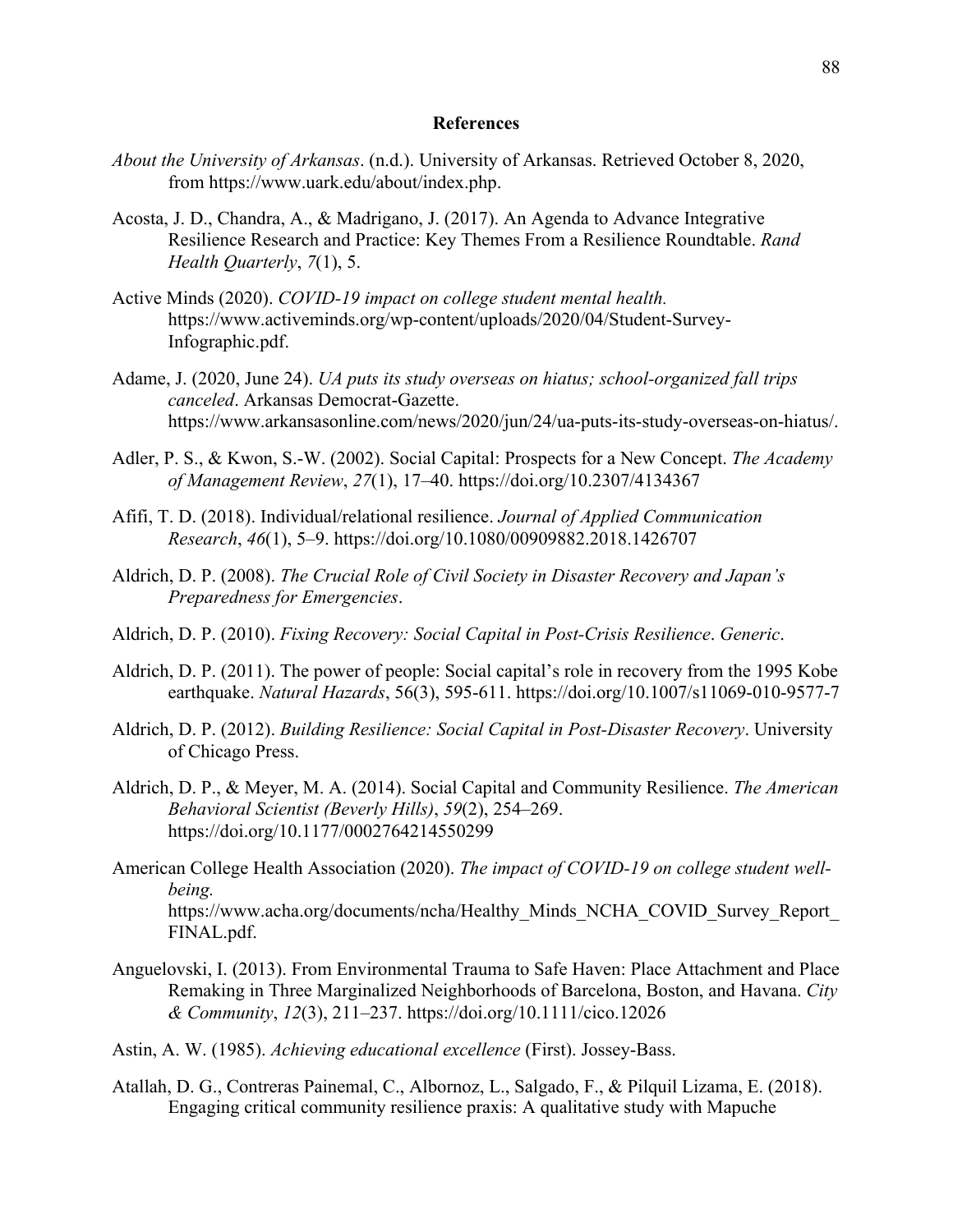communities in Chile facing structural racism and disasters. *Journal of Community Psychology*, *46*(5), 575–597. https://doi.org/10.1002/jcop.21960

- Bachman, D. (2020, March 3). *The economic impact of COVID-19 (novel coronavirus).* Deloitte. https://www2.deloitte.com/global/en/insights/economy/covid-19/economic-impact-covid-19.html.
- Baum, F. E., & Ziersch, A. M. (2003). Social capital. *Journal of Epidemiology and Community Health (1979)*, *57*(5), 320–323. https://doi.org/10.1136/jech.57.5.320
- Bauman, D. (2020, April 1). *Coronavirus Has Choked Off Revenues for Private Colleges. How Much Cash Do They Have on Hand?.* The Chronicle of Higher Education. https://wwwchronicle-com.eu1.proxy.openathens.net/article/coronavirus-has-choked-off-revenuesfor-private-colleges-how-much-cash-do-they-have-on-hand/.
- Bean, H. (2018). National resilience. *Journal of Applied Communication Research*, 46(1), 23–25. https://doi.org/10.1080/00909882.2018.1426709
- Berger, J. B. (1997). Students' Sense of Community in Residence Halls, Social Integration, and First-Year Persistence. *Journal of College Student Development*, *38*(5), 441.
- Berkowitz, S. (2020, March 24). *Impact of coronavirus means NCAA faces \$475 million decrease in revenue, credit-rating firm estimates.* USA Today. https://www.usatoday.com/story/sports/2020/03/24/coronavirus-contributes-ncaa-facingmillions-lost-revenue/2912951001/.
- Bhosale, J. (2020, March 19)*. Prices of agricultural commodities drop 20% post COVID-19 outbreak.* The Economic Times.
- Blimling, G. S. (2015). *Student learning in college residence halls: What works, what doesn't, and why*. Jossey-Bass.
- Bonanno, G. A. (2004). Loss, Trauma, and Human Resilience: Have We Underestimated the Human Capacity to Thrive After Extremely Aversive Events? *The American Psychologist*, *59*(1), 20–28. https://doi.org/10.1037/0003-066X.59.1.20
- Bottrell, D. (2008). Dealing With Disadvantage: Resilience and the Social Capital of Young People's Networks. *Youth & Society*, *40*(4), 476–501. https://doi.org/10.1177/0044118X08327518
- Bourdieu, P. (2002). The Forms of Capital. In *Readings in Economic Sociology* (Vol. 1–Book, Section, pp. 280–291). Blackwell Publishers Ltd. https://doi.org/10.1002/9780470755679.ch15
- Briones, R. L., Kuch, B., Liu, B. F., & Jin, Y. (2011). Keeping up with the digital age: How the American Red Cross uses social media to build relationships. *Public Relations Review*, *37*(1), 37–43. https://doi.org/10.1016/j.pubrev.2010.12.006
- British Plastics Federation (2020, March 20). *Plastics Trade Body Publishes First Study of Coronavirus Impact on UK Manufacturing.* British Plastics Federation.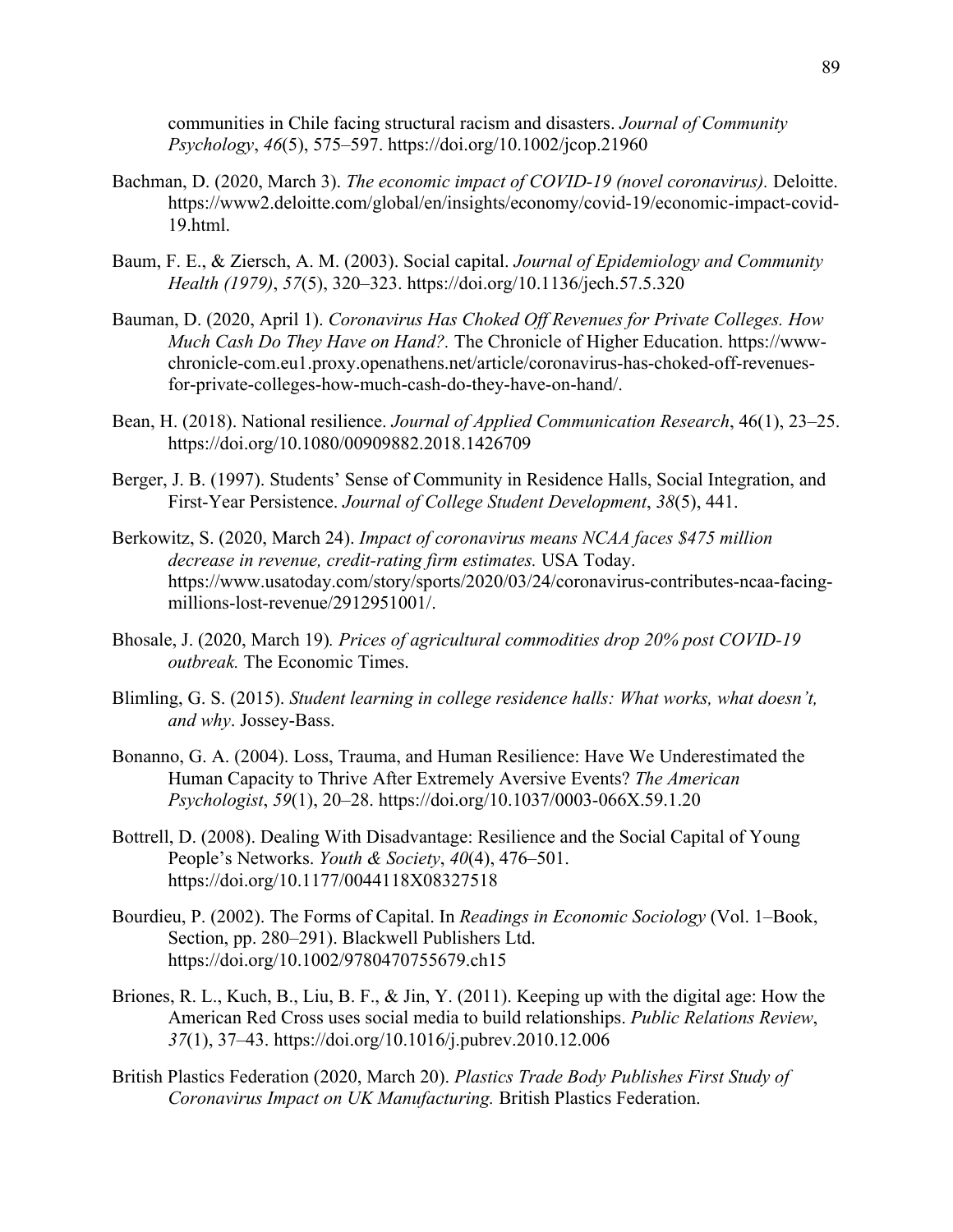https://www.bpf.co.uk/article/plastics-trade-body-publishes-first-study-of-coronavirusimpact-1602.aspx.

- Broad, G. M., Ball-Rokeach, S. J., Ognyanova, K., Stokes, B., Picasso, T., & Villanueva, G. (2013). Understanding Communication Ecologies to Bridge Communication Research and Community Action. *Journal of Applied Communication Research*, *41*(4), 325–345. https://doi.org/10.1080/00909882.2013.844848
- Bronkema, R., & Bowman, N. A. (2017). A Residential Paradox?: Residence Hall Attributes and College Student Outcomes. *Journal of College Student Development*, *58*(4), 624–630. https://doi.org/10.1353/csd.2017.0047
- Brown, D. D., & Kulig, J. C. (1996). *The concepts of resiliency: Theoretical lessons from community research*. *Journal Article*.
- Brown, J., Volk, F., & Spratto, E. M. (2019). The Hidden Structure: The Influence of Residence Hall Design on Academic Outcomes. *Journal of Student Affairs Research and Practice*, *56*(3), 267–283. https://doi.org/10.1080/19496591.2019.1611590
- Browning, M. H. E. M., Larson, L. R., Sharaievska, I., Rigolon, A., McAnirlin, O., Mullenbach, L., Cloutier, S., Vu, T. M., Thomsen, J., Reigner, N., Metcalf, E. C., D'Antonio, A., Helbich, M., Bratman, G. N., & Alvarez, H. O. (2021). Psychological impacts from COVID-19 among university students: Risk factors across seven states in the United States. *PLOS ONE*, 16(1), e0245327. https://doi.org/10.1371/journal.pone.0245327
- Budgen, F., Main, S. J., Callcot, D., & Hamlet, B. (2014). The First Year at University: Giving Social Capital a Sporting Chance. *The Australian Journal of Teacher Education*, *39*(7).
- Buettner, C. K., & Debies-Carl, J. S. (2012). The Ties That Bind: Bonding Versus Bridging Social Capital and College Student Party Attendance. *Journal of Studies on Alcohol and Drugs*, *73*(4), 604–612. https://doi.org/10.15288/jsad.2012.73.604
- Buikstra, E., Ross, H., King, C. A., Baker, P. G., Hegney, D., McLachlan, K., & Rogers-Clark, C. (2010). The components of resilience-Perceptions of an Australian rural community. *Journal of Community Psychology*, *38*(8), 975–991. https://doi.org/10.1002/jcop.20409
- Burke, L. (2020, November 6). Communicating Through a Crisis. *Inside Higher Ed*. https://www.insidehighered.com/news/2020/11/06/communications-research-suggestsleaders-think-about-covid-19-differently-other
- Buzzanell, P. M. (2018). Communication Theory of Resilience: Enacting Adaptive-Transformative Processes When Families Experience Loss and Disruption. In *Engaging Theories in Family Communication* (2nd ed., Vol. 1, pp. 98–109). Routledge. https://doi.org/10.4324/9781315204321-9
- Buzzanell, Patrice M. (2010). Resilience: Talking, Resisting, and Imagining New Normalcies Into Being. *Journal of Communication*, *60*(1), 1–14. https://doi.org/10.1111/j.1460- 2466.2009.01469.x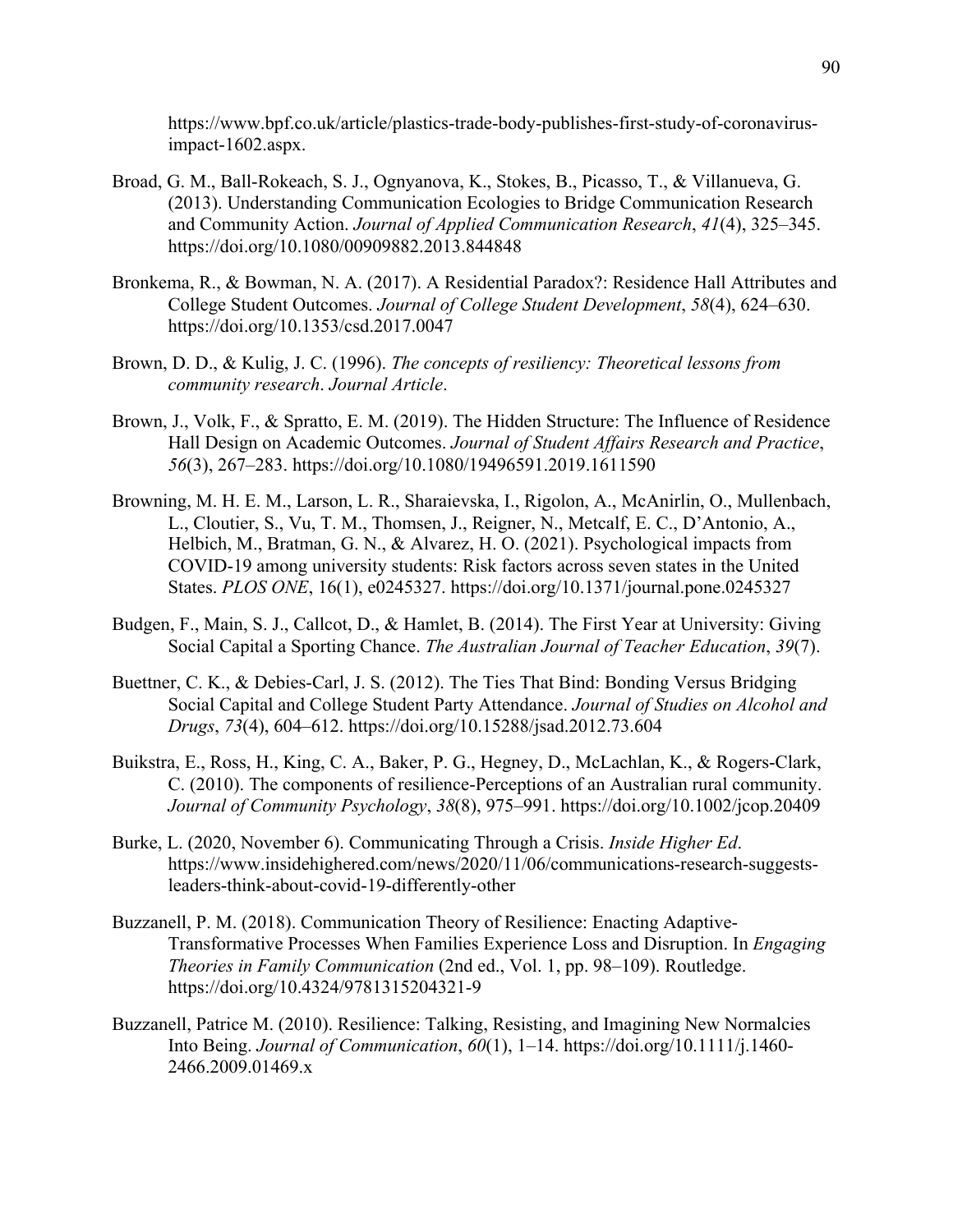- Buzzanell, Patrice M. (2018). Organizing resilience as adaptive-transformational tensions. *Journal of Applied Communication Research*, *46*(1), 14–18. https://doi.org/10.1080/00909882.2018.1426711
- Buzzanell, Patrice M., & Houston, J. B. (2018). Communication and resilience: Multilevel applications and insights – A *Journal of Applied Communication Research* forum. *Journal of Applied Communication Research*, *46*(1), 1–4. https://doi.org/10.1080/00909882.2017.1412086
- Buzzanell, Patrice M., Shenoy, S., Remke, R. V., & Lucas, K. (2009). Responses to destructive organizational contexts: Intersubjectively creating resilience to foster human dignity and hope. *Destructive Organizational Communication*, 293–315.
- Buzzanell, Patrice M., & Turner, L. H. (2012). Effective Family Communication and Job Loss: Crafting the Narrative for Family Crisis. In *Communication for families in crisis: Theories, research, strategies* (pp. 281–306). Peter Lang.
- Cancel, A. E., Cameron, G. T., Sallot, L. M., & Mitrook, M. A. (1997). It Depends: A Contingency Theory of Accommodation in Public Relations. *Journal of Public Relations Research*, *9*(1), 31–63. https://doi.org/10.1207/s1532754xjprr0901\_02
- Center for Disease Control. (2020a, March 28). *Coronavirus Disease 2019 (COVID-19) in the U.S.* Centers for Disease Control and Prevention. https://www.cdc.gov/covid-datatracker.
- Center for Disease Control. (2020b, May 20). *Considerations for Institutions of Higher Education.* Centers for Disease Control and Prevention.
- Center for Disease Control. (2020c, July 7). *Considerations for Events and Gathering.* Centers for Disease Control and Prevention. https://www.cdc.gov/coronavirus/2019 ncov/community/large-events/considerations-for-eventsgatherings.html?CDC\_AA\_refVal=https%3A%2F%2Fwww.cdc.gov%2Fcoronavirus%2 F2019-ncov%2Fcommunity%2Flarge-events%2Fmass-gatherings-ready-for-covid-19.html
- *Chancellor Provides Update Regarding Coronavirus Impact to Campus.* (2020, March 11). University of Arkansas. Retrieved October 8, 2020, from https://news.uark.edu/articles/52536/chancellor-provides-update-regarding-coronavirusimpact-to-campus.
- Chandra, A., Acosta, J., Howard, S., Uscher-Pines, L., Williams, M., Yeung, D., Garnett, J., & Meredith, L. S. (2011). Building Community Resilience to Disasters: A Way Forward to Enhance National Health Security. *Rand Health Quarterly*, *1*(1), 6.
- Cherney, E. (2020). *Universities are suspending students who party without masks and flout social distancing: 'If you don't abide by the rules, there's no place for you here'.*  Chicago Tribune. https://www.chicagotribune.com/coronavirus/ct-covid-19-illinoiscollege-students-suspended-20200902-qx64j6opvvge5phwitvl6dz2qu-story.html.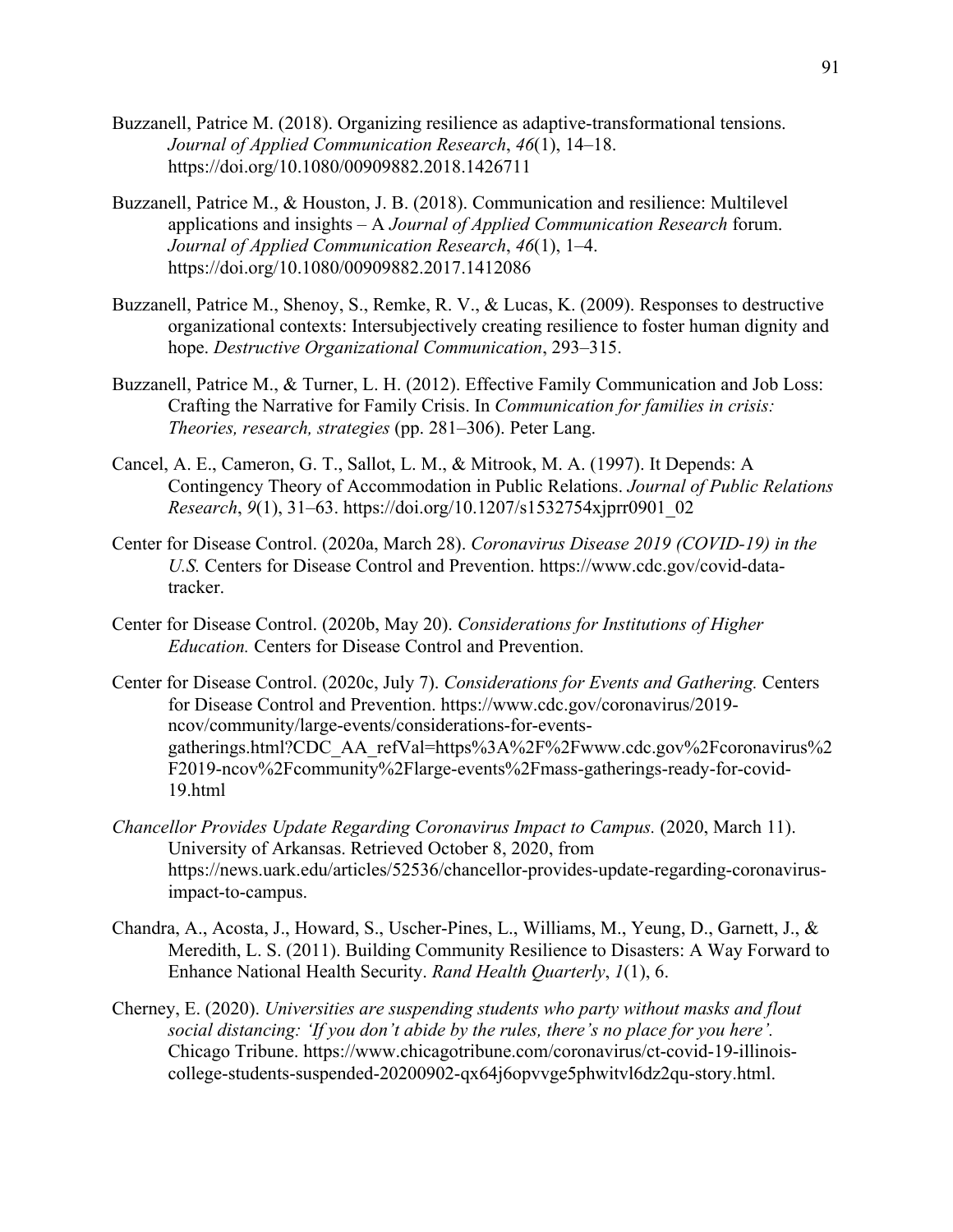- Chiasson, D. (2020, March 12). The Coronavirus and the Ruptured Narrative of Campus Life. *The New Yorker.* https://www.newyorker.com/culture/culture-desk/the-coronavirus-andthe-ruptured-narrative-of-campus-life
- Chirisa, I., & Mabeza, C. M. (2019). *Community resilience under the impact of urbanisation and climate change: Cases and experiences from Zimbabwe*. Langaa RPCIG.
- Cohen, E. L., Ball-Rokeach, S. J., Jung, J.-Y., & Kim, Y.-C. (2002). Civic Actions after September 11: Exploring the Role of Multi-level Storytelling. *Prometheus*, *20*(3), 221– 228. https://doi.org/10.1080/08109020210141344
- Coleman, J. S. (1988). Social Capital in the Creation of Human Capital. *The American Journal of Sociology*, *94*(Journal Article), S95–S120. https://doi.org/10.1086/228943
- Congressional Budget Office (2020, April 24). *CBO's Current Projections of Output, Employment, and Interest Rates and a Preliminary Look at Federal Deficits for 2020 and 2021.* https://www.cbo.gov/publication/56335.
- Corkery, M., Yaffe-Bellany, D., Nierenberg, & A., Bui, Q. (2020, March 15). *'There Is Plenty of Food in the Country'.* The New York Times.
- *COVID-19 Dashboard*. (2020, October 7). University of Arkansas. Retrieved October 8, 2020, from https://health.uark.edu/coronavirus/covid-dashboard.php
- Curtin, N., Stewart, A. J., & Ostrove, J. M. (2013). Fostering academic self-concept: Advisor support and sense of belonging among international and domestic graduate students. *American Educational Research Journal*, 50, 108-137. doi:10.3102/0002831212446662.
- Diep, F. (2020, March 6). *How Do You Quarantine for Coronavirus on a College Campus?.* The Chronicle of Higher Education. https://www-chroniclecom.eu1.proxy.openathens.net/article/how-do-you-quarantine-for-coronavirus-on-acollege-campus/.
- Dika, S. L., & Singh, K. (2016). Applications of Social Capital in Educational Literature: A Critical Synthesis. *Review of Educational Research*, *72*(1), 31–60. https://doi.org/10.3102/00346543072001031
- Dill, E. (2020, May 12). *'If the Students Don't Come Back, We're Dead in the Water': Loss of Sports Spells Trouble Far Beyond Athletics Departments.* The Chronicle of Higher Education. https://www-chronicle-com.eu1.proxy.openathens.net/article/if-the-studentsdont-come-back-were-dead-in-the-water-loss-of-sports-spells-trouble-far-beyondathletics-department
- Domonoske, C. & Schneider, A. (2020, March 8). *Oil Prices, Stocks Plunge After Saudi Arabia Stuns World With Massive Discounts.* National Public Radio. https://www.npr.org/2020/03/08/813439501/saudi-arabia-stuns-world-with-massivediscount-in-oil-sold-to-asia-europe-and-u-.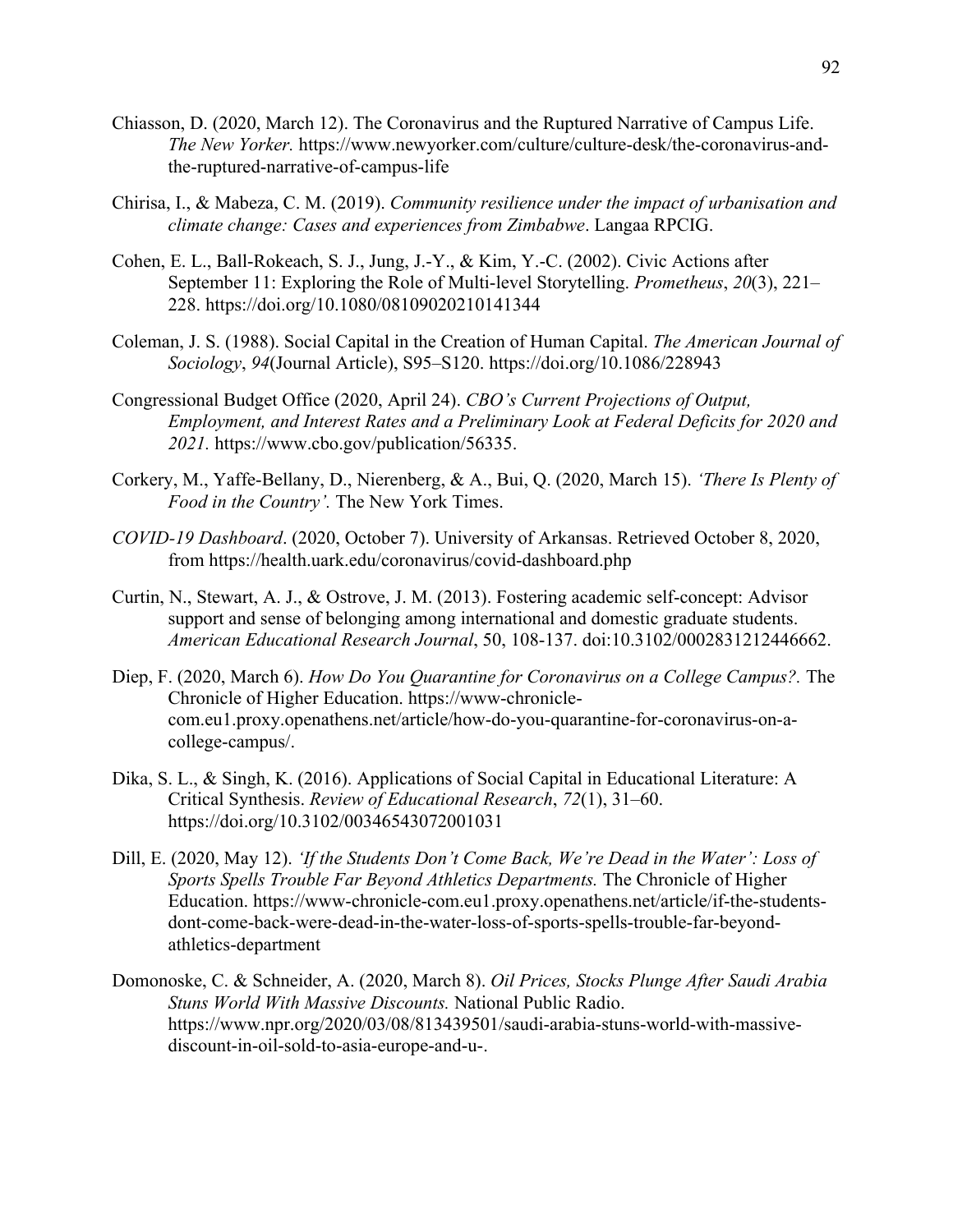- Dynes, R. (2006). Social Capital: Dealing with Community Emergencies. *Homeland Security Affairs*, *2*(2). Agricultural & Environmental Science Collection; ProQuest Central. https://search.proquest.com/docview/1265818466?accountid=8361
- Elliott, J. R., Haney, T. J., & Sams-Abiodun, P. (2016). Limits to Social Capital: Comparing Network Assistance in Two New Orleans Neighborhoods Devastated by Hurricane Katrina. *Sociological Quarterly*, *51*(4), 624–648. https://doi.org/10.1111/j.1533- 8525.2010.01186.x
- Ernstson, H., van der Leeuw, S. E., Redman, C. L., Meffert, D. J., Davis, G., Alfsen, C., & Elmqvist, T. (2010). Urban Transitions: On Urban Resilience and Human-Dominated Ecosystems. *AMBIO*, *39*(8), 531–545. https://doi.org/10.1007/s13280-010-0081-9
- Ferrer, B., & Conley, L. (2015). Boston strong: The role of community resilience. *Journal of Public Health Management and Practice*, *21 Suppl 1*(Suppl 1), S34–S37. https://doi.org/10.1097/PHH.0000000000000133
- Fielke, S. J., & Srinivasan, M. S. (2018). Co-innovation to increase community resilience: Influencing irrigation efficiency in the Waimakariri Irrigation Scheme. *Sustainability Science*, *13*(1), 255–267. https://doi.org/10.1007/s11625-017-0432-6
- Fischer, K. (2020, March 11). *When Coronavirus Closes Colleges, Some Students Lose Hot Meals, Health Care, and a Place to Sleep.* The Chronicle of Higher Education. https://www-chronicle-com.eu1.proxy.openathens.net/article/when-coronavirus-closescolleges-some-students-lose-hot-meals-health-care-and-a-place-to-sleep/.
- Forbes, D., Alkemade, N., Waters, E., Gibbs, L., Gallagher, C., Pattison, P., Lusher, D., MacDougall, C., Harms, L., Block, K., Snowdon, E., Kellet, C., Sinnott, V., Ireton, G., Richardson, J., & Bryant, R. A. (2015). The role of anger and ongoing stressors in mental health following a natural disaster. *Australian & New Zealand Journal of Psychiatry*, *49*(8), 706–713. https://doi.org/10.1177/0004867414565478
- Freberg, K., Saling, K., Vidoloff, K., & Eosco, G. (2013). Using value modeling to evaluate social media messages: The case of Hurricane Irene. *Public Relations Review*, *39*, 185– 192. https://doi.org/10.1016/j.pubrev.2013.02.010
- Gill, T. (2020, March 23). *University of Arkansas student tests positive for coronavirus.*  Fayetteville Flyer. https://www.fayettevilleflyer.com/2020/03/23/university-of-arkansasstudent-tests-positive-for-coronavirus/.
- Gleeson, S. (2020, May 11). *Florida Tech eliminates its football program amid coronavirus pandemic.* USA Today. https://www.usatoday.com/story/sports/ncaaf/2020/05/11/floridatech-eliminates-football-program-amid-coronavirus/3109052001/.
- Gurwitch, R. H., Pfefferbaum, B., Montgomery, J. M., Klomp, R. W., & Reissman, D. B. (2007). Building community resilience for children and families. *Oklahoma City, OK: Terrorism and Disaster Center at the University of Oklahoma Health Sciences Center*.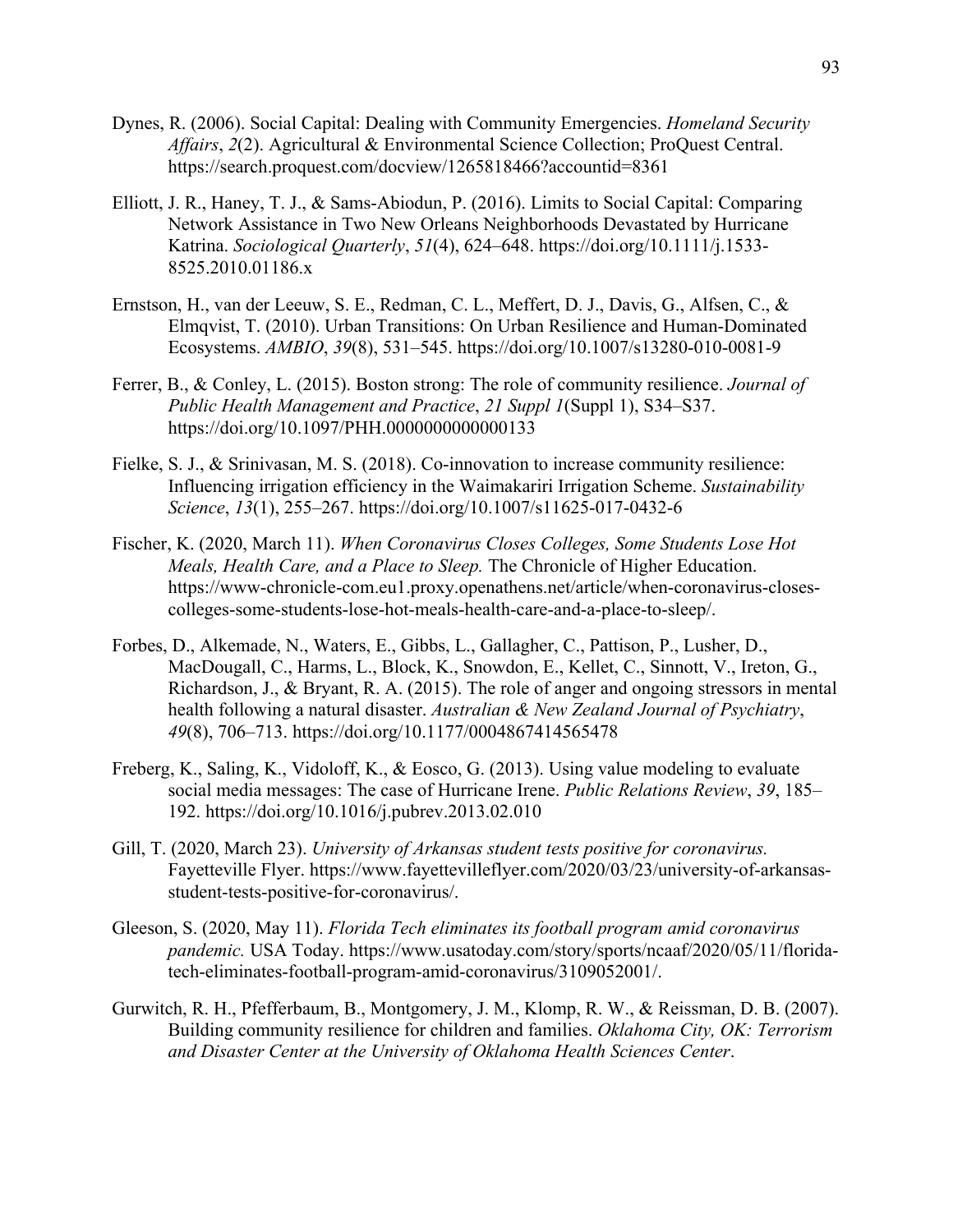- Harper, S. R. (2008). Realizing the Intended Outcomes of Brown: High-Achieving African American Male Undergraduates and Social Capital. *American Behavioral Scientist*, *51*(7), 1030–1053. https://doi.org/10.1177/0002764207312004
- Hoppe-Nagao, A., & Ting-Toomey, S. (2002). Relational dialectics and management strategies in marital couples. *The Southern Communication Journal*, *67*(2), 142–159. ProQuest Central; ProQuest One Literature.
- Houston, B. (2012). Public disaster mental/behavioral health communication: Intervention across disaster phases. *Journal of Emergency Management (Weston, Mass.)*, *10*(4), 283. https://doi.org/10.5055/jem.2012.0106
- Houston, J. B. (2015). Bouncing Forward: Assessing Advances in Community Resilience Assessment, Intervention, and Theory to Guide Future Work. *American Behavioral Scientist*, *59*(2), 175–180. https://doi.org/10.1177/0002764214550294
- Houston, J. B. (2018). Community resilience and communication: Dynamic interconnections between and among individuals, families, and organizations. *Journal of Applied Communication Research*, *46*(1), 19–22. https://doi.org/10.1080/00909882.2018.1426704
- Houston, J. B., Pfefferbaum, B., & Rosenholtz, C. E. (2012). Disaster News: Framing and Frame Changing in Coverage of Major U.S. Natural Disasters, 2000–2010. *Journalism & Mass Communication Quarterly*, *89*(4), 606–623. https://doi.org/10.1177/1077699012456022
- Houston, J. B., Spialek, M. L., Cox, J., Greenwood, M. M., & First, J. (2015). The Centrality of Communication and Media in Fostering Community Resilience: A Framework for Assessment and Intervention. *American Behavioral Scientist*, *59*(2), 270–283. https://doi.org/10.1177/0002764214548563
- Houston, J. B., Spialek, M. L., First, J., Stevens, J., & First, N. L. (2017). Individual perceptions of community resilience following the 2011 Joplin tornado. *Journal of Contingencies and Crisis Management*, *25*(4), 354–363. https://doi.org/10.1111/1468-5973.12171
- Hughey, J., & Speer, P. W. (2002). Community, sense of community, and networks. In A. T. Fisher, C. C. Sonn, & B. J. Bishop (Eds.), *Psychological sense of community: Research, applications, and implications* (pp. 69-84). New York, NY: Kluwer Academic.
- Hurlbert, J. S., Haines, V. A., & Beggs, J. J. (2000). Core Networks and Tie Activation: What Kinds of Routine Networks Allocate Resources in Nonroutine Situations? *American Sociological Review*, *65*(4), 598–618. https://doi.org/10.2307/2657385
- Jeffres, L., Jian, G., & Yoon, S. (2013). Conceptualizing Communication Capital for a Changing Environment. *Communication Quarterly*, *61*(5), 539–563. Communication Source.
- Jensen, D. H., & Jetten, J. (2015). Bridging and bonding interactions in higher education: Social capital and students' academic and professional identity formation. *Frontiers in Psychology*, *6*, 126. https://doi.org/10.3389/fpsyg.2015.00126
- Johnson, D. R., Soldner, M., Leonard, J. B., Alvarez, P., Inkelas, K. K., Rowan-Kenyon, H. T., & Longerbeam, S. D. (2007). Examining sense of belonging among first-year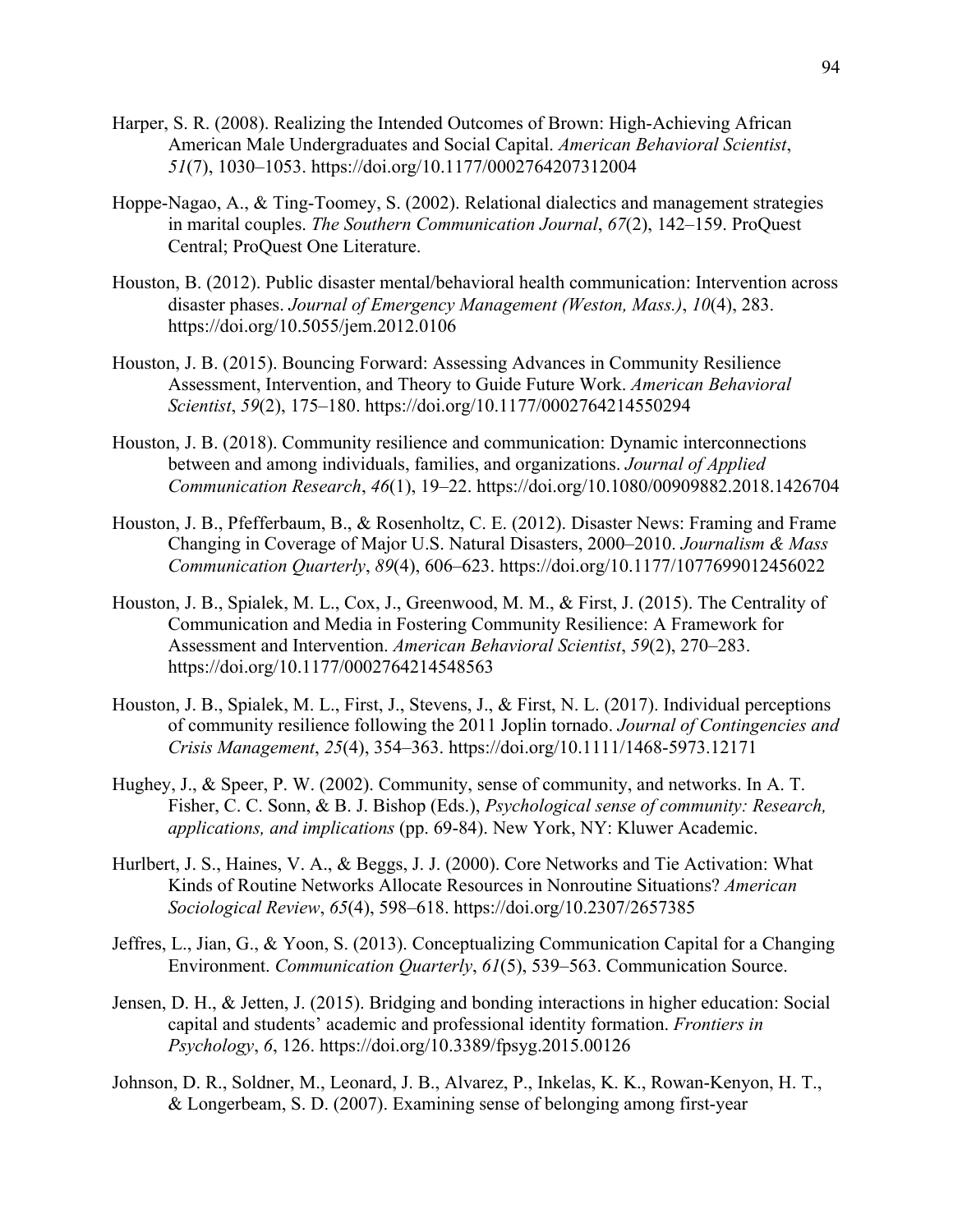undergraduates from different Racial/Ethnic groups. *Journal of College Student Development*, 48, 525-542. doi:10.1353/csd.2007.0054

- Kafka, A. (2020, March 12). *Shock, Fear, and Fatalism: As Coronavirus Prompts Colleges to Close, Students Grapple With Uncertainty.* The Chronicle of Higher Education. https://www-chronicle-com.eu1.proxy.openathens.net/article/shock-fear-and-fatalism-ascoronavirus-prompts-colleges-to-close-students-grapple-with-uncertainty/.
- Kaufman, J. (2020, March 17). *How Coronavirus Has Affected Real Estate.* The New York Times. https://www.nytimes.com/2020/03/17/realestate/how-coronavirus-has-affectedreal-estate.html.
- Kaniasty, K., & Norris, F. H. (2008). Longitudinal linkages between perceived social support and posttraumatic stress symptoms: Sequential roles of social causation and social selection. *Journal of Traumatic Stress*, *21*(3), 274–281. https://doi.org/10.1002/jts.20334
- Kantamneni, N. (2020). The impact of the COVID-19 pandemic on marginalized populations in the United States: A research agenda. *Journal of Vocational Behavior*, 119, 103439– 103439. PubMed. https://doi.org/10.1016/j.jvb.2020.103439
- Keim, M. E. (2008). Building human resilience: The role of public health preparedness and response as an adaptation to climate change. *American Journal of Preventive Medicine*, *35*(5), 508.
- Kessler, R. C., McLaughlin, K. A., Koenen, K. C., Petukhova, M., Hill, E. D., & WHO World Mental Health Survey Consortium. (2012). The importance of secondary trauma exposure for post-disaster mental disorder. *Epidemiology and Psychiatric Sciences*, *21*(1), 35–45. PubMed. https://doi.org/10.1017/s2045796011000758
- Kim, Y.-C., & Ball-Rokeach, S. J. (2006). Civic Engagement From a Communication Infrastructure Perspective. *Communication Theory*, *16*(2), 173–197. https://doi.org/10.1111/j.1468-2885.2006.00267.x
- Kim, Y.-C., Moran, M. B., Wilkin, H. A., & Ball-Rokeach, S. J. (2011). Integrated Connection to Neighborhood Storytelling Network, Education, and Chronic Disease Knowledge Among African Americans and Latinos in Los Angeles. *Journal of Health Communication*, *16*(4), 393–415. https://doi.org/10.1080/10810730.2010.546483
- Kulig, J. (2000). Community resiliency: The potential for community health nursing theory development. *Public Health Nursing*, 17(5), 374–385.
- *Latest Information from Pat Walker Health Center.* (n.d.) University of Arkansas. Retrieved October 8, 2020, from https://health.uark.edu/coronavirus/latest-information-for.php.
- Lederer, A. M., Hoban, M. T., Lipson, S. K., Zhou, S., & Eisenberg, D. (2020). More Than Inconvenienced: The Unique Needs of U.S. College Students During the COVID-19 Pandemic. *Health Education & Behavior*, 48(1), 14–19. https://doi.org/10.1177/1090198120969372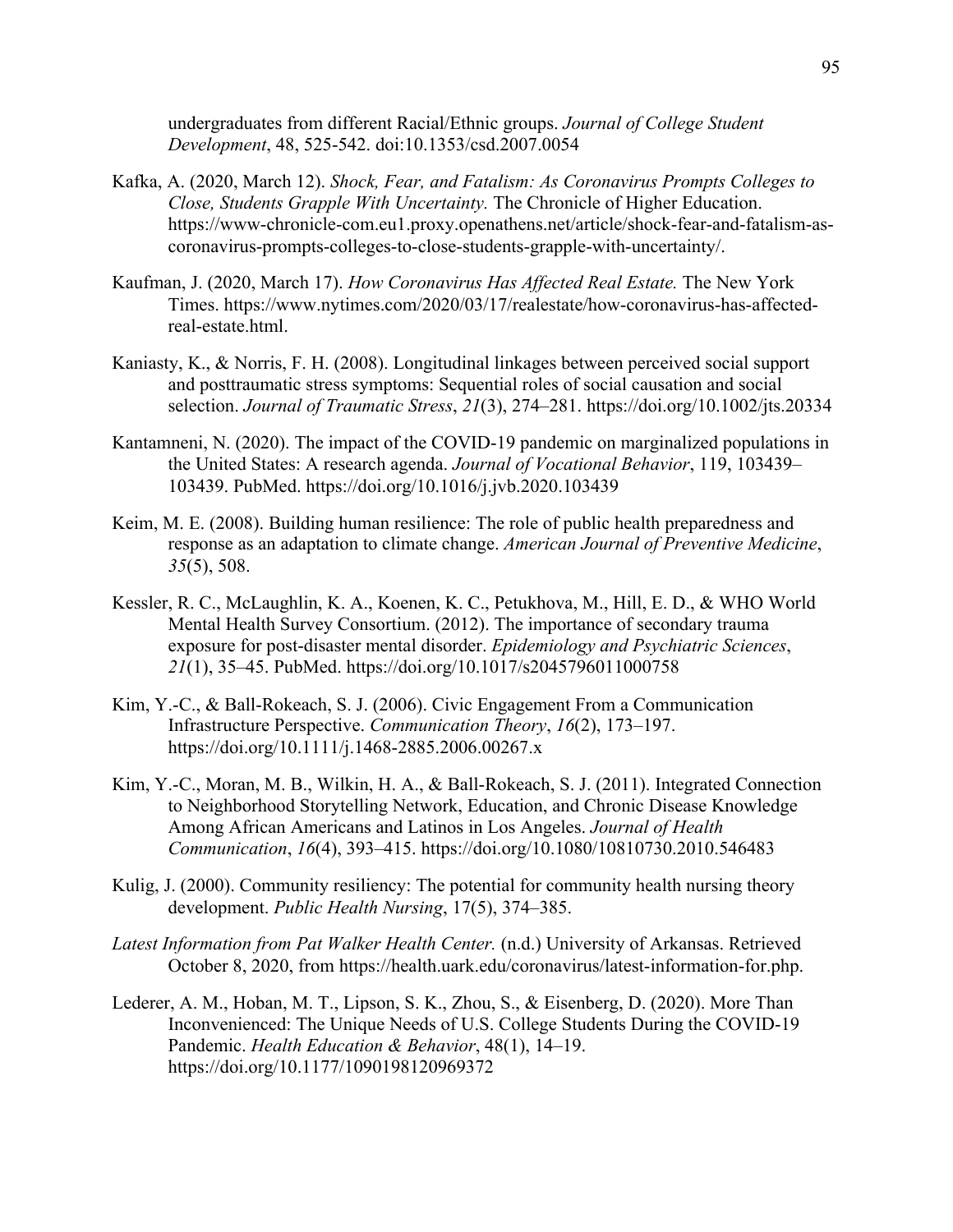- Ledingham, J. A. (2001). Government-community relationships: Extending the relational theory of public relations. *Public Relations Review*, *27*(3), 285–295. https://doi.org/10.1016/S0363-8111(01)00087-X
- Lee, C., & Sohn, D. (2015). Mapping the Social Capital Research in Communication: A Bibliometric Analysis. *Journalism & Mass Communication Quarterly*, *93*(4), 728–749. https://doi.org/10.1177/1077699015610074
- Liu, B. F., & Horsley, J. S. (2007). The Government Communication Decision Wheel: Toward a Public Relations Model for the Public Sector. *Journal of Public Relations Research*, *19*(4), 377–393. https://doi.org/10.1080/10627260701402473
- Lin, N. (2001). *Social capital: A theory of social structure and action: Vol. 19.* Cambridge University Press. https://doi.org/10.1017/CBO9780511815447.
- Longstaff, P. H., Armstrong, N. J., Perrin, K., Parker, W. M., & Hidek, M. A. (2010). Building Resilient Communities: A Preliminary Framework for Assessment. *Homeland Security Affairs*, *6*(3).
- Lucas, K., & Buzzanell, Patrice. (2012). Memorable Messages of Hard Times: Constructing Short- and Long-Term Resiliencies Through Family Communication. *Journal of Family Communication*, *12*(3), 189–208. Communication Source.
- Mangan, K. (2020a). *Reopening for In-Person Classes May Have Caused Thousands of Covid-19 Cases a Day, Study Finds.* The Chronicle of Higher Education. https://wwwchronicle-com.eu1.proxy.openathens.net/article/reopening-for-in-person-classes-mayhave-caused-thousands-of-covid-19-cases-a-day-study-finds.
- Mangan, K. (2020b). *Covid-19 Pushes RAs to the Breaking Point: Some Are Striking. Others Quit.* The Chronicle of Higher Education. https://www-chroniclecom.eu1.proxy.openathens.net/article/covid-19-pushes-ras-to-the-breaking-point-someare-striking-others-quit.
- Manyena, S. B., O'Brien, G., O'Keefe, P., Rose, J. (2011). Disaster resilience: A bounce back or bounce forward ability? *Local Environment*, 16, 417-424. doi:10.1080/13549839.2011.583049
- Manzo, L. C., & Perkins, D. D. (2016). Finding Common Ground: The Importance of Place Attachment to Community Participation and Planning. *Journal of Planning Literature*, *20*(4), 335–350. https://doi.org/10.1177/0885412205286160
- Maramba, D. C., & Palmer, R. T. (2015). The Impact of Social Capital on the Access, Adjustment, and Success of Southeast Asian American College Students. *Journal of College Student Development*, *56*(1), 45–60. https://doi.org/10.1353/csd.2015.0007
- Mason, G., & Pulvirenti, M. (2013). Former Refugees and Community Resilience: "Papering Over" Domestic Violence. *British Journal of Criminology*, *53*(3), 401–418. https://doi.org/10.1093/bjc/azs077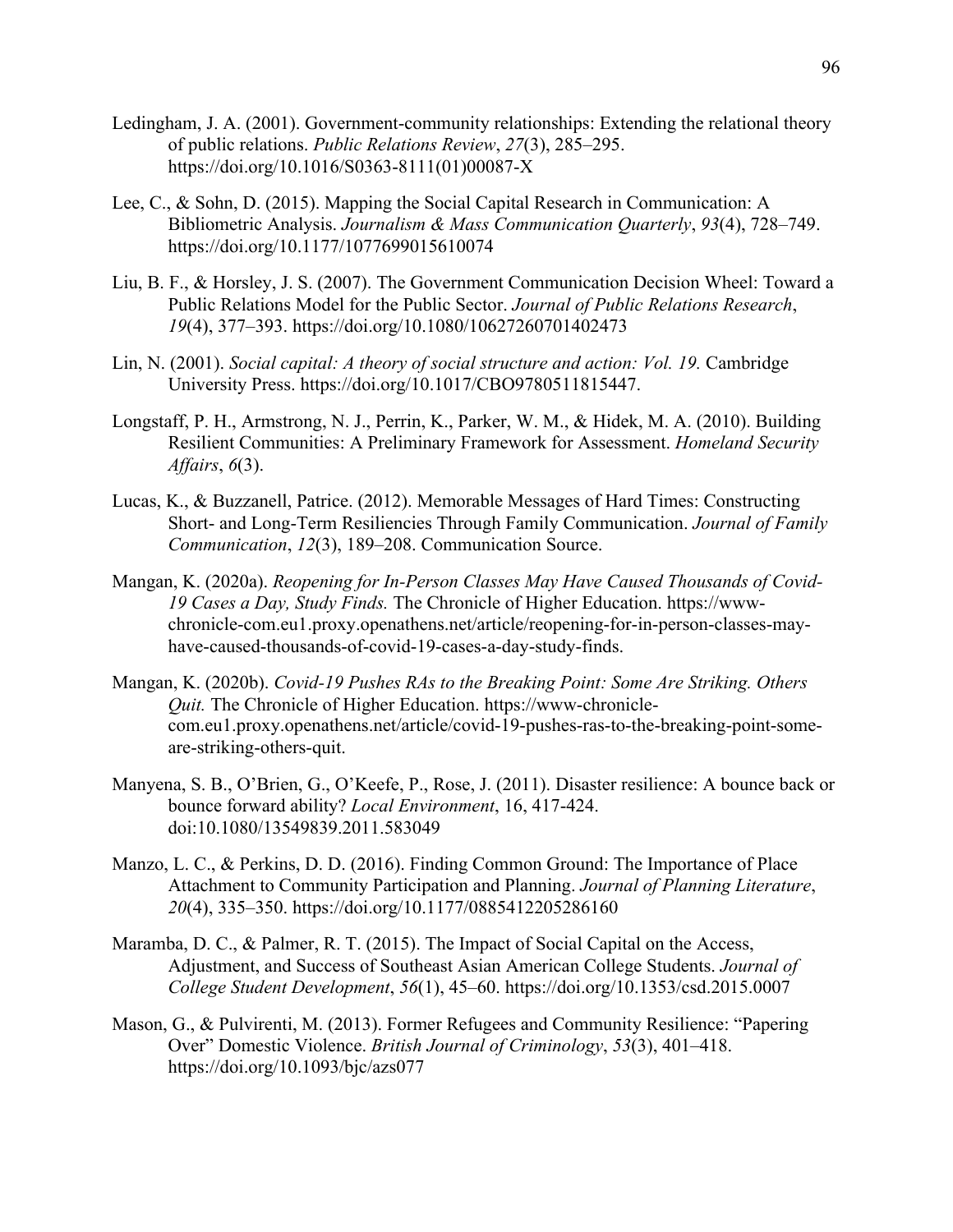- McMillan, S. J. (2020). COVID-19 and strategic communication with parents and guardians of college students. *Cogent Social Sciences*, 6(1), 1843836. https://doi.org/10.1080/23311886.2020.1843836
- McMillan, D. W., & Chavis, D. M. (1986). Sense of Community: A Definition and Theory. *Journal of Community Psychology*, *14*(1), 6–23.
- McMurtrie, B. (2020, March 20). *The Coronavirus Has Pushed Courses Online. Professors Are Trying Hard to Keep Up.* The Chronicle of Higher Education. https://www-chroniclecom.eu1.proxy.openathens.net/article/the-coronavirus-has-pushed-courses-onlineprofessors-are-trying-hard-to-keep-up/.
- McPherson, M., Smith-Lovin, L., & Cook, J. M. (2001). Birds of a Feather: Homophily in Social Networks. *Annual Review of Sociology*, *27*(1), 415–444. https://doi.org/10.1146/annurev.soc.27.1.415
- Mishra, S. (2020). Social networks, social capital, social support and academic success in higher education: A systematic review with a special focus on 'underrepresented' students. *Educational Research Review*, *29*, 100307. https://doi.org/10.1016/j.edurev.2019.100307
- Mohatt, N. V., Thompson, A. B., Thai, N. D., & Tebes, J. K. (2014). Historical trauma as public narrative: A conceptual review of how history impacts present-day health. *Social Science & Medicine*, 106, 128–136. https://doi.org/10.1016/j.socscimed.2014.01.043
- Nicholls, S. (2012). The resilient community and communication practice. *Australian Journal of Emergency Management*, 27(1), 46–51.
- Norris, F. H., Stevens, S. P., Pfefferbaum, B., Wyche, K. F., & Pfefferbaum, R. L. (2008). Community Resilience as a Metaphor, Theory, Set of Capacities, and Strategy for Disaster Readiness. *American Journal of Community Psychology*, *41*(1–2), 127–150. https://doi.org/10.1007/s10464-007-9156-6
- Oken, B. S., Chamine, I., & Wakeland, W. (2015). A systems approach to stress, stressors and resilience in humans. *Behavioural Brain Research*, *282*(Journal Article), 144–154. https://doi.org/10.1016/j.bbr.2014.12.047
- Owen, W. F. (1984). Interpretive themes in relational communication. *Quarterly Journal of Speech*, *70*(3), 274–287. https://doi.org/10.1080/00335638409383697.
- Paton, D., & Johnston, D. M. (David M., 1966. (2017). *Disaster resilience: An integrated approach* (Second). Charles C Thomas, Publisher, Ltd.
- Peng, M. Y.-P. (2019). Testing the Mediating Role of Student Learning Outcomes in the Relationship Among Students' Social Capital, International Mindsets, and Employability. *The Asia-Pacific Education Researcher*, *28*(3), 229–237. https://doi.org/10.1007/s40299- 018-00431-3
- Perkins, D. D., & Long, D. A. (2002). Neighborhood Sense of Community and Social Capital. In A. T. Fisher, C. C. Sonn, & B. J. Bishop (Eds.), *Psychological Sense of Community:*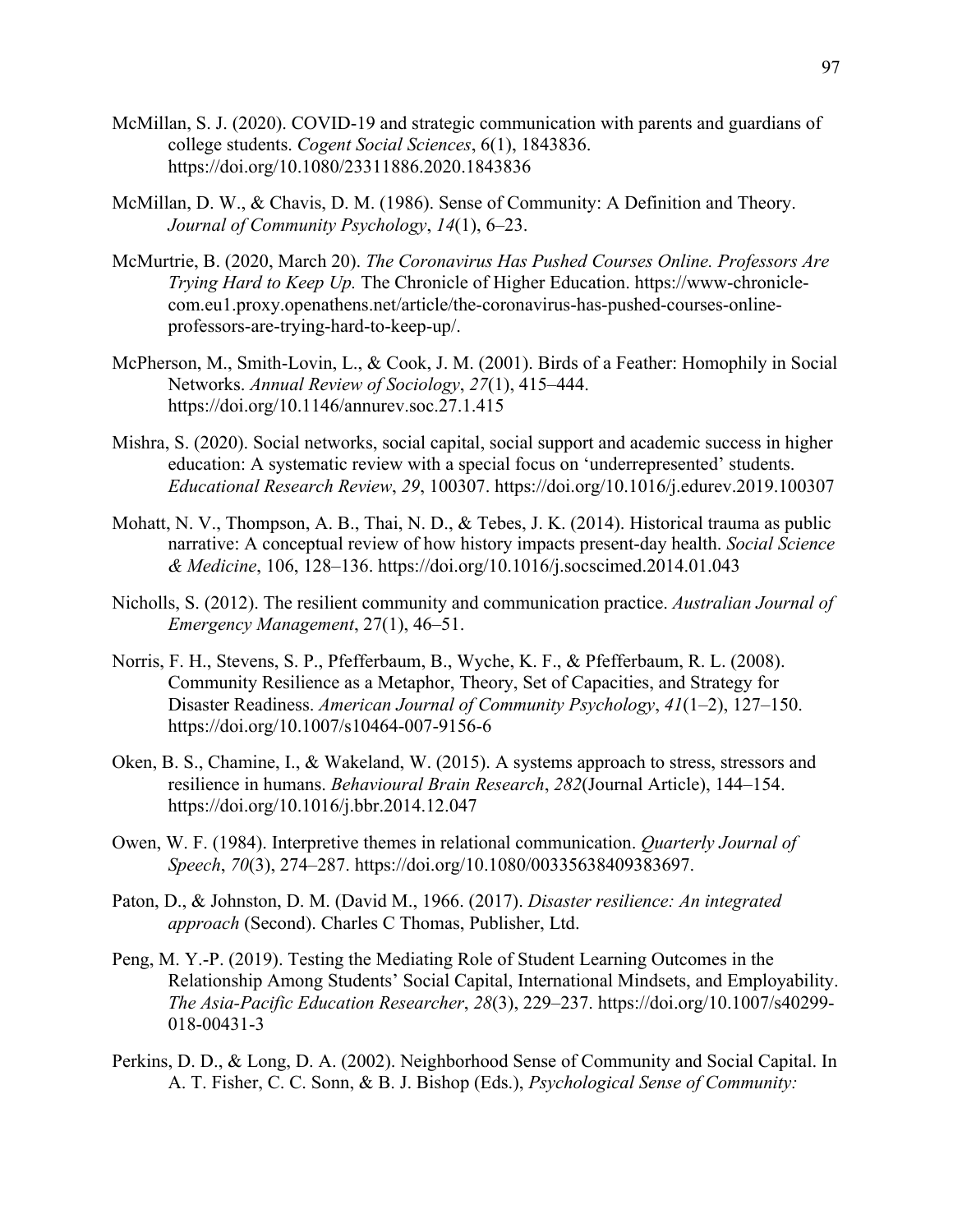*Research, Applications, and Implications* (pp. 291–318). Springer US. https://doi.org/10.1007/978-1-4615-0719-2\_15

- Pfefferbaum, B. J., Reissman, D. B., Pfefferbaum, R. L., Klomp, R. W., & Gurwitch, R. H. (2005). Building Resilience to Mass Trauma Events. In L. S. Doll, S. E. Bonzo, D. A. Sleet, & J. A. Mercy (Eds.), *Handbook of Injury and Violence Prevention* (pp. 347–358). Springer US. https://doi.org/10.1007/978-0-387-29457-5\_19
- Pfefferbaum, R. L., & Klomp, R. W. (2013). Community resilience, disasters, and the public's health. In F. G. Murphy (Ed.), *Community engagement, organization, and development for public health practice* (pp. 275-298). New York, NY: Springer.
- Pfefferbaum, R. L., Pfefferbaum, B., Van Horn, R. L., Klomp, R. W., Norris, F. H., & Reissman, D. B. (2013a). The Communities Advancing Resilience Toolkit (CART): An intervention to build community resilience to disasters. *Journal of Public Health Management and Practice*, *19*(3), 250–258. https://doi.org/10.1097/PHH.0b013e318268aed8
- Pfefferbaum, R. L., Pfefferbaum, B., Van Horn, R. L., Neas, B. R., & Houston, J. B. (2013b). Building community resilience to disasters through a community-based intervention: CART applications. *Journal of Emergency Management (Weston, Mass.)*, *11*(2), 151.
- Pike, G. R., Smart, J. C., & Ethington, C. A. (2012). The Mediating Effects of Student Engagement on the Relationships between Academic Disciplines and Learning Outcomes: An Extension of Holland's Theory. *Research in Higher Education*, *53*(5), 550–575. ERIC. https://doi.org/10.1007/s11162-011-9239-y
- Pressley, J., & Smith, R. (2017). No Ordinary Life: Complex Narratives of Trauma and Resilience in Under-Resourced Communities. J*ournal of Aggression, Maltreatment & Trauma*, 26(2), 137–154. https://doi.org/10.1080/10926771.2016.1246500
- Putnam, R. D. (1993). What makes democracy work? *National Civic Review*, *82*(2), 101–107. https://doi.org/10.1002/ncr.4100820204
- Putnam, R. D. (2001). *Bowling alone: The collapse and revival of American community* (First Touchstone). Touchstone.
- Razzaque, A. (2020). M-Learning Improves Knowledge Sharing Over e-Learning Platforms to Build Higher Education Students' Social Capital. *SAGE Open*, *10*(2), 215824402092657. https://doi.org/10.1177/2158244020926575
- Rice, R. M., & Jahn, J. L. S. (2020). Disaster resilience as communication practice: Remembering and forgetting lessons from past disasters through practices that prepare for the next one. *Journal of Applied Communication Research*, *48*(1), 136–155. https://doi.org/10.1080/00909882.2019.1704830
- Rød, S. K., Botan, C., & Holen, A. (2011). Communicating risk to parents and those living in areas with a disaster history. *Public Relations Review*, *37*(4), 354–359. https://doi.org/10.1016/j.pubrev.2011.08.012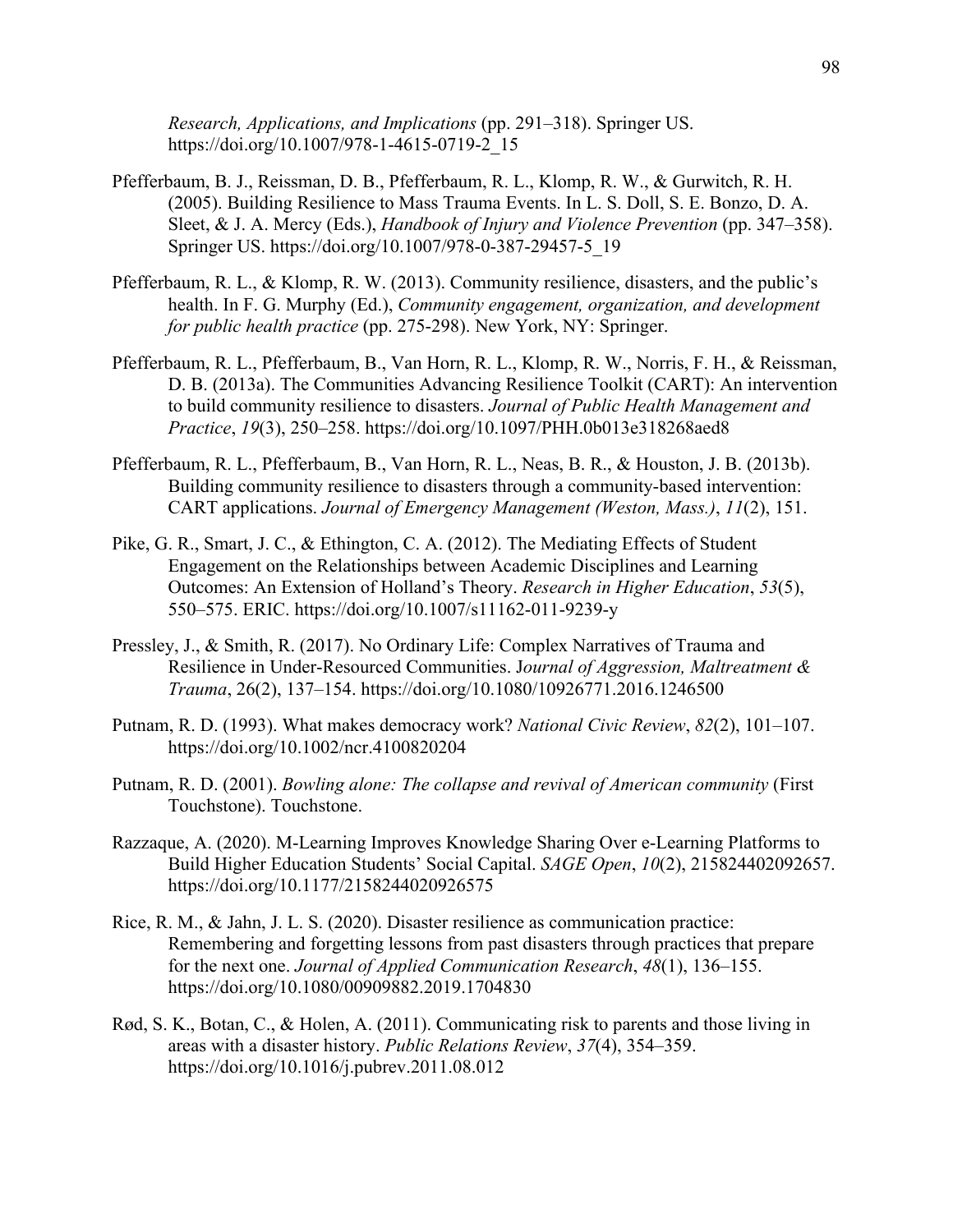- Samura, M. (2016). How can residence hall spaces facilitate student belonging? Examining students' experiences to inform campus planning and programs. *Planning for Higher Education*, *44*(4), 90.
- Scaer, R. C. (2005). *The trauma spectrum: Hidden wounds and human resiliency*. Norton.
- Schaal, D. (2020, March 18). *Hotels Chains Maneuver to Deal With Coronavirus Gut Punch.*  Skift. https://skift.com/2020/03/18/hotels-chains-maneuver-to-deal-with-coronavirus-gutpunc
- Schreiner, L. A., Louis, M. C., & Nelson, D. D. (2012). *Thriving in transitions: A researchbased approach to college student success*. University of South Carolina, National Resource Center for the First-Year Experience and Students in Transition.
- Schroeder, C. C., & Mable, P. (1994). *Realizing the educational potential of residence halls* (First). Jossey-Bass Publishers.
- Shearer, N. (2020). *University moves 2020 New Student Orientation online.* NevadaToday. https://www.unr.edu/nevada-today/news/2020/new-student-orientation-online.
- Shepardson, D. & Holland, S. (2020, March 16). *U.S. airlines seek \$50 billion coronavirus bailout to avoid collapse.* Reuters. https://in.reuters.com/article/uk-health-coronavirususa-aviation-idINKBN21337Q.
- Sherrieb, K., Norris, F. H., & Galea, S. (2010). Measuring Capacities for Community Resilience. *Social Indicators Research*, *99*(2), 227–247. https://doi.org/10.1007/s11205-010-9576-9
- SimpsonScarborough (2020). *Higher Education and COVID-19: National Student Survey.*  https://cdn2.hubspot.net/hubfs/4254080/SimpsonScarborough%20National%20Student% 20Survey%20.pdf.
- Small, M. L. (2009). *Unanticipated Gains: Origins of Network Inequality in Everyday Life*. Oxford University Press. https://doi.org/10.1093/acprof:oso/9780195384352.001.0001
- Somasundaram, D., & Sivayokan, S. (2013). Rebuilding community resilience in a post-war context: Developing insight and recommendations—A qualitative study in Northern Sri Lanka. *International Journal of Mental Health Systems*, *7*(1), 3–3. https://doi.org/10.1186/1752-4458-7-3
- Sommerfeldt, E. J. (2013). The civility of social capital: Public relations in the public sphere, civil society, and democracy. *Public Relations Review*, *39*(4), 280–289. https://doi.org/10.1016/j.pubrev.2012.12.004.
- Spialek, M. L., & Houston, J. B. (2019). The influence of citizen disaster communication on perceptions of neighborhood belonging and community resilience. *Journal of Applied Communication Research*, *47*(1), 1–23. https://doi.org/10.1080/00909882.2018.1544718
- Spialek, M.L., Houston, J.B., Shin, H., Okker-Edging, K.H., & Pierola Suzuki, V. (2020). Individual disaster communication in the Latinx community after Hurricane Harvey: The role of disaster exposure, perceived discrimination stress, and social trust.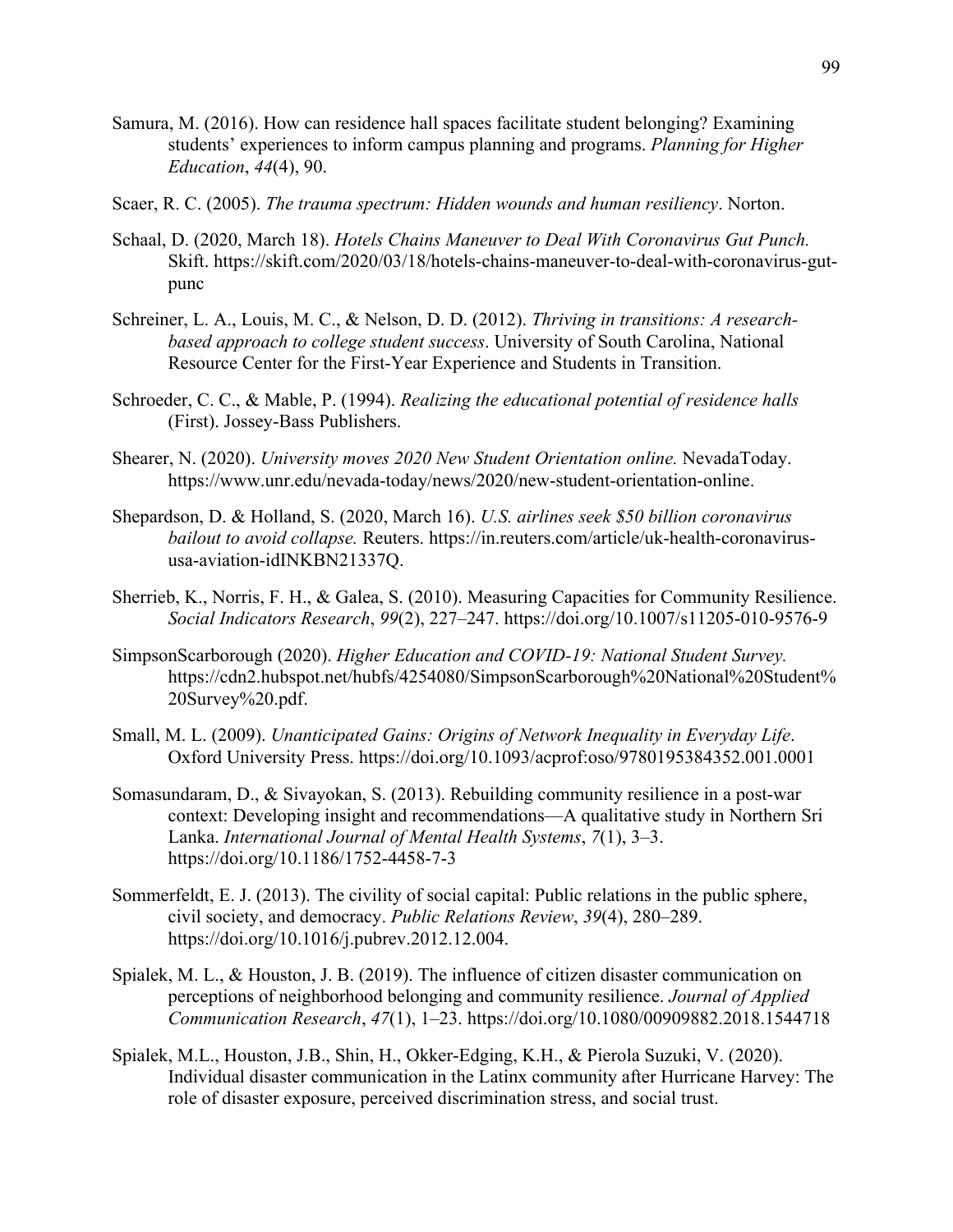*Communication Monographs.* Advanced online publication. https://doi.org/10.1080/03637751.20201851038

- Spitzberg, I. J., & Thorndike, V. V., 1948. (1992). *Creating community on college campuses*. State University of New York Press.
- *Sport-by-sport look at the impact of coronavirus around the world*. (2020, March 30). The Independent. https://www.independent.co.uk/sport/sport-football-basketball-rugbyolympics-cancelled-coronavirus-impact-around-world-a9398186.html.
- Stromquist, K. (2020, March 6). *UA System gets virus emergency options in order*. Arkansas Democrat-Gazette. https://www.arkansasonline.com/news/2020/mar/06/ua-system-getsvirus-emergency-options--1/.
- Sulé, V. T. (2016). Hip-hop is the healer: Sense of belonging and diversity among hip-hop collegians. *Journal of College Student Development*, 57, 181-196. doi:10.1353/csd.2016.0022
- Szreter, S., & Woolcock, M. (2004). Health by association? Social capital, social theory, and the political economy of public health. *International Journal of Epidemiology*, *33*(4), 650– 667. https://doi.org/10.1093/ije/dyh013
- Takeda, J., Tamura, K., & Tatsuki, S. (2003). Life recovery of 1995 Kobe earthquake survivors in Nishinomiya city: A total-quality-management-based assessment of disadvantaged populations. *Natural Hazards*, 29(3), 567-585. http://dx.doi.org/10.1023/A:1024705420074
- Tanne, J. H., Hayasaki, E., Zastrow, M., Pulla, P., Smith, P., & Rada, A. G. (2020). Covid-19: How doctors and healthcare systems are tackling coronavirus worldwide. *BMJ*, *368*, m1090. https://doi.org/10.1136/bmj.m1090.
- Terenzini, P. T., & Pascarella, E. T. (1991). Twenty Years of Research on College Students: Lessons for Future Research. *Research in Higher Education*, *32*(1), 83–92. https://doi.org/10.1007/BF00992835
- Tinto, V. (1993). *Leaving college: Rethinking the causes and cures of student attrition* (Second). University of Chicago Press.
- Tirrell, D. (2020, March 11). *3/11/2020 - Update for Faculty.* Caltech. https://coronavirus.caltech.edu/updates/fps/3112020.
- Thomason, A. (2020, July 14). *Trump Administration Rescinds Visa Rule Amid Widespread Pushback.* The Chronicle of Higher Education. https://www-chroniclecom.eu1.proxy.openathens.net/article/trump-administration-rescinds-visa-rule-amidwidespread-pushback.
- Tracy, S. J. (2019). *Qualitative Research Methods: Collecting Evidence, Crafting Analysis, Communicating Impact*. John Wiley & Sons, Incorporated.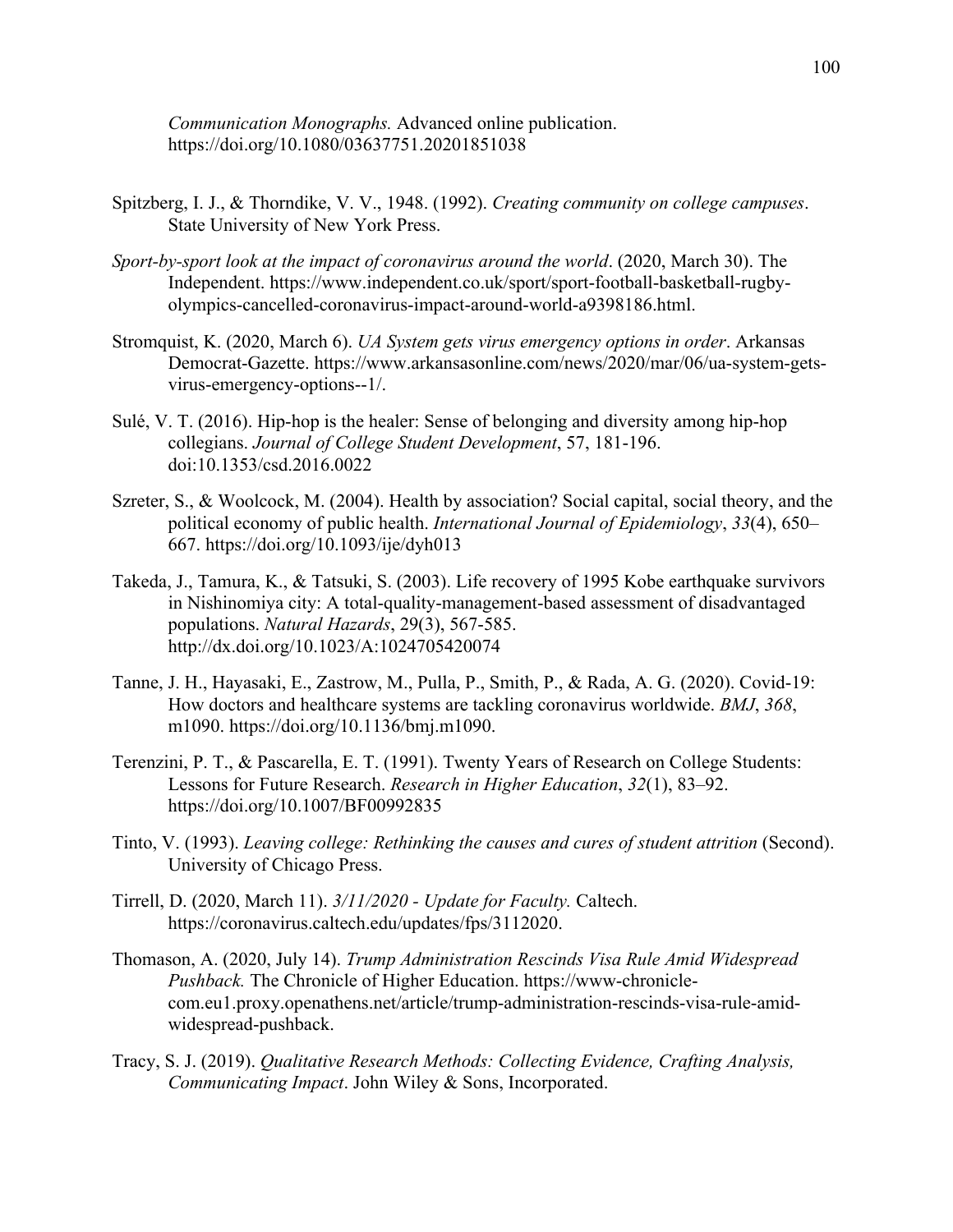- Trump, D. (2020, March 13). *Proclamation on Declaring a National Emergency Concerning the Novel Coronavirus Disease (COVID-19) Outbreak*. White House Press Office. https://www.whitehouse.gov/presidential-actions/proclamation-declaring-nationalemergency-concerning-novel-coronavirus-disease-covid-19-outbreak/.
- Turk, J., Soler Salazar, M. C., Vigil, D. (2020, April 23). *College and university presidents respond to COVID-19: April 2020 survey.* American Council on Education. https://www.acenet.edu/Research-Insights/Pages/Senior-Leaders/College-and-University-Presidents-Respond-to-COVID-19-April-2020.aspx.
- United Nations Educational, Scientific and Cultural Organization (UNESCO). (2020). *Education: From disruption to recovery.*  https://en.unesco.org/covid19/educationresponse.
- United States Agency for International Development (USAID). (2021). *COVID-19 Case Study: Engaging Senegal University Students to Improve the COVID-19 Response*. https://www.edu-links.org/resources/covid-19-case-study-how-initiative-engage-100000 senegals-university-students-has
- University of North Carolina at Chapel Hill (UNC) (2020, August 17). *Carolina to switch to remote instruction, reduce residential density.*  https://www.unc.edu/posts/2020/08/17/shift-to-remote/.
- *University Operations to Shift to Remote Methods Starting March 19.* (2020, March 19). University of Arkansas. Retrieved October 8, 2020, from https://news.uark.edu/articles/52573/university-operations-to-shift-to-remote-methodsstarting-march-19.
- *University Staff: Plan for 100 Percent Return to Campus by June 14*. (2021, March 24). University of Arkansas. Retrieved April 9, 2021, from https://news.uark.edu/articles/56387/university-staff-plan-for-100-percent-return-tocampus-by-june-14.
- Vaccaro, A., & Newman, B. M. (2015). A sense of belonging among college students with disabilities: An emergent theoretical model. *Journal of College Student Development*, 56(7), 670-686. doi:10.1353/csd.2015.0072
- Wang, L., Zhang, Y., Wang, W., Shi, Z., Shen, J., Li, M., & Xin, Y. (2009). Symptoms of posttraumatic stress disorder among adult survivors three months after the Sichuan earthquake in China. *Journal of Traumatic Stress*, 22(5), 444–450. https://doi.org/10.1002/jts.20439
- Wickes, R., Zahnow, R., Taylor, M., & Piquero, A. R. (2015). Neighborhood Structure, Social Capital, and Community Resilience: Longitudinal Evidence from the 2011 Brisbane Flood Disaster. *Social Science Quarterly*, *96*(2), 330–353. https://doi.org/10.1111/ssqu.12144
- Wiley, L. (2002). Review of W. M. McDonald and Associates (Eds.), Creating campus community: In search of Ernest Boyer's legacy. *Teachers College Record*, 105 (4).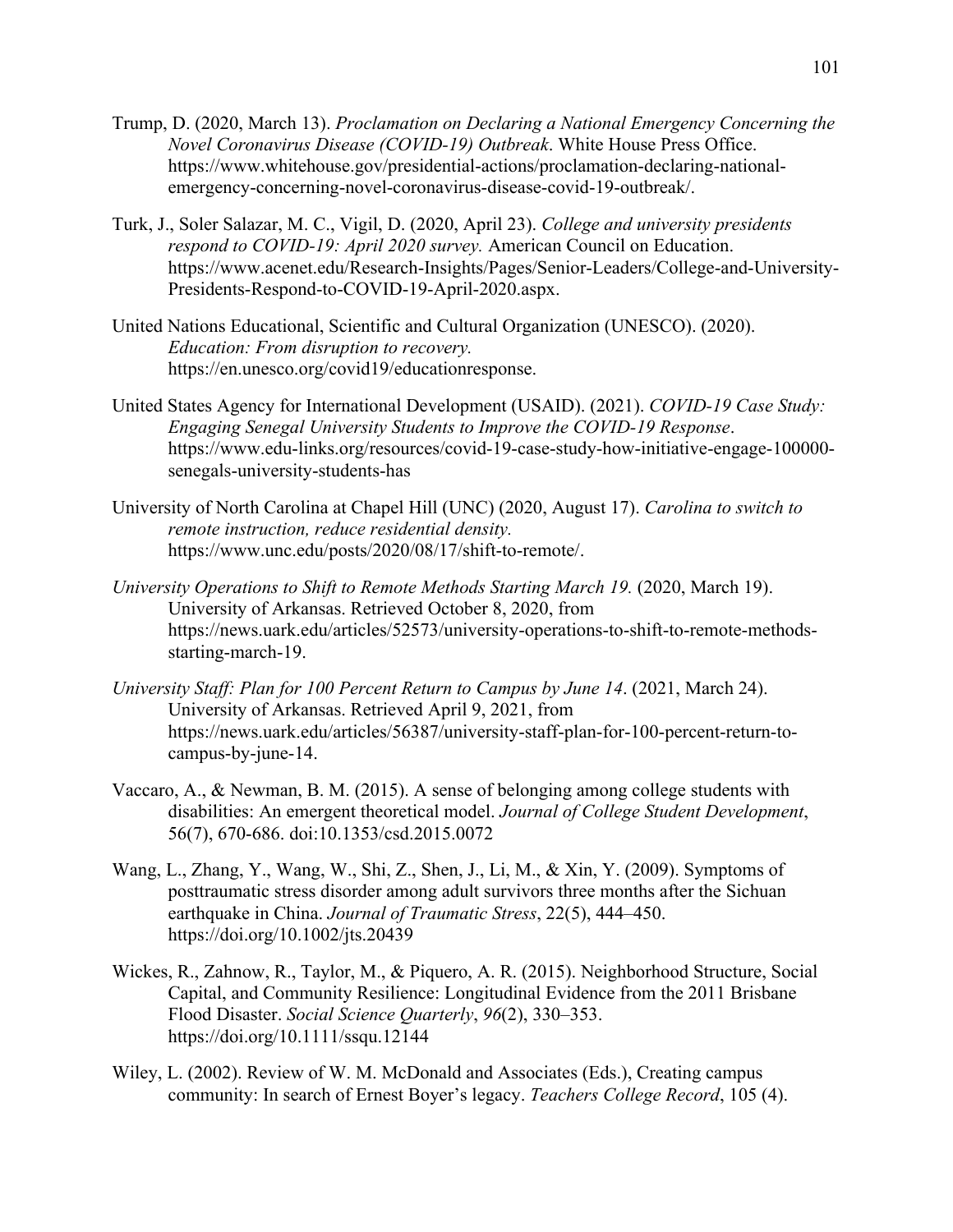- Williams, R., Shah, A., Tikkanen, R., Schneider, E., & Doty, M. (2020, August 6). *Do Americans Face Greater Mental Health and Economic Consequences from COVID-19? Comparing the U.S. with Other High-Income Countries.* The Commonwealth Fund. https://www.commonwealthfund.org/publications/issue-briefs/2020/aug/americansmental-health-and-economic-consequences-COVID19.
- Williams June, A. (2020). *A First Look at Fall Enrollment Shows a 2.5% Dip Among Undergraduates.* The Chronicle of Higher Education. https://www-chroniclecom.eu1.proxy.openathens.net/article/a-first-look-at-fall-enrollment-shows-a-2-5-dipamong-undergraduates
- Wilson, G. (2010). Multifunctional 'quality' and rural community resilience. *Transactions - Institute of British Geographers (1965)*, *35*(3), 364–381. https://doi.org/10.1111/j.1475- 5661.2010.00391.x
- World Health Organization (WHO) (2020a, March 11). *WHO Director-General's opening remarks at the media briefing on COVID-19—11 March 2020*. https://www.who.int/dg/speeches/detail/who-director-general-s-opening-remarks-at-themedia-briefing-on-covid-19---11-march-2020.
- World Health Organization (WHO) (2020b, July 30)*. Listings of WHO's response to COVID-19*. https://www.who.int/news-room/detail/29-06-2020-covidtimeline.
- York, T. T., & Fernandez, F. (2018). The positive effects of service-learning on transfer students' sense of belonging: A multi-institutional analysis. *Journal of College Student Development*, 59, 579-597. doi:10.1353/csd.2018.0054
- Zahneis, M., & Williams June, A. (2020). *How Has the Pandemic Affected Graduate Students? This Study Has Answers.* The Chronicle of Higher Education. https://www-chroniclecom.eu1.proxy.openathens.net/article/how-has-the-pandemic-affected-graduate-studentsthis-study-has-answers.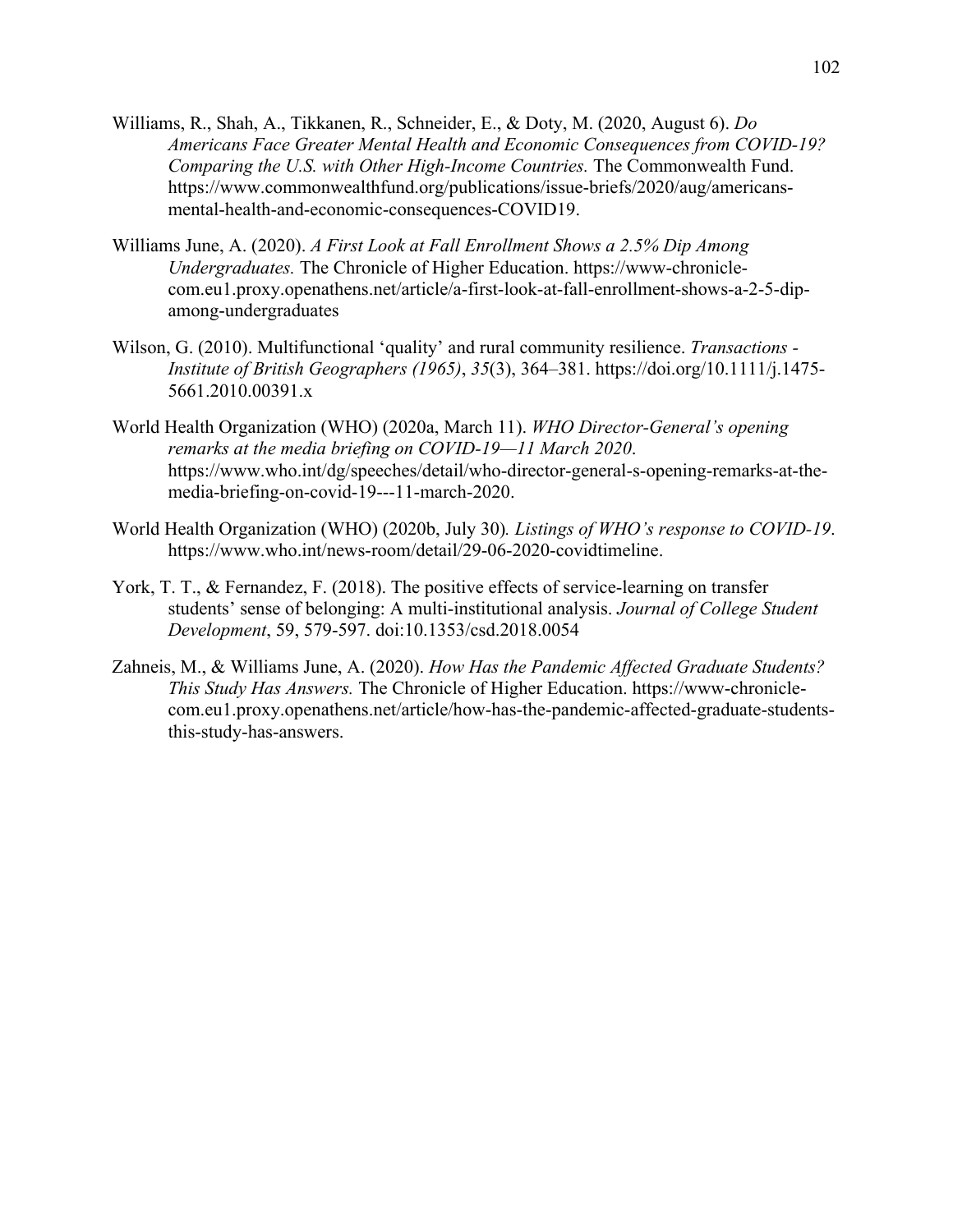# **Appendices**

# **Focus Group Questions**

Below are focus group questions for each of the research questions for this study. In addition, focus group questions are preceded with their participant demographic focus (e.g., freshmen, upperclassmen, and faculty, staff, and administration).

**RQ1:** How do students experience social capital during the disruption of their campus community?

- Freshmen: Talk about your first few weeks on campus this school year.
	- Describe your experiences of building relationships and meeting people.
	- Describe your experiences of adjusting to your dorm and campus.
	- Describe your experiences of adjusting to the community here.
- Freshmen: How have these experiences changed now that you've completed a semester of college?
- Freshmen: Talk about a specific moment when you felt the challenges of adjusting to college this school year.
	- How did this realization make you feel?
	- How did you manage those feelings?
	- How have you seen your friends/peers manage similar feelings?
- Upperclassmen: Talk about a specific experience when you felt the challenges of adjusting to college this school year.
	- How did this realization make you feel?
	- How did you manage those feelings?
	- How have you seen your friends/peers manage similar feelings?
- Upperclassmen: Talk about a specific experience when you knew this school year would be a significant change from previous years.
- Upperclassmen: In what ways have you adapted socially, academically, or in any regard from spring 2020 to fall 2020?

**RQ2:** What messages do students send and receive among each other when experiencing campus community disruption?

- All students: Talk about the ways that you and your friends/peers have talked about managing college this school year.
	- How have you and your peers talked about managing your social life this school year? For example, what are some common phrases you've heard repeated about managing social life this school year?
	- How have you and your peers described managing academics and classes this school year? For example, what are some common phrases you've heard repeated about managing academics and classes this school year?

**RQ3a:** What messages do faculty, staff, and administration send to students when experiencing campus community disruption?

- $\bullet$  F/S/A: Talk about the day that we learned university operations were moving online.
- F/S/A: What do you remember thinking and feeling?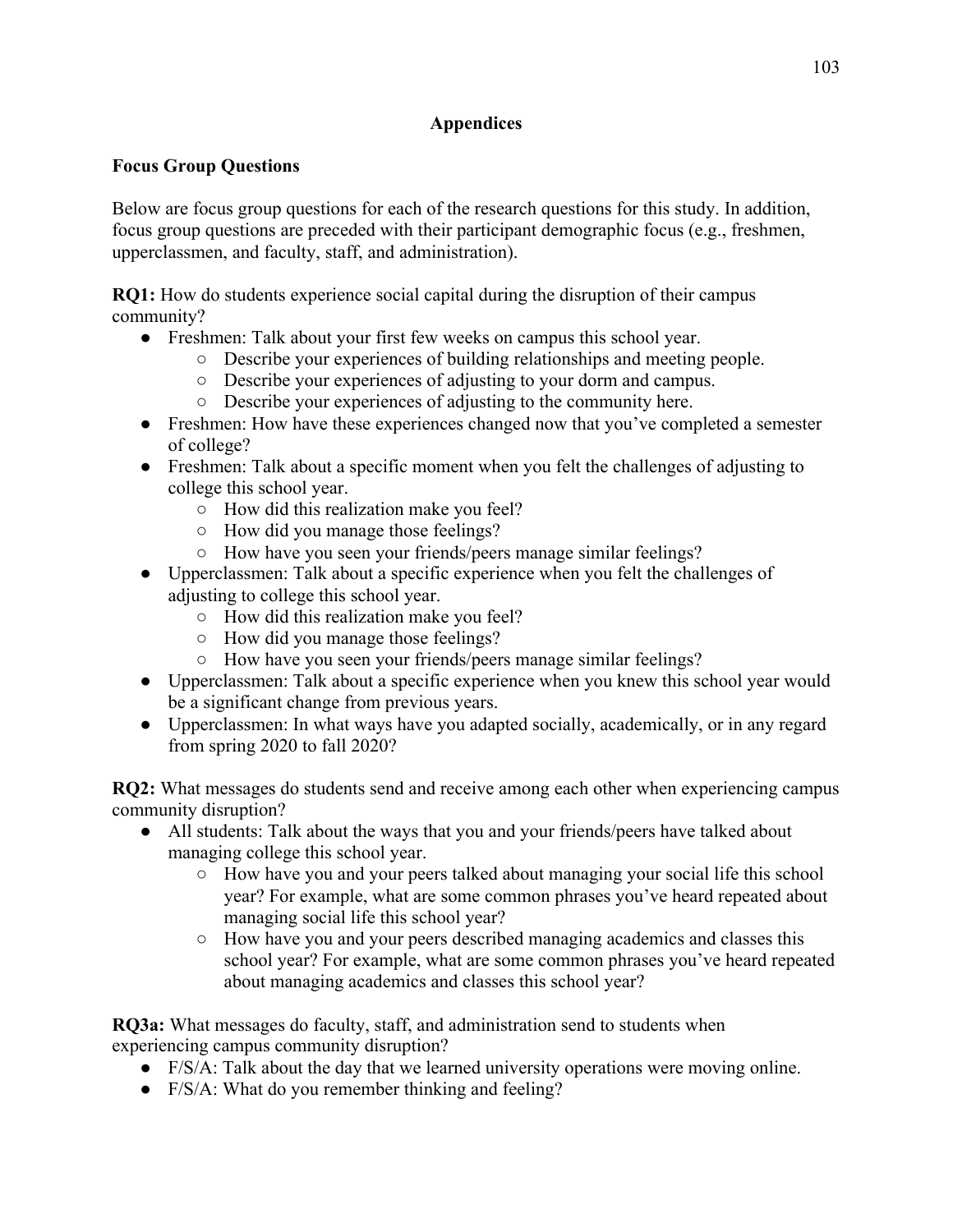- F/S/A: What responses did you hear from students?
- F/S/A: How have these feelings changed now that we're nearly a year into this experience?
- $\bullet$  F/S/A: Talk about a specific moment when you noticed the students you work with experience the challenges of adjusting to college in a pandemic.
- F/S/A: Share a conversation you have had with colleagues about strategies for engaging students and fostering their belonging and sense of community on campus this year.
- F/S/A: How has your programming for and approach to students shifted from last fall, to the spring, to this fall?
- F/S/A: What conversations have you been in with colleagues about managing this adjustment into the upcoming semesters and also if something of this magnitude occurs again?

**RQ3b:** How did students perceive messages about campus community disruption emanating from faculty, staff, and administration?

- All students: Talk about the ways that faculty, staff, and administration have talked to you and yours peers about college this school year.
	- How have they talked about social life this school year? For example, what are some common phrases you've heard repeated from F/S/A about college life this school year?
	- How have they talked about academics and classes this school year? For example, what are some common phrases you've heard repeated from F/S/A about academics and classes this school year?

**RQ4:** In what ways has campus resilience communicatively evolved over the lifespan of the COVID-19 pandemic?

- Upperclassmen: Describe the weeks following the move off campus and online in the spring semester.
	- How did you manage your feelings during this time?
	- $\circ$  How did you manage your relationships with friends/peers during this time?
- Upperclassmen: Describe returning to campus for activities and learning this fall.
	- How did you manage your feelings during this time?
		- How did you manage your relationships with friends/peers during this time?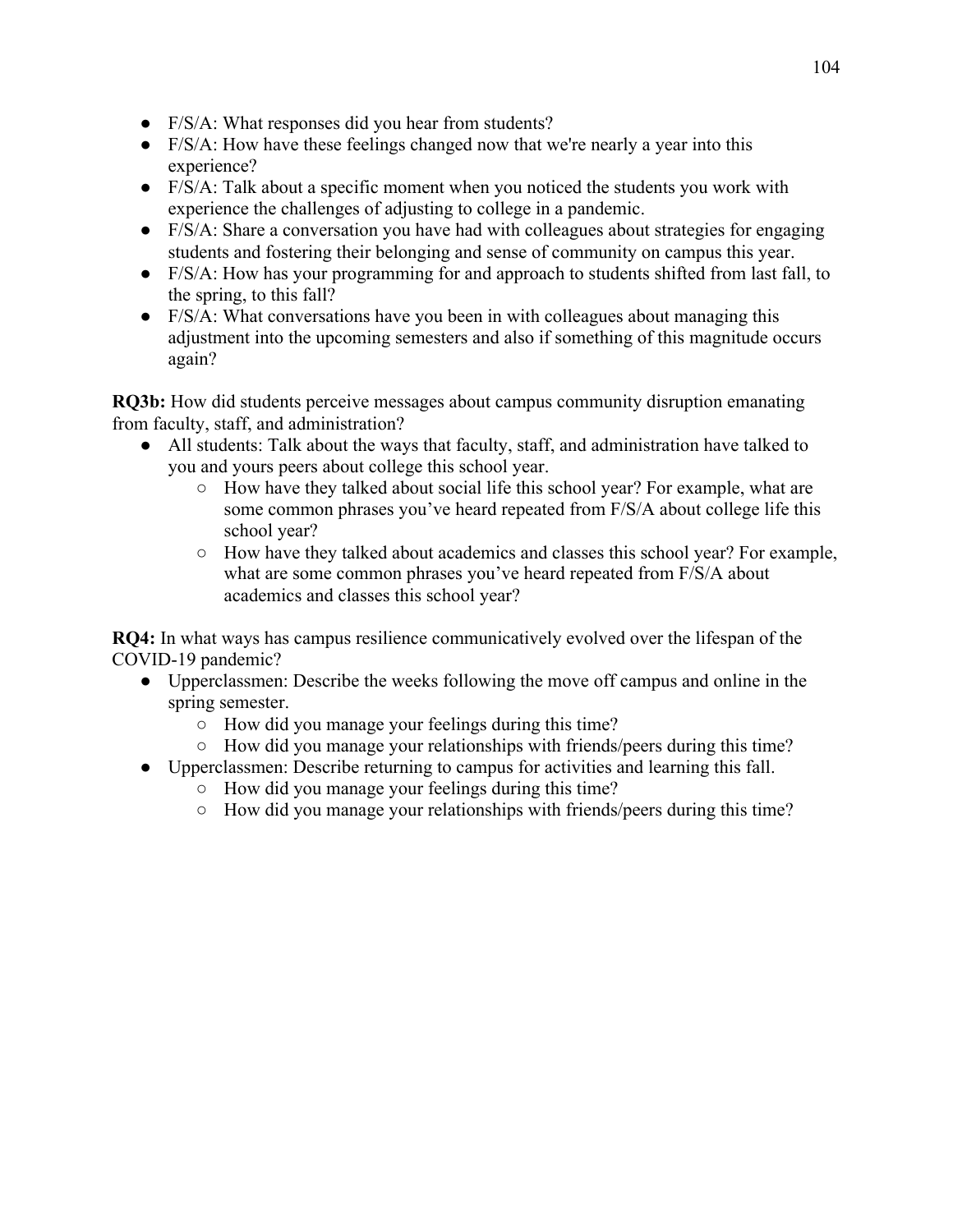## **Semi-Structured Interview Questions**

Below are semi-structured interview questions for this study. These questions were derived from initial coding of respondent data from the focus groups, and responses from these interview questions were used to affirm, counteract, and triangulate overall findings.

- 1. The focus groups identified that students often felt trapped in their dorms and needed to get out and about to deal with learning and socializing during a pandemic. Can you attest to this experience and, if so, can you talk about a time in which you might have experienced this?
- 2. Many students in our focus groups talked about positives amid the challenges of this school year. Do you feel the same way? What do you think this says about you and your peers' ability to cope with your college community experience during a pandemic?
- 3. It seems that students struggled with managing social contracts of how to engage socially during the pandemic. Can you talk about a time in which you might have experienced this?
- 4. While some students reported that college during a pandemic became more normal with time, some also reported things only becoming more challenging. Did you experience either of these feelings? Did you experience both?
- 5. Many students, especially upperclassmen, expressed a nostalgia for a pre-COVID college experience. Do you think we'll be able to return to that, and why do you think that?
	- a. If not, how does that make you feel? How are you managing the belief that your college experience will never be what it was once -- or was hyped up to be?